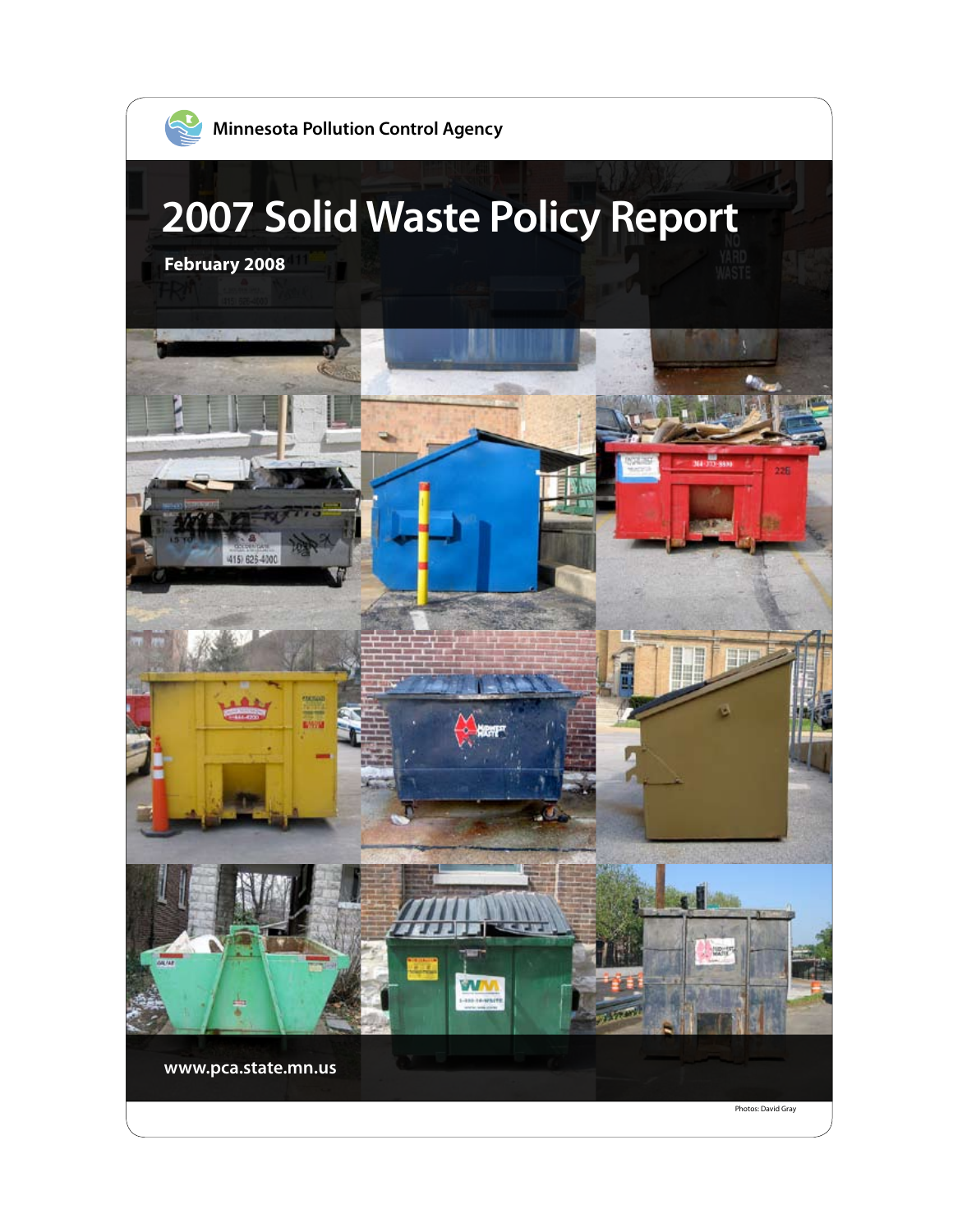Minnesota Pollution Control Agency 520 Lafayette Road North Saint Paul, MN 55155-4194 651-296-6300 or 800-657-3864 toll free www.pca.state.mn.us

#### Authors

Richard Andre Ginny Black David Cera Jim Chiles Wayne Gjerde Colleen Hetzel Garth Hickle Tina Patton Dave Richfield Mark Rust Sig Scheurle Paul Smith Arlene Vee

# Editing and Graphics

Paul Andre Theresa Gaffey Glenn Krocheski-Meyer Gail Skowronek

*The total cost of preparing the* 2007 Solid Waste Policy Report *was \$110,000 including staff time, writing, editing, and printing.*

The MPCA is reducing printing and mailing costs by using the Internet to distribute reports and information to a wider audience: www.pca.state.mn.us. This report was printed on recycled paper manufactured without the use of elemental chlorine.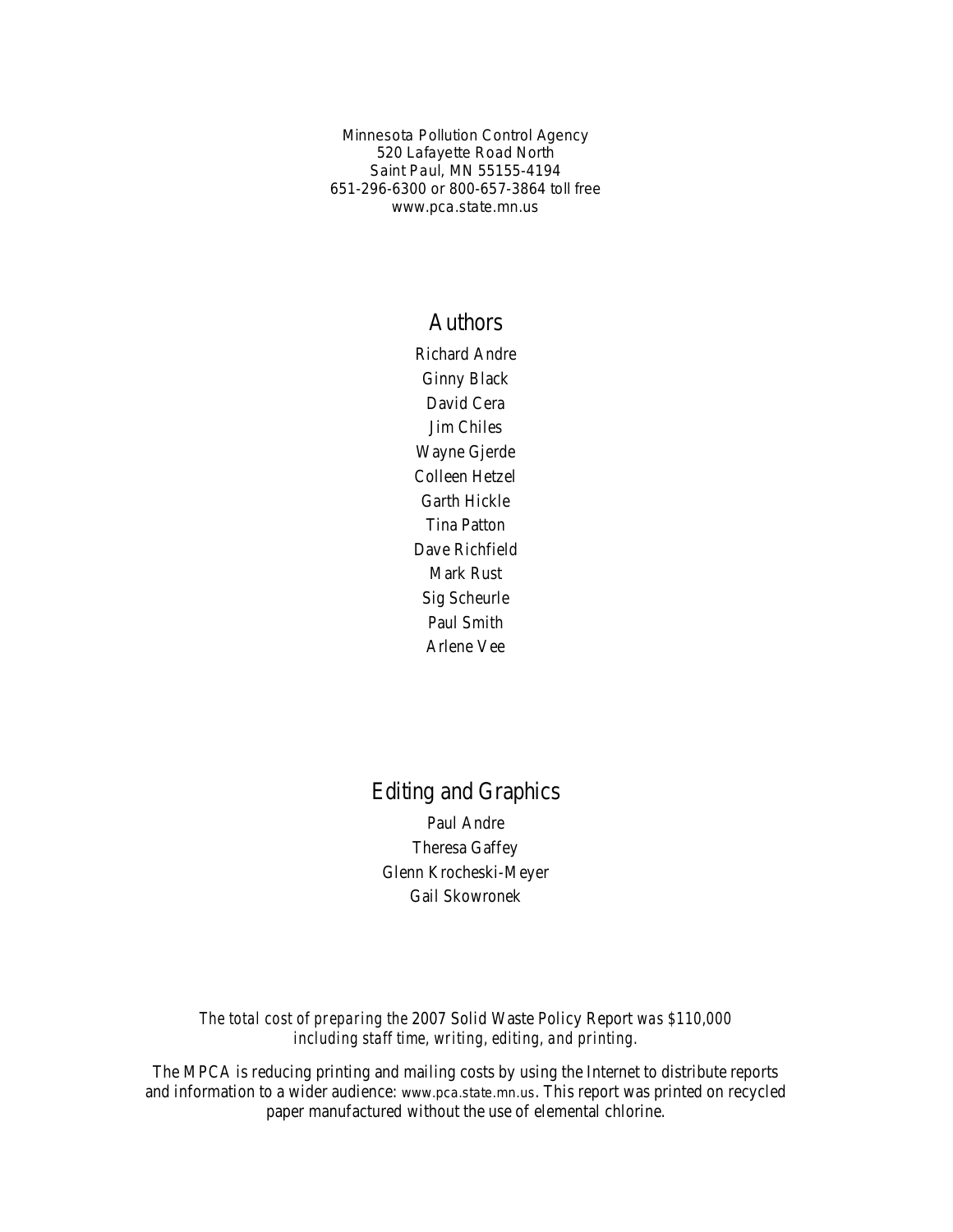# **Table of Contents**

| Policy Area 3D. Contamination from non-compostable bags  18 |  |  |  |  |  |
|-------------------------------------------------------------|--|--|--|--|--|
|                                                             |  |  |  |  |  |
|                                                             |  |  |  |  |  |
|                                                             |  |  |  |  |  |
|                                                             |  |  |  |  |  |
|                                                             |  |  |  |  |  |
|                                                             |  |  |  |  |  |

#### **Appendices**

[Appendix A: SCORE Report for 2006](#page-32-0) 

[Appendix B: County SCORE reports for 2006](#page-44-0) 

[Appendix C: Summary of Stakeholder Process Used for the Solid Waste Policy Report](#page-75-0) 

[Appendix D: Stakeholder Responses During Five-Week Public Comment Period](#page-77-0) 

lrw-sw-1sy08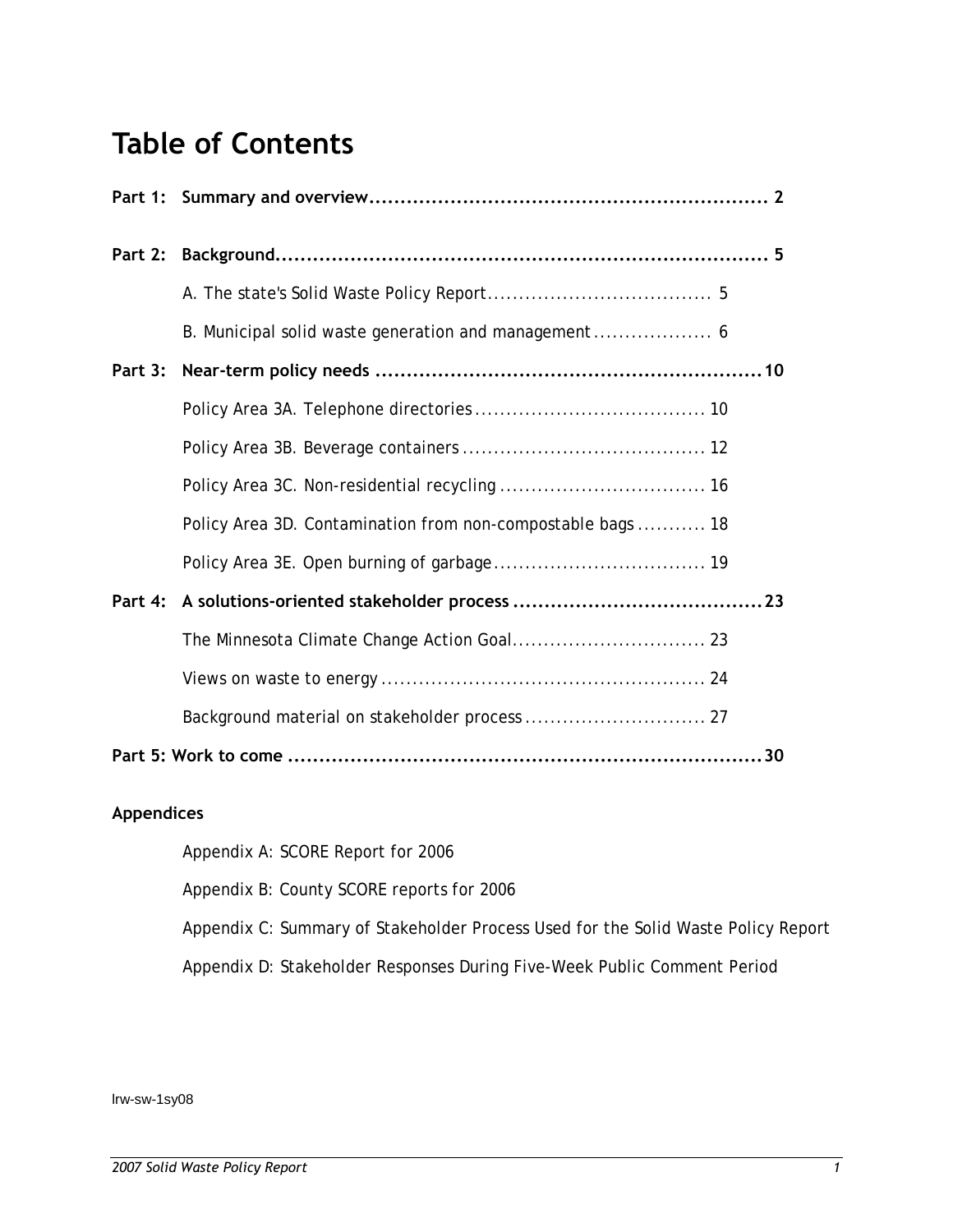# <span id="page-3-0"></span>**Part 1: Summary and overview**

In 1980, when the Minnesota Waste Management Act was passed, at least nine out of every ten tons of waste went straight to 140 landfills and nearly 200 illegal open dumps. These waste deposits were often located in low areas such as excavated gravel pits. Any pollutants passed easily into drinking water. It was not unusual for operators of open dumps to burn the waste to reduce the volume, emitting air pollutants often inhaled by nearby residents. For these reasons, Minnesotans organized to oppose indiscriminate waste burial and burning, and supported passage of the Waste Management Act.

Minnesotans have accomplished much since 1980. We have built a robust and integrated system for solid waste management with well-managed facilities for recycling, energy generation, and disposal. But despite this, progress has stalled during this decade, and much work is needed in the years to come.

Since passage of the Waste Management Act, new threats to Minnesota's environment and public health and perhaps new opportunities for our economy have emerged. In the 2007 session, the Governor and Legislature, with broad support from Minnesotans, addressed the need for more renewable energy and cutting greenhouse gas emissions. As a sign of renewed support for waste abatement activities at the local level, during the 2006 Session, the Governor and Legislature restored the previous baseline level of \$14 million for SCORE integrated waste management programs. The change took effect in the fiscal year 2007-2008 biennium.

The MPCA considered the direction of this report based on the following factors:

- Long-standing Waste Management Act hierarchy of preferred waste management.
- Risks to Minnesotans' public health, way of life, and environment.
- Public, legislative, and executive desires to assign high priority to renewable energy and the need to address global climate change without delay.
- Completing unfinished business from previous solid waste policy reports and the MPCA's Strategic Plan.

While there are many worthy policy issues that could be addressed in this report, and that have been featured in previous years, the MPCA decided to focus the *2007 Solid Waste Policy Report* on renewable energy, energy conservation, and the need for cuts in greenhouse-gas emissions. To those ends, during four months of meetings with stakeholders, MPCA leaders and staff asked each group to suggest how the elements of the waste management hierarchy, when applied to specific materials in specific parts of Minnesota, could gain ground in a cost-effective manner. MPCA's discussions with a broad array of solid waste stakeholders across the state reaffirmed great interest in tackling these needs without delay.

Common themes appearing at these meetings were:

- While there was hearty disagreement on exactly how best to achieve these goals, there was agreement on the broad goals of greenhouse gas cuts and energy gains. The consensus was that these are timely, even urgent, themes. The Waste Management Act fits with these goals generally but actions can be directed better to make sound decisions with specific materials in specific regions.
- Source reduction and reuse have not received the attention or financial support that recycling and waste-to-energy incineration have gotten.
- Given Minnesota's government structure, action on improved waste management would need the full cooperation of counties and cities, but their budgets are stretched and their financial situation isn't likely to improve in the near future.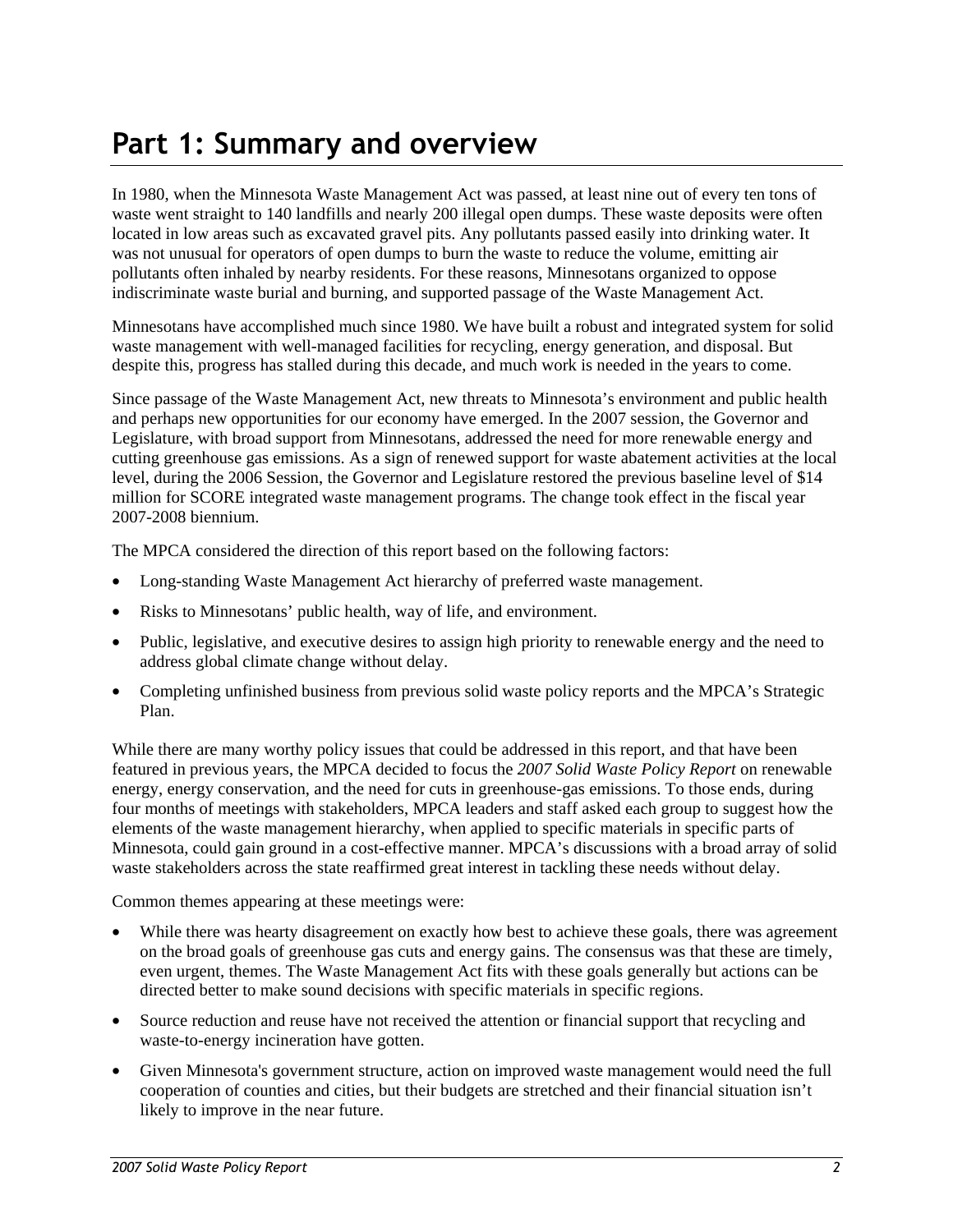- The current state law on local control of waste (districting, designation, and organized collection) is outdated and needs a fresh look given the U.S. Supreme Court decision in *United Haulers Association, Inc. v. Oneida-Herkimer Solid Waste Management Authority.*
- Government shouldn't mandate large increases in recycling collections without verifying markets and the infrastructure for collection and transportation. When seeking more materials for recycling or energy, look first to materials with solid markets and good energy/greenhouse gas results.
- Counties want SCORE payments to "catch up" and are willing to talk about incentive programs and new SCORE goals that fit with local conditions. If the state wants higher performance in the waste hierarchy, the state would have to increase its involvement.

Following is a summary of subjects identified by the MPCA in Part 3 as deserving attention:

- An early attempt at product stewardship for telephone-book recycling did not work as intended, because costs have been borne mostly by counties and cities rather than the businesses that produce such phone books.
- Recyclable beverage containers, and in particular aluminum containers, offer excellent potential for energy gains and greenhouse gas reductions.
- Much of the solid waste being generated by businesses, multifamily housing, and institutions is recyclable, but not being recycled. One area mentioned often was the need for convenient "away from home" recycling opportunities.
- Backyard burning of garbage is still a common practice in dozens of counties, and the health risks from this practice are significant.
- Plastic bags are a persistent problem at facilities that compost organic matter into soil amendment and that rely on bagged organic material for their inputs. Non-compostable plastic film raises costs at these facilities and cuts the value of the compost.
- There are opportunities for improvements in the integrated waste management system in regions with large amounts of waste, providing "economies of scale." The combination of methods should be worked out in a stakeholder process in coordination with the communities having that available waste, and in light of recommendations on waste management from the Minnesota Climate Change Advisory Group (MCCAG).
- That stakeholder process can also offer a plan on restructuring the SCORE program, its targets, and its incentives for better results.

MPCA distributed a draft solid waste policy report in December 2007, laying out options in these "need" areas, and offering initial recommendations. Staff collected comments over a five-week comment period. MPCA also made 12 short meeting slots available to stakeholder groups that wanted to meet with the MPCA commissioner personally. All meeting slots were filled, and the list covered a wide range of representatives from neighborhoods, cities, counties, recyclers, waste haulers, business trade associations, and manufacturers. Stakeholder responses to the draft are attached as Appendix D. The MPCA made changes to some of its draft recommendations after the stakeholder comments.

It is timely and fortunate for policy work that the Minnesota Climate Change Advisory Group (MCCAG) in its deliberations highlighted the upper part of the waste management hierarchy and called for major gains on source reduction, recycling, and organics recovery, while providing the means to document specific and measurable benefits from specific activities such as metal recycling. While the waste management hierarchy has been in existence for decades, there have been many disagreements about the benefits of specific actions in specific regions. This is part of the reason that initiatives to move large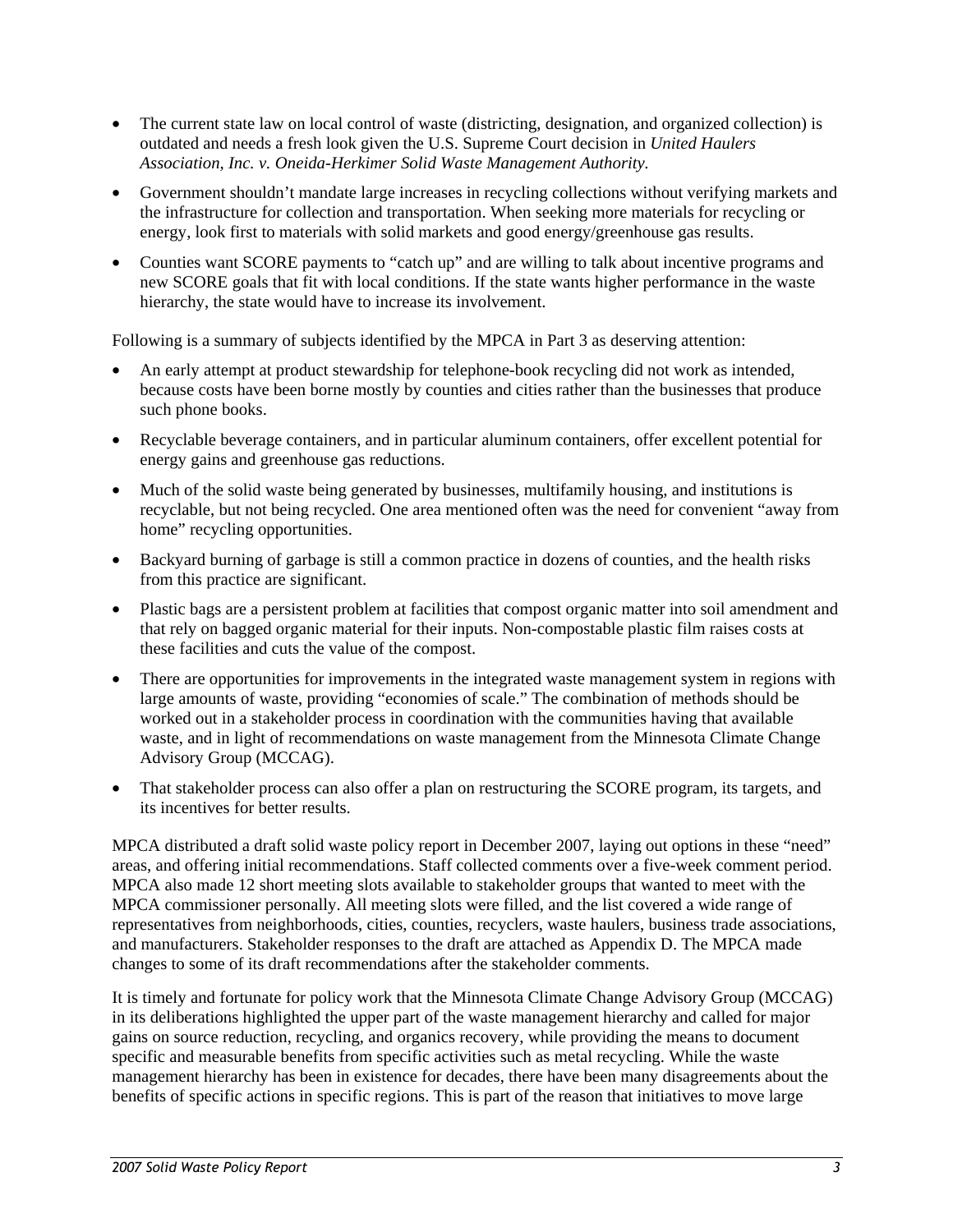amounts of waste "up" the hierarchy (including the Vision 2015 Process, the Waste Management Act Examination Advisory Committee, and the state Solid Waste Advisory Committee) did not reverse a pattern of stagnation that became apparent in 2000. The statewide recycling rate has remained flat despite rising commodity prices that, it would seem, would have drawn far more recyclables into factories for use as raw materials. Further, the rate of waste-to-energy processing has dropped. The bottom line: landfilling has grown significantly both in tonnage and rate.

The MPCA is seeking safe and cost-effective ways to end that long stagnation. Making the point that the energy and climate-change issues are here to stay, the Legislature and Governor signed into law several major directives during the 2007 legislative session. These directives, which are now linking up with state and provincial efforts across the Upper Midwest, have long time horizons, even out to 2050. The goals are very ambitious but can be met if action begins right away. These include a target to cut emissions of climate-warming gases from Minnesota, along with per capita fossil fuel use, each by 15 percent by 2015. More extreme changes from "business as usual" will follow in subsequent decades.

The recycling and waste-to-energy industry is comparatively mature, with much investment and infrastructure now in place that could handle larger tonnages of material. Currently, Minnesota recovers about 47 trillion BTUs of energy from its municipal waste through recycling, organics recovery, combustion in WTE plants, and landfill gas-to-energy. Still more energy is saved "upstream" through solid-waste source reduction and reuse. As the saying goes, "the cheapest megawatt was the one we didn't buy."

Once the savings can be made plain, Minnesotans should realize they no longer have the luxury of producing so much solid waste and then throwing away the energy contained in millions of tons of it every year. The MPCA believes that an improved waste system in Minnesota will be able to raise its annual energy capture by 50 percent, or even more, in the process of achieving the MCCAG greenhousegas emission cuts.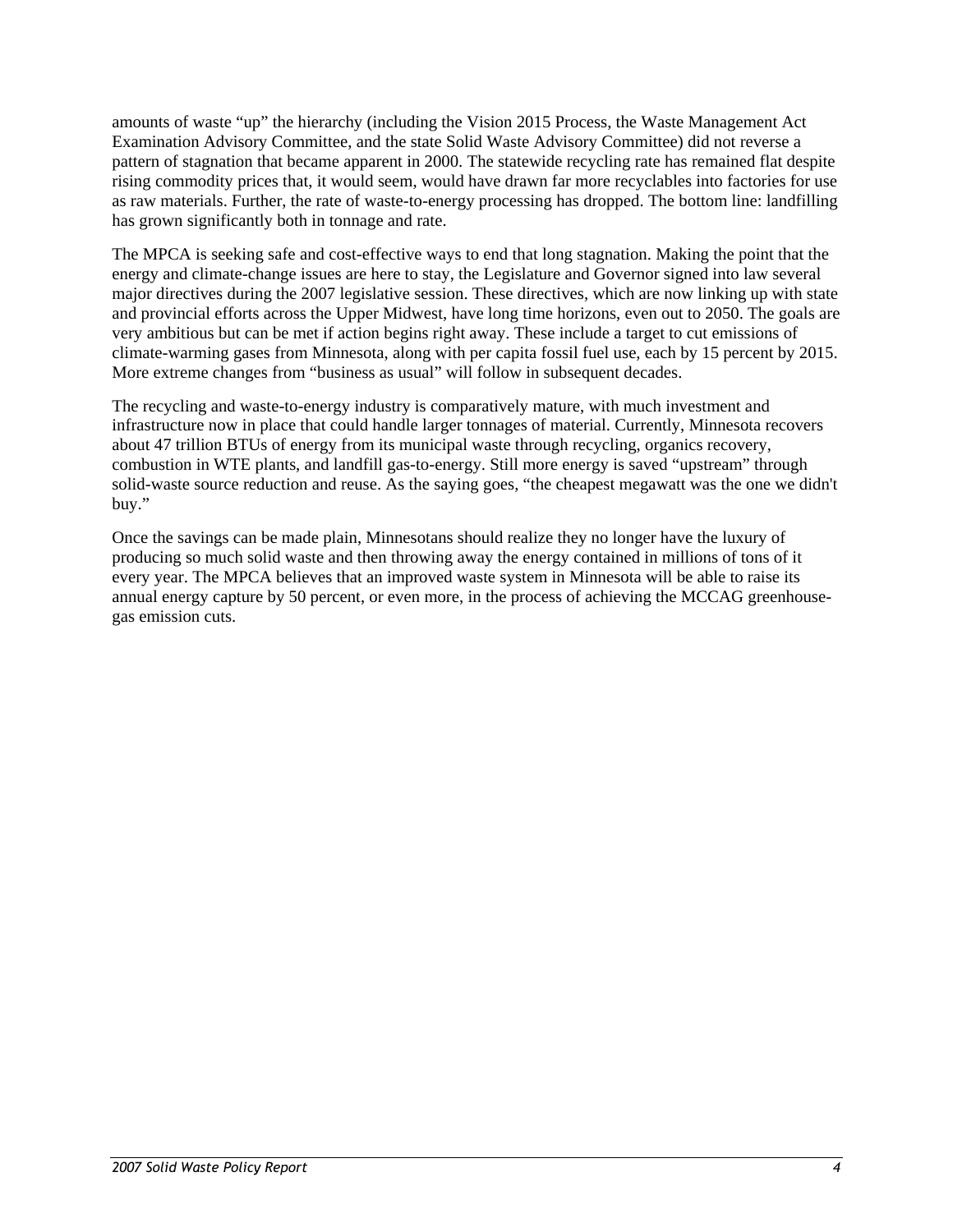# <span id="page-6-0"></span>The state's Solid Waste Policy Report

This is the tenth biennial *Solid Waste Policy Report* to the Minnesota Legislature. The Waste Management Act requires the Commissioner of the Minnesota Pollution Control Agency (MPCA) to submit the report every two years to the Minnesota Legislature, Minn. Stat. § 115A.411 (2000). The purpose of this report under the act is to:

- Summarize the current status of solid waste management in Minnesota.
- Evaluate the extent and effectiveness of programs in accomplishing state policies and goals.
- Identify issues requiring further research and action, and make recommendations for establishing or modifying the state's solid waste management policies and programs.

State waste management policy is based on the Waste Management Act, Minn. Stat. § 115A as amended. Full versions of the state statutes, session laws, and rules can be found online on the Minnesota State Legislature web site: [www.leg.state.mn.us/leg/statutes.htm](http://www.leg.state.mn.us/leg/statutes.htm).

In 1980 the Minnesota Legislature enacted the original Waste Management Act and stated its purpose in Minn. Stat. § 115A.02, which was to:

(a) protect the state's land. air, water and other natural resources and the public health by improving waste management in the state to serve the following purposes:

- 1. reduction in the amount and toxicity of waste generated;
- 2. separation and recovery of materials and energy from waste;
- 3. reduction in indiscriminate dependence on disposal of waste;
- 4. coordination of solid waste management among political subdivisions; and
- 5. orderly and deliberate development and financial security of waste facilities including disposal facilities.

(b) The waste management goal of the state is to foster an integrated waste management system in a manner appropriate to the characteristics of the waste stream and thereby protect the state's land, air, water and other natural resources and the public health. The following waste management practices are in the order of preference:

- 1. waste reduction and reuse;
- 2. waste recycling;
- 3. composting of yard waste and food waste;
- 4. resource recovery through mixed municipal solid waste composting or incineration;
- 5. land disposal which produces no measurable methane gas or which involves the retrieval of methane gas as a fuel for the production of energy to be used on-site or for sale; and
- 6. land disposal which produces measurable methane and which does not involve the retrieval of methane gas as a fuel for the production of energy to be used on-site or for sale.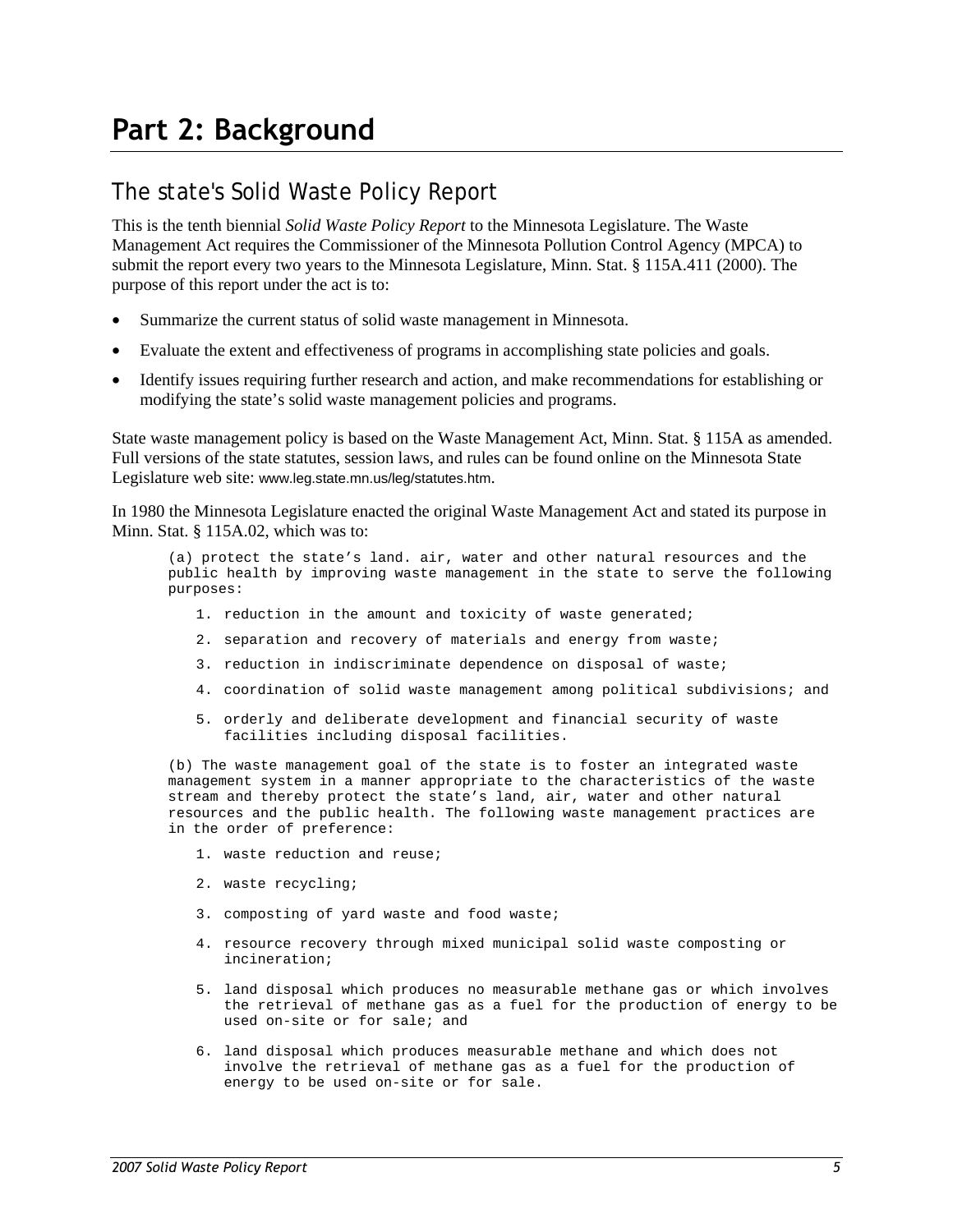# <span id="page-7-0"></span>Municipal solid waste generation and management

The *Report on 2006 SCORE Programs* (see Appendix A for full report) summarizes information submitted by all 87 counties and the Western Lake Superior Sanitary District on waste management efforts, including waste reduction activities, recycling, household hazardous waste programs, and problem materials collection.

The Minnesota Pollution Control Agency (MPCA) uses this information to calculate the state's recycling rates and the cost of managing municipal solid waste and recycling, and to detail trends in waste generation and disposal. While data collection began in 1989, the MPCA typically uses calendar year 1991 as a baseline for trend analysis. Further information and database access for the SCORE Program is available on the MPCA's Web site at www.pca.state.mn.us/score.

# **Waste generation: Quantities and trends**

Since 1989, Minnesota's municipal solid waste (MSW) generation has grown year by year. This growth is reflected in both the total amount of MSW generated and in the per capita figures (total waste generated divided by the state's population).

Minnesota total MSW generation totaled 6,100,748 tons in 2006. Notably, this is only a 0.4 percent increase over the previous year, which is less than population growth. In 2006, the Minnesota per capita waste generation rate dropped slightly (-0.11 percent) from 2005, for a per capita generation of 1.166 tons. (The MPCA calculates the amount of waste that the "average" Minnesotan creates each year in an attempt to separate the effects of population growth from individual consumption patterns.) This per capita drop is a fairly recent trend; the MPCA flagged the development two years ago in the previous policy report. Because most years have been seeing waste increases in both per capita and total generation, this change is likely being driven by economics. Waste generation generally decreases during times of economic stress and increases during an economic upsurge.

Meanwhile Minnesota's population continues to grow. In 2006, Minnesota's population increased to 5,231,106, only a 0.5 percent increase. In the last five years, Minnesota's population increased approximately 55,000 per year; however in 2006, the population increased by 26,000.



#### **Figure 1: Minnesota's MSW generation**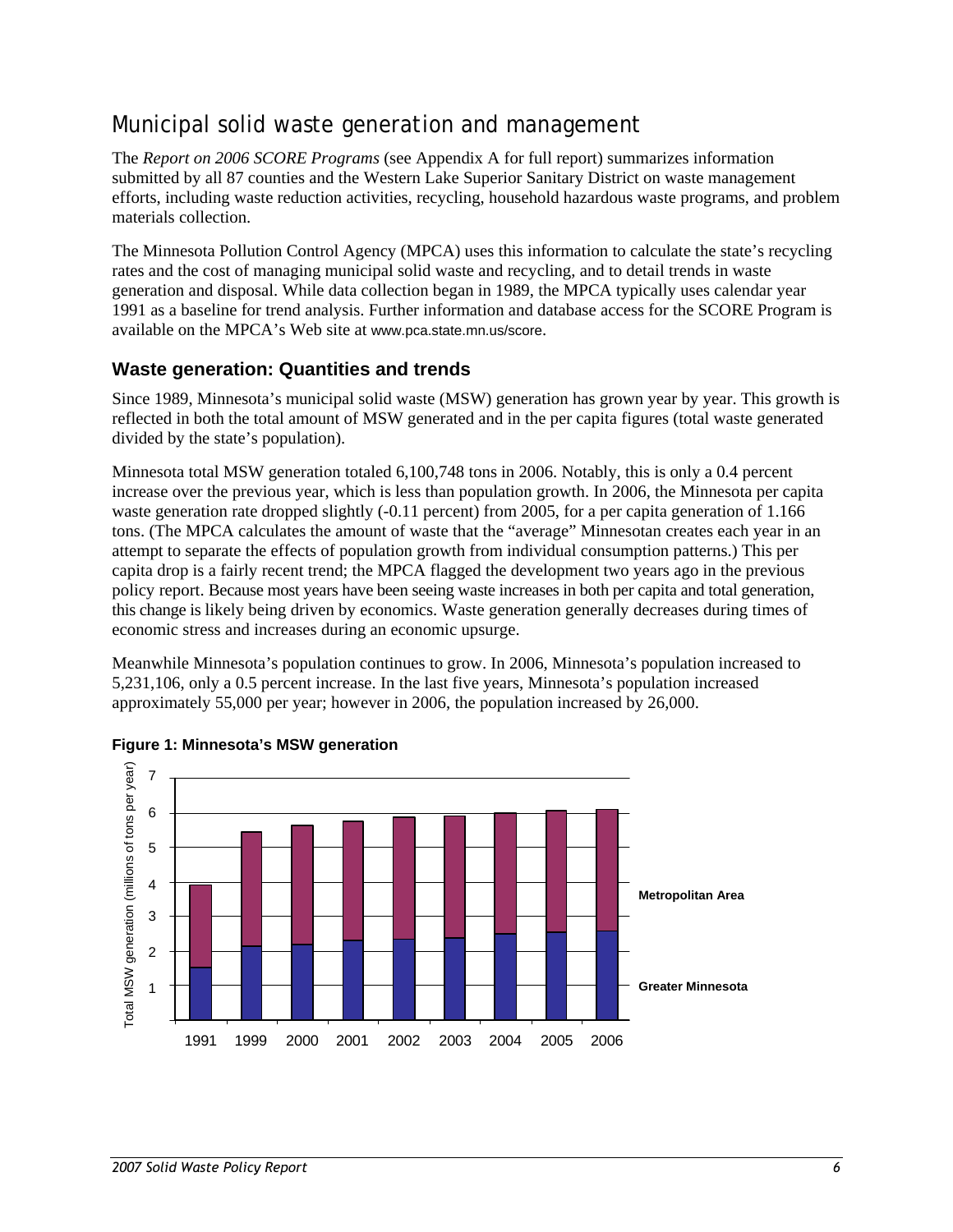## **Overall trends in waste disposal**

Waste management in Minnesota is guided by a hierarchy that prioritizes waste reduction, recycling, composting, and energy recovery. From 2005 to 2006:

- The statewide recycling rate (including credits for yard waste recycling and waste reduction efforts) increased by 0.2 percentage points to 48.7 percent. The state's base recycling rate rose to approximately 41.4 percent.
- MSW composting increased by 1 percent—to 17,912 tons in 2006.
- Waste-to-energy decreased by 6.7 percent (84,000 tons) to 1,161,066 tons. This was 19% of the total municipal solid waste stream. Facility downtime for improvements appears to account for some of the decrease, since permitted capacity remains the same.
- The amount of waste sent to landfills, the least-preferred disposal option, increased by 75,000 tons or 3.6 percent to 2,200,457 tons. That is more than a third of all municipal waste in Minnesota. Despite the fact that it is the least-preferred option, landfilling has become the dominant method in Minnesota for disposing of the discards that missed out on reuse, recycling, or composting.
- County estimates of on-site disposal (on-site dumping and burning) decreased by almost 3 percent (more than 2,000 tons) to 76,586 tons.

#### Recycling

Minnesota's recycling programs are among the nation's most successful, reflecting the strong local and state investment and public participation. In 2006, recycling programs collected over 2.5 million tons of recyclable materials (paper, metals, glass, plastic, food, problem materials, etc.)—an increase of over 43,000 tons, or 1.7 percent, from 2005.

In 2006, Minnesota's recycling rate (including credits for yard waste recycling and waste reduction efforts) increased by 0.2 percentage points to 48.7 percent. The state's base recycling rate is approximately 41.4 percent, an increase of nearly half of a percentage point. (The base recycling rate is a more accurate measure of progress as it is the actual percentage of materials recycled and does not include the additional source reduction and yard waste credits.) While this growth reflects the significant state, local, and industry investment in our recycling system, as well as strong material markets, evidence suggests much more could be done to recover the millions of tons of discarded recyclable and organic material still disposed of each year.

This increase in rates should not obscure the fact that Minnesotans failed to separate and recycle 1.3 million tons of otherwise marketable material. Had it been recovered instead of disposed of, it would have been worth \$312 million. One surprising fact is that, despite higher market prices for paper, plastic, and metal, there has been a drop in the total amount of paper, plastic, and metal being recycled compared to 2005. This indicates that the willingness of Minnesotans and some businesses to recycle does not appear to be strongly linked with market signals.

In 2006, for the first time, source-separated compostable organics counted toward recycling. Of the total 179,043 tons of organics recycled, 166,966 tons were recovered as food to animals (food waste that is fed to livestock), 4,427 tons were recovered as food to people (food recovered for people through food banks), and the remaining 7,650 tons consisted of source-separated compostables.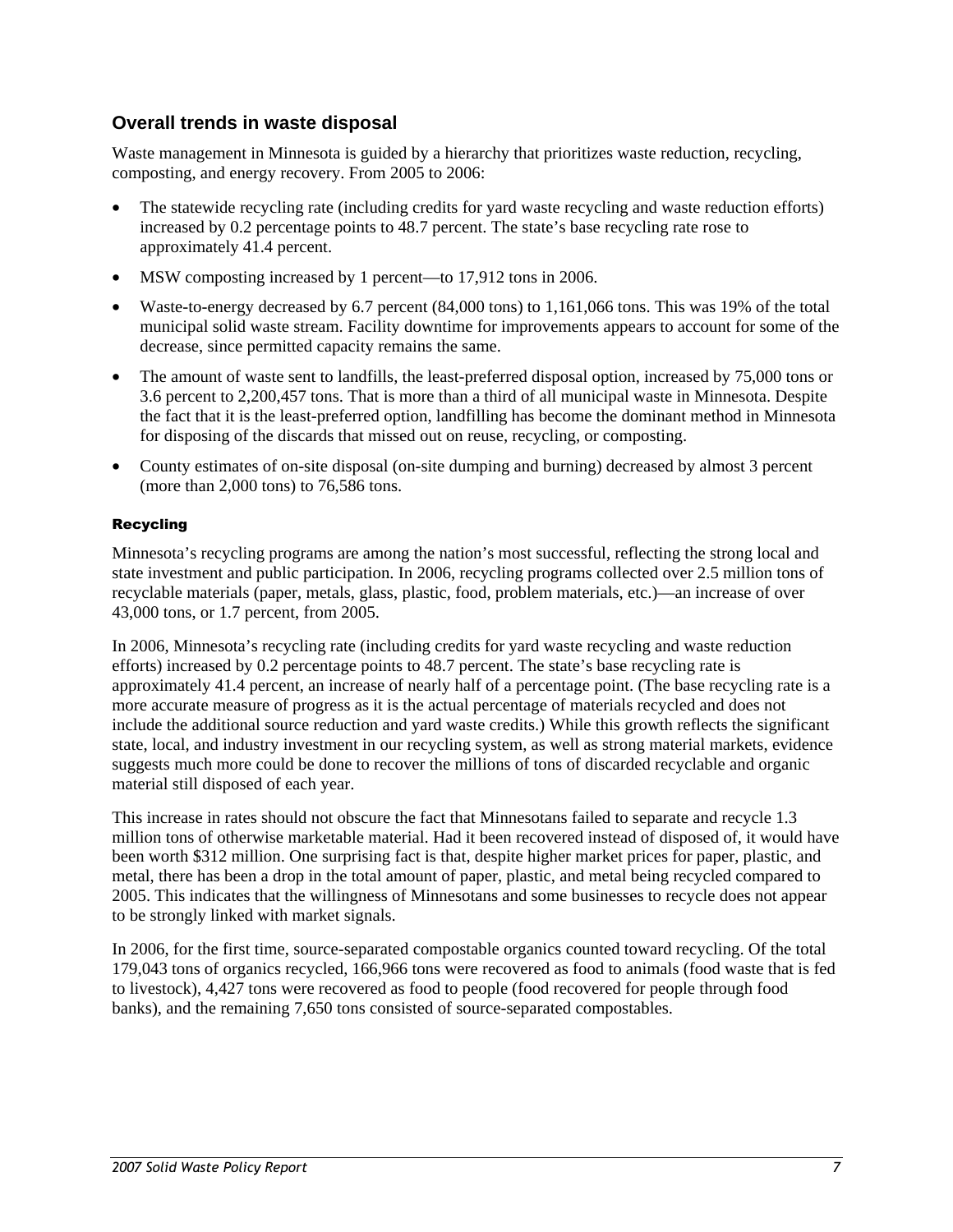#### **Figure 2: Minnesota's recycling progress**



*Since the SCORE legislation was enacted in 1989, Minnesota's statewide recycling rate has climbed by over 25 percentage points. In 2006, recycling programs in Minnesota collected over 2.5 million tons of recyclable materials (paper, metal, glass, plastic, food, source-separated organics, problem materials, and more), an increase from 2005 of 1.7%.* 



#### Out-of-state waste flow

Compared to 2005, there was a decrease of 72,000 tons (-9 percent) in the amount of mixed MSW leaving Minnesota for disposal, down to 740,269 tons. While many factors may have contributed to this decline in out-of-state waste flow (facility locations, hauling companies in operation, existing contracts, surcharges and tip fees, and gas prices), increasing state surcharges from Wisconsin and rising transportation costs likely have had the most impact. Most of the exported waste goes to landfills.

| Table 1: Mixed municipal solid waste leaving Minnesota, 2006 |
|--------------------------------------------------------------|
|--------------------------------------------------------------|

| <b>Destination state</b> | Tons    |
|--------------------------|---------|
| Wisconsin                | 467,538 |
| North Dakota             | 103,384 |
| South Dakota             | 1,405   |
| lowa                     | 167.941 |

### **County and state funding**

Minnesota registers one of the best recycling rates in the nation due to the level of participation by its residents and businesses, along with comprehensive recycling programs at the township, city, and county levels—programs funded by local government (\$42 million) and state revenues (\$12.5 million). In 2006, Minnesota counties spent over \$54.5 million for SCORE-related programs, an increase of about \$300,000 (0.6 percent) from 2005.

Notably, the Legislature and Governor took action in the 2006 legislative session to restore SCORE funds to previous levels, to \$14 million. Discussed later in this report is the possibility of using additional funding to create incentives to reward measurable performance. Together with the SCORE spending, this could affirm the state's renewed commitment to recycling and offer counties the ability to restore environmentally beneficial programs. A well-crafted incentive approach could also enhance Minnesota's ability to remove additional materials that will bring energy and economic benefits for the state.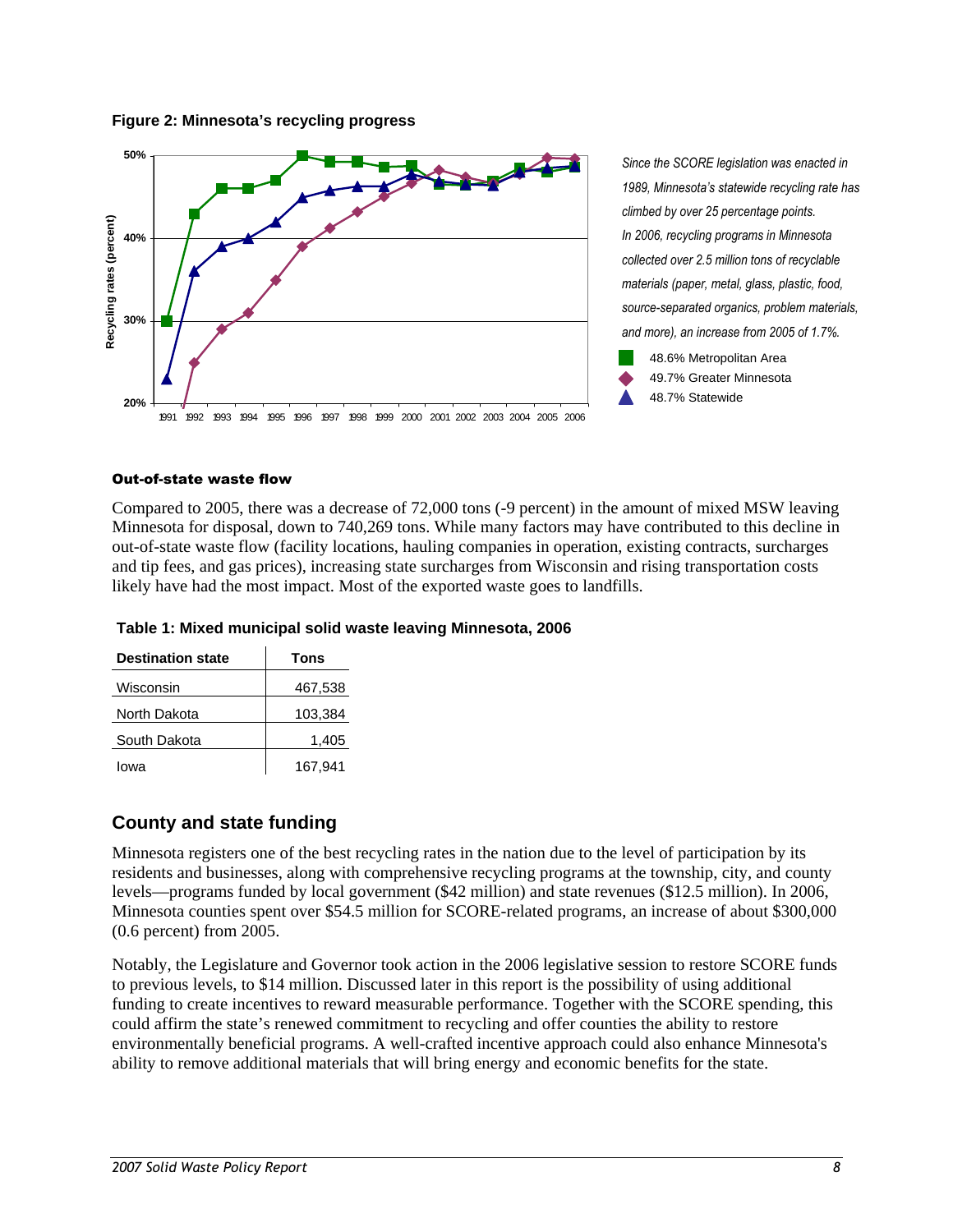#### County funding

Each county is required to match the funding from the Legislature with a local contribution of at least 25 percent. In 2006, counties continued to exceed this match, spending over \$42 million of county funds toward SCORE-related activities. Since SCORE reports are based on county activity, additional funds not reported here were spent by other local units of government, such as cities and townships. This went for SCORE-type programs such as recycling, household hazardous waste, and waste education.

Counties' financial resources have not kept pace with inflation. Rural recycling programs, in particular, face growing challenges to collect materials and deliver them to markets. Meanwhile counties are aware that million of tons of recyclables that could be separated from the waste stream for recycling are being lost to disposal facilities.



#### **Figure 3: County and state expenditures**

*Note: The 2007-2008 state's share went up due to a Governor-recommended increase in SCORE funding (from \$12.5 to \$14 million); county share data is not yet available.*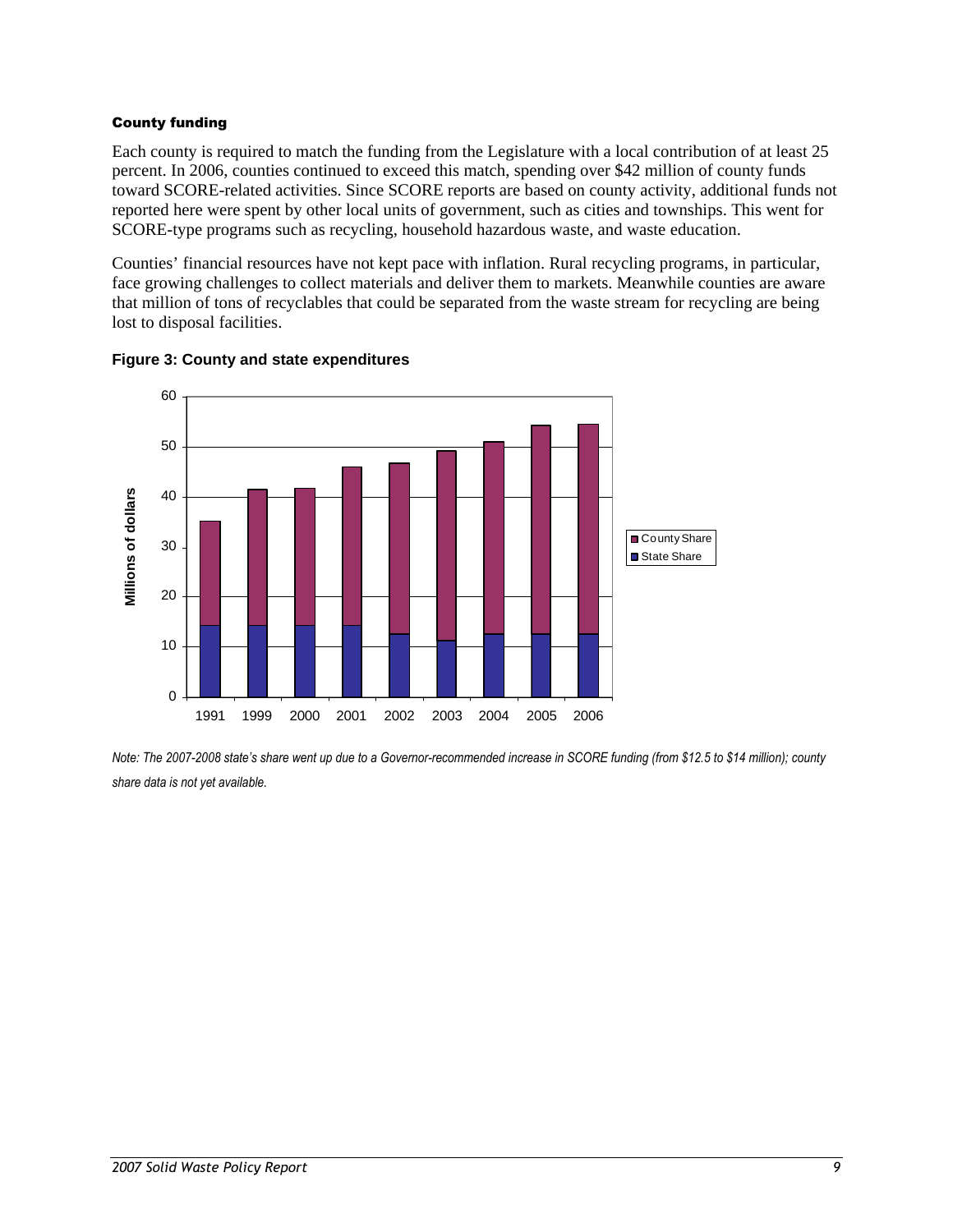# <span id="page-11-0"></span>**Part 3: Near-term policy needs**

The MPCA laid out five policy areas in Part 3 of the policy report comment draft. The policy discussions in the comment draft of December 21 were intended to provide stakeholders with a range of options that MPCA considered, along with MPCA's opinion of how they compared in light of the overall goals of increasing the state's renewable energy and reducing its greenhouse gas emissions. MPCA also provided its draft recommendations on each area, and a summary of its reasoning. MPCA invited stakeholders to provide opinions and information on each topic.

Based on comments that came back over the five-week comment period, the following summarizes MPCA's initial recommendation and then its final recommendation in each area, provides a short summary of stakeholder remarks, and adds a short discussion on implementation and follow-up needs.

# Policy Area 3A: The statutory plan of product stewardship for telephone directories is not working.

## **Statement of need**

The MPCA is promoting strategies to reduce the distribution of unwanted directories as well as increasing the recycling of phone directories in Minnesota. Beginning in 1992, state law (Minn. Stat. § 115A.951) imposed a disposal ban on such directories and required the directory publishers to provide for the collection and recycling of directories. The law also required reports from the publishers to the state detailing their recycling activities. However, the reporting remains incomplete with only 24 companies filing reports with the agency in the most recent year (2006), and local governments have been left bearing much of the responsibility to collect and recycle telephone directories.

Given the low level of recycling for telephone directories combined with lack of compliance with the statute, it is clear that current state law is not sufficient to promote an effective approach to the recycling of telephone directories.

The obligations for telephone directory publishers under the current statute are:

- 1. Provide for the collection and delivery to a recycler of waste telephone directories.
- 2. Inform recipients of directories of the collection system.
- 3. Submit a report to the agency by August 1 of each year that specifies the percentage of distributed directories collected as waste directories by distribution area and the locations where the waste directories were delivered for recycling and that verifies that the directories have been recycled.

Telephone directories remain a problem for recycling managers because the most common practice for residents and businesses is either to discard the books in mixed municipal solid waste or place them into county-supported recycling programs. The root of the problem appears to be unclear statutory wording that has prevented effective enforcement of the law. A proliferation of telephone directory publishers has worsened the enforcement problem.

Although the state has not conducted a statewide waste composition study since 2000, individual sorts at facilities indicate that Minnesotans are still discarding thousands of directories in mixed MSW despite the statutory ban on such disposal. A waste composition study conducted in 2007 at the Hennepin Energy Recovery Company WTE facility in Minneapolis showed that telephone books made up 3.8 percent of the trash delivered, despite the longstanding statutory ban prohibiting Minnesotans from dumping their phone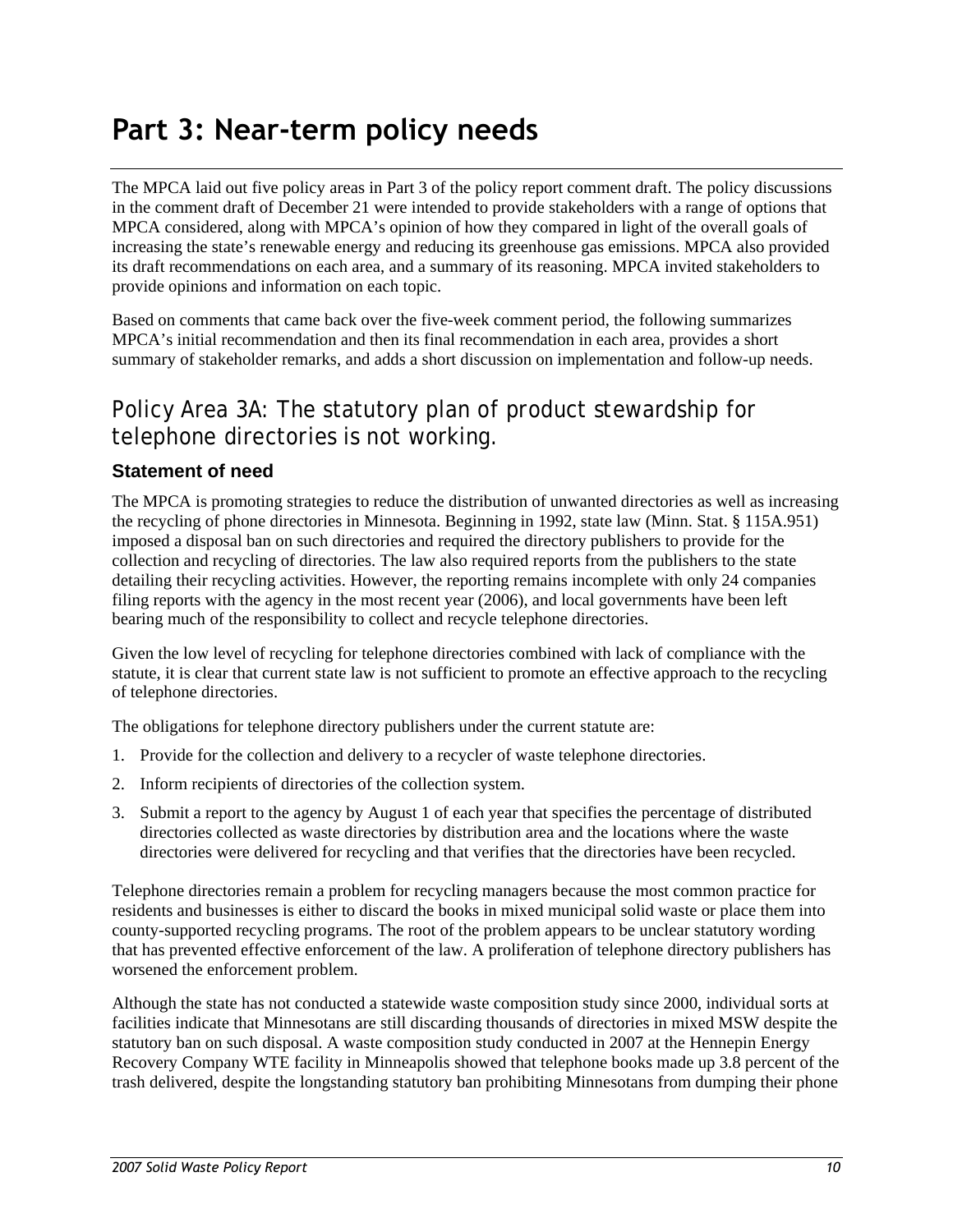books in trash cans. Even without a statewide waste-composition sort (last conducted in 2000), this study confirms that the disposal ban and recycling mandates are not working.

The MPCA estimates that close to 13,000 tons of phone books were distributed in Minnesota during 2006. Because less than 15 percent of these phone books were recycled, at least 85 percent went to wasteto-energy plants or into a landfill. The trend is troubling because the recycling rate has dropped from 2003, when 35 percent were recycled. As of 2006, directory publishers reported to the state that 111 tons of phone directories were received for recycling.

Meanwhile, county programs handled 1,462 tons of phone directories for recycling in 2006. In short, the counties have been picking up recycling costs that the legislature directed telephone directory manufacturers to assume, and the trend is increasing.

# **MPCA's proposed outcome**

The MPCA is examining strategies to promote a 50 percent reduction of phone directories distributed in the state and to reach a minimum 80 percent recycling rate for phone directories in Minnesota. The MPCA estimates that, as of 2003, the per capita generation of telephone directories in Minnesota is five pounds, totaling 13,000 tons. Reaching the target rates would reduce 6,500 tons and keep an additional 5,200 tons per year out of the disposal stream. This is consistent with the Minnesota Climate Change Advisory Group, which called for leveling out per capita waste generation by 2020 and then cutting it 3 percent by 2025.

## **What the MPCA proposed in the draft report**

In the draft report, the MPCA recommended an opt-in option as the most effective means of achieving the proposed outcome. The MPCA evaluated several other options including an opt-out, but given the oversight necessary for a successful program, determined the opt-in as more desirable.

### **Summary of stakeholder responses**

The comments received from stakeholders were basically split into two categories—those favoring more aggressive action and those opposed to the recommendation. Several commenters remarked that given phone books' relatively small representation in the waste stream, the MPCA should focus on highervolume materials.

The arguments against the proposed policies were that it would hurt local small businesses, hinder residents from receiving important information needed to make educated purchasing decisions, an opt-in system would be difficult and costly to implement, and claims that the current practice is working well. The telephone directory publishers would like the opportunity to implement some voluntary guidelines, including an opt-out component.

Several entities supported the recommendation. Local units of government, in particular, offered comments on the cost of collecting and recycling telephone directories and that an opt-in component placed responsibility of the product back on the telephone directory publishers and distributors.

### **MPCA's recommendation**

The MPCA proposes that the Legislature clarify and strengthen the obligations of telephone directory publishers to fulfill their recycling obligations under Minn. Stat. § 115A.951 and further require the directory publishers to change their distribution practice. Instead of dropping directories off at every address, publishers would drop them off only at addresses where residents had responded to an offer and had actually requested such directories. MPCA recognizes that some Minnesota residents do not have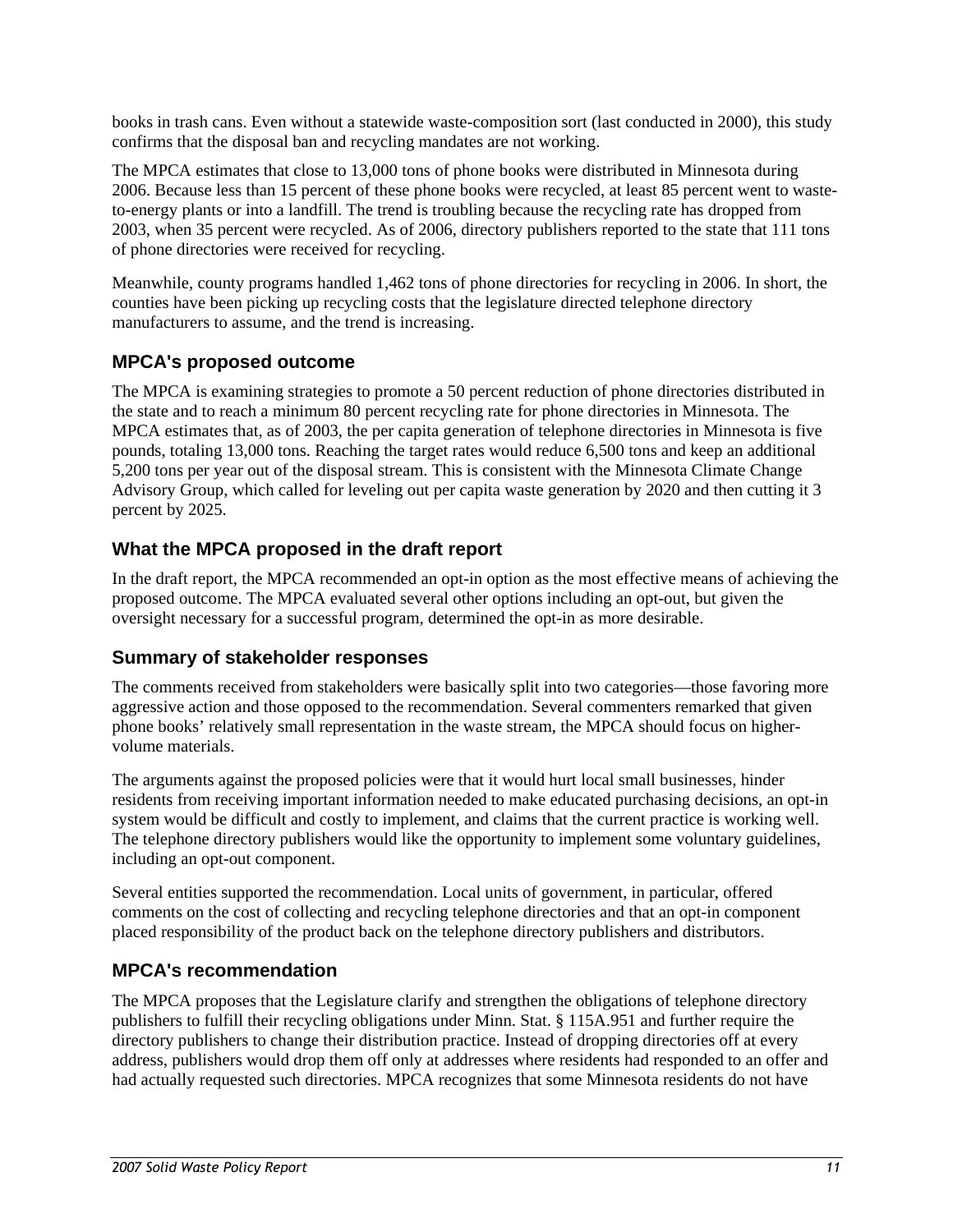<span id="page-13-0"></span>access to the Internet or other sources of electronic information and would work with directory publishers to ensure that the directories are available to residents who express a desire for them.

This would be a new step for states. North Carolina, New Mexico, and New York introduced legislation in 2007 to provide residents a method of opting-out from receiving phone book directories. The North Carolina legislation would require directory publishers to provide residents with the option to stop delivery of directories by signing up on a "do not receive" registry. The New Mexico bill would prohibit a for-profit business from distributing a local telephone directory to a resident who has notified the business that they no longer wish to receive the directory. Both North Carolina and New Mexico put the burden of publishing the opt-out on the telephone directory publisher. The New York bill authorized local government to establish a registry for residents that do not want to receive telephone directories from other providers besides their provider. While no state has yet proposed an opt-in plan, in North Carolina, AT&T proposed to stop publishing its white pages directory in the cities of Charlotte and Raleigh. Instead, they would have made the directories available by CD-ROM or web. This was not instituted.

Considerable environmental savings would occur with the implementation of an opt-in system for phone books. Based on tonnages and recovery rates summarized in the statement of need section, if 1,022,000 Minnesotans did not receive phone books (based on the percentage of Minnesotans that have registered with the "do not call" registry), the state would save the equivalent of  $14,007$  metric tons of CO<sub>2</sub>E (a measure of global warming potential) and 101.6 billion BTUs per year.

## **Implementation and follow-up**

The statutory change could be implemented within one year of enactment. Telephone directory publishers would be responsible for administering the "opt-in" provision. To carry that out, they would solicit customers interested in receiving a directory through telephone billing statements or other means of communication. The MPCA is aware that some segments of the community are interested in receiving directories and do not have access to other means of directory information so that a public education and outreach effort would need to be implemented. The statutory changes would not require additional MPCA staff for implementation.

Policy Area 3B: The current recycling system is missing major energy and greenhouse gas reduction opportunities with beverage containers, starting with aluminum cans.

# **Statement of need**

The original SCORE program made it a priority to raise the recycling rates of aluminum, plastic, and glass containers that are recyclable. Despite 17 years of that broad-based program, and despite improving markets, Minnesota recycling rates remain well below those of the highest-performing states. For instance, the container recycling rate is 61 percent in California and 97 percent in Michigan.

Despite experimentation with different waste-separation technologies, public education, and market development, recycling is still highly dependent on the willingness of Minnesotans to "source separate" the beverage containers at their homes and businesses, and on the ability of collection programs to get them to end markets. It is a striking fact that high market prices for the materials in recent years has not raised the recycling rates. This has prompted the MPCA to look at new strategies that could significantly increase the recycling rate for beverage containers.

The unacceptably low recycling rate for aluminum, which has persisted despite rising commodity prices, is disappointing because aluminum is an extremely valuable metal to recycle and every indication is that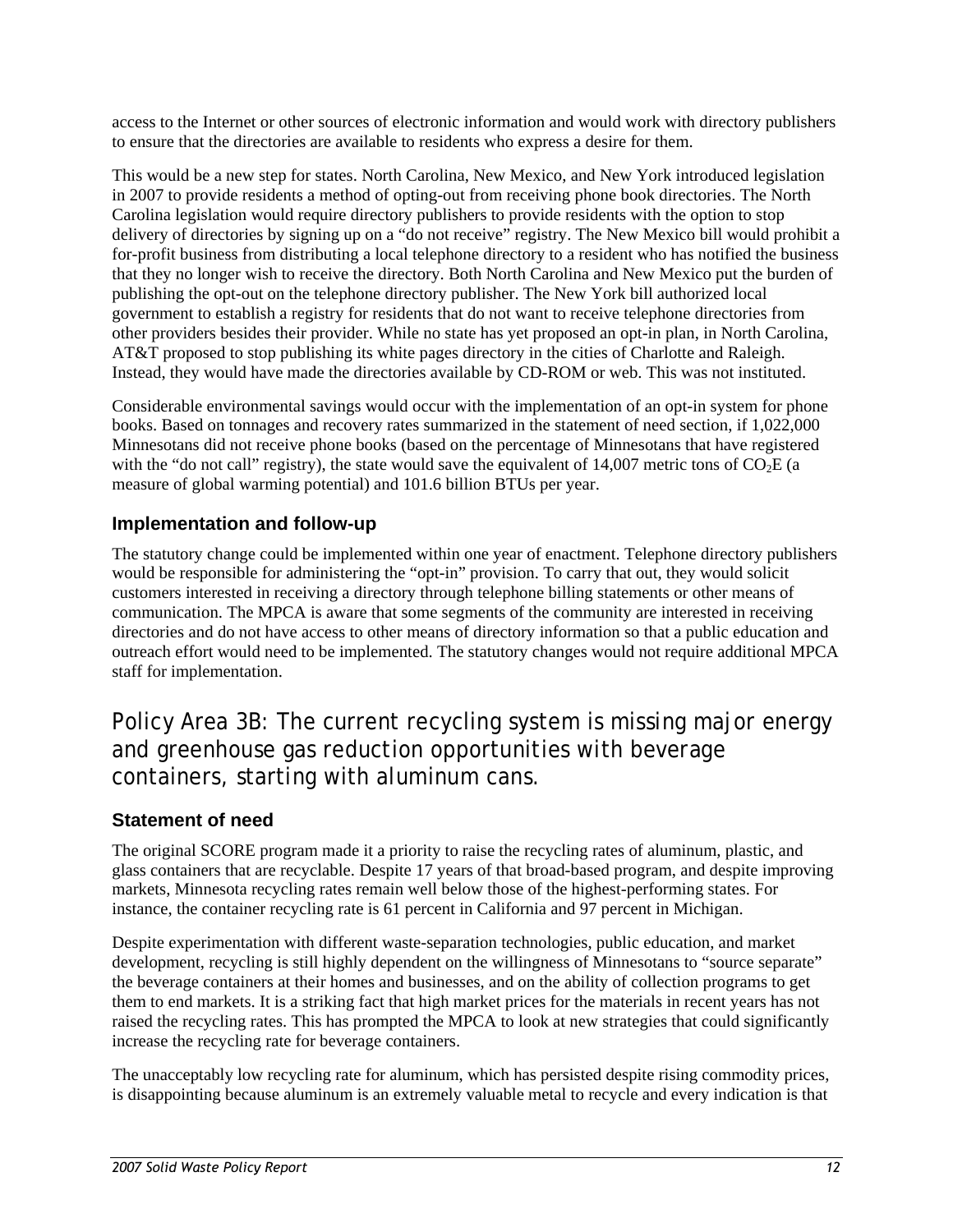it will remain so. The reason for giving aluminum attention is not only the massive amount of energy that is embedded in the lost metal, and its problem when burned, but also the fact that markets statewide are ready and willing to absorb such cans today. The importance of getting aluminum cans into recycling bins rather than garbage cans is not a new issue; the MPCA and Minnesota Office of Waste Management flagged aluminum's "lost-can problem" 16 years ago, as part of its Problem Materials Plan Part 1.

Aluminum is a problem material when sent to waste-to-energy plants, particularly the larger mass-burn units, where the metal melts and fouls air injectors and other combustion equipment. This adds downtime for equipment maintenance, according to operators. When waste combustors are down for maintenance, the garbage they otherwise would process must be bypassed to landfills in Minnesota and other states, where neither raw materials nor energy can be recovered from cans and bottles.

Following are MPCA's corrected estimates for the tonnage of current recycled and currently discarded beverage containers.

|                            | Tons recycled |            | Tons disposed available for recycling |            |  |  |
|----------------------------|---------------|------------|---------------------------------------|------------|--|--|
| <b>Beverage containers</b> | Low range     | High range | Low range                             | High range |  |  |
| Aluminum                   | 33.564        | 41,689     | 20,272                                | 30, 407    |  |  |
| <b>PET</b>                 | 3.605         | 16,960     | 23,651                                | 27,409     |  |  |
| <b>HDPE</b>                | 3.310         | 11,800     | 16,893                                | 23,650     |  |  |
| Glass                      | 79,771        | 125,231    | 64,195                                | 81,087     |  |  |

#### **Table 2: Beverage containers in Minnesota, 2006**

Taking the mean of these figures as to discards not currently being captured, the greenhouse gas and energy savings from increasing the recycling of beverage containers, aluminum in particular, would be significant. They underscore the agency's focus on this component of MSW in its draft.

#### **Table 3: Energy and greenhouse gas benefits of recycling beverage containers at projected 80 percent recycling rate, 2006**

|                         | Greenhouse gas savings<br>$CO2$ equivalent (in tons) | <b>Energy savings</b><br>(BTUs) |
|-------------------------|------------------------------------------------------|---------------------------------|
| Aluminum containers     | 740,289                                              | 9.6 trillion                    |
| PET plastic containers  | 44,488                                               | 611 billion                     |
| HDPE plastic containers | 31,273                                               | 378 billion                     |
| Glass containers        | 39,134                                               | 350 billion                     |
| Total                   | 855,184                                              | 10.9 trillion                   |

For the purposes of energy comparisons, a unit train carrying 15,000 tons of western coal has a heat value of 270 billion BTUs, so the total energy captured by recycling beverage containers at an 80 percent rate is about equal to that carried by 40 unit trains per year. Aluminum is energy-intensive to manufacture from virgin bauxite so recycled aluminum cans represent the vast majority of this energy: 9.6 trillion BTUs out of 11 trillion BTUs total. Stated another way, boosting aluminum recycling would go far in meeting the MPCA's strategic plan goal of raising renewable energy by 5 trillion BTUs per year. As is stated in the summary, the MPCA believes Minnesotans no longer have the luxury of wasting such a valuable resource.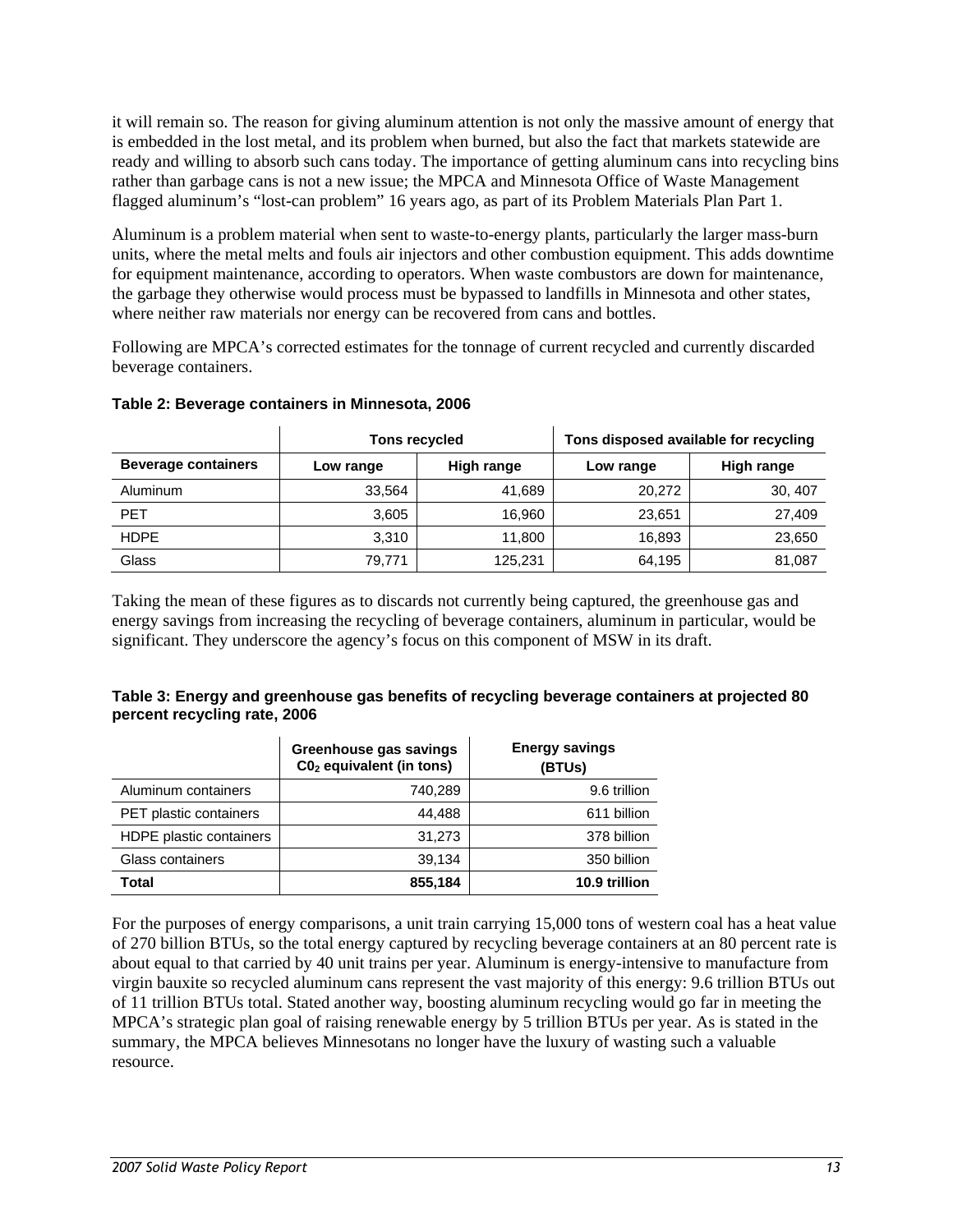## **MPCA's proposed target for action**

The MPCA proposes that 80 percent of beverage containers should be recycled by 2012.

### **MPCA's draft recommendation**

MPCA looked at several options and suggested a ban on putting beverage containers into garbage cans, beginning with aluminum and broadening the ban later to plastic and glass. Though stakeholders often labeled it a "landfill ban," it would have applied to all disposed waste, including that sent to WTE plants.

The state of Minnesota has employed disposal bans only sparingly for wastes that are nontoxic, for reasons usually associated with saving landfill space or encouraging resource conservation. Among the few "resource-oriented" bans in Minnesota are laws banning telephone books (see Policy 3A) and yard waste from trash cans.

By contrast, some states such as Wisconsin began banning cans and other recyclables from landfills in communities without recycling programs, and North Carolina is implementing a combination of bans and producer responsibility. In Wisconsin, the landfill bans, combined with market building and local recycling targets, raised the statewide recycling rate from 16 percent to 36 percent. Other jurisdictions such as Seattle have used "recyclable bans" backed up by warnings and citations, but only in coordination with a much broader program.

### **Stakeholder responses**

Stakeholders mostly opposed the idea of basing a new statewide policy on a disposal ban targeted at the millions of beverage containers now going into trash bags. Some questioned the wisdom of targeting these in particular, saying that other materials such as tin cans are of equal importance, or that only a broadband approach like SCORE would work. There was general agreement that local governments would find it difficult to enforce a container ban, and that enforcement targeting the haulers of garbage, landfills, or WTE plants would be impractical and unfair if attempted (garbage-truck drivers commonly use mechanical equipment to pick up and dump carts so would not see cans and bottles being trashed even if they could see inside the trash bags). Even those who said bans might be an avenue pointed out barriers.

Some recyclers favored the alternative of container deposit, noting that the states with the highest container recycling rates use such measures, and explaining they would get redemption value of cans and bottles not returned or redeemed. But most businesses and trade associations argued strongly against any form of container deposit, advocating for more education, more business assistance (e.g. RecycleBank™, Message in a Bottle™) and more SCORE money to local governments instead. They also pointed out that public entities have been lagging in certain recycling requirements. Some of the business stakeholders asked that Part 3B be eliminated entirely.

The subject of data reliability received a good deal of attention, one concern being weaknesses in reporting methods in several key areas. There was also a brisk debate about how much beverage metal, glass, and plastic really was being recycled in Minnesota and how much was being discarded.

The MPCA staff rechecked its figures and made changes in PET and aluminum. Still, it is intriguing that a two-fold difference remains between the MPCA's figure for total aluminum-can generation and that of the beverage industry's consultant. Some of the difference may lie with different methodology and data sources: the MPCA relies on recycler reports and on measurements of the waste stream; it has not relied on market-share estimates for Minnesota consumption compared to U.S. totals.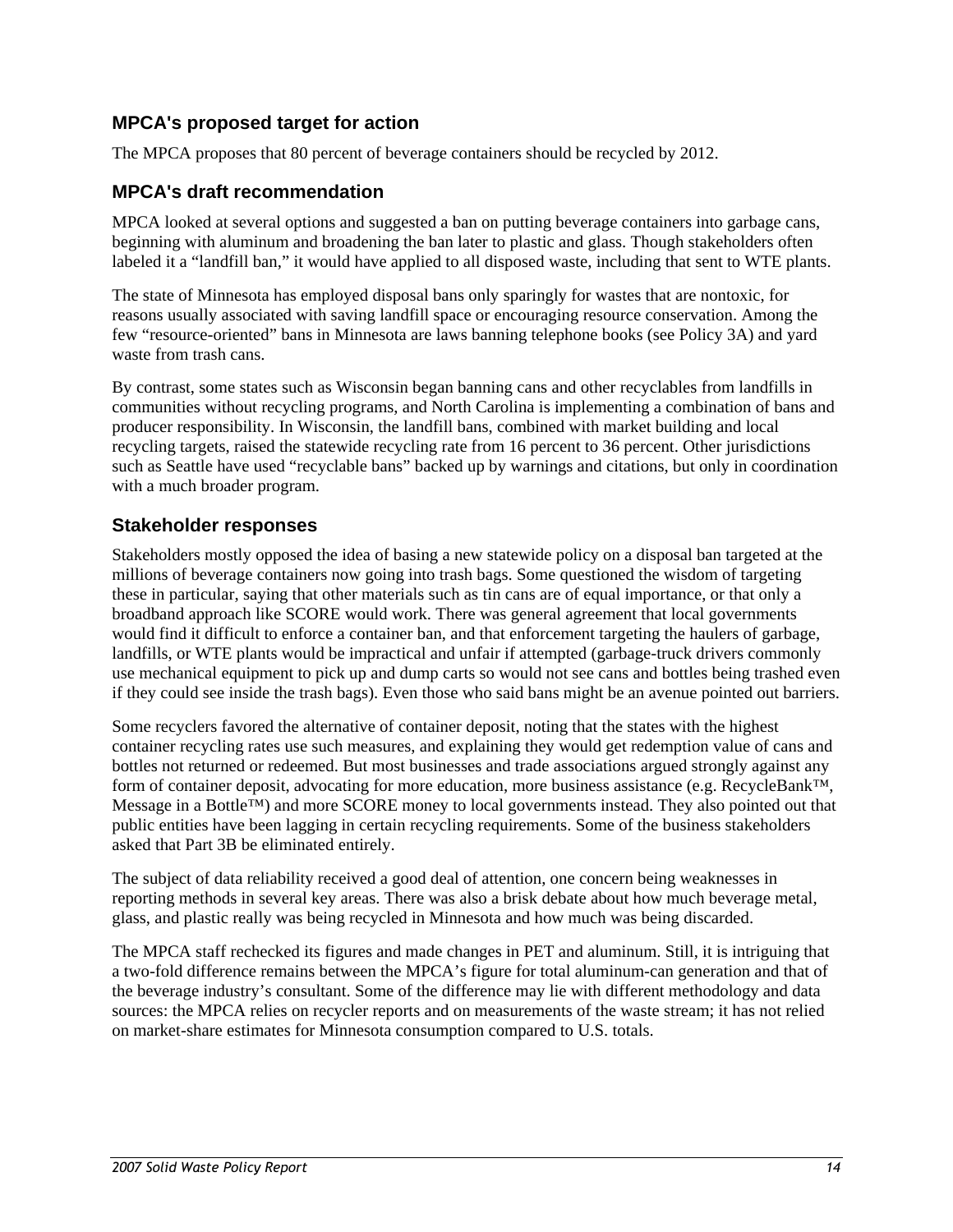### **MPCA's final recommendation**

As a whole, the comments received on the draft solid waste policy report did not support MPCA's recommendation for a disposal ban for beverage containers. However, the MPCA feels strongly that recycling rates for beverage containers, especially aluminum, need to be increased significantly.

The agency recommends the establishment of a goal to recycle 80 percent of beverage containers by January 1, 2012.

The MPCA recommends that a new subdivision be added to the "opportunity to recycle" section of the Waste Management Act, which would require any business or group that sells or provides beverages in single-use beverage containers to provide an opportunity to recycle that container at the point of sale or distribution. The law would not mandate recycling, but rather see that access to recycling bins is convenient.

This new section would also require that public events and festivals provide the opportunity to recycle. By requiring all businesses and events that sell beverages to provide recycling for beverage containers, Minnesota would make "away from home" recycling convenient and easily accessible and make the achievement of the Part 3B goals more likely.

In order to support progress toward reaching the goal, the agency intends to pursue a voluntary product stewardship agreement with the beverage industry to arrange for the recycling of beverage containers and to ensure an 80 percent recycling rate of these containers by 2012. The components of the agreement may include expanded collection opportunities, enhanced outreach and education, and innovative incentive programs (e.g. RecycleBank™).

MPCA wants to be clear that it will be keeping a close watch on the recycling performance of beverage containers and aluminum cans in particular. This is because aluminum when recycled has great positives for the environment but when disposed of is a major loss of energy and greenhouse gas benefits.

The agency will monitor progress toward meeting the 80 percent goal through information gathering from recycling and disposal facilities, along with a statewide waste composition study in 2011. This composition study will provide detailed percentages of the discard waste stream including aluminum cans as well as other beverage container material types. These percentages can then be applied to the total mixed MSW tonnage to produce a tonnage of cans not being recycled in a given year. The tonnage of aluminum cans being sent to landfills and WTE plants should be no more than 20 percent of Minnesota's share of nationwide aluminum can usage that year.

If the benchmark indicates that progress is not satisfactory toward the 80 percent goal, the MPCA will recommend stronger action be taken. In such a case, the agency will recommend one of the following options to the Legislature:

- **Option 1:** A producer responsibility program for the collection and recycling of beverage containers. Such a program would place the financial and programmatic responsibility on beverage producers to attain the 80 percent recycling rate.
- **Option 2:** A traditional container deposit program.
- **Option 3:** A disposal ban on beverage containers that bears in mind the need for enforceability and fairness.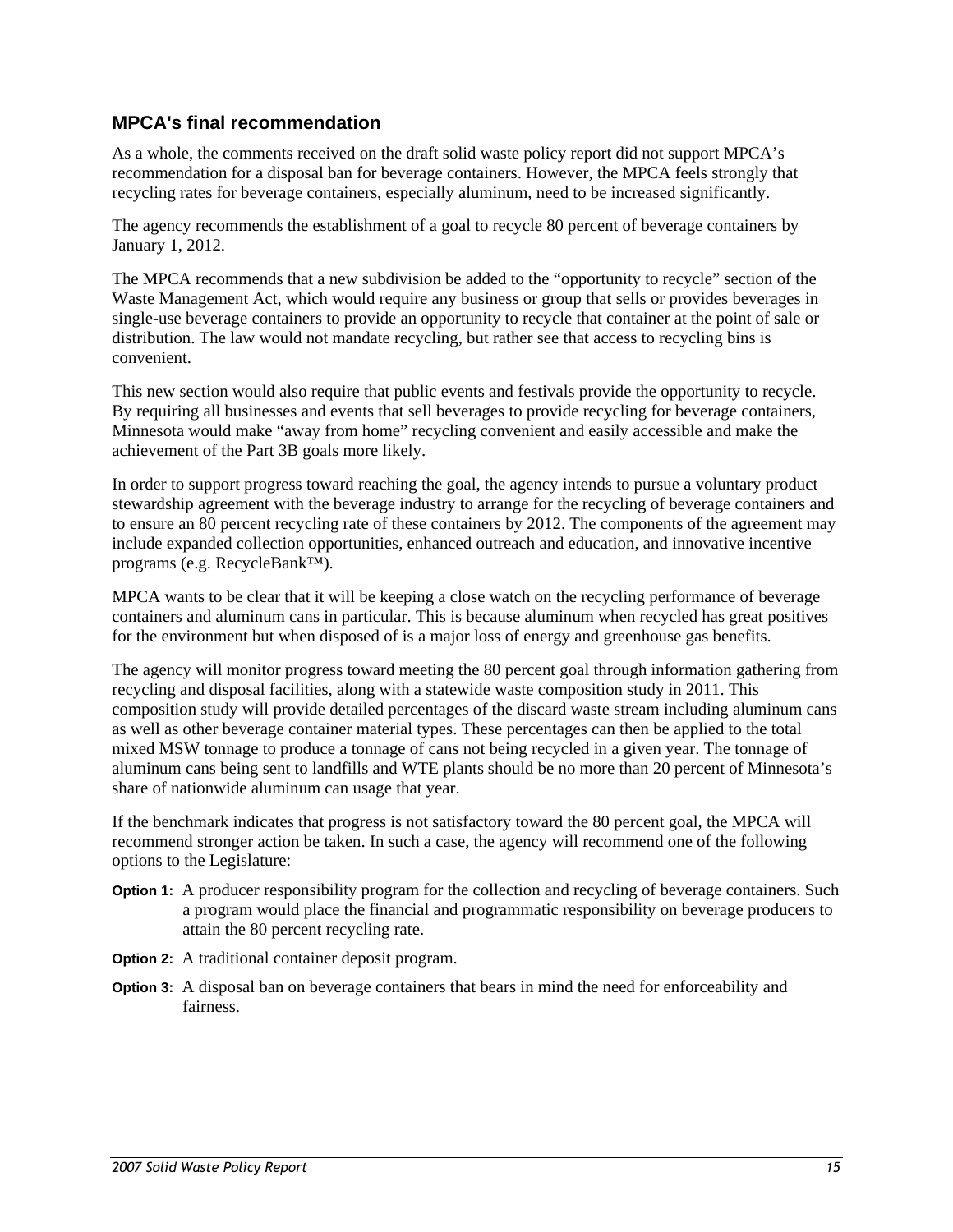# <span id="page-17-0"></span>Policy Area 3C: Current pricing and management practices are holding back non-residential recycling.

# **Statement of need**

Approximately 55 percent of the municipal solid waste stream is generated by institutional, public, and private business establishments.

The Waste Management Act presently requires counties and cities of a minimum size to provide their residents an "opportunity to recycle." The current language does not lay any requirements for action other than in the residential sector, so business establishments are not covered. (Note: some cities have acted on their own to boost business and institutional recycling, under ordinance powers. Bloomington, Minnesota, is one such city, and other examples can be found across the county including Austin, Texas, and Seattle, Washington.) Cities have taken an interest as part of recycling programs because business establishments have an uneven record of providing the opportunity to recycle for employees, tenants, and customers. By comparison, providing curbside service or drop-off sites for residents has been much easier. For the most part business recycling has been driven by price signals that must compete with many other daily demands. Ideally, businesses as well as residents would have a clear economic reason to separate recyclables rather than simply dispose of all their waste, but to date no Minnesota policy has been able to work through the complexities of commercial waste and recycling-collection contracts.

Besides economic hurdles, some businesses (particularly the smaller ones) report logistical constraints, including floor space and employee time. The floor-space problem is sometimes tied to the lessor's use of the building.

# **MPCA's proposed target for action**

MPCA estimates that the commercial sector is disposing of 715,000 tons of readily recyclable material annually, not counting organics. (This figure presumes that of the estimated 1,300,000 tons of recyclables mixed into garbage going to landfills and WTE plants, about 55 percent originates from the nonresidential sector.) The MPCA believes that the recovery of an additional 25 percent of available recyclables (179,000 tons per year) is a viable target. If captured for recycling in 2006, this material would have had a commodity value of \$43 million—providing an economic boost to Minnesota's recycling sector—and an embedded energy content of 10 trillion BTUs.

# **What the MPCA proposed in the draft report**

The MPCA proposed two actions. One was extending the "transparent pricing" language in Minn. Stat. § 115A.93 Subd.3(c), to include all customers rather than only residents. This was intended to support local efforts to impose mandatory business recycling by changing the price signals in favor of recycling compared to disposal only.

A second action proposed amending Minn. Stat. § 115A.552 Subd.4, the "opportunity to recycle" requirement. The amendment would require all building owners, building managers, and building operators who contract for waste management for the building, facility, or business to provide the opportunity to recycle at the building. The opportunity to recycle would be for employees, tenants, and customers. Public buildings and events would be obligated to provide the opportunity to recycle. By requiring all buildings and events to provide recycling, Minnesota would make "away from home" recycling convenient and easily accessible.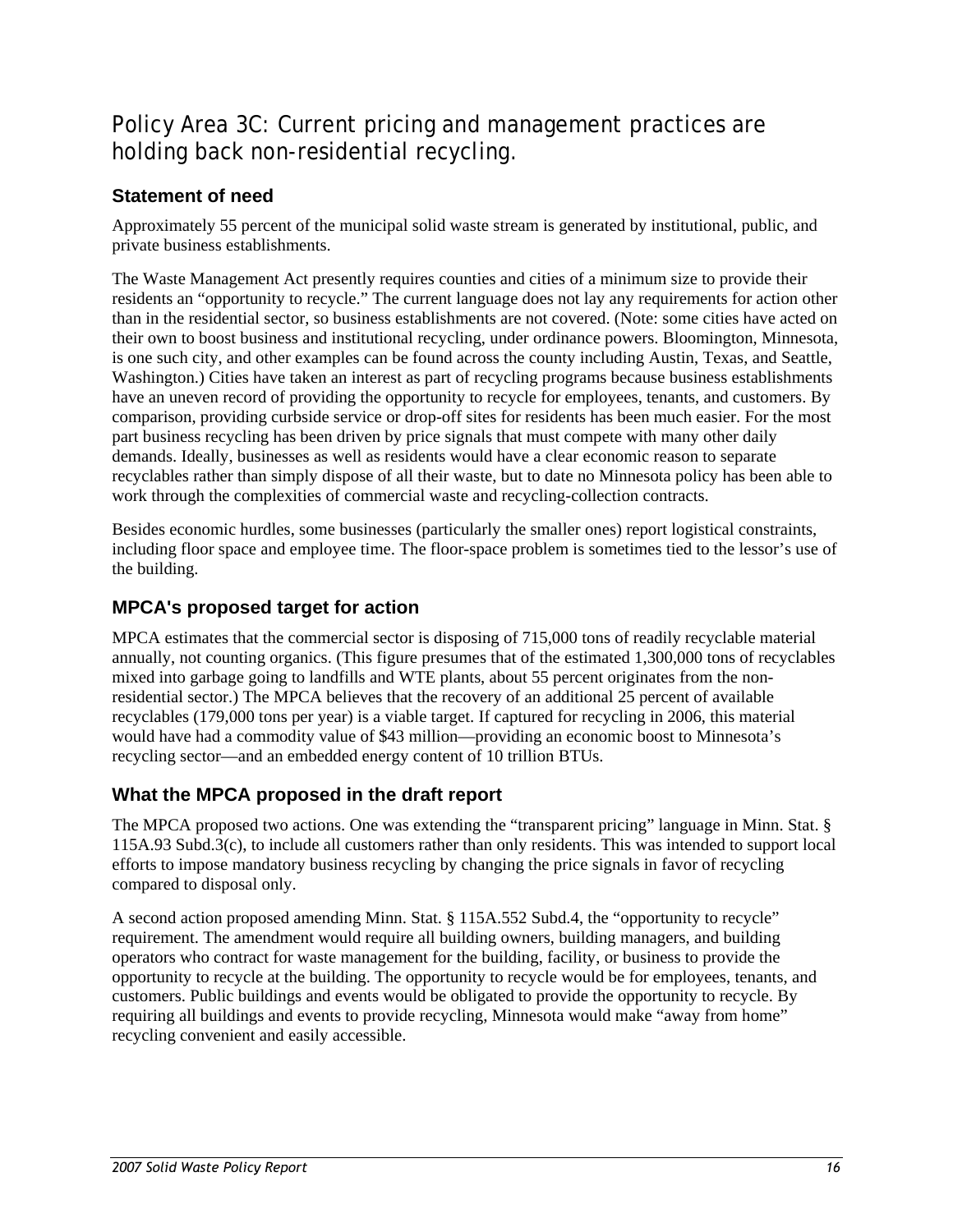## **Summary of stakeholder responses**

In general, stakeholders agreed that businesses in Minnesota were wasting enough recyclable material that attention was timely, but MPCA proposals brought some opposition. Many stakeholders agreed that "away from home" locations remain a major challenge for capturing recyclables "on the go" and that much work remained to provide convenient recycling at public events and public buildings.

The MPCA heard a broad reaction that the pricing of commercial waste and recycling services is so complicated and varies so much depending on type and size of business, that the state "transparent pricing" statute now applying to residents' waste services cannot be easily extended to business practices in the manner that MPCA proposed. Stated another way: while market signals can be persuasive in motivating participants, there might be other ways to go about it. Haulers were strongly opposed to any state role governing how waste or recycling contracts are set up in the business sector. Some businesses urged the MPCA to spend its efforts on boosting residential recycling with incentives like the RecycleBank™ and Message in a Bottle™ and set any added business requirements aside.

The stakeholder reaction about "mandatory recycling" or "business opportunity to recycle" was mixed and somewhat more supportive, and included many questions about how it would be applied and enforced. Some stakeholders objected to any added cost on Minnesota employers. Counties and cities were unified in saying the MPCA should not propose any plan on business recycling (or assume enforcement of such requirements) that would add unfunded requirements onto counties or cities; the local governments said any added recycling efforts would have to come from the businesses themselves.

# **MPCA's final recommendation**

The MPCA does not recommend changes to the pricing statute, Minn. Stat. §115A.93 Subd.3(c), at this time. More information is needed about current pricing of garbage and recycling services, and how they might better fit with environmental consequences such as those calculated under the WARM tool. WARM stands for the WAste Reduction Model, a publicly available spreadsheet that is coordinated by U.S. EPA. It allows people to assess their local waste management options in terms of energy savings and greenhouse gas emissions. It allows some user inputs as to local conditions (facilities to choose from, and distances thereto) and allows them to define a baseline condition for their vicinity (e.g. disposal of most waste in a given year in a basic lined landfill, with minimal recycling). Once that baseline is spelled out, they can run the same waste tonnages through a spreadsheet with more elaborate management methods such as source reduction, aggressive recycling, and a waste-to-energy plant.

The MPCA's recommendation is to build upon the "opportunity to recycle" concept in Minn. Stat. § 115A.552 Subd.4, the "opportunity to recycle" requirement, to take effect January 2010.

MPCA recommends that the wording be changed to require all building owners and operators over a certain size (namely, buildings that house more than 10 people) and businesses above a certain size (namely, those that employ more than 10 people) to provide the opportunity to recycle. This would provide recycling opportunities for employees, tenants, and customers. The implementation duty would be placed on businesses and building owners. Most strip-malls and retail stores now have recycling of old corrugated containers by a commercial service. Taking additional material would mean an upgrade of the service provided. Markets are readily available to absorb more of the commonly recycled materials.

A major education campaign to inform business and building owners about these changes would be coordinated by the MPCA in partnership with the Minnesota Chamber of Commerce, counties, cities, and other groups. The campaign would also be used to publicize existing state and local facility recycling requirements now in Minn. Stat. § 115A.151. That law already requires the state, cities, counties, schools, and other local units of government to provide recycling containers for at least three recyclable materials.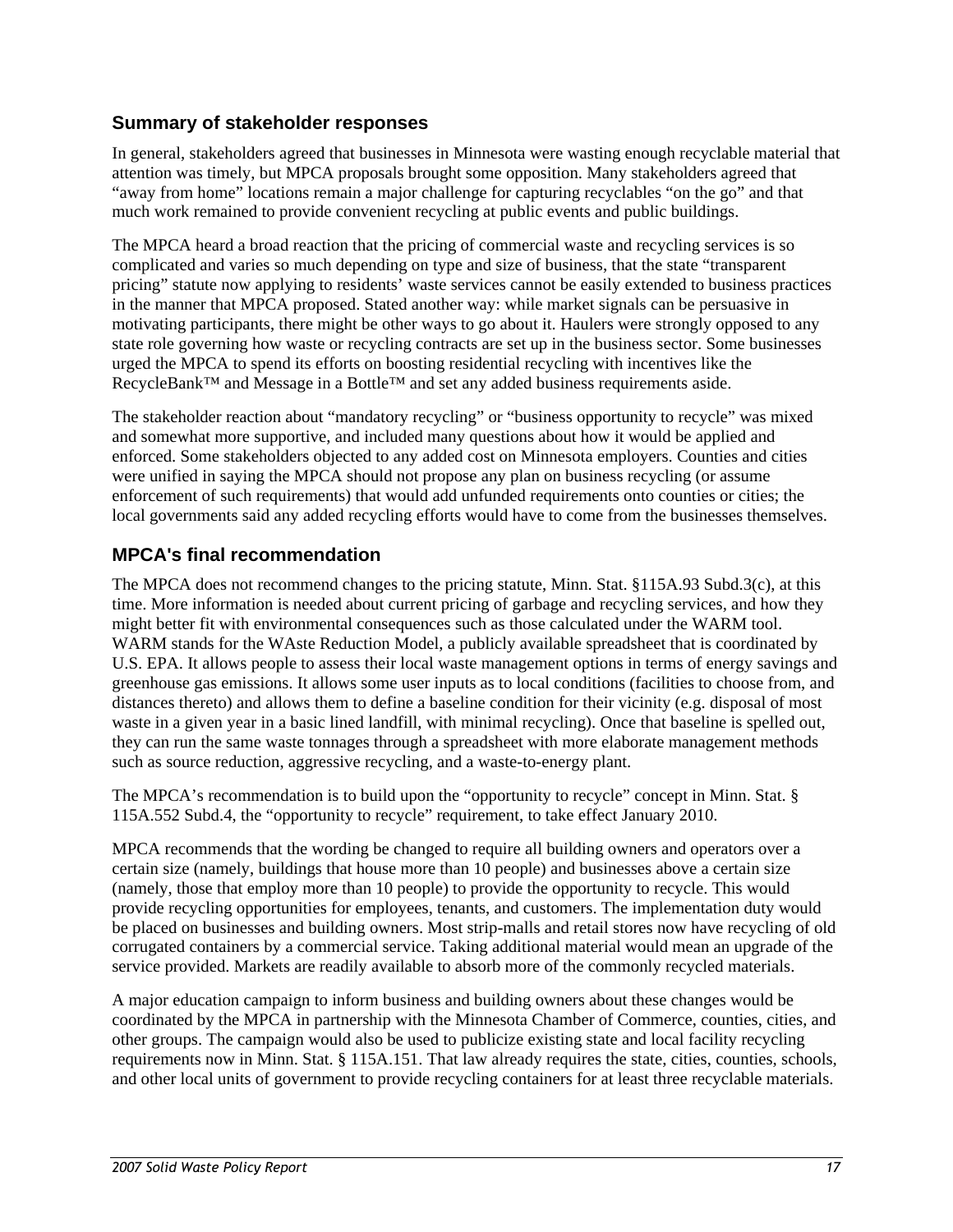# <span id="page-19-0"></span>Policy Area 3D: Contamination from non-compostable plastic bags is a problem when composting organic materials.

# **Statement of need**

Minnesota law banned the disposal of all yard waste in landfills by 1992. From that point forward, yard waste has been delivered to yard waste composting facilities around the state. Most of the yard waste is collected in plastic polyethylene bags that are not compostable in the compost process. As the yard waste is processed, the polyethylene (PE) bags shred into pieces that become a contaminant in the finished compost.

Polyethylene plastic film from non-degradable bags continues to be the most troublesome contaminant in finished compost. Compost facilities receiving non-biodegradable bags find that they must screen finished compost up to three times to remove the shreds of PE plastic to make the finished compost marketable. This extra screening results in significant additional costs (\$3 to \$5 per ton) compared to a system that does not have to deal with this contaminant. Further, even with the extra processing costs being carried by the facilities, some shreds and bits of plastic remain in the material all the way through final use. This reduces potential markets, and it significantly lowers the price that can be charged for the finished product.

# **MPCA's proposed outcome**

That finished compost is free of bits of non-compostable plastic bags, thereby increasing the market value of the finished compost.

# **What the MPCA proposed in the draft report**

The agency proposed a state law that would require that any bag used to collect yard waste be biodegradable/compostable. This law would require that the materials that bags are manufactured from meet the ASTM D 6400 specifications. The ASTM D 6400 specification is recognized by the composting industry as the technical standard that biodegradable/compostable bags should meet.

Minnesota compost facilities collected 674,336 cubic yards of yard waste for composting. One-fifth of the volume, or 134,867 cubic yards, was lost as a side effect of removing non-biodegradable bags and shreds. If this law were passed, the capture rate of this material would increase to 100 percent. In addition, there would be no need to screen the PE from the finished product, which would significantly reduce the burning of diesel fuels, resulting in less air pollutants, such as particulates and savings in GHG emissions. Finally, 100 percent of the finished product would be more attractive and diversify the options for marketing, likely resulting in an increase in the sale price of the finished compost. The use of biodegradable/compostable bags would decrease facility operational costs and increase the sale price of the finished compost. These two factors would strengthen the economic viability of compost facilities. In addition, this would jump start the industry manufacturing biodegradable/compostable products. Those products are more sustainable and have a smaller carbon footprint than the non-compostable PE bag.

Paper and biodegradable/compostable plastic bags are commercially available that meet the ASTM D 6400 standard. They are commonly sold at supermarkets, hardware stores, and retail stores, including Home Depot, Menards, Wal-Mart and, Target. The degradable plastic bag is more expensive than the standard non-degradable polyethylene yard waste bag.

The pure polyethylene bags are made from fossil fuels. Biodegradable/compostable plastic bags are made of a blend of petroleum and plant-based materials. Staff discussions with industry representatives suggest that the cost of biodegradable/compostable bags would decrease as the market grew, because economies of scale would be triggered. Durable paper bags are also commercially available.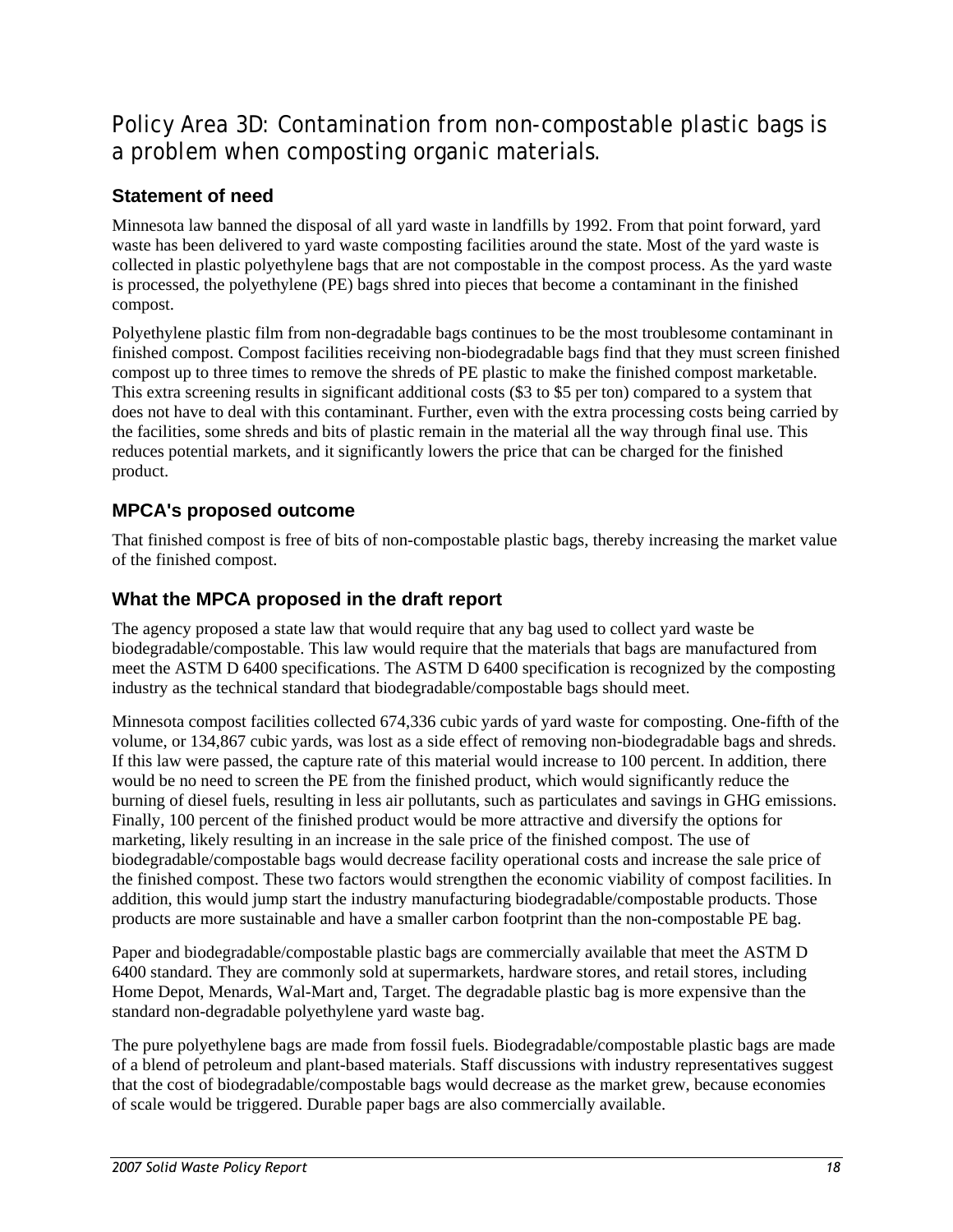<span id="page-20-0"></span>Using a biodegradable/compostable bag has the potential to boost an industry that produces a more sustainable product. Currently, most biodegradable bags are some combination of biodegradable materials, like corn or soybeans, and petroleum.

# **Summary of stakeholder responses**

There were 21 comments from stakeholders regarding composting and compostable bags. Fourteen of those comments were on composting in general, 13 of which supported composting in a general way, commenting on the need for a greater effort by the agency in: 1) implementing composting in the backyard and at commercial facilities, 2) funding compost collection programs, and 3) forward composting over waste to energy.

Eight of the 21 comments were supportive of the requirement that bags used for the collection of yard waste be compostable. Two of the commenters felt that consumers would have a difficult time distinguishing the compostable bag from the non-compostable bag and suggested that perhaps all bags in the state should be compostable, eliminating the consumer confusion.

Overall, stakeholders were very supportive of placing greater emphasis on composting of organic materials source separated from the MSW waste stream. The majority of stakeholder comments were supportive of requiring the use of compostable bags for the collection of organic materials.

# **MPCA's recommendation**

The agency recommends supporting legislation introduced to require that when a bag is used to collect yard waste that bag be compostable. This should not prohibit the use of rolling tote containers or the ability of facilities to require the customer to debag their materials and take the bag with them off-site. An implementation date of March 29, 2009, is recommended. This date would allow enough lead time to have sufficient biodegradable bags on retail shelves for the entire season. The state and local collectors would also need time to implement a public education campaigns to raise awareness of the change.

# Policy Area 3E: Open burning of farm and household garbage has persisted, despite risks.

# **Statement of need**

Minnesota law made backyard garbage burning illegal for all people in the mid 1980s though many restrictions through law and rule made backyard garbage burning illegal for most beginning in 1969. Soon after the 1980s ban, the Legislature added a major exemption to Minn. Stat. § 17.135 that allowed farmers in particular to burn or bury their wastes on-site, unless their county took action to pass a resolution stating that garbage service was reasonably available countywide. As a result, the practice remains in wide use, and stakeholders have continued to highlight the problem in policy reports and public meetings. Minn. Stat. §§ 88.171 and 17.135 are the two major statutes that deal with backyard garbage burning. Minn. Stat. § 88.171 mainly details prohibited materials (which include most of what makes up modern MSW) and Minn. Stat. §17.135 discusses issues relating to backyard garbage burning for farmers.

Because backyard garbage burning is considered a personal liberty issue to some residents, this has made adopting resolutions politically difficult in some counties. The result is that only 28 Minnesota counties and the Western Lake Superior Sanitary District have such resolutions in place; this leaves 59 counties that allow open burning. Previously the number of counties that banned open burning was 29, so the practice of open burning appears to be growing geographically rather than shrinking. Few permanent programs have been put in place to stop this practice. The proliferation of wood and corn stoves for home heating (due in large part to rising fuel prices) also indicates the need for vigilance. Though the stoves are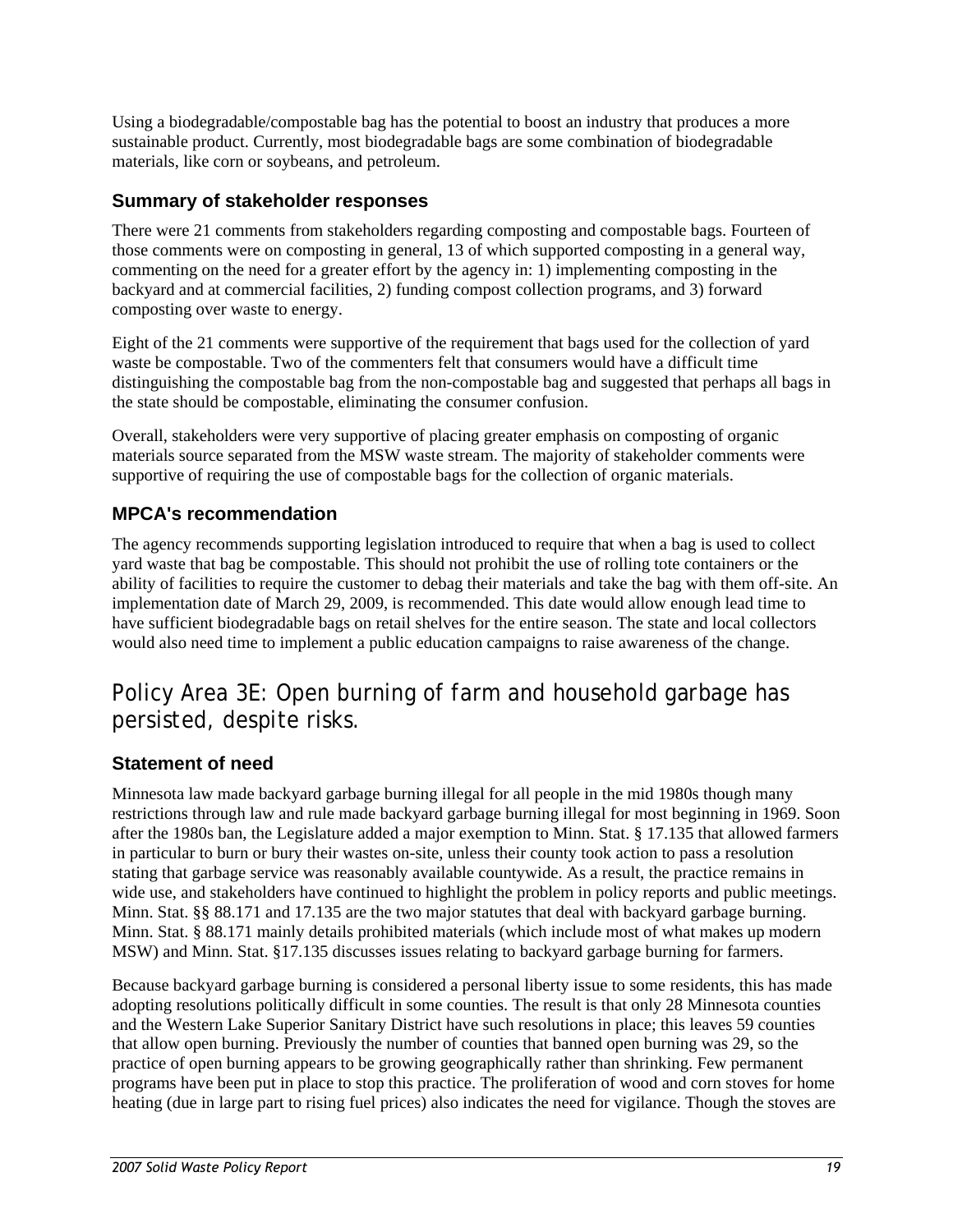not advertised for this purpose, other materials, including garbage and pesticide-treated wood or seed, are sometimes burned.

A 2005 statewide study of backyard garbage burning showed that 45 percent of rural residents still burn waste on-site. Annual county SCORE surveys used in conjunction with other state and national studies estimate that up to 250,000 tons may be burned on-site in Minnesota every year, posing potentially significant health risks to many Minnesotans. According to the U.S. EPA's Dioxin Inventory, backyard garbage burning is the number one source of dioxin in the U.S.—more than all other known sources combined —and one burn barrel can produce as much dioxin as a 200 ton per day waste combustor. Another public risk is wildfire: Minnesota DNR estimates that over 40 percent of the state's wildfires are caused by backyard garbage and related debris-burning.

To estimate the potential health risks from exposure to air emissions from open burning, MPCA conducted an evaluation of the available emissions data and consulted with the Minnesota Department of Health. The evaluation suggests that exposure to air emissions from open burning could be at, or approaching, levels of health concern—particularly for susceptible populations. Several of the pollutants emitted are persistent in the environment, and they accumulate in the food chain. Exposures of potential concern may occur through inhalation and ingestion. High exposures to these chemicals have been associated with acute and chronic adverse health effects, ranging from respiratory irritation to asthma exacerbation and cancer. Susceptible populations, such as children, the elderly, people with compromised immune systems, and people with respiratory and cardiovascular diseases, may be especially at risk.

The MPCA's evaluation included only some of the risks associated with open burning emissions, and therefore, actual risks may be higher than estimated. Given the available information and the relatively large contribution of toxic air emissions from open burning in Minnesota, the MPCA, in consultation with Minnesota Department of Health, has concluded that further action is warranted to protect public health.

# **MPCA's proposed outcome**

That there be no open burning of farm or household garbage after 2010, with any county-approved exemptions expiring before 2012. Further, that cities having a population over 5,000 ensure that citizens' solid waste is collected and managed.

# **What the MPCA proposed in the draft report**

End backyard garbage burning (burn barrels, fire pits, stoves, etc.) by 2010, with preparations. That is, leading up to and following the ban, the state would provide technical, educational, and grant assistance to counties and local units of government to educate the public and reduce the number of people who dispose of their wastes on-site. In addition, MPCA recommended a temporary exemption process for counties with gaps in service or drop-site options. To be eligible for the temporary exemption, MPCA recommended that counties would detail what portions of that county have gaps in service or disposal options, which resources would be needed to address those gaps, and how long it would take.

# **Summary of stakeholder responses**

Most stakeholders who replied to this proposal were supportive of a ban on all backyard garbage burning, including some from rural Minnesota and some from the commercial sector. Some stakeholders said that since local bans are difficult to enforce, a statewide ban would make things clearer, though a ban by itself would likely do little good. They also listed needs in advance, including public education, preparing enforcement resources at the state and local level, and provision of reasonably convenient disposal options. Some pointed out that state aid would be needed to help set up convenient rural waste drop-sites and in other cases, to work with local haulers to ensure reasonable coverage for all residents.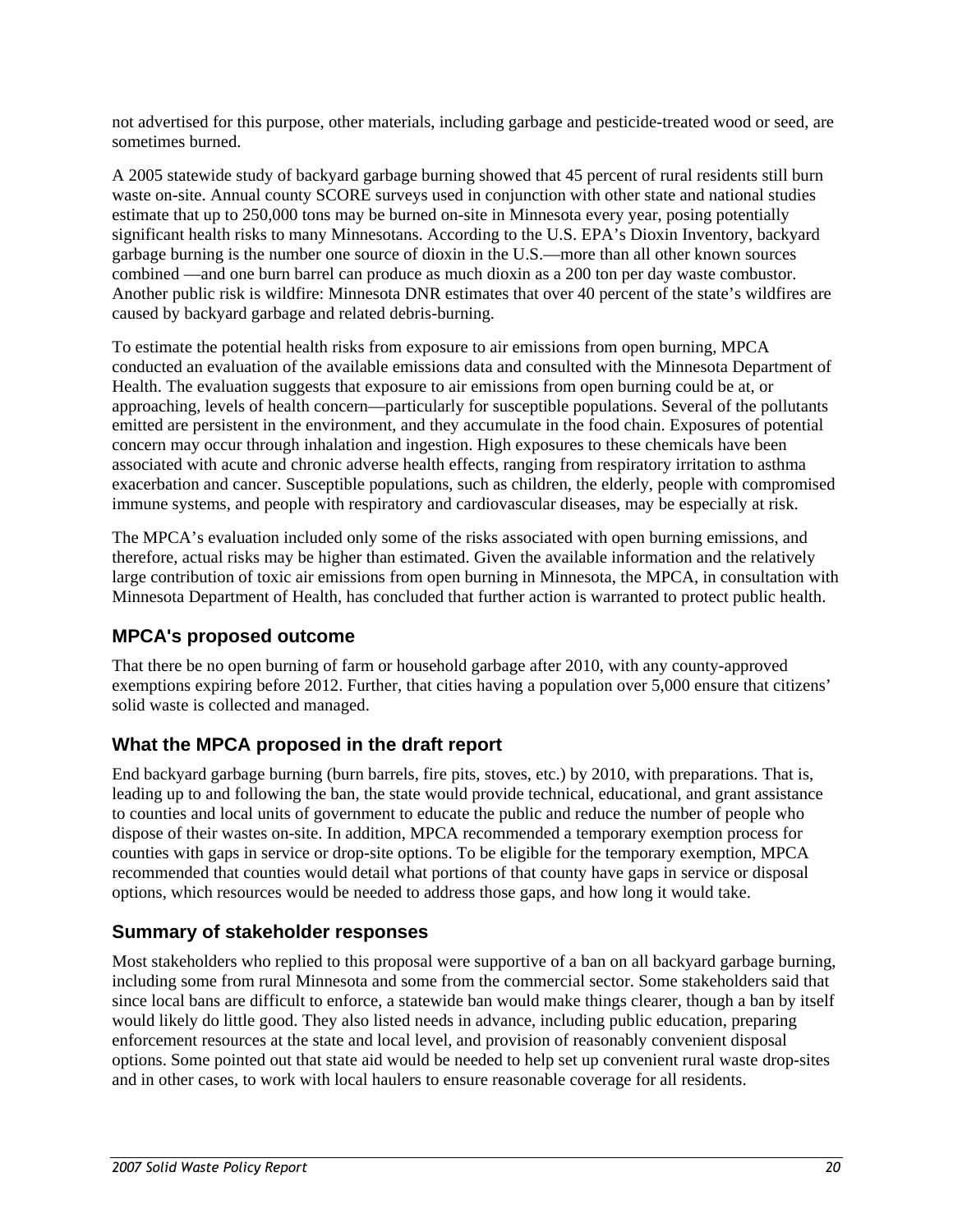The farmer exemption allows some farmers to burn or bury their wastes on-site, but some stakeholders warned that the definition of "farmer" has caused problems: Why can one person burn while their neighbor cannot? Further even if a person fits the "farmer" criteria under Minn. Stat. § 17.135, there is no known way to burn mixed waste in an open fire in a "pollution-free manner" as stipulated by statute. Stakeholders said that although Minn. Stat. § 17.135 allows counties to pass a local resolution banning all backyard garbage burning, many counties are hesitant or unable to do it because of local political pressures, and a clearer statewide law is needed if we are serious about changing this behavior.

MPCA notes that the opinion favoring a law change to bring an end to open burning was not unanimous among all local governments that responded; the Association of Minnesota Counties' list of positions did not articulate support for a law change.

## **MPCA's recommendation**

- 1. End backyard garbage burning (burn barrels, fire pits, stoves, etc.) by 2010.
- 2. Continue to provide technical, educational, and grant assistance to counties and local units of government to educate the public and reduce the number of people who dispose of their wastes onsite.
- 3. Allow a two-year temporary exemption process (after the 2010 ban date) for specific counties who apply to address gaps in service or drop-site options, enforcement, and educational efforts. To be eligible for the temporary exemption, counties would need to detail what portions of the county have gaps in service or disposal options, what resources would be needed to address those gaps, and how long it would take.

Since the late 1990s, the MPCA has provided technical assistance to local governments to reduce backyard garbage burning. While a rising number of counties have provided residents with information about the dangers of backyard garbage burning, and while the MPCA has provided limited support to programs such as Chisago County's Burn Barrel Buy-Back program, these efforts have not reduced backyard garbage burning statewide. During the 18 months of the MPCA's statewide Burn Barrel Reduction Campaign, over 28 counties have become involved in local education and reduction efforts funded by state and local dollars but more engagement at the household and farm level is needed in addition to clear and consistent state laws. Following are implementation suggestions from counties and field staff at the MPCA.

### **Implementation and follow-up**

For a garbage-burning ban to work, convenient options for waste must be available. Depending on the region, these could include recycling, composting, waste-to-energy combustion, transfer stations, dropsites, and landfills because many live in rural areas without convenient solid waste collection services or where collection prices are very high. Without targeted assistance, local education and reduction initiatives, and compliance, Minnesota could see more illegal dumping.

One method has been to raise the money needed through county property tax service charges to cover the cost of canister operations, so that residents who drop off their garbage in public canisters do not have an "out of pocket" cost. These canisters typically are located on well-used routes of travel. One is St. Louis County, which maintains 17 canister sites for residents to drop off their solid waste.

Continued technical support, educational resources, and financial assistance would be needed in addition to a well-crafted law. Without locally crafted burn-barrel reduction initiatives that stress education, incentives, infrastructure, and enforcement, it is likely a statewide ban would fail.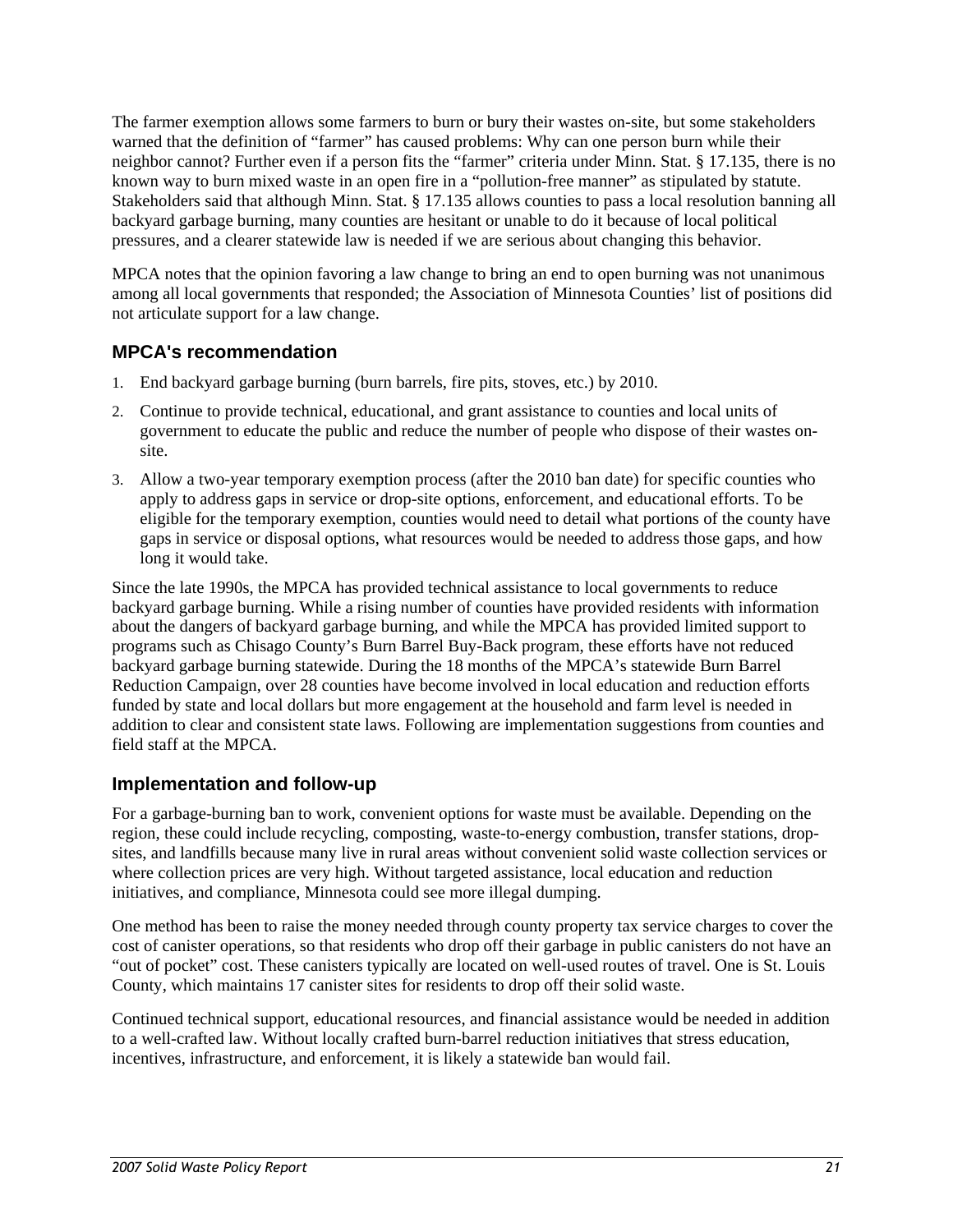In addition to providing technical and educational assistance and resources, the MPCA would need to work with counties and local units of government to assess what parts of the state would need the most assistance, where pollution is of the highest priority, determine associated implementation costs, and work with counties to lay out a plan to address specific barriers. Continued grant assistance or other financial support such as loans may also be needed. MPCA solid waste enforcement staff will be available to assist county solid waste staff, DNR conservation officers, and other local or regional enforcement staff on enforcement actions.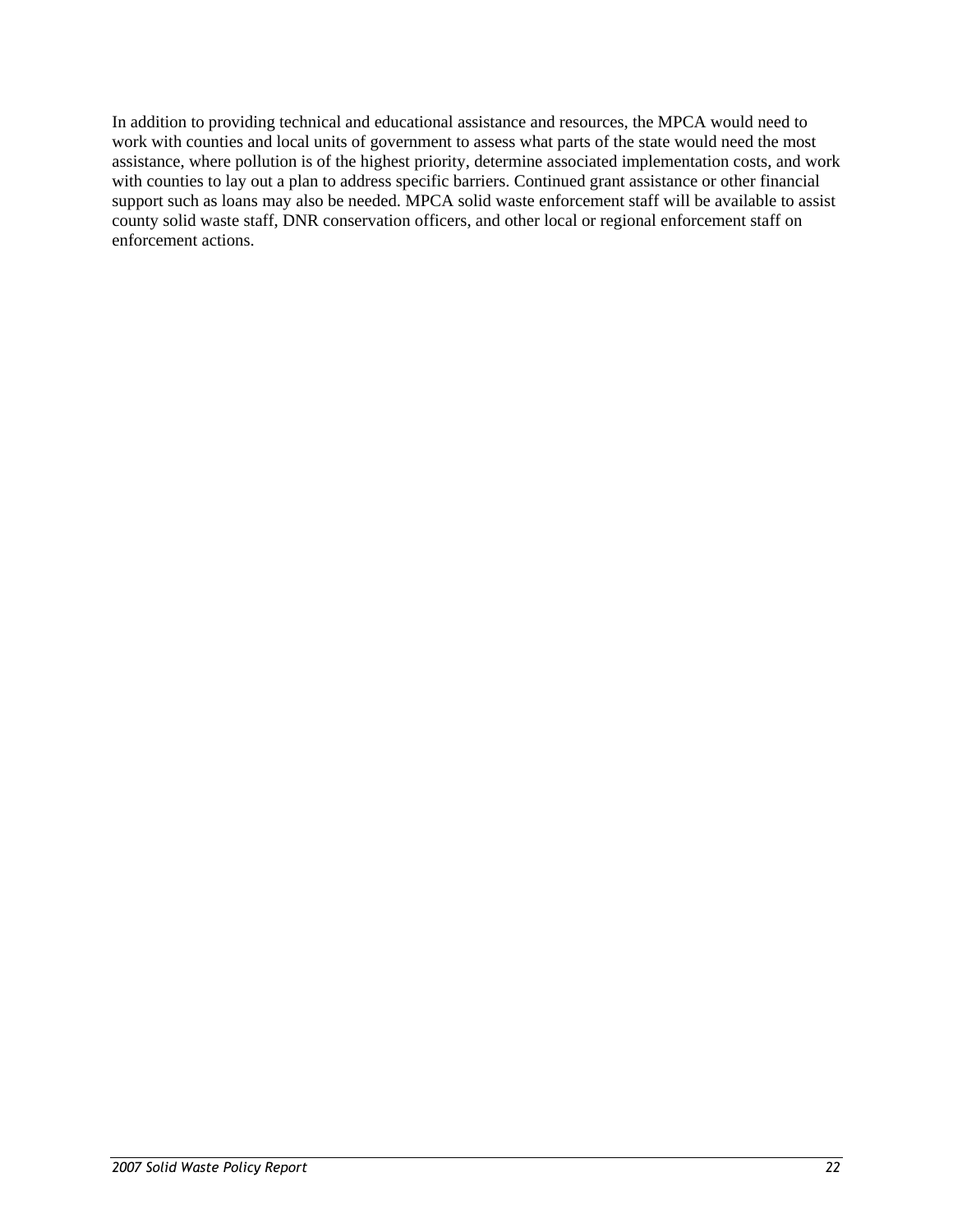# <span id="page-24-0"></span>**Part 4: A Solutions-oriented stakeholder process**

Minnesota has the opportunity and the need to make significant progress in how waste is managed, particularly in regions of the state where economies of scale exist. These advances should be guided by energy saved and greenhouse gas emissions cut, and should be crafted to strengthen rather than weaken the state's economy. Actions must be environmentally sound, cost-effective, and measurable.

To this end, the MPCA plans to convene a multi-stakeholder group that will focus its attention on how to reach greenhouse gas-reduction targets for the solid waste sector as laid out in the Minnesota Climate Change Advisory Group (MCCAG) in February 2008. This group must also consider the state's longstanding waste management hierarchy, and give consideration to the profound implications of the U.S. Supreme Court's *Oneida* decision.

The MPCA is optimistic that by focusing on high-waste regions of Minnesota, by sitting down to study today's system and making recommendations on how it can be dramatically improved, the stakeholder group can find an affordable way to reach the MCCAG goals of cutting greenhouse gas emissions by 75 million metric tons of carbon-dioxide equivalent beyond the current level of effort. MPCA believes that attention to changes in the existing statewide SCORE program will be part of the solution.

MPCA believes the stakeholder group can get underway this spring and have initial products ready for the 2009 legislative session. It was encouraging to have many stakeholders come forward to contribute their time and information as part of the group process to come. The executive branch is willing to propose a charter and process for the group, and suggests the following considerations.

Because the state's fiscal ability to take on new initiatives is uncertain, the MPCA believes that the stakeholder group should in its deliberations keep in mind two alternative financial scenarios, and prepare a set of recommendations keyed to each alternative assumption.

- **Scenario A:** Assume that the state will be able to provide significant extra funding, whether by appropriation, dedicated revenue from waste taxes, or bonding. State additional spending would be high and the need for additional private investment would be low. The group would propose how to allocate that for the best return.
- **Scenario B:** Alternatively, assume state economic conditions such that no significant increase in state funding, in any form, is available. Any additional spending from the state, therefore, would be low and the need for additional private investment in infrastructure would be high. The group should propose how a non-state-subsidized system might achieve MCCAG's greenhouse gas reduction target.

# The Minnesota Climate Change Action Goal

The Minnesota Climate Change Advisory Group proposed that Minnesotans reduce their total solid waste generation per person by three percent starting 2020 and divert 75 percent of MSW from disposal using recycling and organics recovery. Altogether, the advisory group concluded that additional efforts at all levels of the waste management sector could cut greenhouse gas emissions by 75 million metric tons of CO2 equivalent, measured cumulatively through 2025, and after subtracting overlaps. The MPCA believes the 75 million metric ton target is a good target<sup>[1](#page-24-1)</sup> that the state should aim for.

 $\overline{a}$ 

<span id="page-24-1"></span><sup>&</sup>lt;sup>1</sup> This is the cumulative target for MTCO<sub>2</sub>E avoidance covering the period 2008-2025 for sectors AFW-7 and AFW-8, beyond "business as usual" efforts, based on the cumulative total in Table 65, Appendix I, as of February 11, 2008, page 124. This is the total for both sectors after overlaps are removed. Please note that all MCCAG figures are subject to change during public input and final review by CCS members.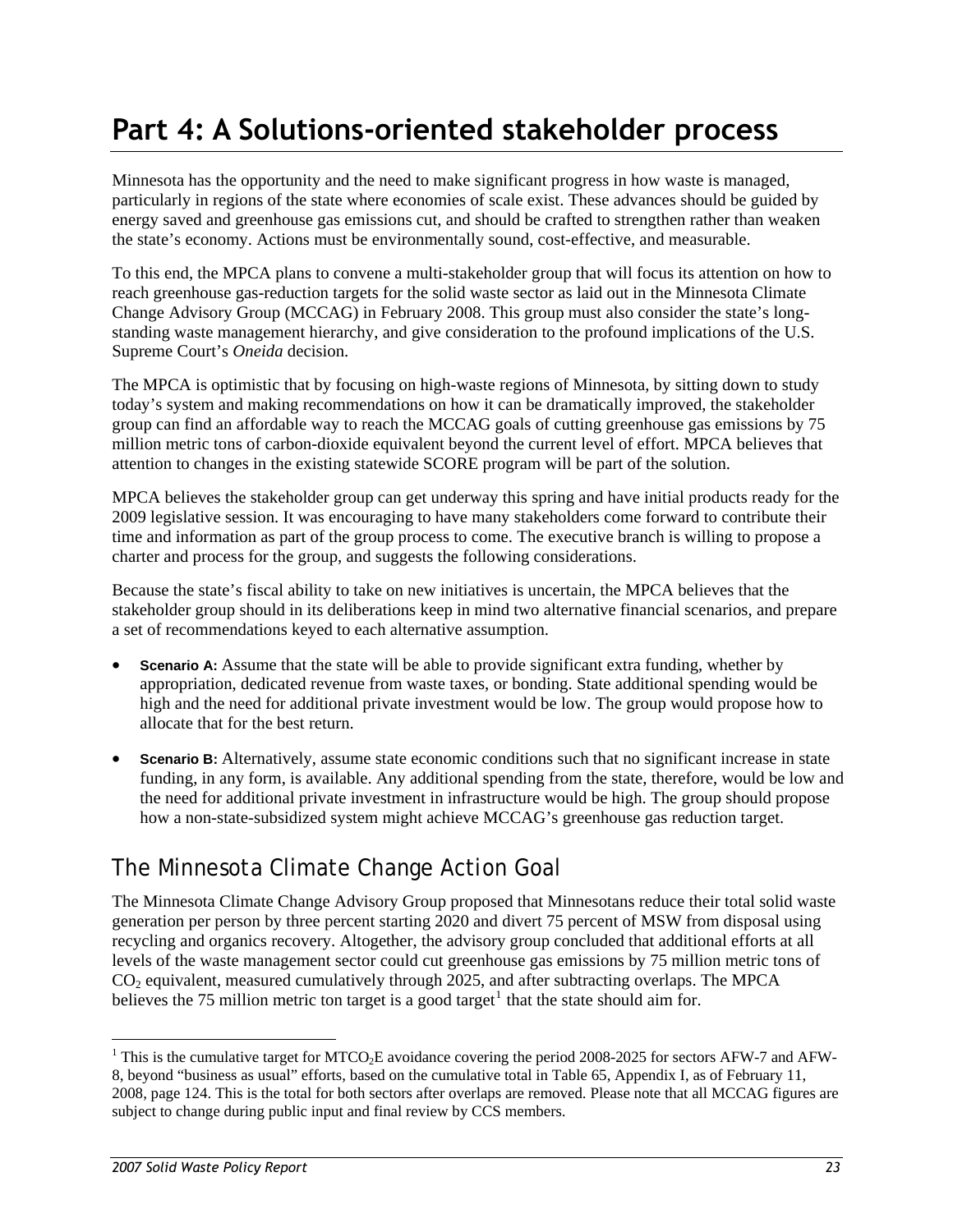<span id="page-25-0"></span>MPCA is optimistic that the gains in source reduction, recycling, and organics can be achieved by 2025, but it will require looking beyond municipal solid waste to construction, demolition and industrial waste as well.

Even if Minnesota achieves waste-recovery levels as planned in 2025, there will still remain 2.2 million tons of mixed municipal solid waste that year that will need landfill or WTE capacity, plus a substantial quantity of residuals from waste processing facilities. One reason for the substantial tonnage is the projected population growth for Minnesota.

# Views on waste-to-energy

 There are many ways that energy could be recovered from the non-recycled, non-composted remainder of commercial and residential garbage, called "mixed municipal solid waste," but only two methods are operating in Minnesota on a commercial scale: waste-to-energy combustion (WTE) and capturing landfill gas for energy. Of the two, WTE certainly attracted the most citizen opposition during the comment period on the draft report. It also attracted comments from local governments and businesses, many favoring it as preferable to landfilling.

# **Stakeholder views on WTE, offered during the comment period**

Stakeholders presented a range of views to the MPCA (see also Appendix D for their comments), summarized briefly as follows:

- 1. **Air quality** Dozens of citizens in Minneapolis and Saint Paul wrote to express concerns about emissions from waste-to-energy facilities. They were concerned with the health effect of ambient air already, feared the bioaccumulation of contaminants such as dioxin, and did not want additional air pollutants from waste combustion. Some argued that landfilling of mixed waste was safer than any form of combustion. They argued for solar and wind power instead, and for natural-gas combustion in situations where fossil fuel was needed.
- 2. **Impact on recycling and organics recovery** Some environmental and citizen groups expressed concern about the effect that WTE facilities can have on waste reduction and recycling. The primary concern was that once the investment is made and a facility is built it must be fed waste on a "put or pay" basis to meet its debt service and operating costs. This appetite can be a disincentive for the state to pursue recycling as earnestly as it should. These representatives said all waste should fit into reuse, recycling, and organics-recovery systems, and there should be nothing left for either landfills or WTE to handle. Another group of stakeholders said that while true "zero waste" would be ideal, no large governmental system in Europe or elsewhere has achieved it and cited MCCAG's assumption for 2025 that 25 percent of municipal solid waste would escape recycling and composting and need some form of disposal.
- 3. **Funding** Some were concerned that WTE is too costly per ton of waste, and the same money would have a better benefit if directed to reuse, reduction, recycling, and composting. But others cited recent experience in Europe, where dozens of new WTE plants are projected to start operation by 2012.
- 4. **Timing** Some counties and businesses said the state should firm up and expand the use of WTE, arguing that now is a critical time to move forward. They saw value in WTE for power and heating, reduced use of coal for energy generation, reducing the environmental consequences of landfilling, and as a profitable business.
- 5. **Renewable energy status** On one hand, some environmental and citizen groups expressed plans to challenge the current legal status of solid waste-to-energy as a renewable energy source in Minnesota. On the other hand, some counties and businesses took the opposite position and urged MPCA to continue to take a strong stand in favor of the current renewable status for WTE.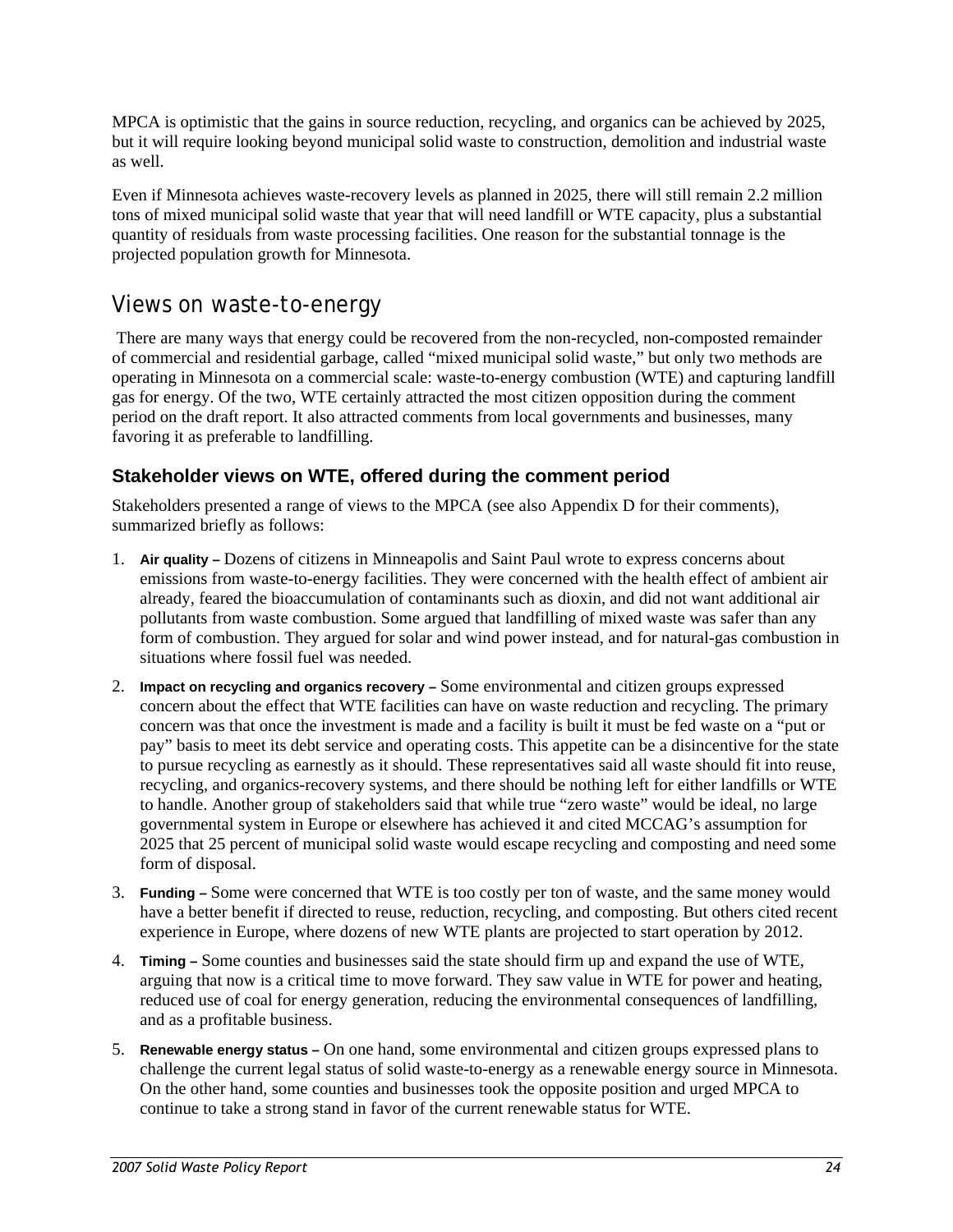There was agreement on both sides about the need for a clear answer to one question: what is the MPCA's position on waste-to-energy in the context of the state's solid waste management hierarchy?

#### **MPCA's view on the role of waste-to-energy**

The MPCA agrees that it cannot be silent on such a high-profile issue, particularly following the Supreme Court's decision in *Oneida* and following landmark legislation in 2007 on the urgency of building up renewable energy sources and cutting down greenhouse gases. In fact, MPCA believes that Minnesotans can no longer afford to discard the energy embodied in solid waste.

After reflecting on the stakeholder responses, the MPCA offers the following point of view on the five subjects listed above.

Air quality: The MPCA agrees that as a general matter ambient air quality is of more concern in highly urbanized areas of Minnesota than in other areas. However, urbanized areas in Minnesota generally have better air quality than urbanized areas in the rest of the country. The MPCA, local governments, businesses, and citizens should pay closer attention to the wisdom of permitting any new sources of air pollution especially in urban areas which already have numerous sources of air pollution. We should work on solutions to lower the total load of air contaminants, and that should include emissions from cars and trucks.

Impact on recycling and organics recovery: The MPCA looked into concerns about WTE plants interfering with Minnesota's recycling and organics potential. The stated concern was that such plants usually require some form of "put or pay" commitments that guarantee a given daily tonnage of garbage to the WTE plants, before investors will commit capital; and that the locked-in tonnages will discourage materials that are burnable from going to recycling or composting. While the concern is reasonable and must be addressed, it is not inevitable that WTE hinders the recycling effort. Rather, residential recycling rates have typically been higher in communities with contractual commitments to WTE facilities than those without WTE. It is worthy of note that the highest waste-diversion achiever in the European Union is the Netherlands, which recycles and composts 65 percent of its waste but also sends 30 percent of its waste to combustion.

One reason for this counter-intuitive state of affairs may be that committing to WTE plants has persuaded those communities to pay attention to their waste rather than relying on distant landfills that are "out of sight, and out of mind." For example, those that operate WTE plants look for ways to keep metal and glass out of combustion chambers, because metals, such as aluminum that melts to slag steal heat from the furnace, interfere with furnace equipment and then add to the tonnage of ash that must be managed at considerable expense. One proven way to divert that metal and glass is source-separated recycling, which keeps the materials out of mixed municipal solid waste, maintaining its value as a marketable commodity.

Even if Minnesota achieves MCCAG's most optimistic reduction and recovery scenario in 2025, rising considerably above "business as usual" achievements already institutionalized, the quantity of mixed municipal solid waste left behind and destined for either WTE or landfills is still quite large, totaling 2.2 million tons per year in 2025. The MPCA recommends that waste growth be handled by means other than disposal.

**Funding:** Regarding the costliness of WTE plants, it is true that such plants are expensive to build up front, and can cost at least three times as much per ton as the tip fee at a large landfill, due in part to the high cost of air pollution control equipment. But this is only part of the picture. First, two business groups have said that private investment could be available to provide capital costs. Second, the cost per household can be as little as a few dollars per month, or even the same cost per household, if best-practice collection and hauling methods are used to bring down collection costs. Third, the cost to build a plant might be offset if market prices for fossil energy rise faster than they have historically.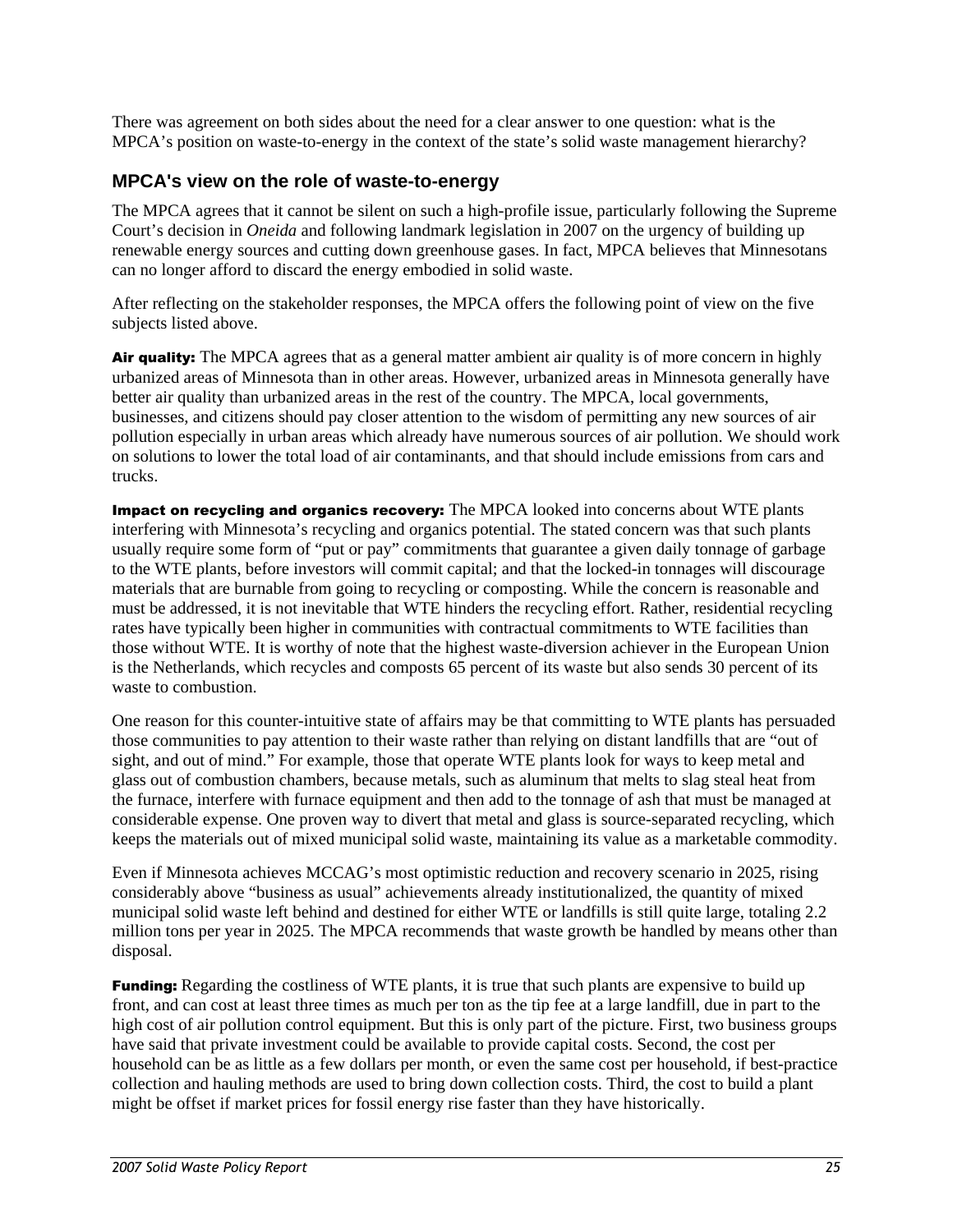**Timing:** Whether pursuing additional WTE is worth the effort to a given local government or group of governments could hinge on the community's opinions about the best way to pursue the legislative goals laid out in 2007, their judgment about the best means to achieve more renewable energy and to reduce greenhouse gas emissions, and also their opinions about the long-term risks of putting chemically and biologically active materials into landfills, however well designed they may be. Some communities that have taken charge of their citizens' waste under state statutes have said that WTE combustion is desirable because it can lower their long-term financial risk of being tied to landfills that might encounter problems in the future.

**Renewable energy status:** The MPCA supports the continued status of WTE as a renewable fuel under the state's renewable energy standard as passed in 2007. Any plastic that goes into a landfill is energy wasted, since no landfill extracts methane from PET or polyethylene. Further, WTE has some advantages to the power grid: most waste is generated near the centers of population, which is also where the bulk of energy demand is located. In other words, electricity produced near centers of population reduces the need to add power lines to reach distant generating stations. WTE plants serve as baseload, "must run" plants in today's dispatching system and therefore complement wind power, which has a larger ultimate power potential but varies according to weather. Further, WTE plants with "combined heat and power" can produce process heat for factories, which is not practical for either wind turbines or solar cells.

**Conclusion:** The MPCA supports all aspects of the state's long-standing waste management hierarchy. That hierarchy emphasizes the economic and environmental benefits of reduction, reuse, and recycling on the upper end, and it also recognizes the need to extract all possible energy and materials from mixed waste that arrives at the bottom end. No technology yet developed on a commercial scale has been able to extract as much resource value from waste as the combination of aggressive waste reduction and source separation of marketable recyclables, combined with a state-of-the-art waste-to-energy plant.

In summary, MPCA's position is that WTE continues to play an important role in large-scale waste management. WTE should keep its status as a renewable energy under state statutes. The MPCA has benchmarked with the world's best achievers in solid waste management and does not find an inherent conflict between WTE and recycling, even at the highest rates of recycling achieved by states and nations. Minnesota has included WTE in its waste-management mix since the 1980s and its recycling performance is well above average for the United States and is on par with Germany. The pace-setter is the Netherlands, which landfills only 5 percent of its waste, compared to Minnesota, which landfills 36 percent. If the Netherlands is taken as one example of how a region with both rural and urban populations allocated efforts within its waste management hierarchy, Minnesota still has good opportunities to move waste up from landfilling. (The Netherlands adopted its hierarchy in 1979, called Lansink's Ladder.) $^2$  $^2$ 

As Olmsted County has recognized in the management of its solid waste system, most recently going through an elaborate public process to double the capacity of its baseload WTE plant in Rochester, Minnesotans no longer have the luxury of wastefulness.

 $\overline{a}$ 

5. Recovery for use as fuel

<span id="page-27-0"></span> $2$  Lansink's Ladder has these rungs, in order of decreasing preference:

<sup>1.</sup> Prevention

<sup>2.</sup> Design for prevention and design for beneficial use

<sup>3.</sup> Product recycling (reuse)

<sup>4.</sup> Material recycling

<sup>6.</sup> Disposal by incineration

<sup>7.</sup> Disposal to landfill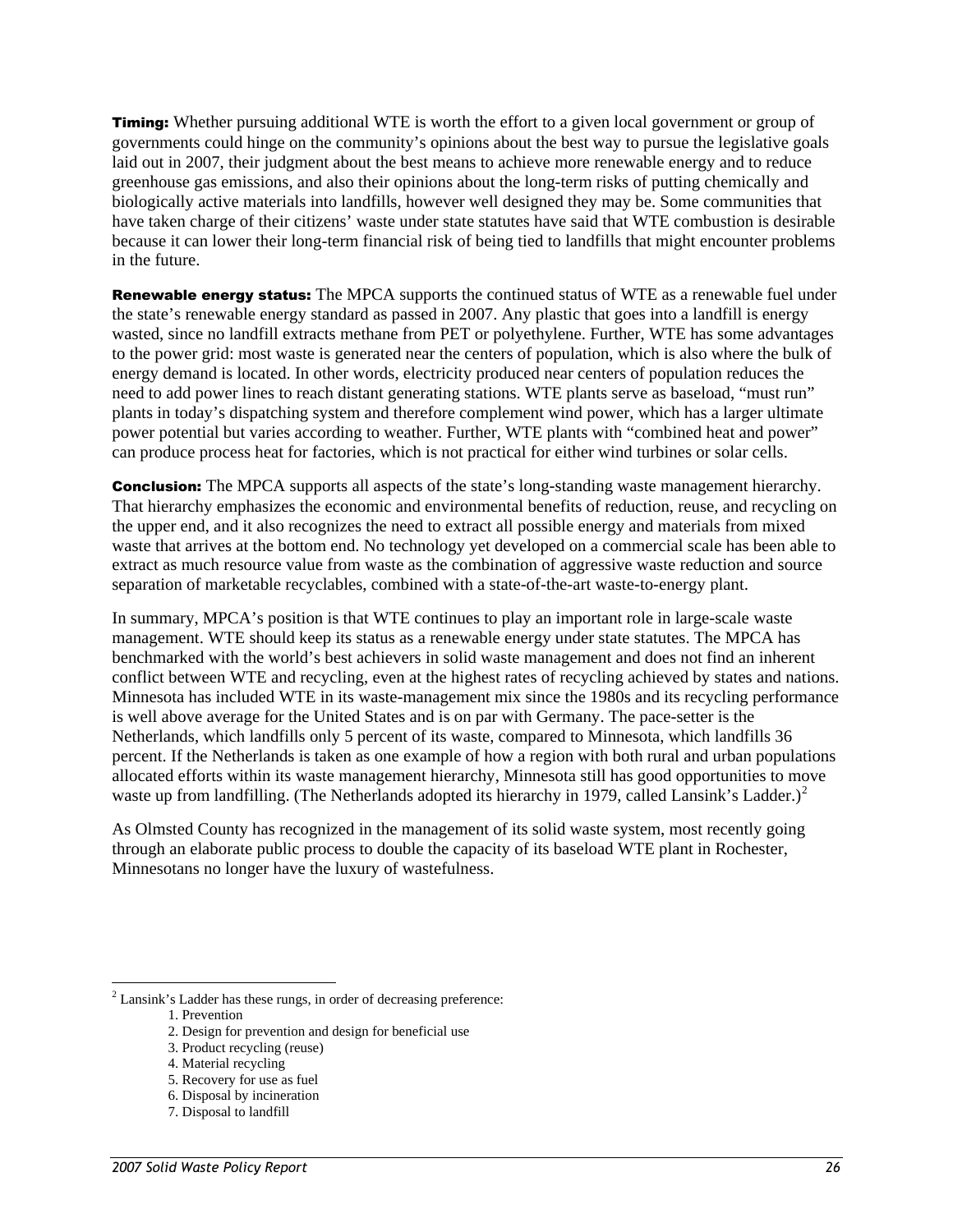# <span id="page-28-0"></span>Background material for the stakeholder process

Several recent developments have given Minnesota's solid waste a new profile, both in the high-waste regions as well as statewide in connection with the broad recycling opportunities program called SCORE. The Solid Waste Implementation Group should seek out ways in which Minnesota can be a leader among the states and take into account 1) the opportunity created by the *Oneida* decision, focusing on geographic regions with significant concentrations of waste, and 2) the opportunity offered by state greenhouse gas and energy legislation (as fleshed out by the Minnesota Climate Change Advisory Group) to build on the SCORE program. The group should identify valid and measurable criteria so that participants can measure environmental performance versus cost and risk.

#### Opportunity No. 1: Build on regions with enough solid waste to provide economies of scale, given changes in the legal landscape.

The United States Supreme Court issued a major decision on April 30, 2007. In *United Haulers Association, Inc. v. Oneida-Herkimer Solid Waste Management Authority,* the court reinstated the ability of local governments to enact properly crafted solid-waste flow control (sometimes known as waste designation or waste assurance) ordinances. In light of that decision, local units of government are asking how they should proceed. The decision opens up new possibilities for achieving a high level of performance in the solid waste system, but the resolution will mean balancing different points of view. A thorough and inclusive dialogue is needed.

Because integrated waste management systems have historically needed economies of scale, counties and groups of counties with high concentrations of waste were the first to study the *Oneida* decision. Geographic areas that account for more than 70 percent of the waste generated in Minnesota are:

- **Twin Cities area:** All or portions of Anoka, Carver, Dakota, Hennepin, Ramsey, Scott, Washington, and Wright Counties.
- **St. Cloud area:** All or portions of Benton, Sherburne, and Stearns Counties.
- **Duluth area:** A zone of populated or commercialized area extending into counties centered around the Western Lake Superior Sanitary District.
- **Rochester area:** All of Dodge and Olmsted Counties.

The potential benefits of focusing on the opportunities presented by *Oneida* in regions with a concentration of available waste could include:

- 1. Economies of scale and efficiencies gained by consolidating urban waste programs.
- 2. Competitiveness gained in contracting for private waste management services.
- 3. Improved risk sharing ability based upon a region, rather than individual local jurisdictions.
- 4. A larger voice to market programs and educate local citizens.
- 5. Increased ability to reduce waste at the source of generation.
- 6. An increase in control and available resources to reduce toxics in the waste stream.
- 7. Ability to maximize the resource value of the waste generated, including not only municipal solid waste but also construction, demolition and industrial waste.
- 8. Improved ability to implement flow control designation by mirroring the governance structure reflected in the recent U.S. Supreme Court decision, *United Haulers Association, Inc. v. Oneida-Herkimer Solid Waste Management Authority*.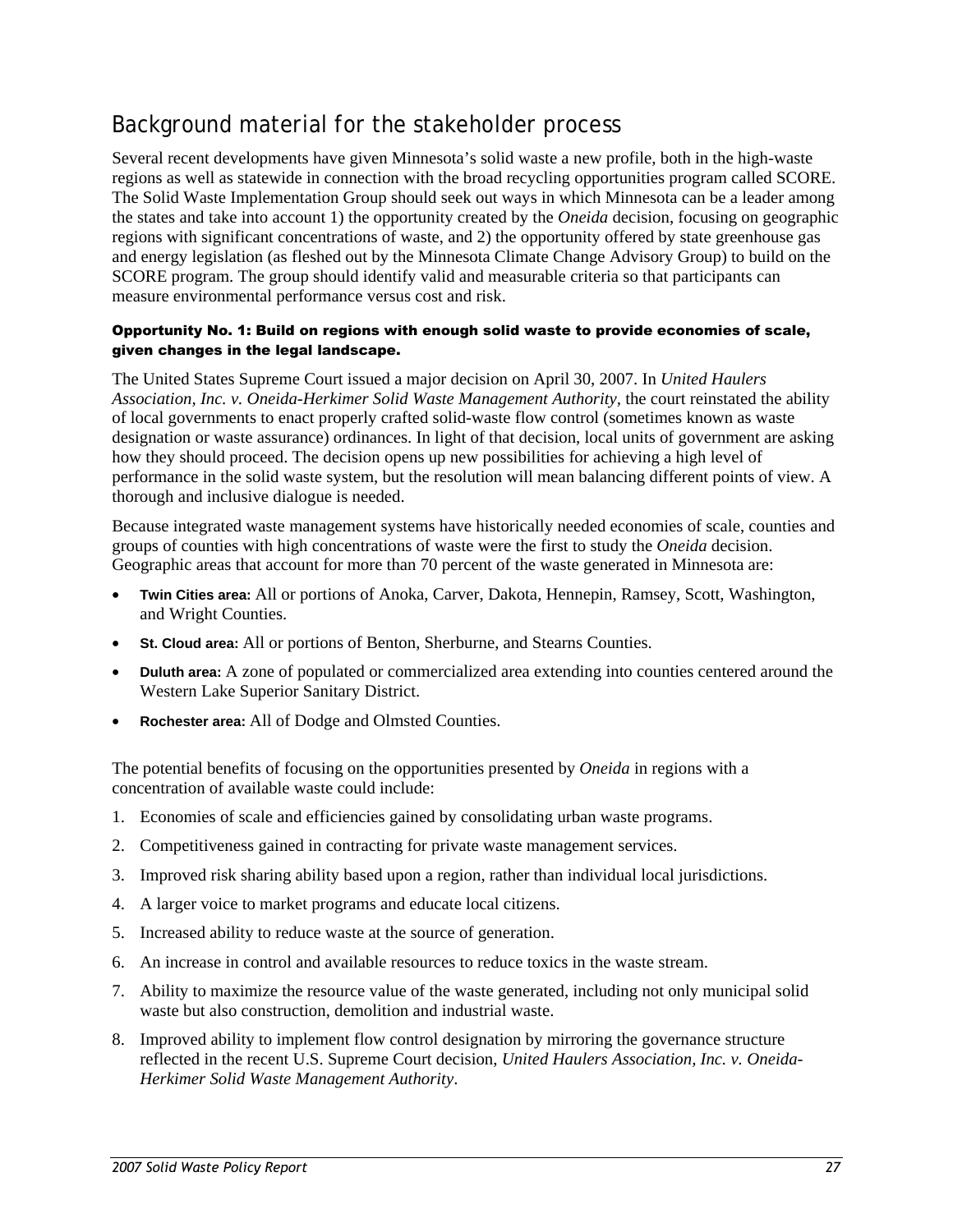#### Opportunity No. 2: Pull the statewide SCORE program out of stagnation, using the twin factors of raising energy and cutting greenhouse gas emissions

With the establishment of the SCORE program (Governor's Select Committee on Recycling and the Environment) in 1989, Minnesota has seen dramatic improvement in local programs such as recycling and the management of household hazardous waste. State and local funding, expansion of local infrastructure, minimal recycling service requirements and recycling goals, have all been instrumental to the success of the SCORE program to date.

Even so, progress on moving waste up the hierarchy hit a plateau not long after the SCORE program passed. Minnesota's 17-year-old SCORE program has stalled and in some cases retreated. SCORE recycling goals have not been updated since the mid-1990s, many local recycling programs have been paired down or eliminated altogether, and the statewide recycling rate has not significantly climbed since 1995. Meanwhile much recyclable material is being lost into trash cans: at least 40 percent of garbage could be recycled if businesses and residents sorted it for collection. It is time to re-think the current SCORE measurement and goals, and create new, performance-based incentives.

The purposes of rebuilding the current SCORE program would be:

- 1. Increase recovery of recyclable materials: 40 percent of what we currently "throw away" is estimated to be recoverable recyclables and another 30 percent is estimated to be recoverable organic materials.
- 2. Reduce greenhouse gas emissions while increasing renewable energy production and conservation. Look for ways to document such improvements and connect them to incentives now being crafted at the state and regional level.
- 3. Increase participation by citizens, businesses, and local governments.
- 4. Improve the accuracy and usability of recycling data collected. This will lead to improved trend analysis and better planning.
- 5. Provide new incentives for local governments that will encourage the development of new approaches attuned to county and city needs.

#### Focusing on regions with high concentrations of waste

How Minnesota should proceed to rebuild a waste management system around energy and climate change in light of the *Oneida* decision will require further research and lengthy stakeholder discussions in the coming months. The MPCA proposes that the multi-stakeholder group explore alternatives to solid waste management in Minnesota, and report back to the Legislature. This diverse stakeholder group could include representatives from state and local government, environmental groups, trade associations, citizen groups, and the private sector.

During MPCA's discussions with stakeholders from June through October 2007 about geographic areas with high concentrations of waste, the following issues were identified as needing attention.

- 1. The ability to develop and operate waste management systems that further the state's objectives with respect to the waste management hierarchy, greenhouse gas emission reduction, and new energy generation. One suggestion has been to enable and create a new solid waste local authority, bounded according to regional "waste sheds" in which much tonnage is now going to landfilling. This provides economies of scale.
- 2. In concurrence with suggestions from our stakeholders, the establishment of performance standards that would be a binding commitment for waste reduction, recycling, and organics recovery to ensure that emphasis is given to the higher end of the waste management hierarchy. The Olmsted County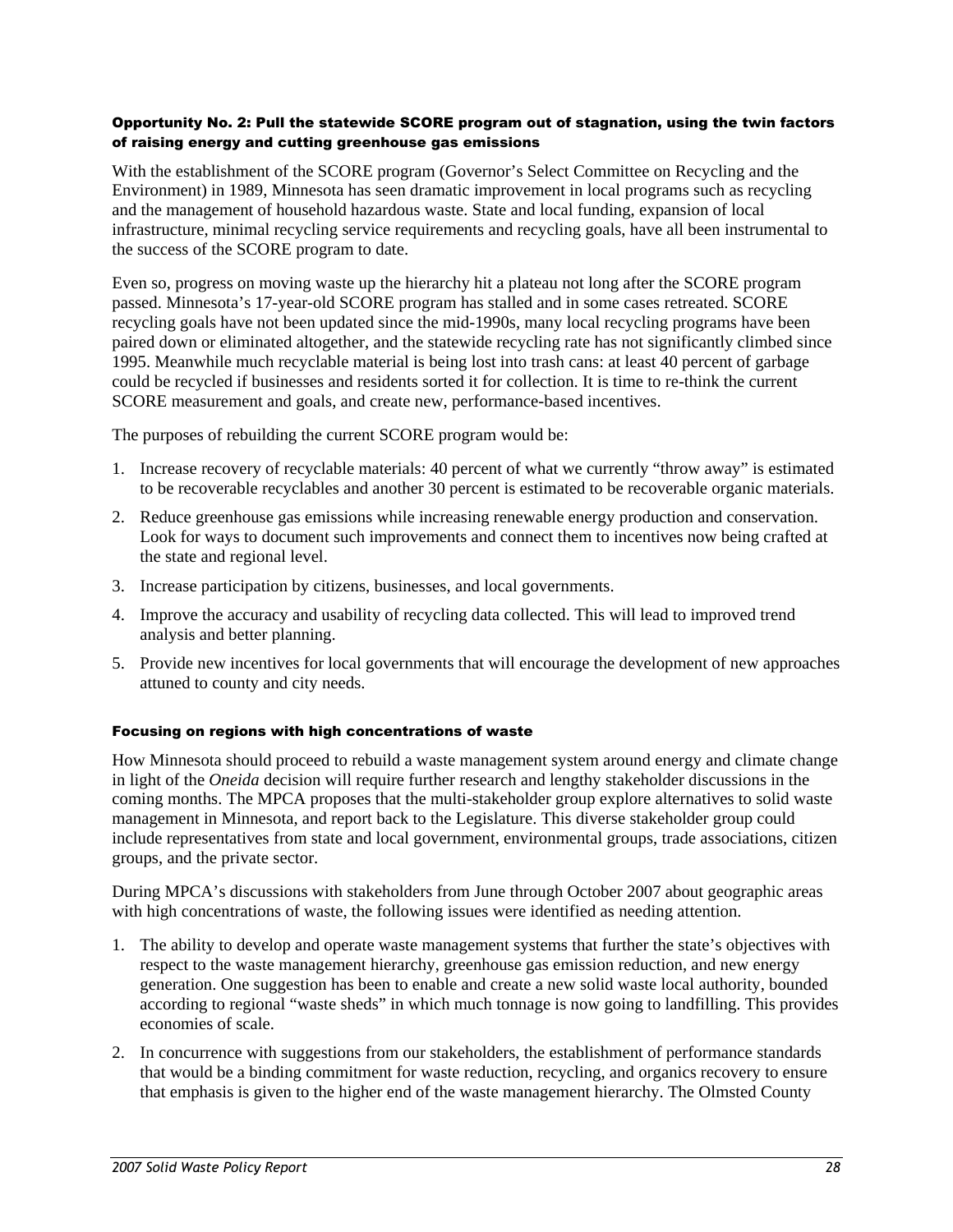program is one of the best examples that can be drawn upon to illustrate commitments to the upper end of the hierarchy. The county very deliberately set out to optimize the upper end of the hierarchy (reduction, recycling, composting, household hazardous waste management) and achieve certain environmental goals, including greenhouse gas emission reductions. The county's approach proved very effective and the requisite public support was obtained.

- 3. Life-cycle tools and risk analysis should be used in the process of assessing the appropriate mix of waste management options.
- 4. Necessary funding, including user fees from waste generators and possibly capturing additional funds from the Solid Waste Tax, in addition to an expanded Capital Assistance Grant Program, and other new sources of funds for development costs.
- 5. Financial incentives from utilities to engage in waste-to-energy, such as renewable energy credits.
- 6. The need for financial efficiency, which could include waste flow designation and organized collection, if necessary, to achieve recycling, organic recovery, and energy production results that cannot be achieved through the marketplace.
- 7. Ability to manage both mixed municipal solid waste and construction and demolition waste.
- 8. Ability to form mutually beneficial public/private partnerships with the state of Minnesota, municipalities, utilities, and nonprofit and for-profit companies involved in the management of waste.
- 9. A robust public information and waste education campaign so the public can be a knowledgeable participant in the management of waste, including proper management of household hazardous waste.

#### A new approach for SCORE is needed statewide

During MPCA's discussions with stakeholders from June through October 2007 about the SCORE program and how to get off the plateau of flat recycling rates, the following possibilities were identified as deserving discussion. Running throughout the conversation must be this question: how can per capita source reduction, recycling, and organic diversion rates be raised to levels never achieved by Minnesota under the long-standing SCORE program? The group's solutions could resolve some of the pressing needs identified in Parts 3A, 3B, and 3C, such as away-from-home recycling and small-business recycling.

- 1. Additional funds could be disbursed based upon measurable performance that leads to increased recovery and new, innovative programs (this would revisit the "Incentive-Based SCORE Recommendations" to the Legislature [2005]).
- 2. The need to update the old 35 percent and 50 percent statutory recycling goals and consider an overall "diversion" goal that incorporates the top levels of the hierarchy, not just recycling.
- 3. Give the counties credit for efforts in waste reduction, organics management, problem materials management, and resource recovery.
- 4. Streamline and expand the reporting process with consideration given to the addition of household hazardous waste and the reporting of all wastes (e.g. construction and demolition), not just municipal solid waste, in order to minimize year-to-year reporting inconsistencies.
- 5. Reconsider the current policy that provides an additional 8 percent credit to counties for yard waste and waste reduction activities, in addition to documented recycling figures. This is confusing and not tied to measured performance. Still, the current policy points to the need for an alternative to inspire county residents to reduce waste at the source and to keep yard waste out of trash cans.
- 6. Promote regional reporting to improve data quality and promote the benefits of regional partnerships, such as improved marketing power and cost reductions through economies of scale.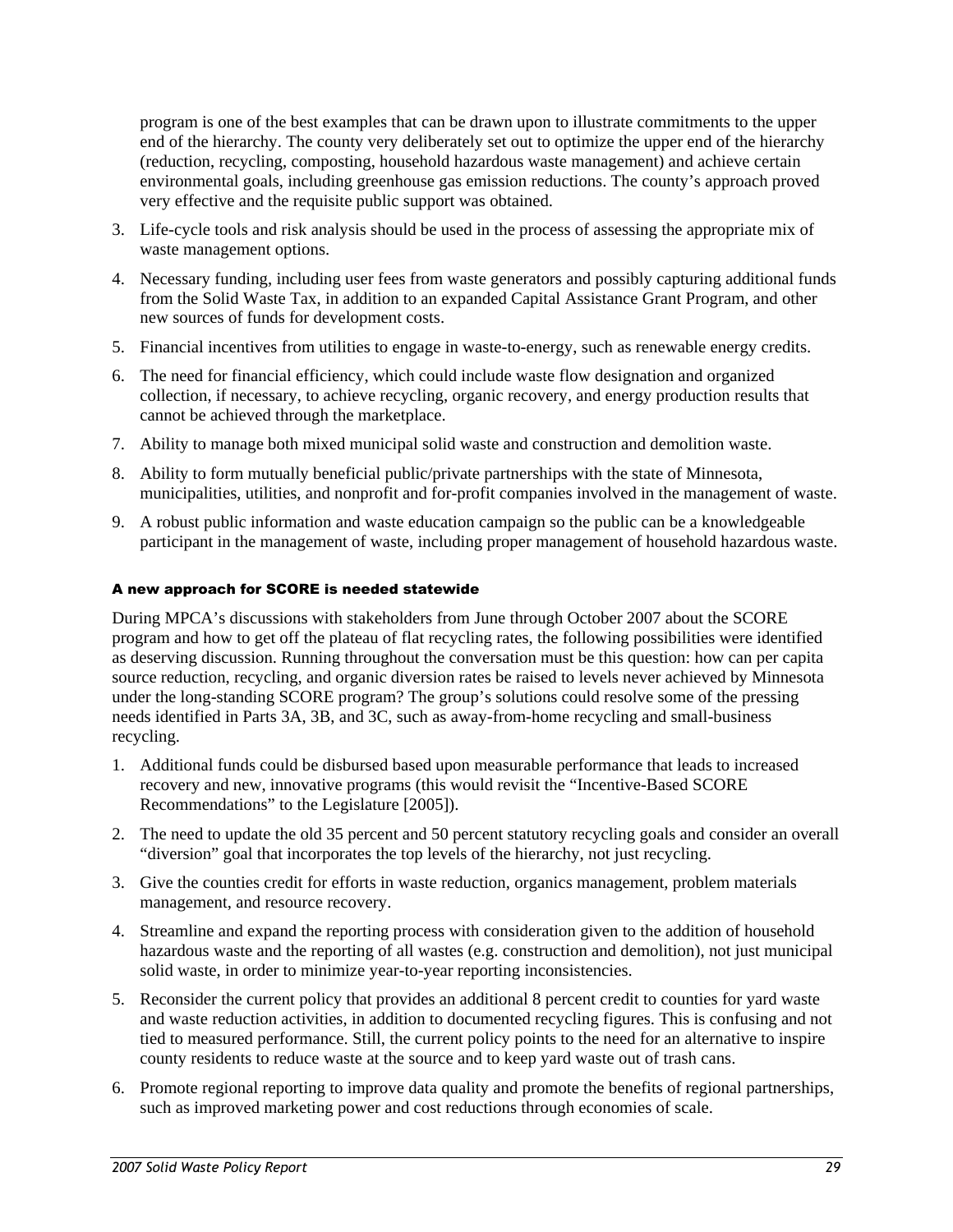# <span id="page-31-0"></span>**Part 5: Technical work to come**

The MPCA has a number of additional technical recommendations for action that will be pursued administratively with input from stakeholders, apart from the stakeholder process described in Part 4:

- Discussions with the U.S. EPA on how to build a module onto its environmental calculators (such as the WARM tool) so that Minnesota and other states can document the energy and GHG benefits of upper-hierarchy actions for tradable credit markets (such as reduction, reuse, and recycling).
- An ongoing "sensitivity analysis" regarding climate change and energy factors, so that decision makers are provided the latest information on actions having the highest effects and the lowest costs.
- Gather benchmarking information about large systems that are close enough to Minnesota conditions (e.g., having both rural and urban populations and having a comparable mix of service and industrial sectors) that they can serve as a model to guide and inspire changes to the system.
- Build a working knowledge of carbon trading and global climate change, and assess the role in carbon exchanges for waste management methods such as recycling that are higher on the waste management hierarchy.
- Develop better information regarding generation and management of non-MSW materials, in particular, construction, industrial and demolition wastes (CD&I wastes).
- Continue to evaluate the pros and cons of organized collection, in light of full-cost accounting and energy and GHG factors.
- Prepare an updated waste reduction strategy for Minnesota, in light of experiences with product stewardship and related efforts to date.
- Explore the role of product stewardship to cope with problem materials identified by solid waste operators and with products most risky to public health and the environment.
- Assist in developing more thorough life-cycle information about the full range of organics recovery methods.
- With county partners, continue to study the feasibility of collecting and composting yard wastes and food wastes together.
- Engage stakeholders in discussions regarding future legislation regarding local authorities, waste designation, organized collection, SCORE goals, and use of the Solid Waste Management Tax to create performance-based incentives.
- Find opportunities to advance landfill-gas recovery for flaring and, in particular, energy recovery. Measure and report on the actual emissions of greenhouse gases from actual landfills so that LandGEM and other models may be adjusted to Minnesota conditions based on peer reviewed data.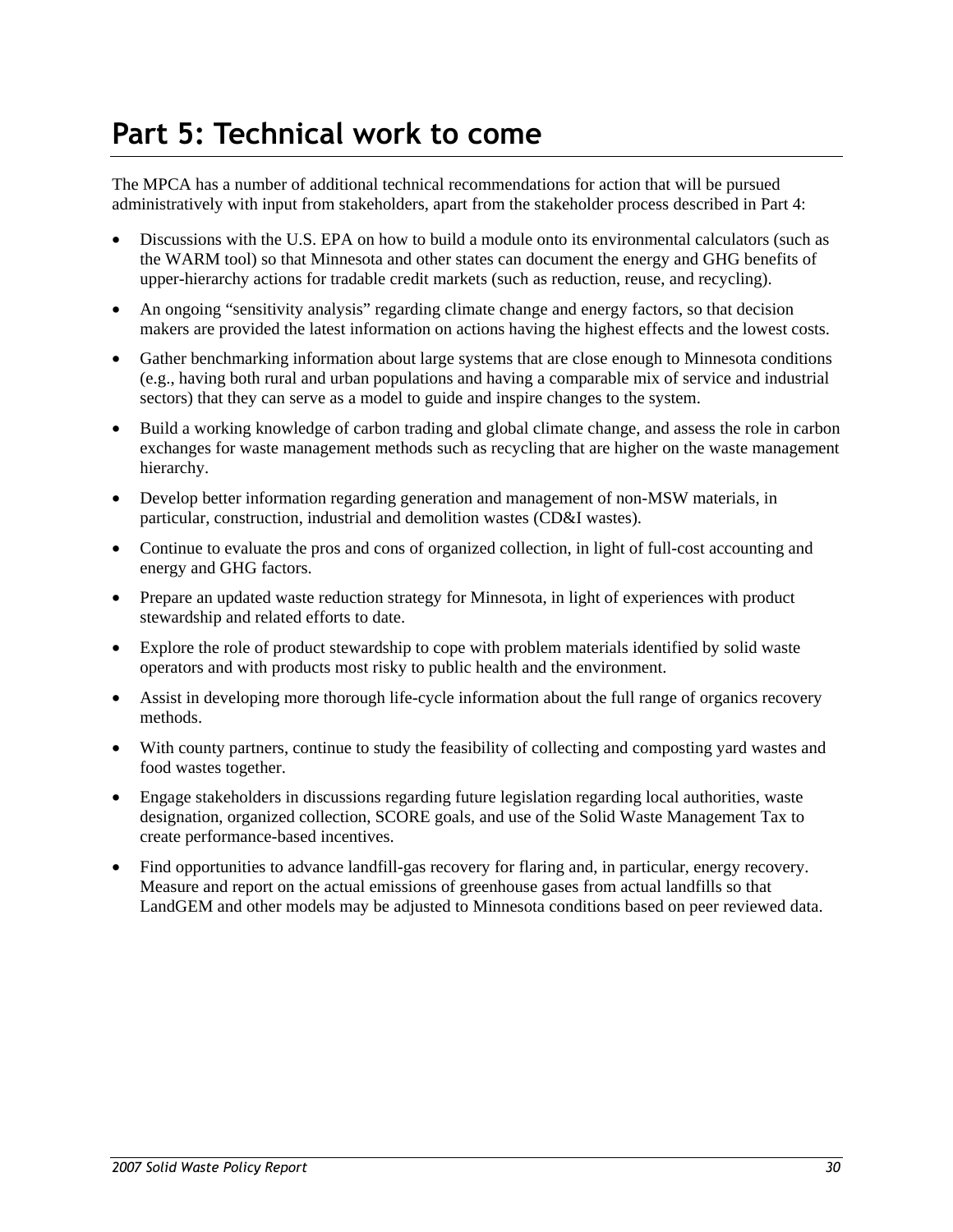# <span id="page-32-0"></span>**Appendix A. Report on 2006 SCORE Programs**

# Author

Principal Author/Data Analysis: Arlene Vee

# Contributors

Ginny Black Angela Bourdaghs Linda Countryman Wayne Gjerde Garth Hickle Mark Rust

# Editing and Graphics

Paul Andre Theresa Gaffey Glenn Krocheski-Meyer Gail Skowronek

*The total cost of preparing the* Report on 2006 SCORE Programs *was \$10,600 including staff time, writing, editing, and printing.* 

*The MPCA is reducing printing and mailing costs by using the Internet to distribute reports and information to a wider audience. For additional information on recycling, waste prevention, and waste management, check out the SCORE Web site:* http://www.pca.state.mn.us/score

*This report was printed on recycled paper manufactured without the use of elemental chlorine (cover: 30% post-consumer; body: 100% post-consumer).*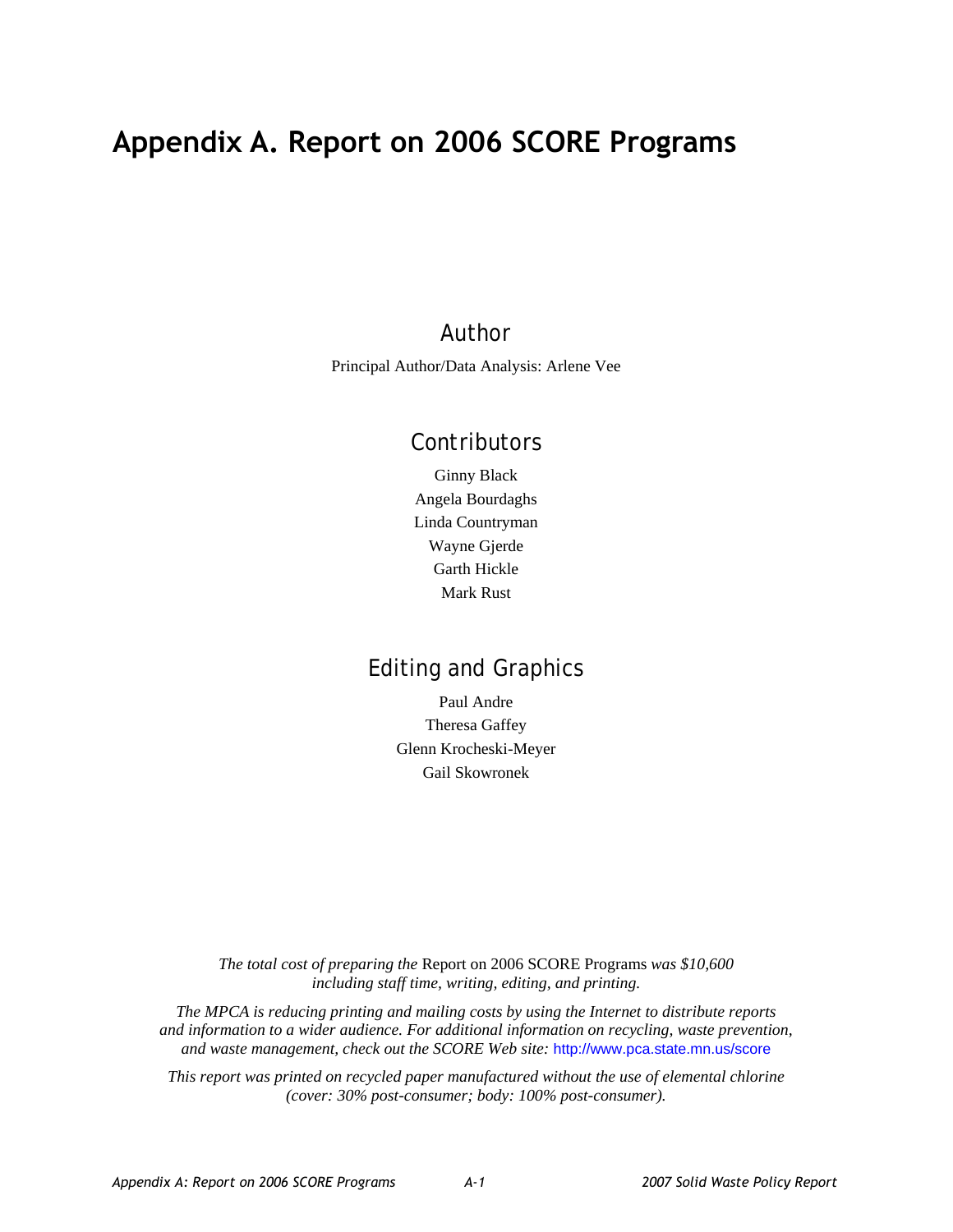# **Table of Contents**

# Figures

Irp-p2s-3sy08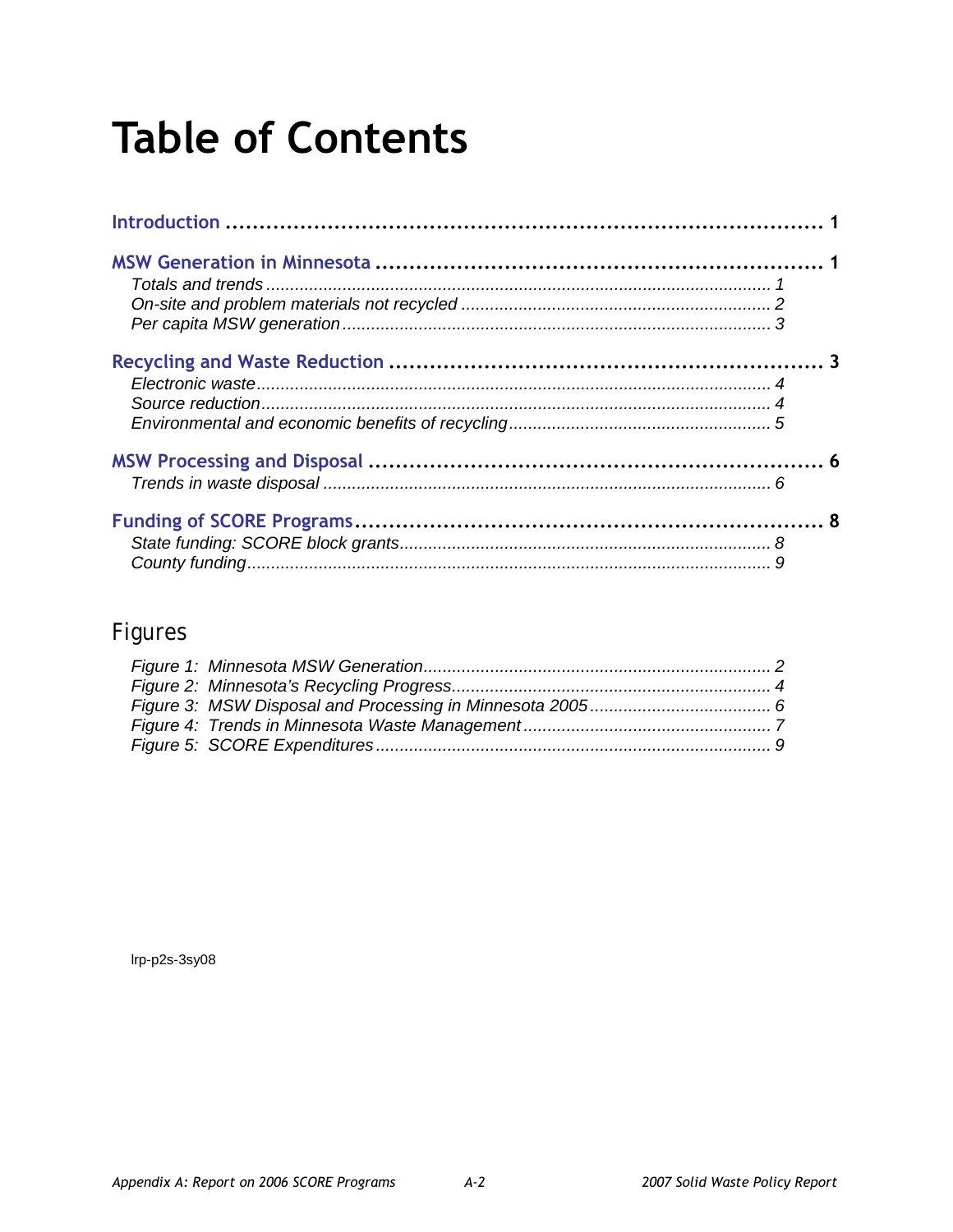# <span id="page-34-0"></span>**Introduction**

In 1989, based on recommendations of the Governor's Select Committee on Recycling and the Environment (SCORE), the Legislature adopted comprehensive legislation to launch Minnesota's statewide recycling efforts in earnest. This set of laws, commonly referred to as SCORE, initiated a stable source of state funding for recycling programs, as well as waste reduction and the improved management of household hazardous wastes and problem materials. SCORE legislation and grant dollars, along with funding from counties and local government provide the basis for long-term, flexible programs.

This *Report on 2006 SCORE Programs* summarizes information submitted by all 87 counties and the Western Lake Superior Sanitary District on waste management efforts, including waste reduction activities, recycling, household hazardous waste programs, and problem materials collection.

The Minnesota Pollution Control Agency (MPCA) uses this information to calculate the state's recycling rates and the cost of managing waste and recycling, and to detail trends in waste generation and disposal. While data collection began in 1989, the MPCA typically uses calendar year 1991 as a baseline for trend analysis. In 1991, counties began collecting data on a calendar year basis, instead of a fiscal year basis, and by that point, data collection and format had greatly improved, making the quality of the data that much better.

This report and information on the SCORE Program are available on the MPCA's Web site at [http://www.pca.state.mn.us/score.](http://www.pca.state.mn.us/score)

Every other year, the MPCA expands on the annual Report on SCORE Programs and makes solid waste policy recommendations to the Legislature in the form of a solid waste policy report. The 2006 Solid Waste Policy Report highlights policy recommendations and discusses other subsequent recommendations. See [http://www.pca.state.mn.us](http://www.pca.state.mn.us/) for more details.

# **MSW Generation in Minnesota**

Since 1989, Minnesota has shown a steady growth in municipal solid waste (MSW) generation. This growth is reflected in both the total amount of MSW generated and in the per capita figures (total waste generated divided by the state's population). During the robust years of 1994 to 1998, Minnesota saw a 4.62 percent increase in MSW generation and a 3.4 percent increase in per capita generation. In 1999, those rates began to slow during a downturn in the economy. After an increase in 2005 of nearly 2 percent, 2006 MSW generation growth slowed to an all-time low—increasing just 0.4 percent. Per capita generation of MSW remained roughly the same (1.167 tons in 2005 and 1.166 tons in 2006).

Mixed MSW is defined by statute as "garbage, refuse, and other solid waste from residential, commercial, industrial, and community activities that the generator of the waste aggregates for collection." It includes common materials found in household and commercial garbage, such as packaging materials, containers, food discards, and other compostable materials, plastic, paper, etc. MSW does *not* include auto hulks, street sweepings, ash, construction debris, mining waste, sludge, tree and agricultural wastes, tires, lead acid batteries, motor and vehicle fluids and filters, and other materials collected, processed, and disposed of as separate waste streams (Minn. Stat. § 115A.03, subd. 20). MSW *does* include wastes recycled, discarded (including tons sent to disposal and resource recovery facilities), tons disposed of on-site (burn barrels or farm dumps), and problem materials not recycled (PMNR).

# Totals and trends

Minnesota MSW generation totaled 6,100,748 tons in 2006, a slight increase from 2005's 6,076,789. Statewide, this represents only a 0.4 percent increase over the previous year. Greater Minnesota accounted for 42 percent of the state's MSW generation, and the seven-county Metropolitan Area accounted for 58 percent in 2006.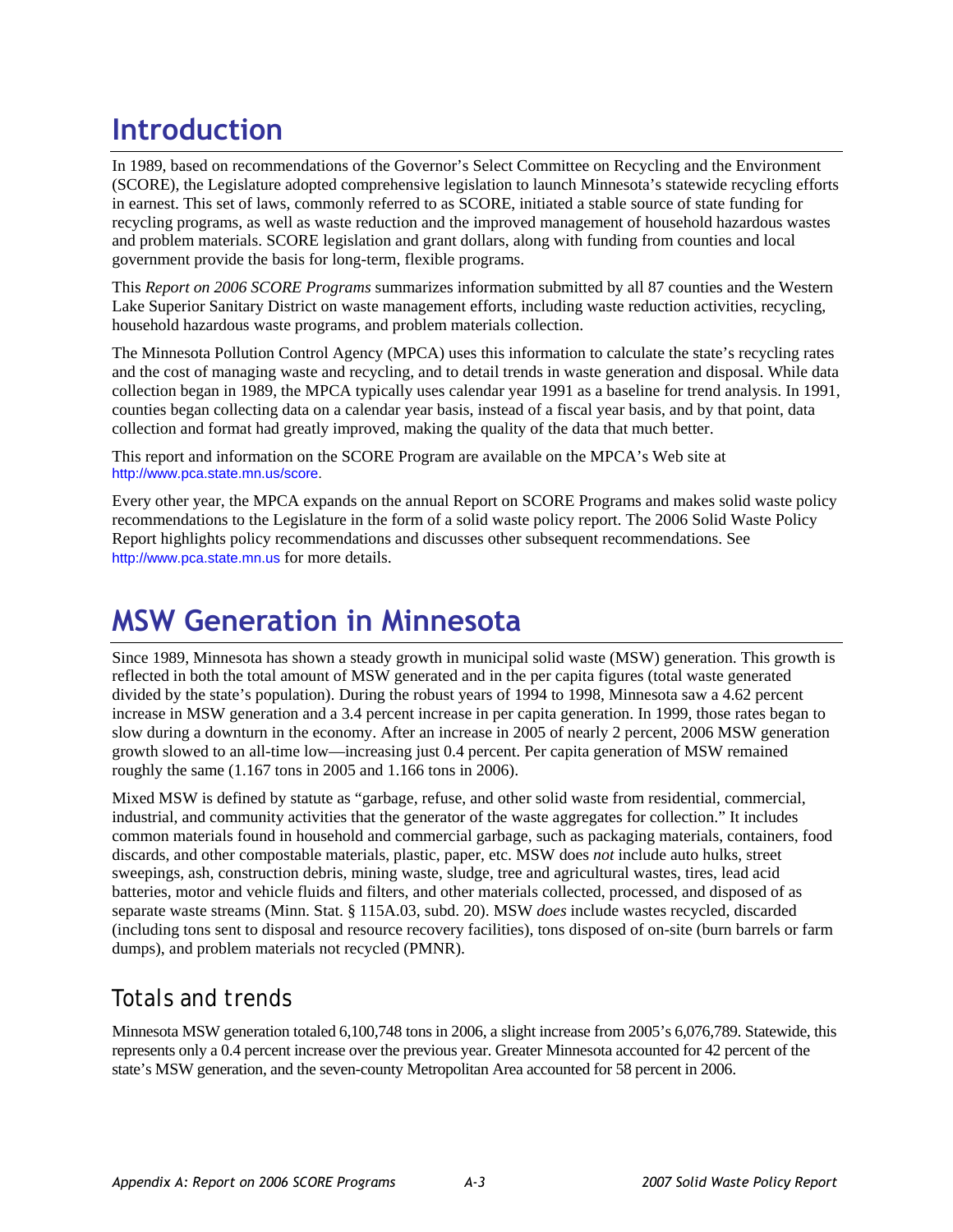<span id="page-35-0"></span>Since 1991, MSW generation has grown on average by 3 percent per year. After the period of biggest growth (1989-1997), the average increase in MSW generation over the last nine years dropped to 2 percent (1998- 2006) and just over 1 percent over each of the past four years (2003-2006). While improvement in waste reduction efforts may account for some decline, waste generation generally decreases during times of economic recession and increases during an economic upsurge.



#### **Figure 1: Minnesota MSW Generation**

| Total generation: |
|-------------------|
| 6,100,748 tons    |
|                   |

*For 2005 – 2006 the amount of MSW generated in Minnesota increased by 0.4%, while population increased by 0.5%.* 

|                          | 1991 | 1999 | 2000 | 2001 | 2002 | 2003 | 2004 | 2005 | 2006 | <b>Changes</b><br>2005-06 |
|--------------------------|------|------|------|------|------|------|------|------|------|---------------------------|
| <b>Greater Minnesota</b> | 1.54 | 2 14 | 2.21 | 2.32 | 2.37 | 241  | 2.53 | 2.56 | 2.58 | 1%                        |
| Metropolitan Area        | 2.37 | 3.30 | 3.42 | 3.42 | 3.49 | 3.51 | 3.45 | 3.52 | 3.52 | 0.0                       |
| Minnesota                | 3.90 | 5.44 | 5.63 | 5.74 | 5.86 | 5.92 | 5.98 | 6.09 | 6.10 | 0.4%                      |

Figures in millions of tons. For full data for 1991-2006, refer to Appendices

# On-site and problem materials not recycled

On-site disposal of MSW, either burning or burying, has been a practice used for generations and still is being used. Although it is against the law for most people, some farmers are allowed to burn or bury their household garbage, under existing Minn. Stat. §§ 88.171 and 17.135.

In the 2006 SCORE survey, counties estimate that 1.3 percent of the total waste generated is disposed of onsite. This number may be conservative. According to a 2005 study of backyard garbage burning in Minnesota, 45 percent (estimated at a minimum of 920,000 people) of rural residents statewide still burn or bury on-site. This presents a significant health and environmental threat to all Minnesotans. U.S. Environmental Protection Agency (EPA) research shows that burn barrels are the primary source of dioxin in the United States. Just one burn barrel can produce as much or more than a full-scale municipal waste combustor burning 200 tons per day (*Inventory of Sources of Dioxin in the U.S.*, March 2001).

"Problem materials not recycled" (PMNR) makes up 2 percent of the total MSW generation. PMNR includes five materials that have been banned from disposal in Minnesota (vehicle batteries, tires, major appliances, motor oil, and oil filters). The PMNR number is that portion of the materials that is not recycled, but is assumed to be disposed of somewhere, legally or not, as they are banned from MSW disposal facilities. It is assumed that they are not being counted in landfill or incinerator tonnages.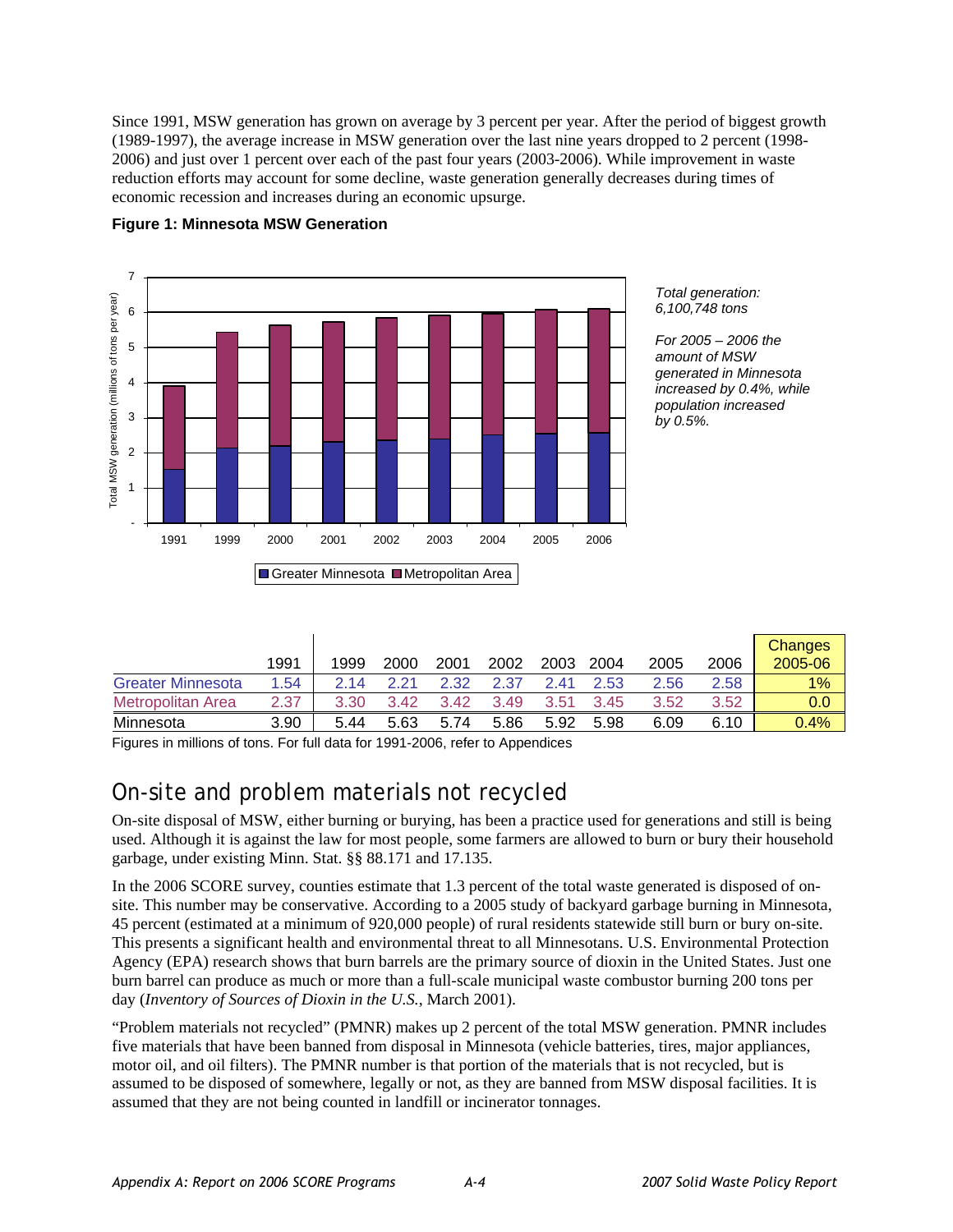# Per capita MSW generation

The MPCA calculates the amount of waste that the "average" Minnesotan creates each year in an attempt to understand if waste growth is coming primarily from an increase in population or increases in consumption.

In 2006, the Minnesota per capita rate decreased insignificantly (-0.11 percent from 2005) to 1.166 tons per person (2,332 pounds/person/year). This is consistent with the small increases seen in MSW generation (0.4%) and with Minnesota's economy. In looking at greater Minnesota versus the Metro Area per capita rate, we find that the greater Minnesota per capita rate is 1.07 tons (2,140 pounds/person/year), an increase of approximately 0.37 percent from 2005. In comparison, the Metro Area per capita rate is 1.249 tons (2,498 pounds/person/year), a decrease of 0.44 percent from 2005. Greater Minnesota per capita rate has increased steadily since 1991. However, the Metro Area began to see a decrease beginning in 2001.

Minnesota's population continues to grow. In 2006, Minnesota's population increased to 5,231,106 from 2005 population of 5,205,091, only a 0.5 percent increase—greater Minnesota by 0.6 percent and the Metro Area by 0.4 percent. In the last five years Minnesota's population increased approximately 55,000 per year; however in 2006 the population increased by 26,000. From 1991 to 2006, Minnesota's population grew 18.5 percent greater Minnesota increased 14.9 percent and the Metro Area increased by 21.7 percent.

# **Recycling and Waste Reduction**

Minnesota's recycling programs are among the nations most successful, reflecting the strong local and state investment and public participation. In 2006, Minnesota's recycling rate (including credits for yard waste recycling and waste reduction efforts) increased by 0.2 percentage points to 48.7 percent. The state's base recycling rate is approximately 41.4 percent, an increase of nearly half of a percentage point. The base recycling rate is a more accurate measure of progress as it the actual percentage of materials recycled and does not include the additional source reduction and yard waste credits. While this growth reflects the significant state, local, and industry investment in our recycling system, as well as strong material markets, evidence suggests much more could be done to recover the millions of tons of discarded recyclable and organic material still disposed of each year.

In 2006, 1.3 million tons of recyclable material remained in the waste stream, worth \$312 million. Market prices for paper, plastic, and metal were high in 2006; however, at the same time we saw a drop in paper, plastic, and metal being recycled from 2005: paper was down 1,491 tons, plastic was down 876 tons, and metal was down 72.6 tons. Minnesota residents do not see financial advantages to recycle more during times the recycling markets are high. Businesses that have large quantities of recyclables and their own means to collect and market them see financial advantages of recycling when recycling market prices are high. The majority of the small businesses, however, do not see the financial advantages, and at times, their haulers may offer financial incentives not to recycle.

In 2006, recycling programs collected over 2.5 million tons of recyclable materials (paper, metals, glass, plastic, food, problem materials, etc.)—an increase of over 43,000 tons, or 1.7 percent, from the previous year. Since the SCORE legislation was enacted in 1989, the tons of materials collected for recycling in Minnesota have more than tripled, and the statewide recycling rate has increased by more than 25 percentage points, moving from approximately 23 percent to 48.7 percent.

In 2006, for the first time, source-separated compostables counted toward recycling. Source-separated compostable materials are defined as mixed municipal solid waste that is:

- separated at the source by waste generators for the purpose of preparing it for use as compost.
- collected separately from other mixed municipal solid wastes.
- composed of food wastes, fish and animal waste, plant materials, diapers, sanitary products, and paper that is not recyclable.
- delivered to a facility to undergo controlled microbial degradation to yield a humus-like product.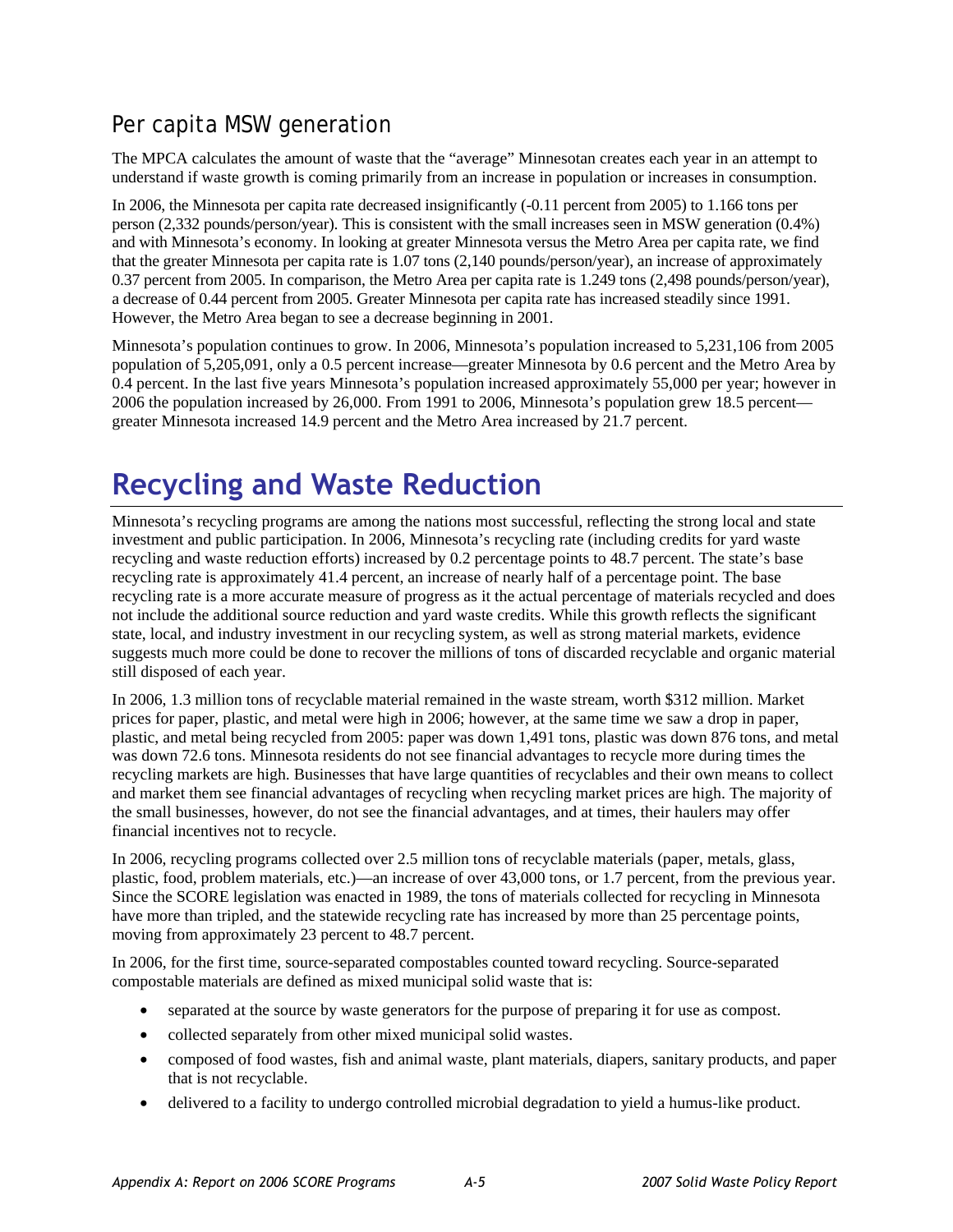Of the total 179,043 tons of organics recycled, 166,966 tons were recovered as food to animals (food waste that is fed to livestock), 4,427 tons were recovered as food to people (food recovered for people through food banks), and the remaining 7,650 tons consisted of source-separated compostables.



#### **Figure 2: Minnesota's Recycling Progress**

## Electronic waste

Although the 2006 Legislature failed to pass the Electronic Waste Bill, the disposal ban of cathode-ray-tube- (CRT) containing products became effective July 1, 2006. The ban spurred counties and other entities to expand the number of collection options for waste electronics. According to the SCORE survey data, the amount of electronics collected has risen from 2000 to 2006 by 287 percent.

In 2006, 10,385 tons of electronics were recycled, and only four counties out of the 87 did not report recycled volumes. In the year 2000, only 2,686 tons of waste electronics were reported recycled with only 29 counties reporting recycling volumes. The greatest increase occurred between 2005 (7,027 tons were recycled) and 2006 (10,385 tons were recycled).

## Source reduction

The MPCA works with Minnesota residents, schools, government, and other organizations to increase recycling, reduce waste generation, foster environmentally friendly purchasing practices, reduce the use of toxic cleaners, and conserve energy. The activities of two of these programs, Environmental Preferable Purchasing and the Healthy Sustainable Schools Project, are described here. Additional information on these programs and others can be obtained by going to http://[www.pca.state.mn.us](http://www.pca.state.mn.us/).

#### **Environmentally preferable purchasing**

In 2006, environmentally preferable purchasing (EPP) workshops took place throughout Minnesota; including the northeast, southwest, and metro regions. These half-day workshops were tailored to the purchasing needs of workshop attendees—from office administrators to public works staff to fleet managers. Breakout sessions covered multiple areas, including office supply procurement, fleet and building maintenance, and EPP information for schools. Informational workshops such as these are great ways for local governments to jumpstart interest in EPP and get the word out to the different departmental purchasers and product users that need the information.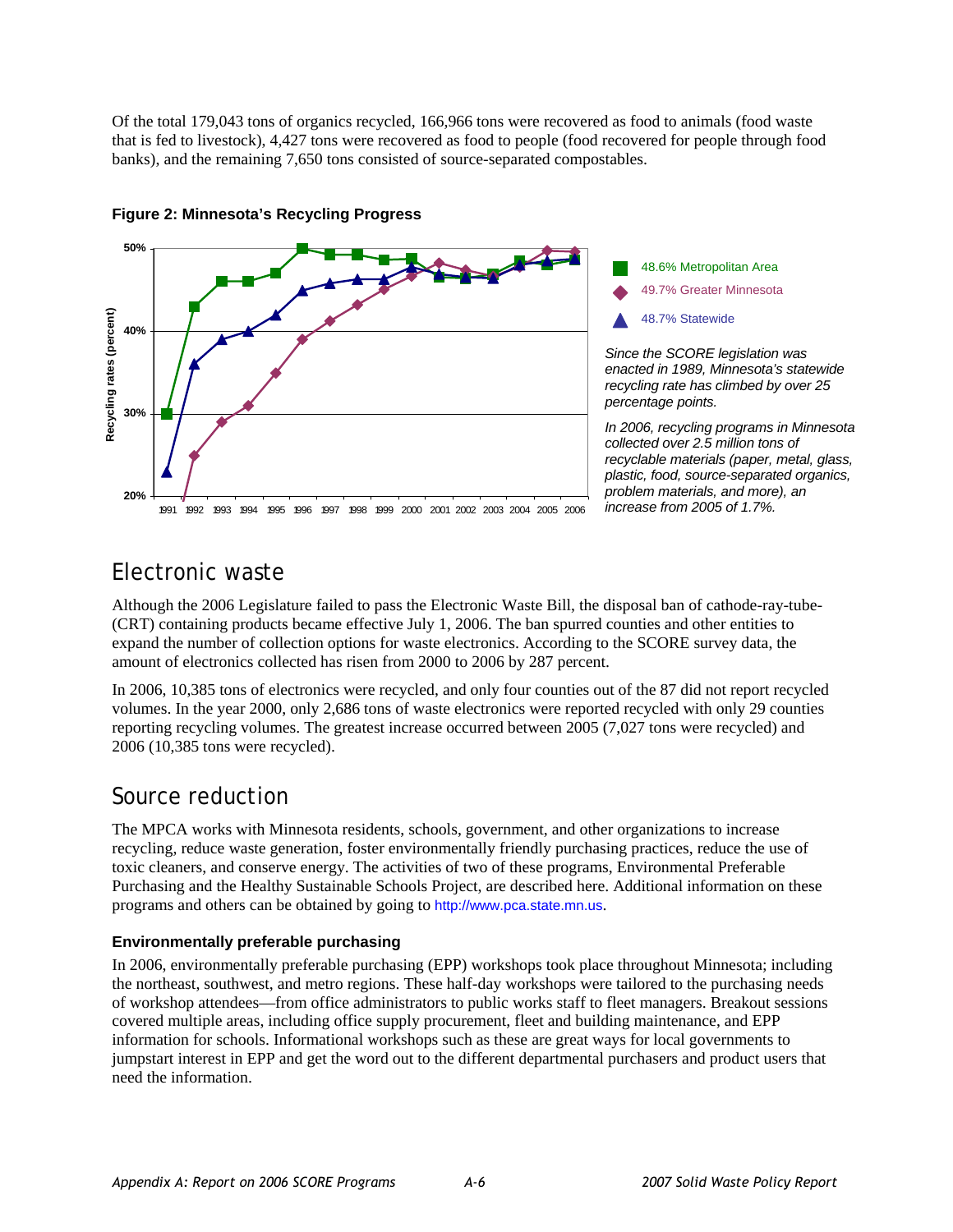Future EPP projects include working with the Solid Waste Management Coordinating Board to update the comprehensive online EPP Guide ([http://greenguardian.org\)](http://greenguardian.org/). The MPCA encourages counties to model and share this new and updated resource next year as part of a more comprehensive program to increase EPP across the state of Minnesota. In regards to policy, state and federal governments have supported efforts to increase EPP on the local level by setting the example with the passage of state mandates [16B.121 and 16B.122 (1989)] and federal executive orders [EO 13423(2007)].

More information can be obtained through the Environmentally Preferable Purchasing Guide that can be found at [http://greenguardian.com](http://greenguardian.com/) or by contacting MPCA at 800-657-3864, http://[www.pca.state.mn.us/epp](http://www.pca.state.mn.us/oea/epp).

#### **Healthy Sustainable Schools Project**

Under an EPA grant, the MPCA conducted a Healthy Sustainable Schools Project from 2004 to 2006. This project demonstrated that a dedicated coordinator and team in a school or district can make changes that benefit schools by enhancing student health and performance, attaining higher performing buildings, reducing environmental impacts, increasing attendance, reducing operating and maintenance costs, and increasing staff satisfaction.

Demonstrations were conducted in five districts with assistance from three coordinators: Houston K-12, Hutchinson High School, Becker High School, and the districts of Pine Point Elementary and Foley Schools. Eight school buildings were audited in many areas and the following results were achieved:

- Reduced energy costs of \$16,326 in two schools.
- Changed to less toxic cleaners in four schools.
- Added energy controls as the most common energy quick fix.
- Reduced paper use by moving to double-sided printing and copying.
- Changed to efficient T-8 lamps or reduced excessive lighting.
- Recycled more than 87 tons per year in two schools.
- Removed more than 6.87 pounds of mercury at four sites.
- Added vermi-composting or considering food to pigs for reducing waste costs.

Much greater waste reduction and recycling could be accomplished if these efforts were expanded across the state. School officials are encouraged to select from a variety of actions from the *Healthy Sustainable Schools Guide* to improve their facilities, while reducing labor and costs over time. To download the guide or for more information, visit [http://www.healthyschools.state.mn.us](http://www.healthyschools.state.mn.us/) or contact Project Coordinator Linda Countryman at 651-215-0269.

In the future, the MPCA plans to streamline agency assistance to schools by conducting surveys of superintendents and others to determine the most effective and efficient ways to help schools implement environmental practices.

## Environmental and economic benefits of recycling

Recycling is important in Minnesota—both economically and environmentally. Minnesota's recycling manufacturers contribute an estimated \$2.98 billion to the state's economy; 9,000 manufacturing jobs are tied to companies using recycled material in their manufacturing processes. \$760 million in wages is related to recycling activities. In addition to the contributions of these value-added manufacturers, there is economic value related to collecting, processing, and marketing recyclables in Minnesota (which is supported by SCORE dollars).

Recycling's environmental benefits can be quantified using the National Recycling Coalition's (NRC) Environmental Benefits Calculator, based on tons of materials recycled, landfilled, and incinerated in Minnesota using the 2006 data submitted by its 87 counties and Western Lake Superior Sanitary District (WLSSD).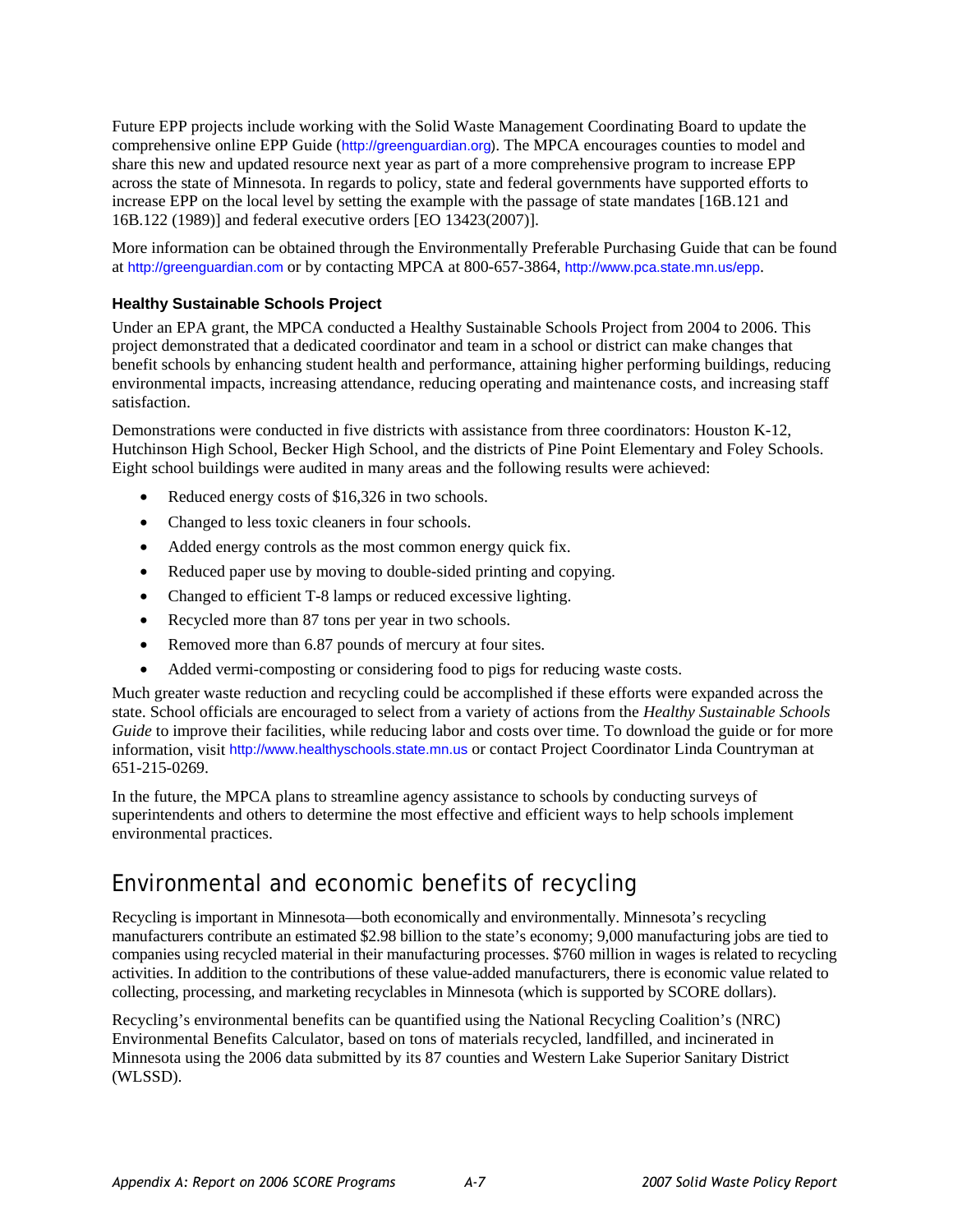(For more information on recycling benefits, checkout the *Minnesota's Recycling Industries: Economic Activity Summary at* http://[www.pca.state.mn.us/oea/market/economic.cfm](http://www.pca.state.mn.us/oea/market/economic.cfm) and National Recycling Coalition at http://[www.nrc-recycle.org](http://www.nrc-recycle.org/).)

- By recycling 2.5 million tons, Minnesota reduced its greenhouse gas emissions by 1.7 million metric tons carbon equivalent compared to disposal. This is equal to taking nearly 1.3 million passenger cars off the road.
- By recycling, Minnesotans avoided the use of nearly 46 trillion BTUs of energy, which is equal to the energy use of almost 410,574 households.
- Recycling saves \$539 million in electricity use.
- By recycling 306,604 tons of steel in Minnesota, we saved a total of 616,274 tons of resources—383,255 tons of iron ore, 214,623 tons of coal, and 18,396 tons of limestone (http:/[/www.recycle-steel.org](http://www.recycle-steel.org/)).
- More than 6.8 million trees were saved by recycling over 503,150 tons of newsprint, mixed, and office paper in 2006 (http://www.conservatree.org).

# **MSW Processing and Disposal**

In Minnesota, waste is managed through four main methods: landfills, MSW composting, resource recovery facilities, and on-site disposal. In 2006, waste that was not recycled or prevented/reduced and, therefore, must be disposed of totaled nearly 3.6 million tons—a decrease of over 19,000 tons (-0.5 percent) from 2005. This number includes waste landfilled and processed, as well as estimates for on-site disposal and PMNR.

## Trends in waste disposal

Waste management in Minnesota is guided by a hierarchy that prioritizes waste reduction, recycling, composting, and resource recovery. During 2006:

- MSW composting increased by 1 percent—from 17,742 tons in 2005 to 17,912 tons in 2006.
- On-site disposal (estimates from county staff on the level of on-site dumping and burning that occur) decreased by almost 3 percent (more than 2,000 tons) to 76,586 tons.
- Waste-to-energy (WTE) decreased by 6.7 percent (84,000 tons) to 1,161,066 tons. Facility down time for improvements accounted for some of the decrease since permitted capacity remains the same. At its peak in 1993, WTE handled 57 percent of the waste stream, but that share eroded to just 32 percent in 2006.

#### **Figure 3: MSW Disposal and Processing in Minnesota, 2006**



*Percentages of total waste disposal; excluding recycling. Decreases indicated by parentheses (x%).*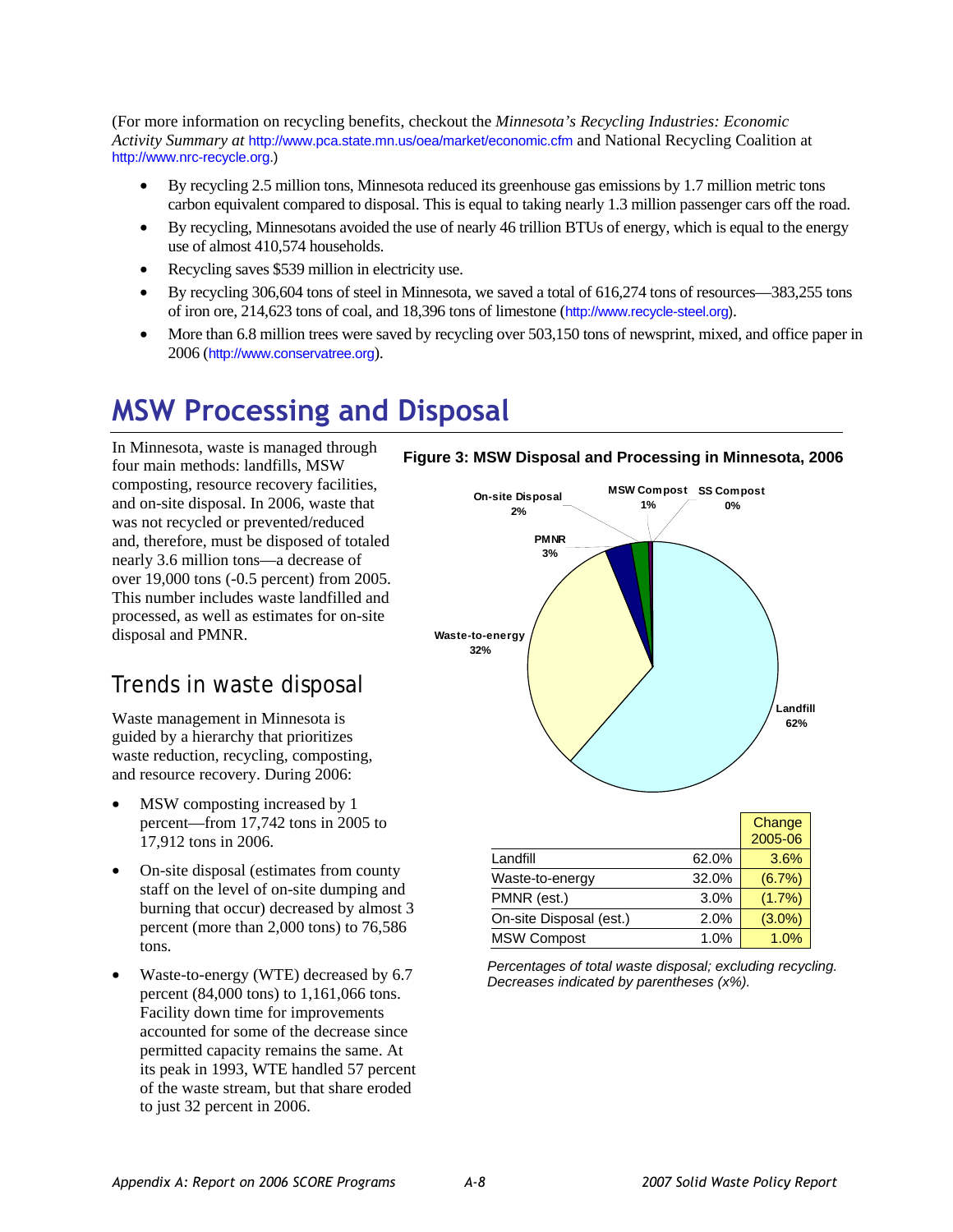The amount of waste sent to landfills increased by 75,000 tons or 3.6 percent to 2,200,457 tons. Despite being the least-preferred option, landfilling has become the dominant disposal method in Minnesota (62 percent), more than double its share in 1993 (28 percent).



#### **Figure 4: Trends in Minnesota Waste Management in Tons**

|                          |      |      |      |      |       |       |      |      |      | <b>Change</b> |
|--------------------------|------|------|------|------|-------|-------|------|------|------|---------------|
|                          | 1991 | 1999 | 2000 | 2001 | 2002  | 2003  | 2004 | 2005 | 2006 | 2005-06       |
| Source-separated Compost |      |      |      |      | 0.004 | 0.005 | 0.01 | 0.01 | 0    | (100%)        |
| Recycling                | 1.2  | 2.18 | 2.27 | 2.27 | 2.29  | 2.32  | 2.42 | 2.49 | 2.52 | 1.7%          |
| On-site Disposal (est.)  |      | 0.08 | 0.10 | 0.09 | 0.08  | 0.08  | 0.08 | 0.08 | 0.08 | $(3.0\%)$     |
| PM not recycled (est.)   |      | 0.11 | 0.11 | 0.11 | 0.12  | 0.12  | 0.12 | 0.12 | 0.12 | (1.7%)        |
| Waste-to-Energy          | 1.41 | 1.28 | 1.23 | 1.22 | 1.26  | 1.23  | 1.21 | 1.24 | 1.16 | (6.7%)        |
| <b>MSW Compost</b>       | 0.07 | 0.02 | 0.01 | 0.01 | 0.01  | 0.01  | 0.01 | 0.02 | 0.02 | 1.0%          |
| Landfill                 | .84  | 1.77 | 1.91 | 2.03 | 2.11  | 2.16  | 2.12 | 2.12 | 2.20 | 3.6%          |
| Total                    | 3.69 | 5.44 | 5.63 | 5.74 | 5.88  | 5.92  | 5.98 | 6.09 | 6.10 | 4.6%          |

Figures in millions of tons. PM = Problem Materials. Decreases indicated by parentheses (x%).

\* Unknown destination waste totals were only reported during the early years of SCORE (1989-1994).

#### **Out-of-state waste flow**

In 2006, there was a decrease of 72,000 tons (-9 percent) in the amount of MSW leaving Minnesota—from 812,379 in 2005 to 740,269 tons in 2006. 2005 was the first time since 2002 that there was a decrease in the

amount of MSW leaving the state. While many factors may have contributed to this decline in out-of-state waste flow (facility locations, hauling companies in operation, existing contracts, surcharges and tip fees, and gas prices), increasing state surcharges from Wisconsin and rising transportation costs likely have had the most impact. The price of gasoline is probably the largest reason for the decline in MSW leaving Minnesota. Since 2003, gas prices have increased nearly 73 percent (from \$1.786 per gallon in 2003 to \$3.083 in 2006; [http://tonto.eia.doe.gov/dnav/pet/hist/mg\\_tt\\_usw.htm](http://tonto.eia.doe.gov/dnav/pet/hist/mg_tt_usw.htm)).

|      | <b>MSW leaving Minnesota</b> |
|------|------------------------------|
| 2001 | 671,954 tons                 |
| 2002 | 614,002 tons                 |
| 2003 | 702,131 tons                 |
| 2004 | 850,204 tons                 |
| 2005 | 812,380 tons                 |
| 2006 | 740,269 tons                 |
|      |                              |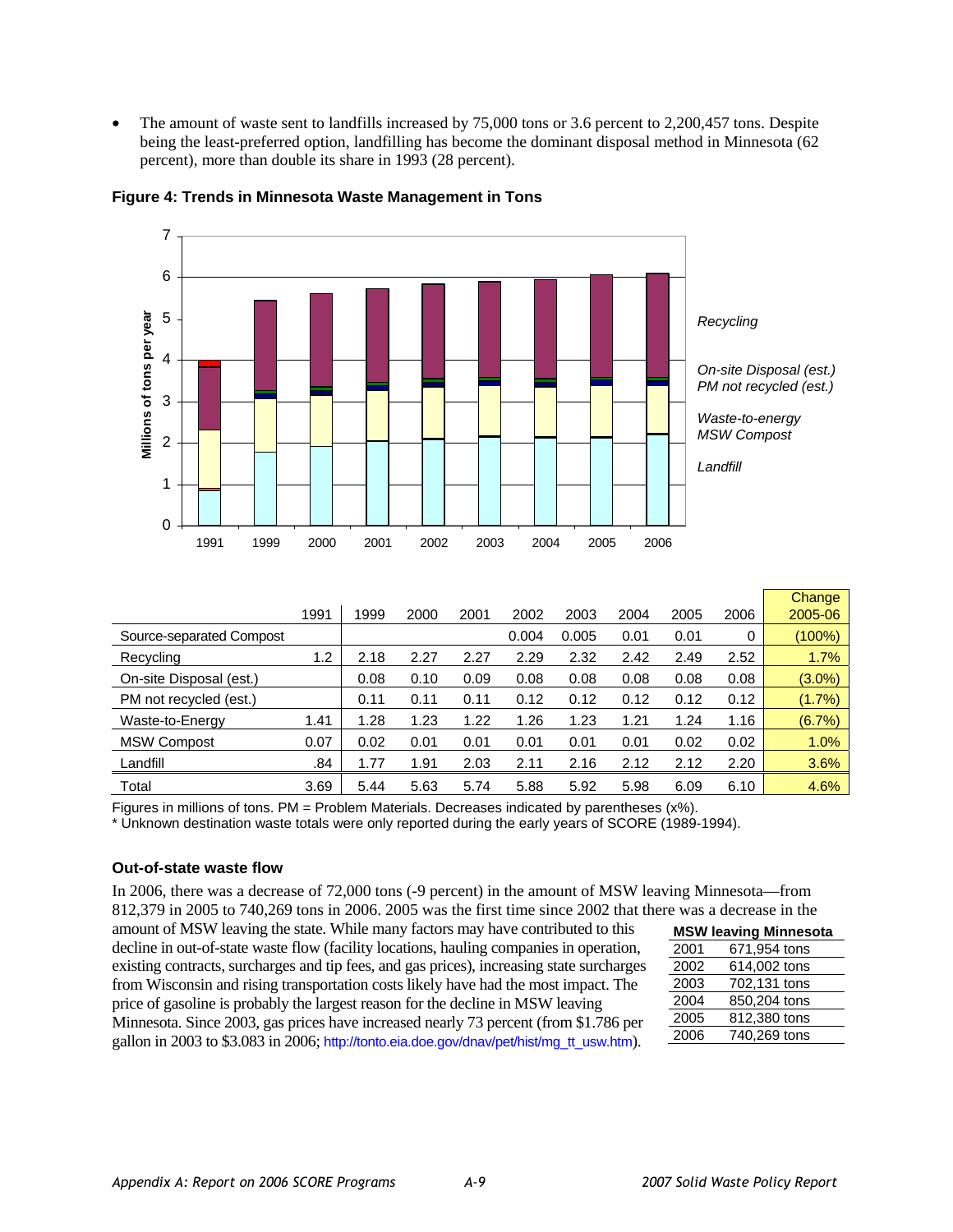Wisconsin received the majority of the 740,269 tons of waste going out-of-state. Iowa received 23 percent; North Dakota received 14 percent; and South Dakota received a fraction of a percent (0.2 percent).

| Minnesota MSW going out-of-state |         |         |                       |             |  |  |  |  |
|----------------------------------|---------|---------|-----------------------|-------------|--|--|--|--|
|                                  | 2005    | 2006    | <b>Change in tons</b> | Change in % |  |  |  |  |
| Wisconsin                        | 519,875 | 467,538 | (52,337)              | -10 percent |  |  |  |  |
| <b>North Dakota</b>              | 87,684  | 103,384 | 15,701                | 18 percent  |  |  |  |  |
| <b>South Dakota</b>              | 1,498   | 1,405   | (93)                  | -6 percent  |  |  |  |  |
| Iowa                             | 203,323 | 167.941 | (35, 382)             | -17 percent |  |  |  |  |

**Minnesota MSW going out-of-state** 

Of the total waste going out-of-state, 1.3 percent (9,544 tons) was taken to the NRG Facility in La Crosse, Wisconsin, privately owned by Xcel Energy. The remaining 98.7 percent (730,725 tons) was taken to landfills, of which 87 percent are privately owned and 13 percent are publicly owned. Five of Wisconsin's privately owned landfills received 404,960 tons, and two publicly owned landfills received 53,035 tons. In North Dakota, one privately-owned landfill received 61,731 tons and two publicly-owned landfills received 41,653 tons. In South Dakota, one publicly-owned landfill received 1,405 tons. In Iowa, three privately-owned landfills received 167,941 tons.

# **Funding of SCORE Programs**

Minnesota boasts one of the best recycling rates in the nation due to the level of participation by our residents and businesses, along with comprehensive recycling programs at the township, city, and county levels programs funded by local government and state revenues. In 2006, Minnesota counties spent over \$54.5 million for SCORE-related programs, an increase of about \$300,000 (0.6 percent) from 2005. Continued funding commitments from the Legislature and significant investments at the local level provide the funding for these programs.

# State funding: SCORE block grants

From the inception of SCORE, state tax revenue has provided a long-standing funding source for recycling and waste reduction programs. Money from the state is passed on to the county level in the form of annual block grants. SCORE disbursement dollars had been consistently \$14.2 million per year, until 2002 when the Legislature cut SCORE block grant dollars by 10 percent, dropping the figure to \$12.6 million. To handle a budget shortfall in 2003, the governor enacted a one-time general revenue un-allotment, and available SCORE dollars fell further to \$11.2 million. This downward trend reversed beginning in 2004, when block grants rose to \$12.5 million. (Subsequently, in the 2007 Session, the Legislature and Governor took action to restore SCORE funds to the levels of 2002, or \$14 million per year.)

Within certain guidelines, counties have broad discretion in determining how to spend SCORE block grants and local matching funds, which gives them flexibility to develop programs that best meet local needs. The MPCA monitors the county use of SCORE grants to ensure the money is used to fund SCORE-eligible programs: source reduction, recycling, market development, management of problem materials, waste education, litter prevention, technical assistance to ensure proper solid waste management, and waste processing (Minn. Stat. § 115A.55).

Despite the economic value of the recycling industry to the state's economy, Minnesota's recycling infrastructure faces challenges. Some counties are dealing with budget reductions by closing down recycling centers or limiting the types of materials they collect. Plastic and glass recycling have been eliminated in some communities. Rural recycling programs, in particular, are facing more obstacles in getting materials to distant markets. The MPCA continues to explore ways to better support county recycling programs and secondary markets, recover more recyclable and organic material from the waste stream, and identify more opportunities to reduce, reuse, and recycle in the manufacturing and business sectors.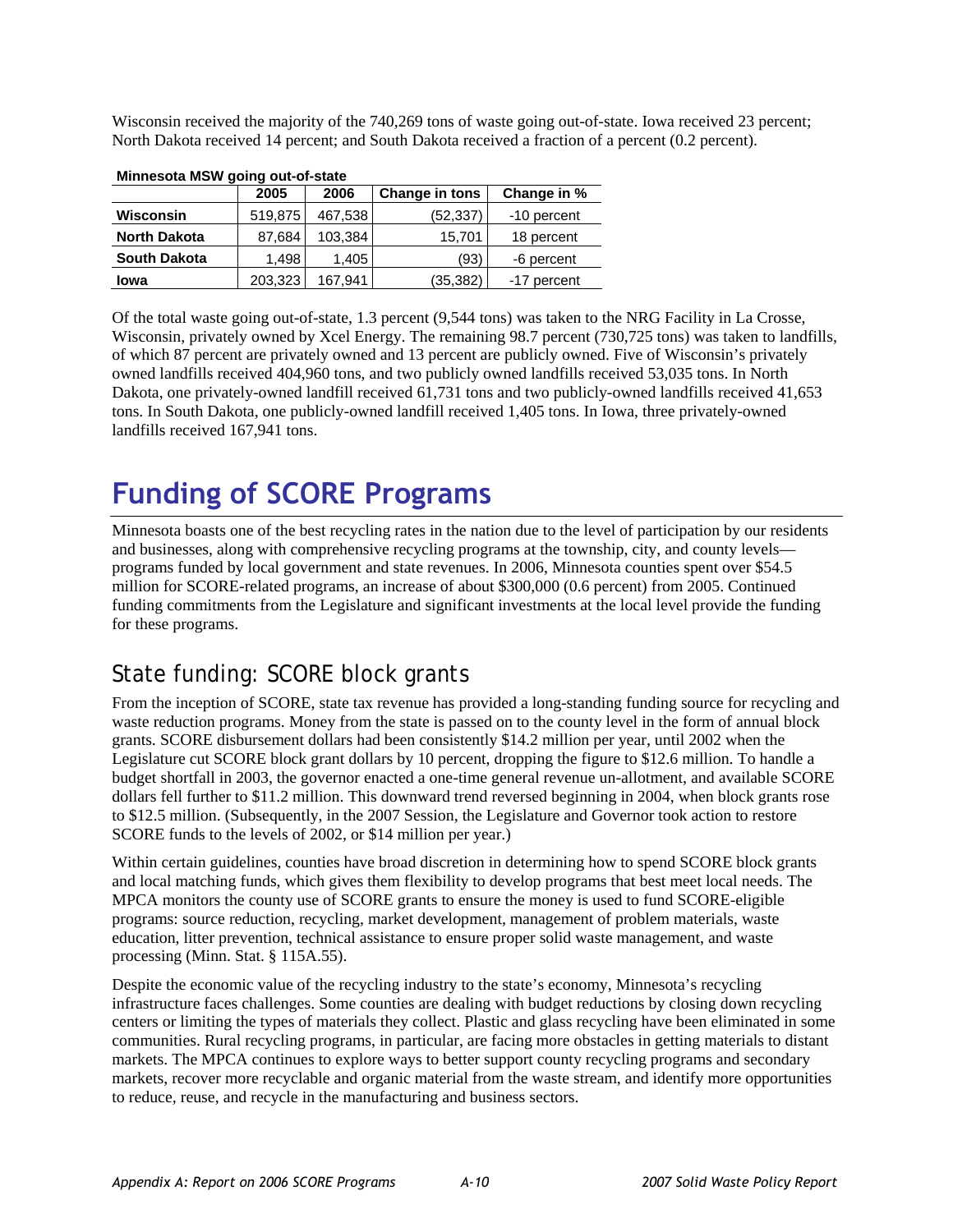Restoring SCORE grant dollars to previous levels and looking into additional funding (incentive based) would show the state's renewed commitment to recycling and offer counties the ability to restore their reduced or cut programs. The additional funding would also enhance the ability to remove usable materials from the disposal system and capture energy and economic benefits for the state. While we will talk more about SCORE grant dollars in the *Report on 2007 SCORE Programs*, the Legislature did increase SCORE funds to previous levels, to \$14 million. For more information on state SCORE funding and recommendations for the 2008 legislative session, see the MPCA's *2007 Solid Waste Policy Report*.





# County funding

Between 1992 and 2006, overall SCORE expenditures have increased by 41 percent. These increases have been funded entirely at the local level by counties and cities through use of general revenue dollars, special assessments, or other sources of revenue. In 2006, a total of \$54.5 million was spent on SCORE expenditures. Greater Minnesota counties *increased* expenditures by \$1 million (3.4 percent) and the metro counties *decreased* their spending by \$750,000 (-3.1 percent) from 2005.

|                   | 1991 | 1999 | 2000 | 2001 | 2002 | 2003 | 2004 | 2005        | 2006  | Change<br>2005-06 |
|-------------------|------|------|------|------|------|------|------|-------------|-------|-------------------|
| Greater Minnesota | 14.4 | 23.0 | 23.1 | 25.8 | 26.7 | 29.5 | 28.5 | 30.22 31.25 |       | 3.4%              |
| Metropolitan Area | 20.8 | 18.4 | 18.6 | 20.2 | 19.9 | 19.7 | 22.6 | 24.06       | 23.35 | $(3.1\%)$         |
| Total             | 35.2 | 414  | 41.7 | 46.0 | 46.7 | 49.1 | 51.1 | 54.28       | 54.60 | 0.6%              |

Decreases indicated by parentheses (x%). The annual SCORE survey includes only county spending; local units of government also fund programs for waste management, reduction, and recycling.

Each county is required to match the funding from the Legislature with a local contribution of at least 25 percent. In 2006, counties continued to exceed this match, spending over \$42 million of county funds toward SCORE-related activities. This investment is in addition to undocumented dollars spent by other local units of government, such as cities and townships on programs such as recycling, household hazardous waste, and waste education.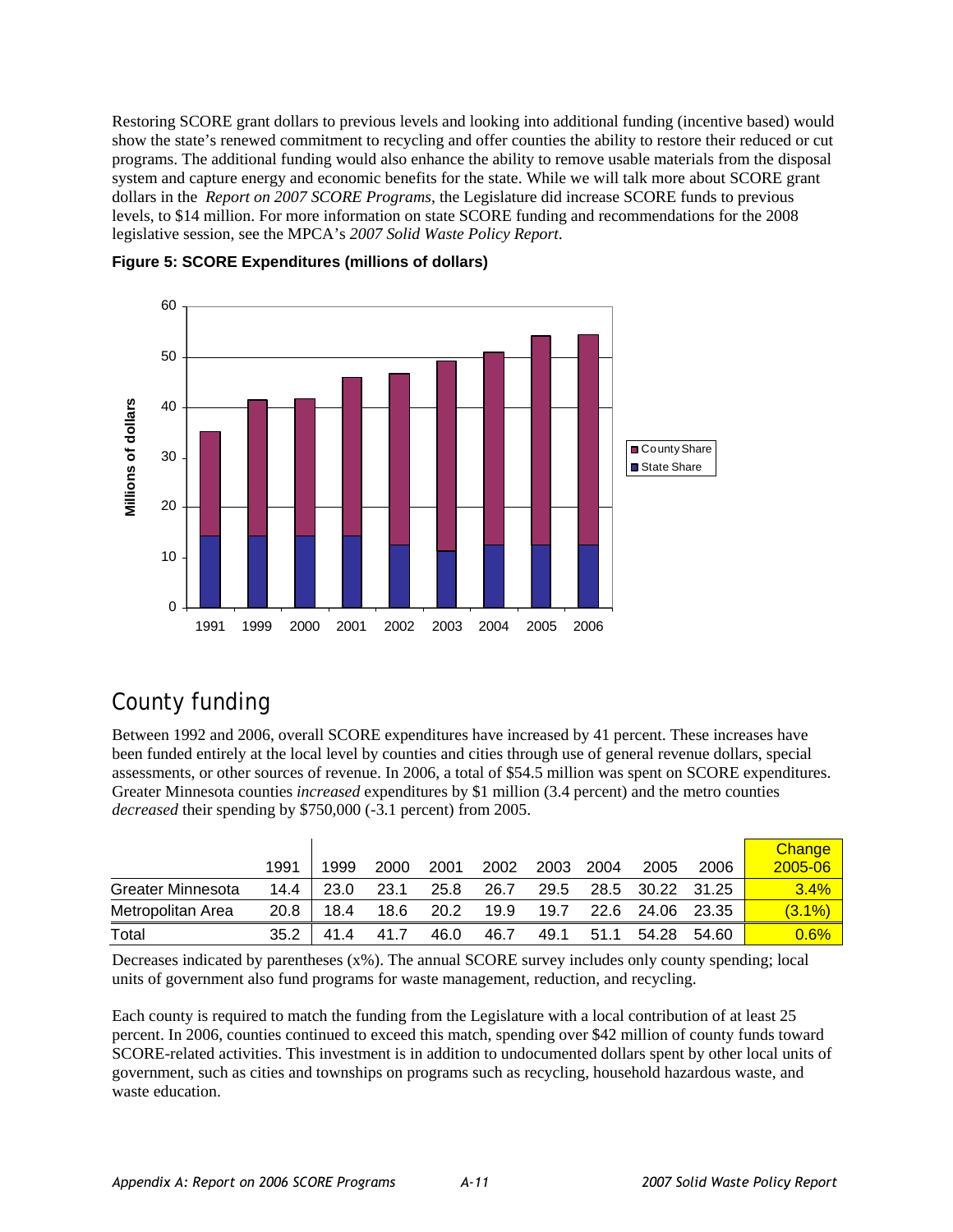Counties continue to see their dollars not keeping up with inflation. Rural recycling programs, in particular, face growing challenges to collect materials and deliver them to markets. These challenges are seen by significantly reduced volumes of materials collected and its residents discouraged from recycling. Counties' declining dollars are not covering their existing recycling programs and have been hard pressed to expand their recycling programs. Counties are aware of the million of tons of recyclables remaining in the waste stream and of the missed economic and environmental benefits associated with recycling.

In looking closer at how the decreasing dollars affect local staff and programs along with how the counties are obtaining the necessary dollars to pay for their programs, we looked at years prior to 2002, when the Legislature permanently reduced SCORE block grant dollars, to 2006.

In 2000, there were a total of 572 full-time equivalent (FTE) county, township and city staff people working on SCORE related activities compared to in 2006, 528 FTEs. This drop began in 2003 when the FTE went down to 540 FTE.

In looking closer at the counties' revenues as reported in "Revenues and Expenditures" in the SCORE survey report, it was found that during this same time period, 2000 to 2006, the counties had increased tipping fees, surcharges, and service fees to make up the lost revenue from SCORE and MPCA grants and to keep up with inflation. In 2006, SCORE disbursements were down 11 percent and MPCA grant dollars were down 23 percent from 2000. In response, general revenue (which is from county special assessments, levy, and property taxes) increased 115 percent, from \$3.3 million in 2000 to \$7.1 million in the year 2006.

Revenues received from material sales and other sources increased during this same time period. Material sales increased by 28 percent. In 2000, counties received \$3.6 million and, in 2006, \$4.6 million. The majority of this increase has been since 2003.

In comparison to the decrease in SCORE disbursements and grant dollars, MPCA funding to household hazardous waste (HHW) programs continued. In the year 2000, counties received \$428,790 from MPCA, in 2006, \$518,959. However, in 2006, dollars received for county HHW programs decreased from 2003's disbursement of \$600,661,or by 14 percent.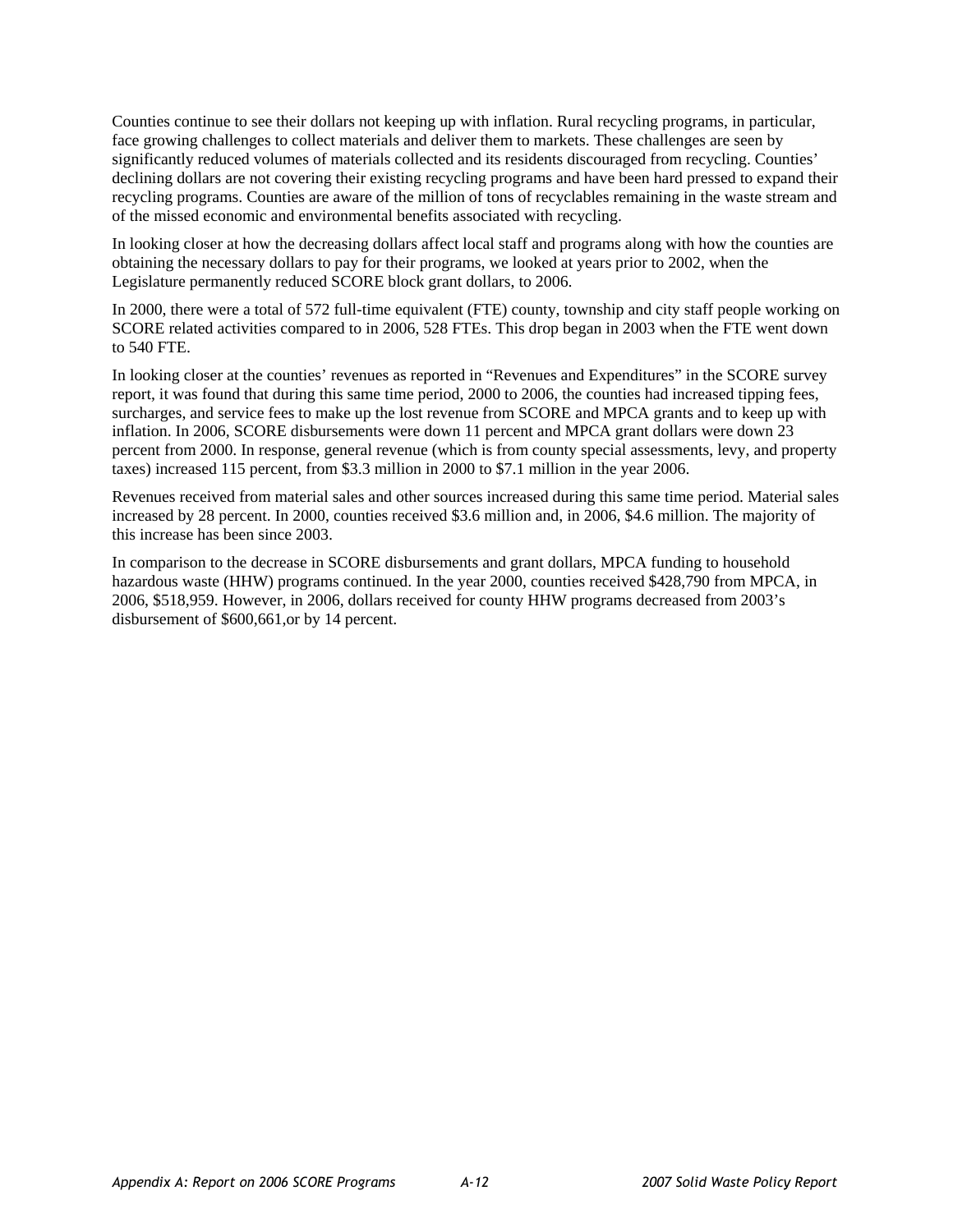# **Appendix B. County SCORE reports for 2006**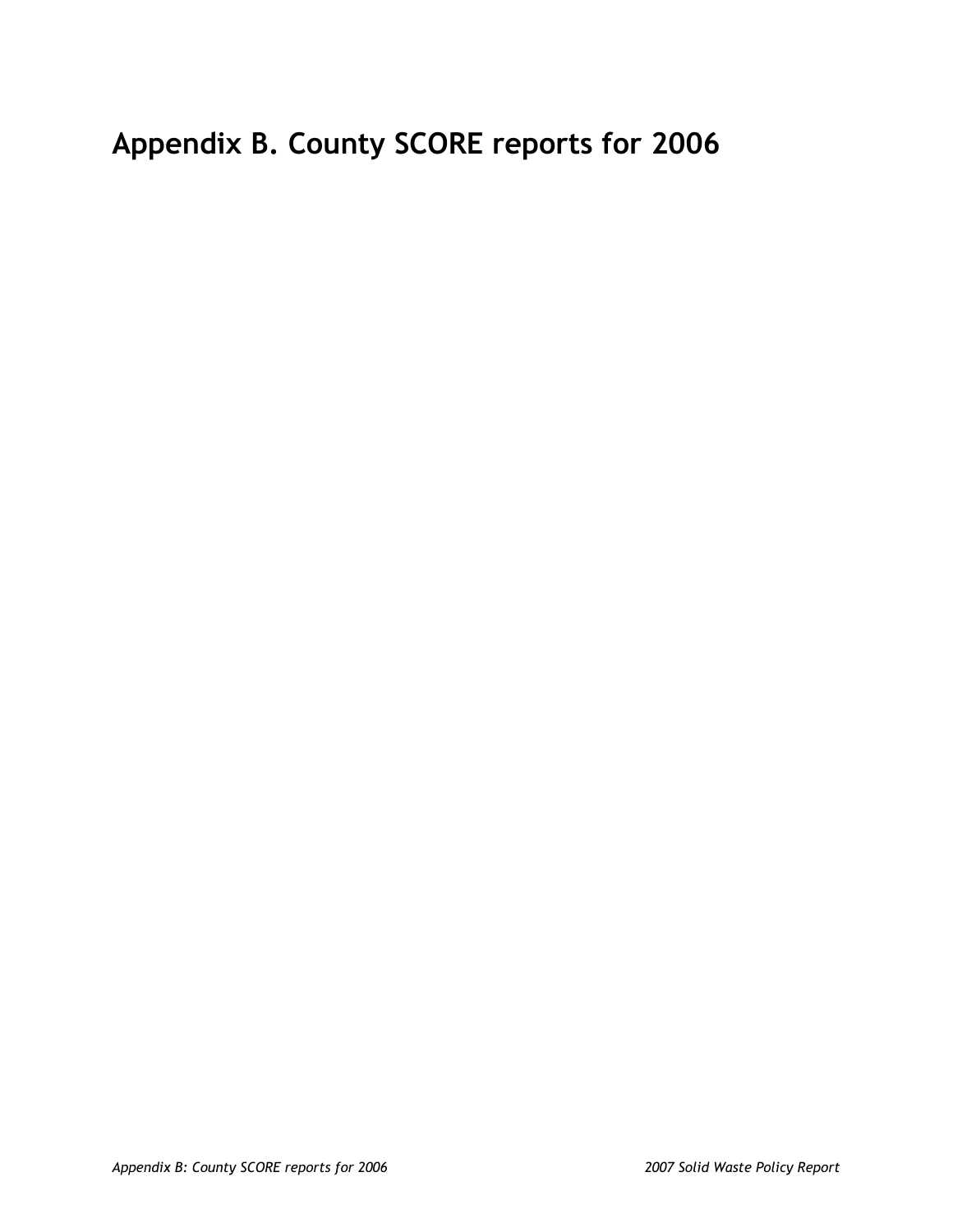## **County Survey Responses Finances: Revenues (part 1)**

|                   |              |                  |           |             |            | Land        |
|-------------------|--------------|------------------|-----------|-------------|------------|-------------|
|                   | CY2005       |                  |           |             | Processing | disposal    |
|                   | revenue      | Adjustment       | General   |             | facility   | facility    |
| County            | carried over | to carryover     | revenue   | Service fee | tip fee    | surcharge   |
| Aitkin            | \$126,812    | 0                | \$184,173 | \$700       | \$31,166   | \$0         |
| Anoka             | \$0          | $\mathbf 0$      | \$69,472  | \$926,652   | \$0        | \$0         |
| <b>Becker</b>     | \$0          | $\mathbf 0$      | \$0       | \$169,728   | \$0        | \$0         |
| Beltrami          | \$0          | $\mathbf 0$      | \$0       | \$548,172   | \$0        | \$0         |
| <b>Benton</b>     | \$0          | $\mathbf 0$      | \$0       | \$132,470   | \$0        | \$0         |
| <b>Big Stone</b>  | \$281        | $\mathbf 0$      | \$117,711 | \$551       | \$0        | \$0         |
| <b>Blue Earth</b> | \$0          | $\mathbf 0$      | \$127,682 | \$0         | \$0        | \$0         |
| <b>Brown</b>      | \$1,999      | $\mathbf 0$      | \$0       | \$305,663   | \$0        | \$0         |
| Carlton           | \$0          | $\mathbf 0$      | \$20,356  | \$0         | \$58,860   | \$0         |
| Carver            | \$0          | $\mathbf 0$      | \$0       | \$524,202   | \$0        | \$0         |
| Cass              | \$0          | $\mathbf 0$      | \$0       | \$766,227   | \$0        | \$0         |
| Chippewa          | \$0          | 0                | \$119,848 | \$0         | \$0        | \$0         |
| Chisago           | \$36,074     | 0                | \$0       | \$76,209    | \$0        | \$0         |
| Clay              | \$189,664    | 0                | \$0       | \$472,024   | \$0        | \$0         |
| Clearwater        | \$0          | 0                | \$0       | \$47,079    | \$0        | \$0         |
| Cook              | \$0          | $\mathbf 0$      | \$187,017 | \$0         | \$0        | \$0         |
| Cottonwood        | \$123,671    | 0                | \$183,347 | \$0         | \$0        | \$0         |
| Crow Wing         | \$0          | 0                | \$503,626 | \$0         | \$74,275   | \$0         |
| Dakota            | \$0          | 0                | \$0       | \$0         | \$0        | \$1,099,272 |
| Dodge             | \$27,947     | 0                | \$153,825 | \$0         | \$23,965   | \$0         |
| Faribault         | \$0          | 0                | \$24,783  | \$0         | \$0        | \$0         |
| Fillmore          | \$24,901     | 0                | \$12,280  | \$0         | \$0        | \$0         |
| Freeborn          | \$0          | $\mathbf 0$      | \$313,430 | \$1,075     | \$0        | \$0         |
| Goodhue           | \$67,526     | 0                | \$291,826 | \$0         | \$0        | \$0         |
| Grant             | \$8,264      | 0                | \$0       | \$160,993   | \$0        | \$0         |
| Hennepin          | \$0          | $\mathbf 0$      | \$0       | \$7,483,962 | \$293,213  | \$0         |
| Houston           | \$0          | $\mathbf 0$      | \$194,713 | \$0         | \$0        | \$0         |
| Hubbard           | \$0          | 0                | \$765,707 | \$0         | \$0        | \$0         |
| Isanti            | \$101,730    | 0                | \$20,657  | \$0         | \$0        | \$0         |
| Itasca            | \$0          | 0                | \$393,829 | \$0         | \$0        | \$0         |
| Jackson           | \$98,729     | $\mathbf 0$      | \$27,849  | \$0         | \$0        | \$0         |
| Kanabec           | \$87,918     | $\mathbf 0$      | \$12,270  | \$0         | \$0        | \$0         |
| Kandiyohi         | \$0          | 0                | \$0       | \$253,691   | \$0        | \$0         |
| Kittson           | \$0          | 0                | \$32,675  | \$0         | \$41,828   | \$0         |
| Koochiching       | \$0          | 0                | \$69,436  | \$69,436    | \$4,928    | \$0         |
| Lac qui Parle     | \$68,318     | 0                | \$20,294  | \$0         | \$0        | \$0         |
| Lake              | (\$142,303)  | 142,303          | \$76,495  | \$0         | \$6,273    | \$0         |
| Lake of The Woods | \$0          | 0                | \$58,576  | \$0         | \$0        | \$0         |
| Le Sueur          | \$0          | 0                | \$107,478 | \$0         | \$0        | \$0         |
| Lincoln           | \$54,664     | 0                | \$49,609  | \$9,236     | \$0        | \$0         |
| Lyon              | \$0          | 0                | \$0       | \$92,089    | \$0        | \$105,279   |
| Mahnomen          | \$40,372     | $\mathbf 0$      | \$12,270  | \$0         | \$0        | \$0         |
| Marshall          | \$0          | 0                | \$30,309  | \$0         | \$0        | \$0         |
| Martin            | \$0          | $\mathbf 0$      | \$234,206 | \$0         | \$0        | \$0         |
| McLeod            | \$0          | $\mathbf 0$      | \$0       | \$0         | \$151,010  | \$670,484   |
| Meeker            | \$28,990     | $\boldsymbol{0}$ | \$15,000  | \$0         | \$0        | \$0         |
| Mille Lacs        | (\$3,639)    | 3,639            | \$115,000 | \$0         | \$0        | \$0         |
| Morrison          | \$0          | $\pmb{0}$        | \$45,188  | \$0         | \$0        | \$0         |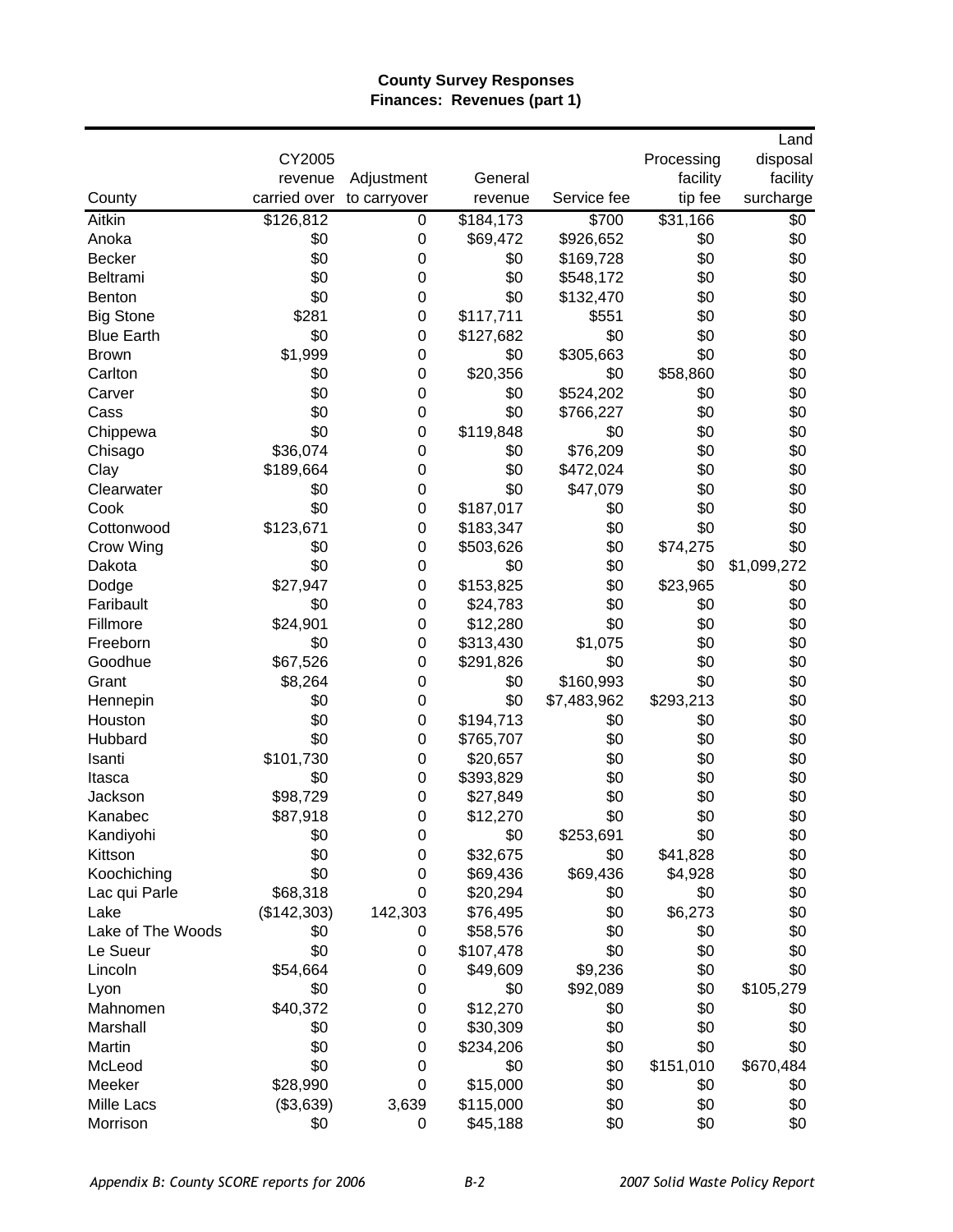## **County Survey Responses Finances: Revenues (part 1)**

| County                           | CY2005<br>revenue<br>carried over | Adjustment<br>to carryover | General<br>revenue   | Service fee  | Processing<br>facility<br>tip fee | Land<br>disposal<br>facility<br>surcharge |
|----------------------------------|-----------------------------------|----------------------------|----------------------|--------------|-----------------------------------|-------------------------------------------|
| Mower                            | \$0                               | 0                          | \$0                  | \$252,536    | \$0                               | \$0                                       |
| Murray                           | \$33,849                          | $\mathbf 0$                | \$13,750             | \$0          | \$0                               | \$0                                       |
| Nicollet                         | \$0                               | 0                          | \$257,471            | \$0          | \$0                               | \$0                                       |
| Nobles                           | \$121,499                         | $\mathbf 0$                | \$14,870             | \$175,877    | \$0                               | \$159,861                                 |
| Norman                           | \$0                               | $\mathbf 0$                | \$12,270             | \$0          | \$0                               | \$0                                       |
| Olmsted                          | (\$145,539)                       | 145,539                    | \$0                  | \$0          | \$475,274                         | \$0                                       |
| <b>Otter Tail</b>                | \$15,200                          | 0                          | \$0                  | \$573,560    | \$0                               | \$0                                       |
| Pennington                       | \$0                               | $\mathbf 0$                | \$12,270             | \$0          | \$0                               | \$0                                       |
| Pine                             | (\$21,306)                        | 0                          | \$120,867            | \$0          | \$0                               | \$0                                       |
| Pipestone                        | \$0                               | 0                          | \$123,016            | \$0          | \$0                               | \$0                                       |
| Polk                             | \$107,661                         | 0                          | \$0                  | \$265,586    | \$0                               | \$0                                       |
| Pope/Douglas                     | (\$17,277)                        | 0                          | \$200,000            | \$0          | \$0                               | \$0                                       |
| Ramsey                           | \$577,668                         | 0                          | \$0                  | \$4,006,480  | \$0                               | \$0                                       |
| <b>Red Lake</b>                  | \$0                               | 0                          | \$16,537             | \$0          | \$0                               | \$0                                       |
| Redwood                          | \$0                               | 0                          | \$0                  | \$204,701    | \$0                               | \$0                                       |
| Renville                         | \$110,870                         | 0                          | \$183,530            | \$0          | \$19,622                          | \$0                                       |
| Rice                             | (\$22,331)                        | 22,331                     | \$0                  | \$415,652    | \$0                               | \$0                                       |
| Rock                             | (\$6,518)                         | 6,518                      | \$62,459             | \$0          | \$0                               | \$0                                       |
| Roseau                           | (\$64, 856)                       | 64,856                     | \$0                  | \$0          | \$0                               | \$0                                       |
| Scott                            | \$518,470                         | 0                          | \$123,302            | \$0          | \$0                               | \$0                                       |
| Sherburne                        | \$129,831                         | $\mathbf 0$                | \$0                  | \$0          | \$0                               | \$44,891                                  |
| Sibley                           | \$0                               | 0                          | \$128,974            | \$0          | \$0                               | \$0                                       |
| St. Louis - partial              | \$0                               | 0                          | \$0                  | \$448,890    | \$0                               | \$0                                       |
| <b>Stearns</b>                   | \$79,243                          | 0                          | \$83,556             | \$119,174    | \$0                               | \$0                                       |
| <b>Steele</b>                    | \$0                               | $\mathbf 0$                | \$0                  | \$315,887    | \$0                               | \$0                                       |
| <b>Stevens</b>                   | \$13,111                          | $\boldsymbol{0}$           | \$48,308             | \$0          | \$0                               | \$0                                       |
| Swift                            | (\$12,581)                        | 12,581                     | \$107,693            | \$0          | \$0                               | \$0                                       |
| Todd                             | \$0                               | $\mathbf 0$                | \$153,291            | \$0          | \$0                               | \$0                                       |
| <b>Traverse</b>                  | (\$29,064)                        | 29,064                     | \$12,270             | \$0          | \$0                               | \$0                                       |
| Wabasha                          | (\$21,647)                        | 21,647                     | \$92,042             | \$0          | \$0                               | \$0                                       |
| Wadena                           | \$0                               | 0                          | \$81,690             | \$0          | \$14,269                          | \$0                                       |
| Waseca                           | \$0                               | $\Omega$                   | \$0                  | \$139,982    | \$0                               | \$0                                       |
| Washington                       | \$0                               | 0                          | \$0                  | \$779,575    | \$0                               | \$0                                       |
| Watonwan                         | \$353,691                         | 0                          | \$12,981             | \$131,012    | \$0                               | \$0                                       |
| Wilkin                           | \$0                               | 0                          | \$0                  | \$67,795     | \$0                               | \$0                                       |
| Winona                           | \$34,458                          |                            | \$632,202            | \$0          | \$0                               | \$0                                       |
| <b>WLSSD</b>                     | \$0                               | 0<br>0                     | \$0                  | \$1,090,648  | \$372,316                         | \$0                                       |
|                                  |                                   |                            |                      | \$23,998     | \$0                               |                                           |
| Wright<br><b>Yellow Medicine</b> | \$615,654<br>\$22,840             | 0<br>0                     | \$29,907<br>\$12,325 |              | \$0                               | \$116,666<br>\$24,520                     |
|                                  |                                   |                            |                      | \$53,906     |                                   |                                           |
| Metro Area                       | \$707,499                         | \$0                        | \$69,472             | \$13,720,871 | \$293,213                         | \$1,144,163                               |
| Greater Minn.                    | \$2,627,343                       | \$448,478                  | \$7,057,047          | \$7,384,548  | \$1,273,786                       | \$1,076,809                               |
|                                  |                                   |                            |                      |              |                                   |                                           |
| Minnesota                        | \$3,334,842                       | \$448,478                  | \$7,126,519          | \$21,105,420 | \$1,566,999                       | \$2,220,973                               |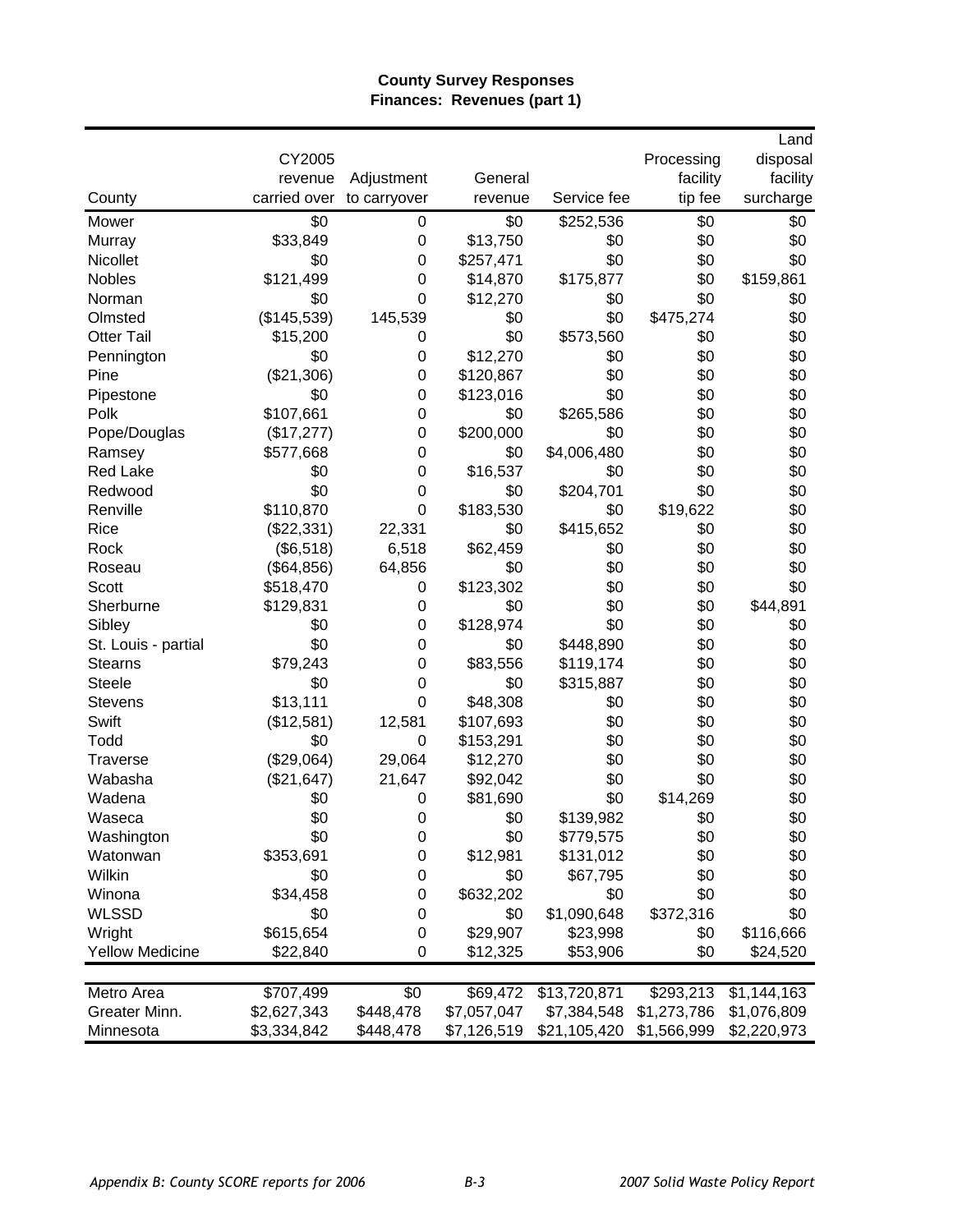#### **County Survey Responses Finances: Revenues (part 2)**

|                   | SCORE pass  |           |                    | Material       |           | Total        |
|-------------------|-------------|-----------|--------------------|----------------|-----------|--------------|
| County            | through     |           | Grants HHW funding | sales          | Other     | Revenue      |
| Aitkin            | \$49,079    | \$3,240   | \$3,166            | $\sqrt[6]{30}$ | \$0       | \$398,336    |
| Anoka             | \$716,189   | \$139,879 | \$0                | \$1,949        | \$142,593 | \$1,996,733  |
| <b>Becker</b>     | \$70,915    | \$0       | \$38,056           | \$314          | \$0       | \$279,013    |
| Beltrami          | \$94,614    | \$0       | \$8,107            | \$0            | \$0       | \$650,893    |
| Benton            | \$85,238    | \$0       | \$1,099            | \$0            | \$14,530  | \$233,337    |
| <b>Big Stone</b>  | \$49,079    | \$0       | \$2,400            | \$0            | \$0       | \$170,021    |
| <b>Blue Earth</b> | \$129,850   | \$0       | \$50,415           | \$0            | \$54,469  | \$362,416    |
| <b>Brown</b>      | \$59,533    | \$0       | \$2,939            | \$0            | \$11,237  | \$381,371    |
| Carlton           | \$75,545    | \$12,048  | \$6,547            | \$0            | \$0       | \$173,356    |
| Carver            | \$185,738   | \$88,774  | \$0                | \$6,318        | \$132,160 | \$937,192    |
| Cass              | \$63,799    | \$0       | \$7,247            | \$0            | \$0       | \$837,273    |
| Chippewa          | \$49,079    | \$0       | \$2,400            | \$6            | \$12,194  | \$183,526    |
| Chisago           | \$108,943   | \$4,971   | \$21,422           | \$3,165        | \$25,799  | \$276,582    |
| Clay              | \$119,076   | \$0       | \$11,340           | \$0            | \$9,106   | \$801,209    |
| Clearwater        | \$49,079    | \$0       | \$5,664            | \$0            | \$0       | \$101,822    |
| Cook              | \$49,079    | \$0       | \$0                | \$53,353       | \$0       | \$289,448    |
| Cottonwood        | \$49,079    | \$0       | \$0                | \$6,282        | \$23,613  | \$385,992    |
| Crow Wing         | \$133,162   | \$0       | \$9,831            | \$0            | \$0       | \$720,894    |
| Dakota            | \$855,694   | \$0       | \$0                | \$0            | \$62,550  | \$2,017,516  |
| Dodge             | \$49,079    | \$0       | \$2,011            | \$148,028      | \$21,602  | \$426,457    |
| Faribault         | \$49,079    | \$0       | \$0                | \$0            | \$6,966   | \$80,828     |
| Fillmore          | \$49,119    | \$3,868   | \$4,663            | \$0            | \$0       | \$94,831     |
| Freeborn          | \$71,158    | \$0       | \$8,431            | \$1,416        | \$0       | \$395,510    |
| Goodhue           | \$51,196    | \$0       | \$14,600           | \$155,566      | \$0       | \$580,715    |
| Grant             | \$49,079    | \$0       | \$0                | \$0            | \$9,080   | \$227,416    |
| Hennepin          | \$2,555,482 | \$300,045 | \$22,940           | \$513,248      | \$162,438 | \$11,331,328 |
| Houston           | \$49,079    | \$0       | \$3,256            | \$174,516      | \$6,690   | \$428,254    |
| Hubbard           | \$49,079    | \$0       | \$3,366            | \$0            | \$0       | \$818,152    |
| Isanti            | \$82,629    | \$0       | \$1,659            | \$0            | \$0       | \$206,674    |
| Itasca            | \$99,172    | \$0       | \$4,640            | \$0            | \$0       | \$497,641    |
| Jackson           | \$49,079    | \$0       | \$0                | \$0            | \$5,760   | \$181,417    |
| Kanabec           | \$49,079    | \$0       | \$0                | \$884          | \$0       | \$150,150    |
| Kandiyohi         | \$92,295    | \$0       | \$58,678           | \$374,163      | \$102,779 | \$881,606    |
| Kittson           | \$49,079    | \$0       | \$5,412            | \$35,418       | \$20,248  | \$184,660    |
| Koochiching       | \$49,079    | \$0       | \$3,566            | \$29,423       | \$0       | \$225,867    |
| Lac qui Parle     | \$49,079    | \$0       | \$2,400            | \$0            | \$0       | \$140,092    |
| Lake              | \$122,698   | \$4,711   | \$4,918            | \$21,507       | \$1,280   | \$237,882    |
| Lake of The Woods | \$49,079    | \$0       | \$0                | \$59,628       | \$735     | \$168,018    |
| Le Sueur          | \$61,510    | \$0       | \$2,535            | \$27,438       | \$16,078  | \$215,039    |
| Lincoln           | \$49,079    | \$11,187  | \$0                | \$0            | \$375     | \$174,151    |
| Lyon              | \$55,662    | \$0       | \$49,327           | \$0            | \$20,282  | \$322,639    |
| Mahnomen          | \$49,079    | \$0       | \$2,788            | \$0            | \$0       | \$104,509    |
| Marshall          | \$49,079    | \$0       | \$5,815            | \$21,212       | \$5,520   | \$111,935    |
| Martin            | \$49,079    | \$0       | \$0                | \$0            | \$78,389  | \$361,674    |
| McLeod            | \$81,107    | \$328,392 | \$11,365           | \$353,895      | \$28,418  | \$1,624,670  |
| Meeker            | \$51,982    | \$0       | \$4,276            | \$0            | \$404     | \$100,652    |
| Mille Lacs        | \$56,359    | \$0       | \$2,247            | \$0            | \$0       | \$173,606    |
| Morrison          | \$73,146    | \$0       | \$5,339            | \$0            | \$400,626 | \$524,299    |
| Mower             | \$86,800    | \$0       | \$9,135            | \$183,439      | \$1,402   | \$533,312    |
| Murray            | \$49,079    | \$0       | \$0                | \$0            | \$18,666  | \$115,344    |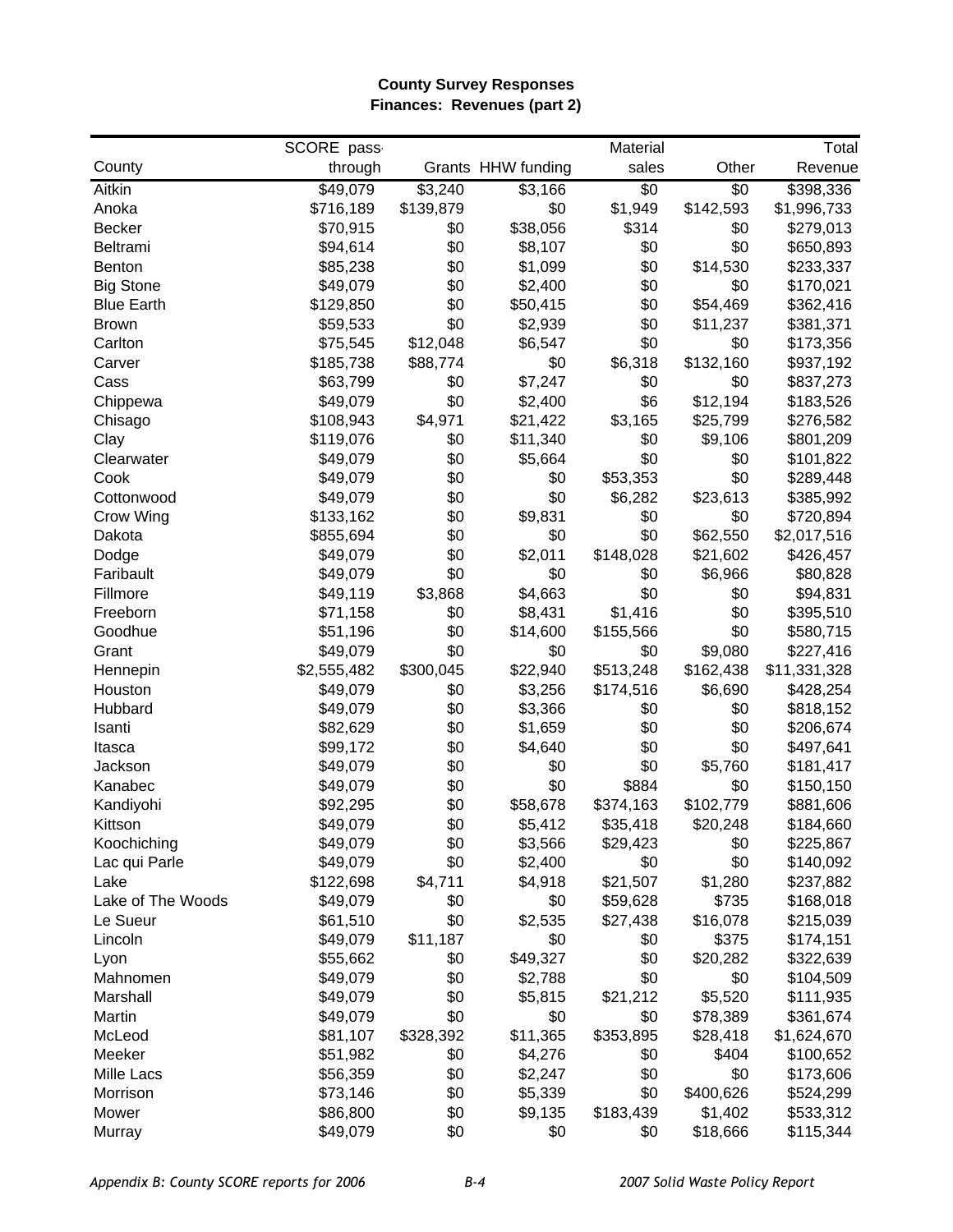#### **County Survey Responses Finances: Revenues (part 2)**

|                        | SCORE pass   |             |                    | Material    |             | Total        |
|------------------------|--------------|-------------|--------------------|-------------|-------------|--------------|
| County                 | through      |             | Grants HHW funding | sales       | Other       | Revenue      |
| Nicollet               | \$69,701     | \$0         | \$5,146            | \$0         | \$10,632    | \$342,950    |
| Nobles                 | \$49,079     | \$0         | \$0                | \$0         | \$7,942     | \$529,128    |
| Norman                 | \$49,079     | \$0         | \$2,792            | \$0         | \$0         | \$64,141     |
| Olmsted                | \$301,541    | \$0         | \$116,399          | \$0         | \$884,114   | \$1,777,328  |
| <b>Otter Tail</b>      | \$130,644    | \$0         | \$35,705           | \$678,063   | \$32,661    | \$1,465,833  |
| Pennington             | \$49,079     | \$0         | \$0                | \$0         | \$0         | \$61,349     |
| Pine                   | \$62,939     | \$0         | \$0                | \$0         | \$0         | \$162,500    |
| Pipestone              | \$49,079     | \$0         | \$0                | \$0         | \$8,801     | \$180,896    |
| Polk                   | \$69,166     | \$0         | \$7,477            | \$60,152    | \$6,417     | \$516,459    |
| Pope/Douglas           | \$126,706    | \$0         | \$12,231           | \$0         | \$500       | \$322,160    |
| Ramsey                 | \$1,147,699  | \$171,619   | \$0                | \$0         | \$62,984    | \$5,966,450  |
| <b>Red Lake</b>        | \$49,079     | \$0         | \$5,337            | \$2,437     | \$0         | \$73,390     |
| Redwood                | \$49,079     | \$0         | \$33,417           | \$134,924   | \$0         | \$422,121    |
| Renville               | \$49,079     | \$0         | \$0                | \$0         | \$0         | \$363,101    |
| Rice                   | \$135,983    | \$0         | \$26,307           | \$431,884   | \$74,857    | \$1,084,684  |
| Rock                   | \$49,079     | \$0         | \$0                | \$0         | \$10,440    | \$121,978    |
| Roseau                 | \$49,079     | \$0         | \$6,294            | \$28,053    | \$4,611     | \$88,037     |
| Scott                  | \$254,555    | \$0         | \$0                | \$0         | \$0         | \$896,327    |
| Sherburne              | \$179,565    | \$0         | \$3,102            | \$0         | \$3,113     | \$360,502    |
| Sibley                 | \$49,079     | \$0         | \$2,328            | \$21,408    | \$10,283    | \$212,071    |
| St. Louis - partial    | \$209,997    | \$7,390     | \$18,402           | \$401,338   | \$7,040     | \$1,093,057  |
| <b>Stearns</b>         | \$315,705    | \$0         | \$6,717            | \$0         | \$51,648    | \$656,042    |
| <b>Steele</b>          | \$78,866     | \$0         | \$4,735            | \$0         | \$5,603     | \$405,091    |
| <b>Stevens</b>         | \$49,079     | \$0         | \$0                | \$0         | \$140       | \$110,638    |
| Swift                  | \$49,079     | \$0         | \$2,400            | \$114,307   | \$0         | \$273,479    |
| Todd                   | \$54,866     | \$0         | \$5,025            | \$96,877    | \$0         | \$310,059    |
| <b>Traverse</b>        | \$49,079     | \$0         | \$0                | \$0         | \$0         | \$61,349     |
| Wabasha                | \$49,661     | \$0         | \$2,615            | \$0         | \$1,425     | \$145,744    |
| Wadena                 | \$49,079     | \$0         | \$2,828            | \$235       | \$5         | \$148,106    |
| Waseca                 | \$49,079     | \$0         | \$0                | \$141,851   | \$507       | \$331,419    |
| Washington             | \$492,459    | \$112,987   | \$0                | \$0         | \$55,228    | \$1,440,249  |
| Watonwan               | \$49,079     | \$0         | \$2,047            | \$0         | \$3,365     | \$552,176    |
| Wilkin                 | \$49,079     | \$0         | \$0                | \$230,050   | \$1,600     | \$348,524    |
| Winona                 | \$111,083    | \$0         | \$22,636           | \$56,367    | \$10,594    | \$867,340    |
| <b>WLSSD</b>           | \$231,374    | \$21,000    | \$260,008          | \$90,640    | \$95,870    | \$2,161,857  |
| Wright                 | \$242,244    | \$854       | \$9,674            | \$1,124     | \$26,850    | \$1,066,971  |
| <b>Yellow Medicine</b> | \$49,079     | \$0         | \$0                | \$0         | \$1,355     | \$164,025    |
|                        |              |             |                    |             |             |              |
| Metro Area             | \$6,132,826  | \$813,304   | \$26,042           | \$521,515   | \$621,065   | \$24,049,969 |
| Greater Minn.          | \$6,383,699  | \$397,661   | \$971,579          | \$4,139,360 | \$2,153,508 | \$33,913,820 |
| Minnesota              | \$12,516,525 | \$1,210,965 | \$997,621          | \$4,660,875 | \$2,774,574 | \$57,963,789 |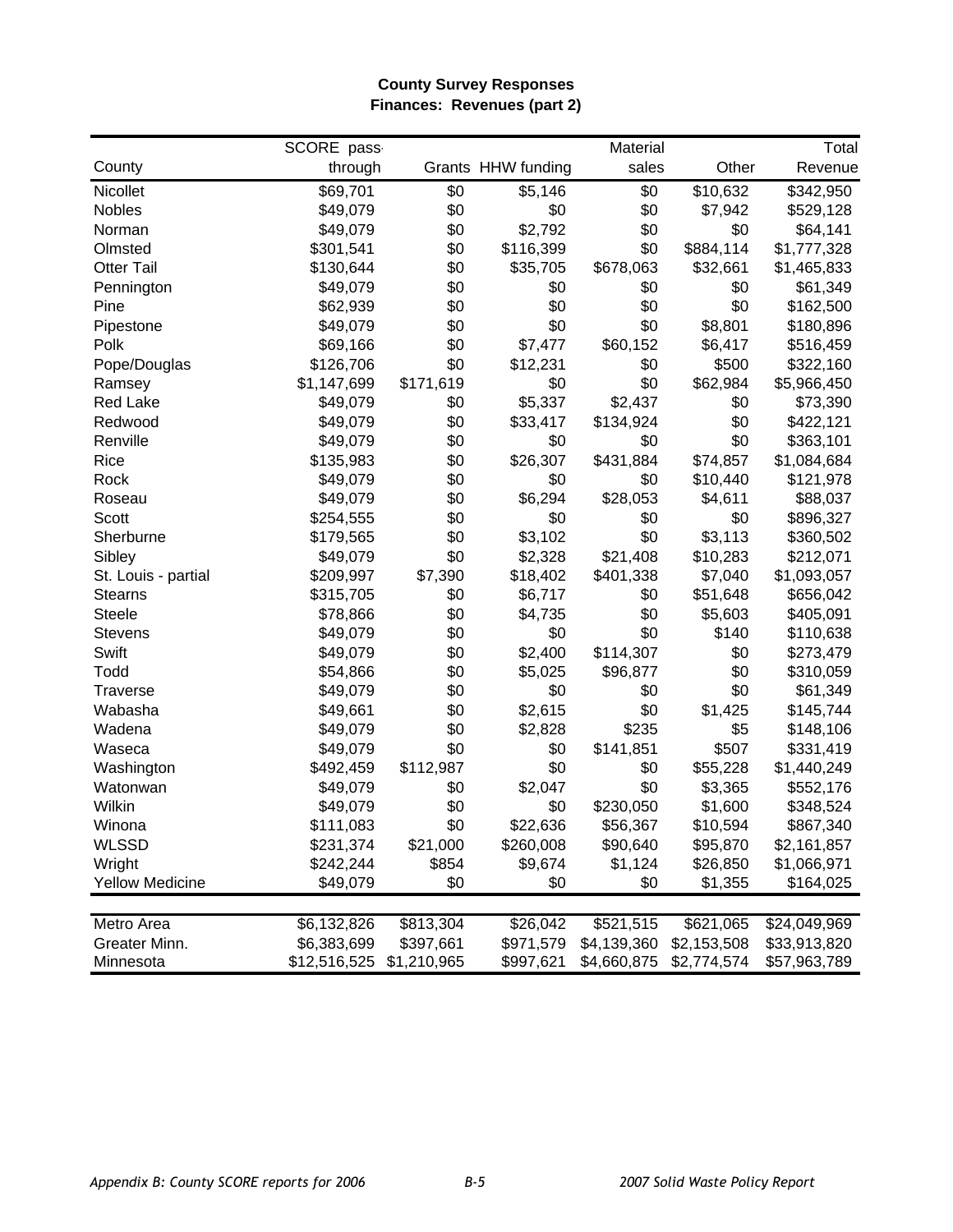#### **County Survey Responses Finances: Revenue summary**

|                   | Adjusted CY2005        | CY2006       | Total        |
|-------------------|------------------------|--------------|--------------|
| County            | Revenue (carried over) | Revenue      | Revenue      |
| <b>Aitkin</b>     | \$126,812              | \$271,524    | \$398,336    |
| Anoka             | \$0                    | \$1,996,733  | \$1,996,733  |
| <b>Becker</b>     | \$0                    | \$279,013    | \$279,013    |
| <b>Beltrami</b>   | \$0                    | \$650,893    | \$650,893    |
| <b>Benton</b>     | \$0                    | \$233,337    | \$233,337    |
| <b>Big Stone</b>  | \$281                  | \$169,740    | \$170,021    |
| <b>Blue Earth</b> | \$0                    | \$362,416    | \$362,416    |
| <b>Brown</b>      | \$1,999                | \$379,372    | \$381,371    |
| Carlton           | \$0                    | \$173,356    | \$173,356    |
| Carver            | \$0                    | \$937,192    | \$937,192    |
| Cass              | \$0                    | \$837,273    | \$837,273    |
| Chippewa          | \$0                    | \$183,526    | \$183,526    |
| Chisago           | \$36,074               | \$240,509    | \$276,582    |
| Clay              | \$189,664              | \$611,546    | \$801,209    |
| Clearwater        | \$0                    | \$101,822    | \$101,822    |
| Cook              | \$0                    | \$289,448    | \$289,448    |
| Cottonwood        | \$123,671              | \$262,321    | \$385,992    |
| Crow Wing         | \$0                    | \$720,894    | \$720,894    |
| Dakota            | \$0                    | \$2,017,516  | \$2,017,516  |
| Dodge             | \$27,947               | \$398,511    | \$426,457    |
| Faribault         | \$0                    | \$80,828     | \$80,828     |
| Fillmore          | \$24,901               | \$69,930     | \$94,831     |
| Freeborn          | \$0                    | \$395,510    | \$395,510    |
| Goodhue           | \$67,526               | \$513,188    | \$580,715    |
| Grant             | \$8,264                | \$219,152    | \$227,416    |
| Hennepin          | \$0                    | \$11,331,328 | \$11,331,328 |
| Houston           | \$0                    | \$428,254    | \$428,254    |
| Hubbard           | \$0                    | \$818,152    | \$818,152    |
| Isanti            | \$101,730              | \$104,945    | \$206,674    |
| Itasca            | \$0                    | \$497,641    | \$497,641    |
| Jackson           | \$98,729               | \$82,688     | \$181,417    |
| Kanabec           | \$87,918               | \$62,232     | \$150,150    |
| Kandiyohi         | \$0                    | \$881,606    | \$881,606    |
| Kittson           | \$0                    | \$184,660    | \$184,660    |
| Koochiching       | \$0                    | \$225,867    | \$225,867    |
| Lac qui Parle     | \$68,318               | \$71,773     | \$140,092    |
| Lake              | \$0                    | \$237,882    | \$237,882    |
| Lake of The Woods | \$0                    | \$168,018    | \$168,018    |
| Le Sueur          | \$0                    | \$215,039    | \$215,039    |
| Lincoln           | \$54,664               | \$119,487    | \$174,151    |
| Lyon              | \$0                    | \$322,639    | \$322,639    |
| Mahnomen          | \$40,372               | \$64,137     | \$104,509    |
| Marshall          | \$0                    | \$111,935    | \$111,935    |
| Martin            | \$0                    | \$361,674    | \$361,674    |
| McLeod            | \$0                    | \$1,624,670  | \$1,624,670  |
| Meeker            | \$28,990               | \$71,662     | \$100,652    |
| Mille Lacs        | \$0                    | \$173,606    | \$173,606    |
| Morrison          | \$0                    | \$524,299    | \$524,299    |
|                   |                        |              |              |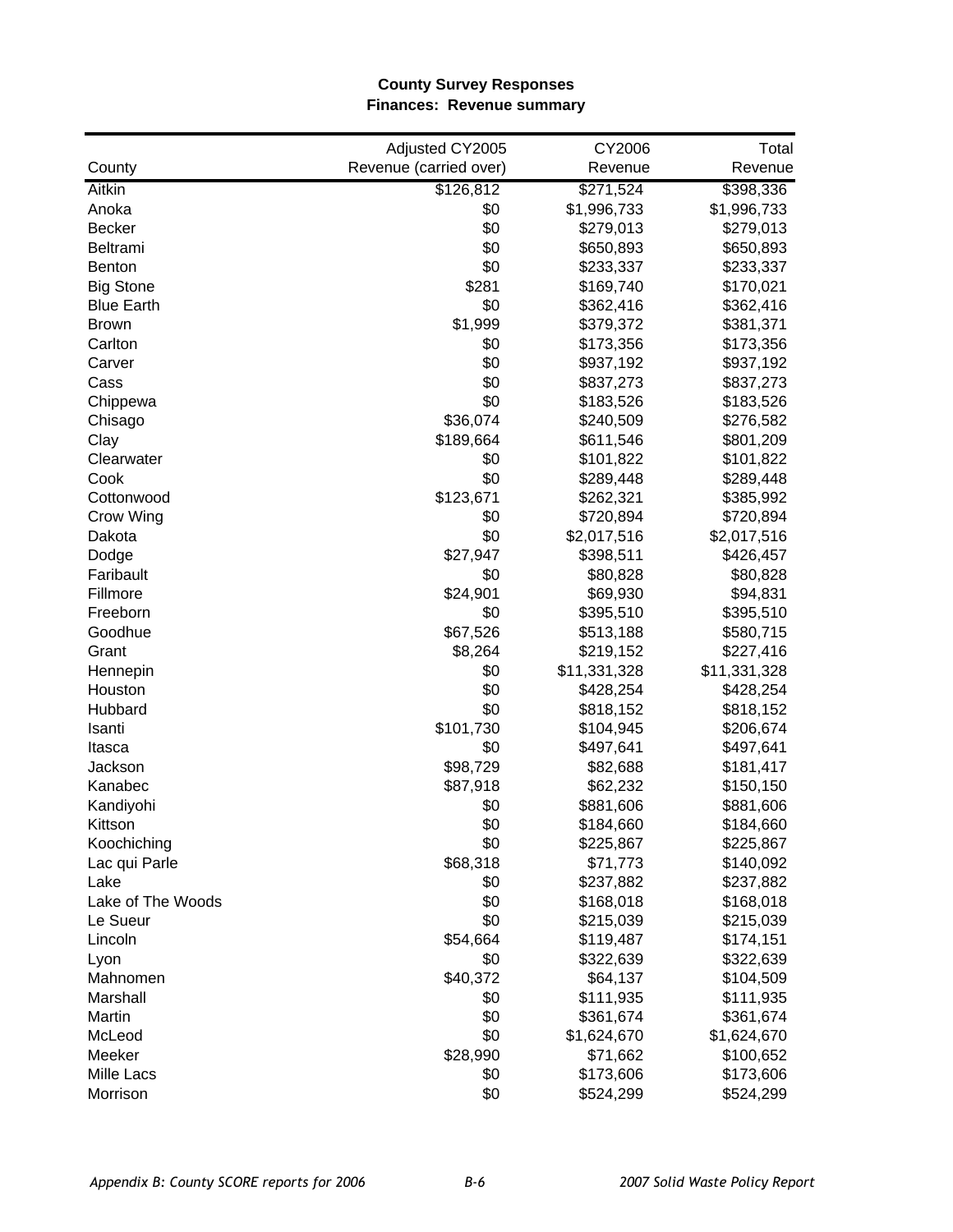#### **County Survey Responses Finances: Revenue summary**

|                        | Adjusted CY2005        | CY2006       | Total        |
|------------------------|------------------------|--------------|--------------|
| County                 | Revenue (carried over) | Revenue      | Revenue      |
| Mower                  | \$0                    | \$533,312    | \$533,312    |
| Murray                 | \$33,849               | \$81,495     | \$115,344    |
| <b>Nicollet</b>        | \$0                    | \$342,950    | \$342,950    |
| <b>Nobles</b>          | \$121,499              | \$407,629    | \$529,128    |
| Norman                 | \$0                    | \$64,141     | \$64,141     |
| Olmsted                | \$0                    | \$1,777,328  | \$1,777,328  |
| <b>Otter Tail</b>      | \$15,200               | \$1,450,633  | \$1,465,833  |
| Pennington             | \$0                    | \$61,349     | \$61,349     |
| Pine                   | (\$21,306)             | \$183,806    | \$162,500    |
| Pipestone              | \$0                    | \$180,896    | \$180,896    |
| Polk                   | \$107,661              | \$408,798    | \$516,459    |
| Pope/Douglas           | (\$17,277)             | \$339,437    | \$322,160    |
| Ramsey                 | \$577,668              | \$5,388,782  | \$5,966,450  |
| <b>Red Lake</b>        | \$0                    | \$73,390     | \$73,390     |
| Redwood                | \$0                    | \$422,121    | \$422,121    |
| Renville               | \$110,870              | \$252,231    | \$363,101    |
| Rice                   | \$0                    | \$1,084,684  | \$1,084,684  |
| Rock                   | \$0                    | \$121,978    | \$121,978    |
| Roseau                 | \$0                    | \$88,037     | \$88,037     |
| Scott                  | \$518,470              | \$377,857    | \$896,327    |
| Sherburne              | \$129,831              | \$230,671    | \$360,502    |
| Sibley                 | \$0                    | \$212,071    | \$212,071    |
| St. Louis - partial    | \$0                    | \$1,093,057  | \$1,093,057  |
| <b>Stearns</b>         | \$79,243               | \$576,799    | \$656,042    |
| <b>Steele</b>          | \$0                    | \$405,091    | \$405,091    |
| <b>Stevens</b>         | \$13,111               | \$97,527     | \$110,638    |
| Swift                  | \$0                    | \$273,479    | \$273,479    |
| Todd                   | \$0                    | \$310,059    | \$310,059    |
| <b>Traverse</b>        | \$0                    | \$61,349     | \$61,349     |
| Wabasha                | \$0                    | \$145,744    | \$145,744    |
| Wadena                 | \$0                    | \$148,106    | \$148,106    |
| Waseca                 | \$0                    | \$331,419    | \$331,419    |
| Washington             | \$0                    | \$1,440,249  | \$1,440,249  |
| Watonwan               | \$353,691              | \$198,485    | \$552,176    |
| Wilkin                 | \$0                    | \$348,524    | \$348,524    |
| Winona                 | \$34,458               | \$832,882    | \$867,340    |
| <b>WLSSD</b>           | \$0                    | \$2,161,857  | \$2,161,857  |
| Wright                 | \$615,654              | \$451,317    | \$1,066,971  |
| <b>Yellow Medicine</b> | \$22,840               | \$141,185    | \$164,025    |
|                        |                        |              |              |
| Metro Area             | \$707,499              | \$23,342,471 | \$24,049,969 |
| Greater Minn.          | \$3,075,822            | \$30,837,998 | \$33,913,820 |
| Minnesota              | \$3,783,320            | \$54,180,469 | \$57,963,789 |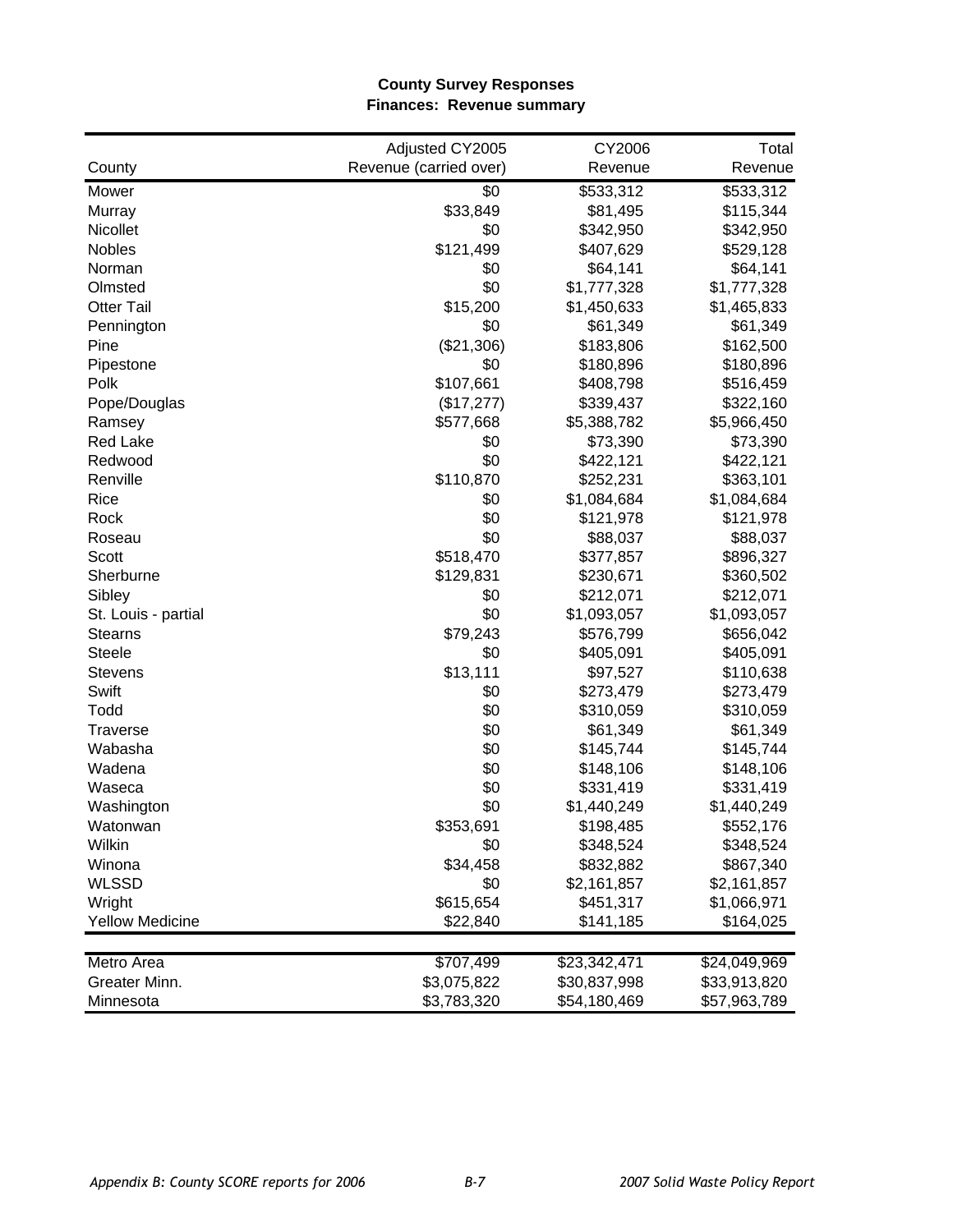## **County Survey Responses Finances: Expenditures by program area (part 1)**

|                   |                |             |            | HHW and     |           |
|-------------------|----------------|-------------|------------|-------------|-----------|
|                   | Planning &     |             |            | problem     | Source    |
| County            | administration | Recycling   | Yard waste | materials   | reduction |
| <b>Aitkin</b>     | \$134,918      | \$106,640   | \$500      | \$30,734    | \$200     |
| Anoka             | \$550,346      | \$22,857    | \$77,341   | \$407,972   | \$19,606  |
| <b>Becker</b>     | \$181,721      | \$128,745   | \$15,458   | \$74,095    | \$0       |
| Beltrami          | \$0            | \$390,620   | \$0        | \$278,871   | \$0       |
| <b>Benton</b>     | \$102,598      | \$167       | \$2,000    | \$53,380    | \$0       |
| <b>Big Stone</b>  | \$46,840       | \$122,345   | \$0        | \$8,731     | \$0       |
| <b>Blue Earth</b> | \$64,861       | \$160,985   | \$0        | \$90,395    | \$0       |
| <b>Brown</b>      | \$32,019       | \$299,693   | \$0        | \$43,983    | \$0       |
| Carlton           | \$56,301       | \$93,902    | \$3,030    | \$62,328    | \$0       |
| Carver            | \$323,759      | \$62,097    | \$118,399  | \$344,601   | \$2,488   |
| Cass              | \$106,257      | \$618,401   | \$6,171    | \$100,238   | \$0       |
| Chippewa          | \$27,753       | \$123,320   | \$0        | \$30,970    | \$0       |
| Chisago           | \$105,680      | \$62,691    | \$0        | \$72,423    | \$0       |
| Clay              | \$201,981      | \$262,293   | \$29,458   | \$81,021    | \$0       |
| Clearwater        | \$25,293       | \$46,925    | \$1,202    | \$26,918    | \$0       |
| Cook              | \$203,729      | \$75,916    | \$0        | \$9,385     | \$0       |
| Cottonwood        | \$147,113      | \$93,597    | \$0        | \$11,902    | \$0       |
| Crow Wing         | \$172,187      | \$25,850    | \$23,138   | \$221,661   | \$0       |
| Dakota            | \$860,033      | \$29,778    | \$0        | \$731,482   | \$0       |
| Dodge             | \$24,231       | \$241,602   | \$18,851   | \$34,139    | \$18,851  |
| Faribault         | \$20,882       | \$22,562    | \$0        | \$4,536     | \$232     |
| Fillmore          | \$13,609       | \$47,497    | \$0        | \$22,543    | \$0       |
| Freeborn          | \$82,327       | \$292,914   | \$343      | \$13,009    | \$0       |
| Goodhue           | \$328,252      | \$281,803   | \$0        | \$34,973    | \$0       |
| Grant             | \$0            | \$175,909   | \$0        | \$27,891    | \$0       |
| Hennepin          | \$1,774,666    | \$1,299,951 | \$22,288   | \$5,064,042 | \$149,235 |
| Houston           | \$19,583       | \$401,385   | \$0        | \$6,485     | \$0       |
| Hubbard           | \$79,259       | \$573,597   | \$1,546    | \$145,600   | \$0       |
| Isanti            | \$51,765       | \$39,923    | \$0        | \$9,660     | \$0       |
| Itasca            | \$108,945      | \$321,121   | \$0        | \$63,832    | \$0       |
| Jackson           | \$30,203       | \$19,035    | \$0        | \$13,277    | \$0       |
| Kanabec           | \$7,758        | \$59,915    | \$0        | \$3,595     | \$0       |
| Kandiyohi         | \$246,556      | \$495,212   | \$0        | \$139,838   | \$0       |
| Kittson           | \$30,732       | \$0         | \$0        | \$1,030     | \$0       |
| Koochiching       | \$104,734      | \$84,505    | \$5,850    | \$22,769    | \$0       |
| Lac qui Parle     | \$33,451       | \$49,500    | \$0        | \$13,127    | \$0       |
| Lake              | \$83,040       | \$127,592   | \$9,340    | \$22,887    | \$0       |
| Lake of The Woods | \$2,770        | \$139,108   | \$1,066    | \$22,321    | \$0       |
| Le Sueur          | \$51,056       | \$48,795    | \$0        | \$59,257    | \$0       |
| Lincoln           | \$48,012       | \$54,216    | \$0        | \$6,736     | \$0       |
| Lyon              | \$44,303       | \$99,131    | \$0        | \$130,262   | \$5,737   |
| Mahnomen          | \$42,124       | \$8,610     | \$0        | \$17,925    | \$0       |
| Marshall          | \$24,697       | \$0         | \$0        | \$9,383     | \$0       |
| Martin            | \$30,682       | \$182,510   | \$165      | \$67,911    | \$264     |
| McLeod            | \$292,856      | \$1,003,423 | \$26,512   | \$113,917   | \$0       |
| Meeker            | \$12,100       | \$20,646    | \$0        | \$23,084    | \$0       |
| Mille Lacs        | \$57,160       | \$100,688   | \$0        | \$9,142     | \$0       |
| Morrison          | \$46,178       | \$125,739   | \$17,058   | \$245,471   | \$0       |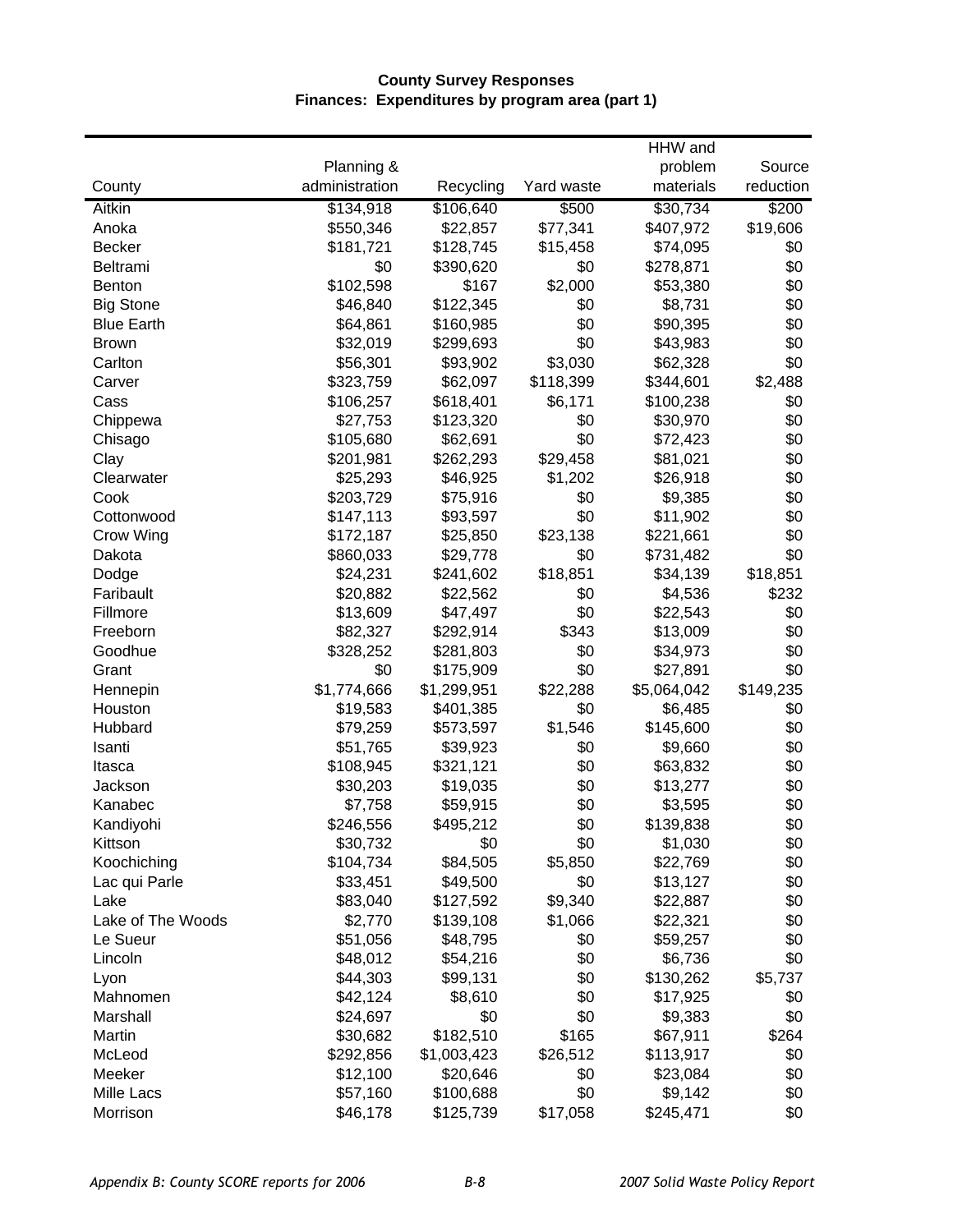## **County Survey Responses Finances: Expenditures by program area (part 1)**

|                        |                |              |             | HHW and      |           |
|------------------------|----------------|--------------|-------------|--------------|-----------|
|                        | Planning &     |              |             | problem      | Source    |
| County                 | administration | Recycling    | Yard waste  | materials    | reduction |
| Mower                  | \$96,211       | \$424,737    | \$0         | \$6,105      | \$0       |
| Murray                 | \$47,169       | \$25,060     | \$0         | \$1,973      | \$0       |
| Nicollet               | \$54,701       | \$169,606    | \$0         | \$75,952     | \$0       |
| Nobles                 | \$90,159       | \$199,349    | \$0         | \$66,365     | \$0       |
| Norman                 | \$17,008       | \$40,107     | \$0         | \$8,663      | \$0       |
| Olmsted                | \$69,477       | \$928,921    | \$170,293   | \$413,434    | \$130,062 |
| <b>Otter Tail</b>      | \$617,884      | \$500,039    | \$3,420     | \$243,114    | \$6,283   |
| Pennington             | \$0            | \$35,186     | \$0         | \$7,201      | \$0       |
| Pine                   | \$36,882       | \$107,198    | \$500       | \$1,400      | \$0       |
| Pipestone              | \$22,007       | \$151,838    | \$0         | \$2,705      | \$0       |
| Polk                   | \$29,654       | \$217,644    | \$3,825     | \$59,273     | \$0       |
| Pope/Douglas           | \$160,888      | \$122,726    | \$0         | \$29,849     | \$0       |
| Ramsey                 | \$2,317,367    | \$96,817     | \$1,282,821 | \$416,196    | \$0       |
| <b>Red Lake</b>        | \$14,821       | \$53,494     | \$0         | \$4,808      | \$0       |
| Redwood                | \$209,458      | \$306,595    | \$0         | \$8,364      | \$3,300   |
| Renville               | \$62,073       | \$170,406    | \$0         | \$7,663      | \$0       |
| Rice                   | \$516,119      | \$507,193    | \$37,000    | \$132,188    | \$500     |
| Rock                   | \$50,792       | \$48,232     | \$2,011     | \$12,407     | \$700     |
| Roseau                 | \$14,116       | \$0          | \$0         | \$24,334     | \$0       |
| Scott                  | \$151,522      | \$0          | \$0         | \$91,538     | \$0       |
| Sherburne              | \$4,188        | \$25,577     | \$2,198     | \$40,083     | \$0       |
| Sibley                 | \$43,250       | \$35,004     | \$0         | \$51,798     | \$0       |
| St. Louis - partial    | \$142,656      | \$688,687    | \$0         | \$209,406    | \$16,390  |
| <b>Stearns</b>         | \$147,943      | \$48,345     | \$14,220    | \$137,768    | \$34,220  |
| <b>Steele</b>          | \$102,690      | \$260,838    | \$0         | \$17,899     | \$0       |
| <b>Stevens</b>         | \$42,947       | \$29,341     | \$950       | \$15,247     | \$0       |
| Swift                  | \$185,268      | \$77,580     | \$2,425     | \$11,514     | \$740     |
| Todd                   | \$118,657      | \$155,043    | \$1,500     | \$27,056     | \$1,300   |
| Traverse               | \$53,640       | \$31,234     | \$0         | \$6,881      | \$0       |
| Wabasha                | \$56,077       | \$75,072     | \$0         | \$14,595     | \$0       |
| Wadena                 | \$22,519       | \$102,386    | \$0         | \$26,563     | \$0       |
| Waseca                 | \$84,647       | \$200,403    | \$202       | \$44,397     | \$0       |
| Washington             | \$261,594      | \$33,132     | \$0         | \$633,678    | \$9,549   |
| Watonwan               | \$12,071       | \$110,460    | \$0         | \$10,639     | \$0       |
| Wilkin                 | \$36,735       | \$265,386    | \$3,610     | \$39,596     | \$2,300   |
| Winona                 | \$237,139      | \$540,689    | \$0         | \$61,734     | \$0       |
| <b>WLSSD</b>           | \$758,881      | \$281,517    | \$168,400   | \$601,259    | \$0       |
| Wright                 | \$30,331       | \$24,560     | \$14,824    | \$149,652    | \$0       |
| <b>Yellow Medicine</b> | \$2,989        | \$77,005     | \$0         | \$3,980      | \$0       |
| Metro Area             | \$6,091,954    | \$1,570,209  | \$1,503,046 | \$7,638,055  | \$180,878 |
| Greater Minn.          | \$7,865,896    | \$14,640,909 | \$584,868   | \$5,108,953  | \$221,079 |
| Minnesota              | \$13,957,850   | \$16,211,118 | \$2,087,914 | \$12,747,008 | \$401,957 |
|                        |                |              |             |              |           |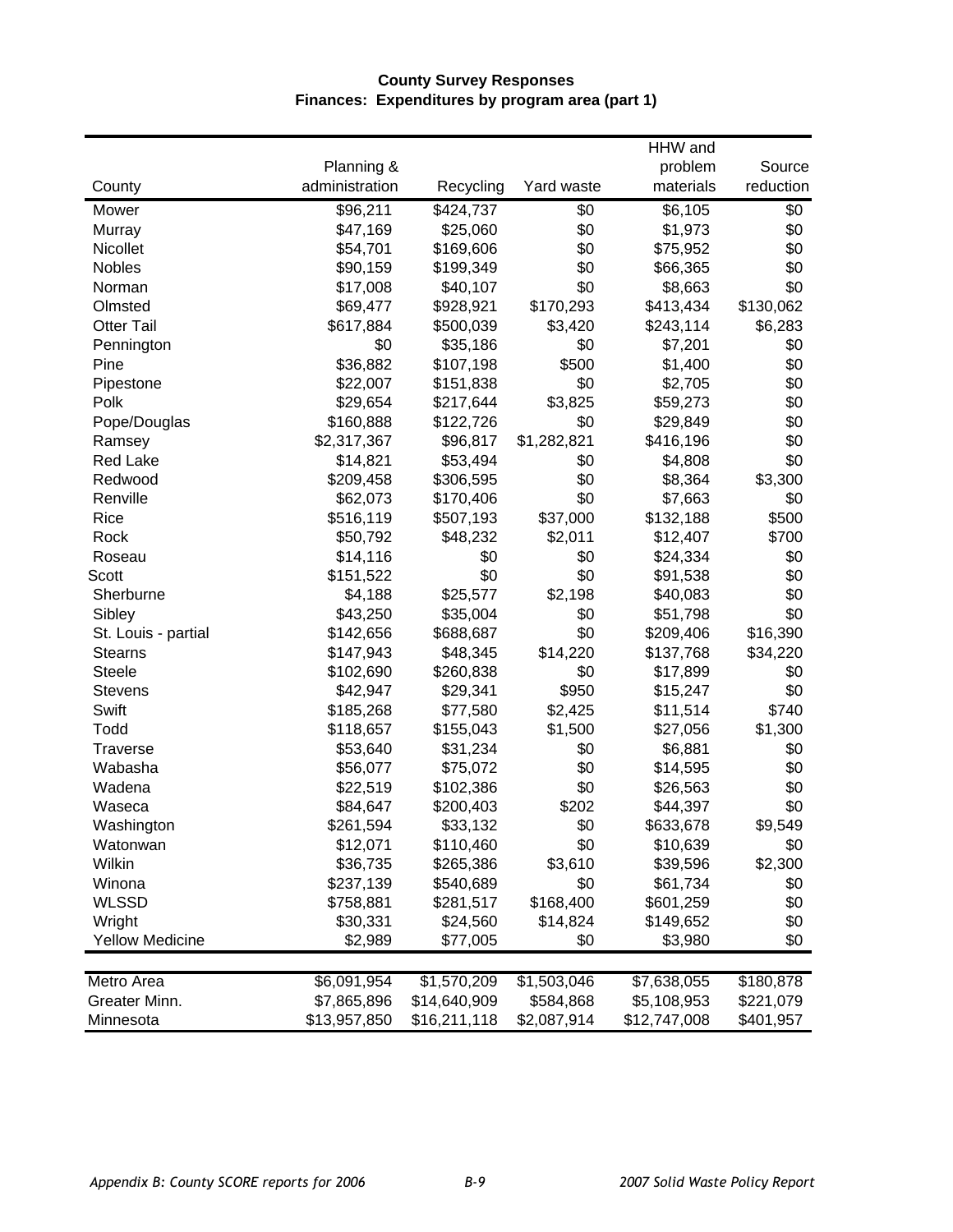|                   |                   | Market                | Litter         | County grants to<br>other local units of |
|-------------------|-------------------|-----------------------|----------------|------------------------------------------|
| County            |                   | Education development | prevention     | government                               |
|                   |                   |                       |                |                                          |
| <b>Aitkin</b>     | \$4,576           | $\overline{50}$       | \$0            | \$0                                      |
| Anoka             | \$126,083         | \$0                   | \$0            | \$712,928                                |
| <b>Becker</b>     | \$8,410           | \$0                   | \$7,500<br>\$0 | \$58,250                                 |
| Beltrami          | \$0               | \$0<br>\$0            | \$0            | \$0                                      |
| Benton            | \$25,300<br>\$868 | \$0                   | \$0            | \$49,892<br>\$0                          |
| <b>Big Stone</b>  |                   | \$0                   |                | \$0                                      |
| <b>Blue Earth</b> | \$44,717          |                       | \$1,459        |                                          |
| <b>Brown</b>      | \$5,676           | \$0                   | \$0            | \$0                                      |
| Carlton           | \$1,982           | \$0                   | \$0            | \$14,956                                 |
| Carver            | \$8,495           | \$0                   | \$3,475        | \$73,878                                 |
| Cass              | \$6,206           | \$0                   | \$0            | \$0                                      |
| Chippewa          | \$1,483           | \$0                   | \$0            | \$0                                      |
| Chisago           | \$19,591          | \$0                   | \$0            | \$0                                      |
| Clay              | \$25,327          | \$0                   | \$0            | \$0                                      |
| Clearwater        | \$1,484           | \$0                   | \$0            | \$0                                      |
| Cook              | \$418             | \$0                   | \$0            | \$0                                      |
| Cottonwood        | \$3,201           | \$0                   | \$0            | \$0                                      |
| Crow Wing         | \$20,168          | \$0                   | \$35,290       | \$222,600                                |
| Dakota            | \$302,830         | \$0                   | \$0            | \$93,393                                 |
| Dodge             | \$27,971          | \$900                 | \$0            | \$0                                      |
| Faribault         | \$1,536           | \$0                   | \$354          | \$30,689                                 |
| Fillmore          | \$8,947           | \$0                   | \$0            | \$0                                      |
| Freeborn          | \$14,548          | \$0                   | \$0            | \$0                                      |
| Goodhue           | \$5,283           | \$0                   | \$0            | \$0                                      |
| Grant             | \$0               | \$0                   | \$0            | \$0                                      |
| Hennepin          | \$259,356         | \$31,013              | \$0            | \$2,730,777                              |
| Houston           | \$800             | \$0                   | \$0            | \$0                                      |
| Hubbard           | \$16,900          | \$0                   | \$300          | \$950                                    |
| Isanti            | \$0               | \$0                   | \$0            | \$0                                      |
| Itasca            | \$3,742           | \$0                   | \$0            | \$0                                      |
| Jackson           | \$7,919           | \$0                   | \$0            | \$0                                      |
| Kanabec           | \$1,785           | \$0                   | \$201          | \$0                                      |
| Kandiyohi         | \$0               | \$0                   | \$0            | \$0                                      |
| Kittson           | \$0               | \$0                   | \$0            | \$152,898                                |
| Koochiching       | \$7,848           | \$0                   | \$160          | \$0                                      |
| Lac qui Parle     | \$3,519           | \$0                   | \$0            | \$0                                      |
| Lake              | \$4,221           | \$0                   | \$0            | \$0                                      |
| Lake of The Woods | \$2,753           | \$0                   | \$0            | \$0                                      |
| Le Sueur          | \$40,787          | \$0                   | \$0            | \$15,144                                 |
| Lincoln           | \$3,804           | \$0                   | \$64           | \$0                                      |
| Lyon              | \$43,206          | \$0                   | \$0            | \$0                                      |
| Mahnomen          | \$1,469           | \$0                   | \$0            | \$0                                      |
| Marshall          | \$0               | \$0                   | \$0            | \$77,855                                 |
| Martin            | \$5,816           | \$0                   | \$375          | \$10,989                                 |
| McLeod            | \$74,584          | \$0                   | \$0            | \$113,379                                |
| Meeker            | \$22,649          | \$0                   | \$0            | \$3,016                                  |
| Mille Lacs        | \$0               | \$0                   | \$0            | \$0                                      |
| Morrison          | \$3,625           | \$0                   | \$0            | \$86,228                                 |

## **County Survey Responses Finances: Expenditures by program area (part 2)**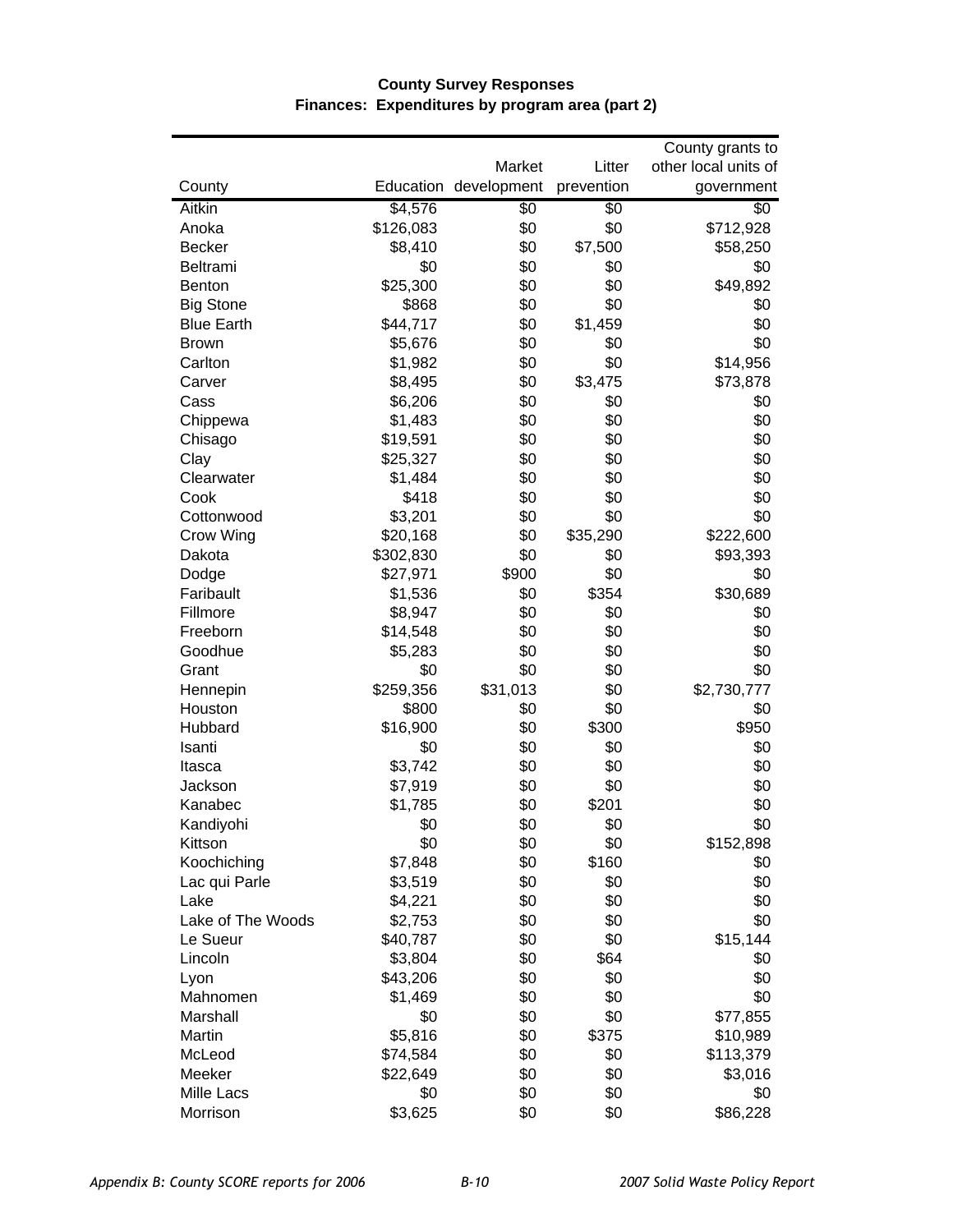|                        |             |                                 |                      | County grants to                   |
|------------------------|-------------|---------------------------------|----------------------|------------------------------------|
| County                 |             | Market<br>Education development | Litter<br>prevention | other local units of<br>government |
|                        |             |                                 |                      |                                    |
| Mower                  | \$6,259     | \$0                             | \$0                  | \$0                                |
| Murray                 | \$3,971     | \$0                             | \$0                  | \$1,155                            |
| Nicollet               | \$42,691    | \$0                             | \$0                  | \$0                                |
| Nobles                 | \$7,208     | \$0                             | \$0                  | \$0                                |
| Norman                 | \$1,266     | \$0                             | \$0                  | \$0                                |
| Olmsted                | \$188,908   | \$0                             | \$0                  | \$0                                |
| <b>Otter Tail</b>      | \$77,248    | \$0                             | \$2,645              | \$0                                |
| Pennington             | \$0         | \$0                             | \$0                  | \$0                                |
| Pine                   | \$17,362    | \$0                             | \$17,252             | \$0                                |
| Pipestone              | \$4,347     | \$0                             | \$0                  | \$0                                |
| Polk                   | \$13,937    | \$0                             | \$0                  | \$15,000                           |
| Pope/Douglas           | \$16,734    | \$0                             | \$0                  | \$0                                |
| Ramsey                 | \$314,942   | \$0                             | \$0                  | \$968,276                          |
| <b>Red Lake</b>        | \$266       | \$0                             | \$0                  | \$0                                |
| Redwood                | \$8,663     | \$0                             | \$0                  | \$0                                |
| Renville               | \$3,088     | \$0                             | \$0                  | \$0                                |
| Rice                   | \$17,300    | \$1,820                         | \$100                | \$0                                |
| Rock                   | \$8,707     | \$0                             | \$0                  | \$0                                |
| Roseau                 | \$0         | \$0                             | \$0                  | \$87,837                           |
| Scott                  | \$39,208    | \$0                             | \$0                  | \$0                                |
| Sherburne              | \$40,388    | \$5,550                         | \$0                  | \$96,351                           |
| Sibley                 | \$32,908    | \$0                             | \$0                  | \$49,110                           |
| St. Louis - partial    | \$35,918    | \$0                             | \$0                  | \$0                                |
| <b>Stearns</b>         | \$42,198    | \$14,220                        | \$14,220             | \$141,595                          |
| <b>Steele</b>          | \$23,664    | \$0                             | \$0                  | \$0                                |
| <b>Stevens</b>         | \$3,499     | \$0                             | \$0                  | \$0                                |
| Swift                  | \$5,029     | \$0                             | \$0                  | \$0                                |
| Todd                   | \$6,503     | \$0                             | \$0                  | \$0                                |
| <b>Traverse</b>        | \$542       | \$0                             | \$0                  | \$4,000                            |
| Wabasha                | \$0         | \$0                             | \$0                  | \$0                                |
| Wadena                 | \$675       | \$0                             | \$0                  | \$0                                |
| Waseca                 | \$1,770     | \$0                             | \$0                  | \$0                                |
| Washington             | \$147,470   | \$0                             | \$0                  | \$354,826                          |
| Watonwan               | \$3,254     | \$0                             | \$0                  | \$0                                |
| Wilkin                 | \$898       | \$0                             | \$0                  | \$0                                |
| Winona                 | \$6,210     | \$0                             | \$0                  | \$0                                |
| <b>WLSSD</b>           | \$249,813   | \$3,355                         | \$18,047             | \$80,585                           |
| Wright                 | \$11,343    | \$0                             | \$0                  | \$209,006                          |
| <b>Yellow Medicine</b> | \$6,356     | \$0                             | \$0                  | \$0                                |
|                        |             |                                 |                      |                                    |
| Metro Area             | \$1,199,564 | \$36,563                        | \$3,475              | \$5,030,429                        |
| Greater Minn.          | \$1,360,863 | \$20,295                        | \$97,966             | \$1,425,133                        |
| Minnesota              | \$2,560,426 | \$56,858                        | \$101,441            | \$6,455,562                        |

#### **County Survey Responses Finances: Expenditures by program area (part 2)**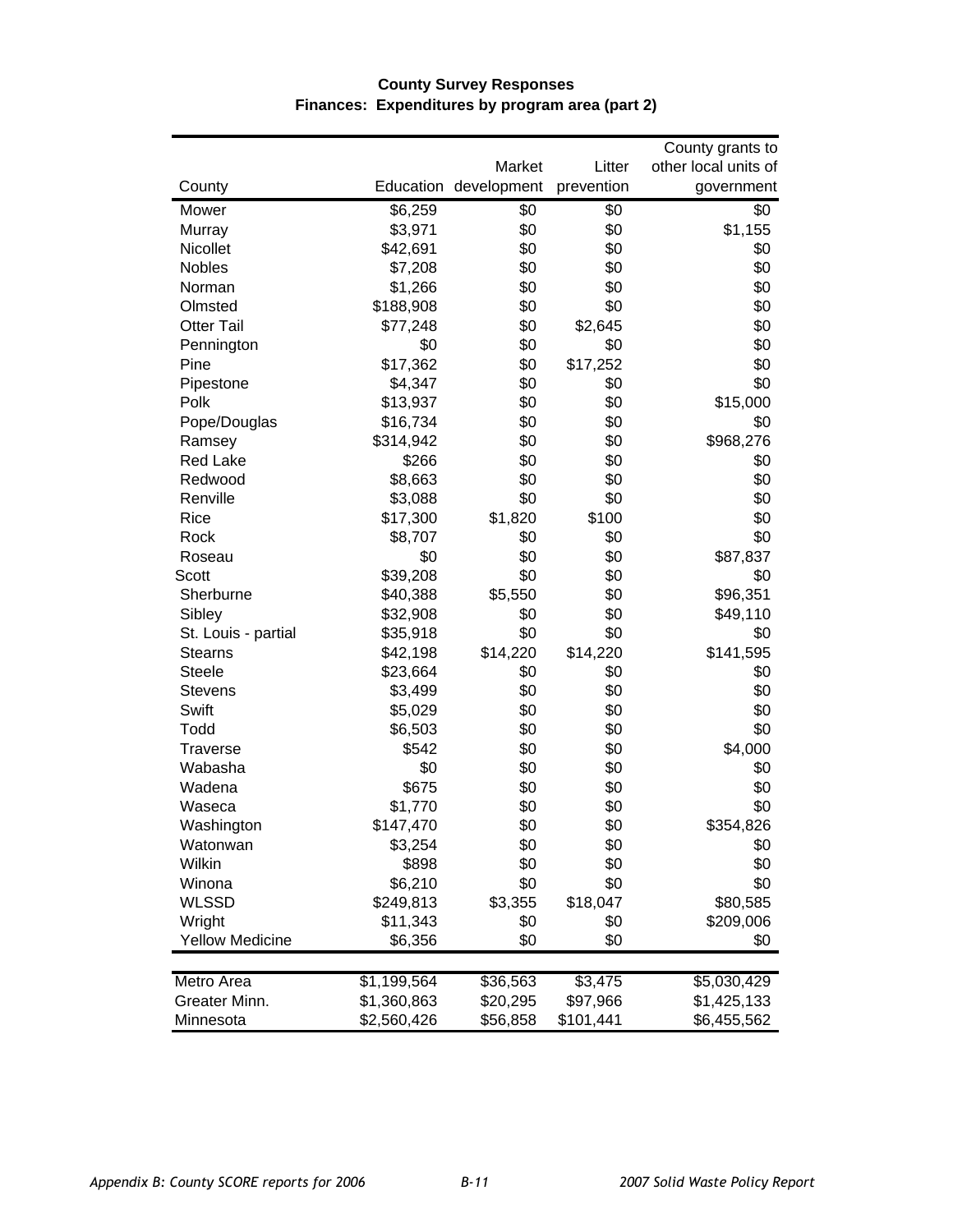#### **County Survey Responses Finances: Balance Sheet**

| County            | <b>Total Revenues</b> | <b>Total Expenditures</b> | <b>Balance</b> |
|-------------------|-----------------------|---------------------------|----------------|
| <b>Aitkin</b>     | \$398,336             | \$277,569                 | \$120,767      |
| Anoka             | \$1,996,733           | \$1,917,133               | \$79,600       |
| <b>Becker</b>     | \$279,013             | \$474,178                 | (\$195, 165)   |
| <b>Beltrami</b>   | \$650,893             | \$669,491                 | (\$18,598)     |
| <b>Benton</b>     | \$233,337             | \$233,337                 | \$0            |
| <b>Big Stone</b>  | \$170,021             | \$178,784                 | (\$8,763)      |
| <b>Blue Earth</b> | \$362,416             | \$362,416                 | (50)           |
| <b>Brown</b>      | \$381,371             | \$381,371                 | (50)           |
| Carlton           | \$173,356             | \$232,498                 | (\$59,142)     |
| Carver            | \$937,192             | \$937,192                 | \$0            |
| Cass              | \$837,273             | \$837,273                 | \$0            |
| Chippewa          | \$183,526             | \$183,526                 | \$0            |
| Chisago           | \$276,582             | \$260,384                 | \$16,198       |
| Clay              | \$801,209             | \$600,080                 | \$201,130      |
| Clearwater        | \$101,822             | \$101,822                 | (\$0)          |
| Cook              | \$289,448             | \$289,448                 | \$0            |
| Cottonwood        | \$385,992             | \$255,813                 | \$130,179      |
| Crow Wing         | \$720,894             | \$720,894                 | \$0            |
| Dakota            | \$2,017,516           | \$2,017,516               | \$0            |
| Dodge             | \$426,457             | \$366,544                 | \$59,914       |
| Faribault         | \$80,828              | \$80,791                  | \$37           |
| Fillmore          | \$94,831              | \$92,596                  | \$2,234        |
| Freeborn          | \$395,510             | \$403,141                 | (\$7,631)      |
| Goodhue           | \$580,715             | \$650,310                 | (\$69,596)     |
| Grant             | \$227,416             | \$203,800                 | \$23,616       |
| Hennepin          | \$11,331,328          | \$11,331,328              | \$0            |
| Houston           | \$428,254             | \$428,254                 | (50)           |
| Hubbard           | \$818,152             | \$818,152                 | \$0            |
| Isanti            | \$206,674             | \$101,348                 | \$105,327      |
| Itasca            | \$497,641             | \$497,641                 | \$0            |
| Jackson           | \$181,417             | \$70,433                  | \$110,984      |
| Kanabec           | \$150,150             | \$73,254                  | \$76,896       |
| Kandiyohi         | \$881,606             | \$881,606                 | \$0            |
| Kittson           | \$184,660             | \$184,660                 | \$0            |
| Koochiching       | \$225,867             | \$225,867                 | \$0            |
| Lac qui Parle     | \$140,092             | \$99,597                  | \$40,495       |
| Lake              | \$237,882             | \$247,080                 | (\$9,198)      |
| Lake of The Woods | \$168,018             | \$168,018                 | \$0            |
| Le Sueur          | \$215,039             | \$215,039                 | (50)           |
| Lincoln           | \$174,151             | \$112,832                 | \$61,319       |
| Lyon              | \$322,639             | \$322,639                 | \$0            |
| Mahnomen          | \$104,509             | \$70,128                  | \$34,381       |
| Marshall          | \$111,935             | \$111,935                 | (\$0)          |
| Martin            | \$361,674             | \$298,712                 | \$62,962       |
| McLeod            | \$1,624,670           | \$1,624,670               | (50)           |
| Meeker            | \$100,652             | \$81,494                  | \$19,158       |
| Mille Lacs        | \$173,606             | \$166,990                 | \$6,616        |
| Morrison          | \$524,299             | \$524,299                 | \$0            |
| Mower             | \$533,312             | \$533,312                 | \$0            |
|                   |                       |                           |                |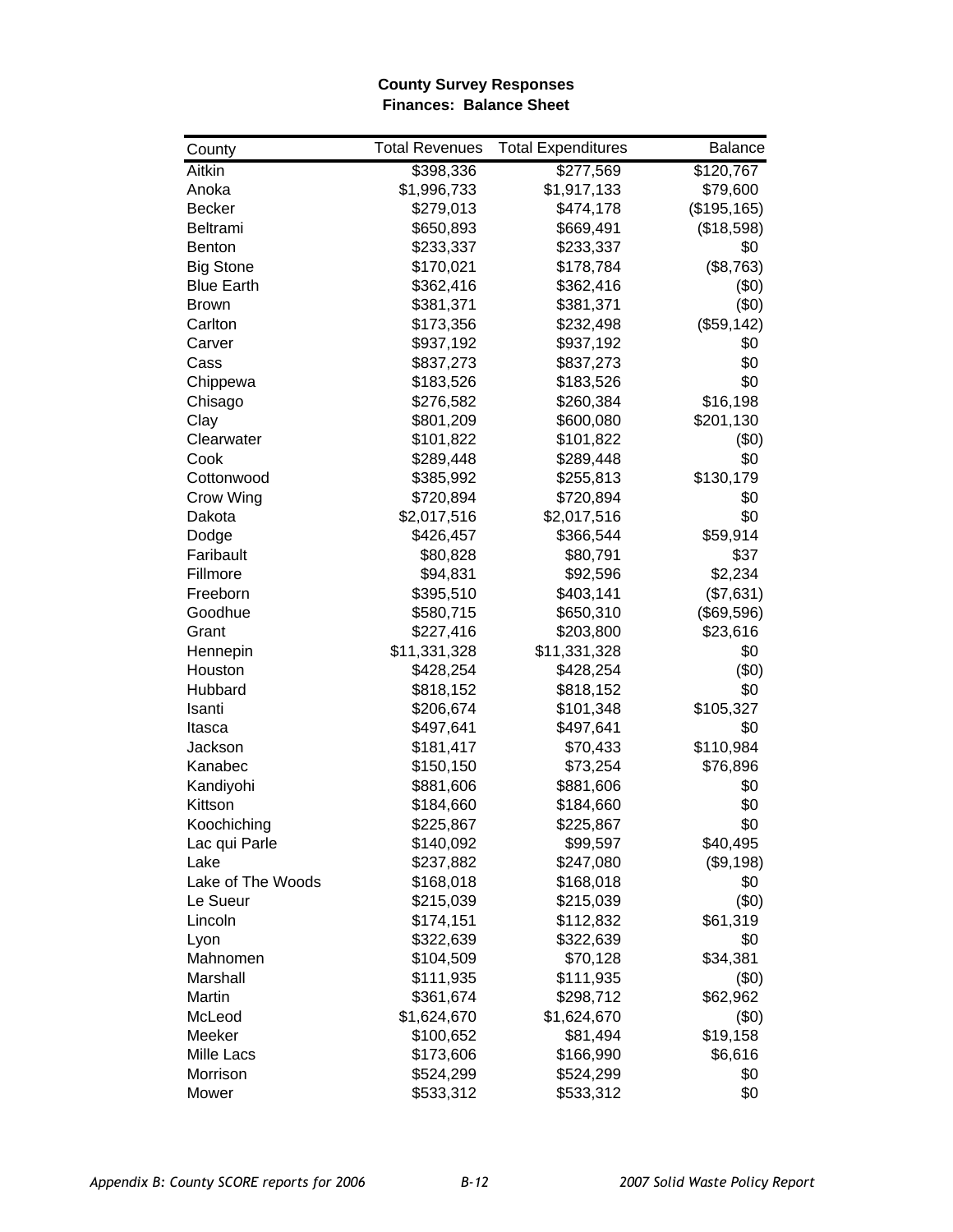#### **County Survey Responses Finances: Balance Sheet**

| County                 | <b>Total Revenues</b> | <b>Total Expenditures</b> | Balance     |
|------------------------|-----------------------|---------------------------|-------------|
| Murray                 | \$115,344             | \$79,328                  | \$36,016    |
| Nicollet               | \$342,950             | \$342,950                 | \$0         |
| Nobles                 | \$529,128             | \$363,081                 | \$166,047   |
| Norman                 | \$64,141              | \$67,044                  | (\$2,903)   |
| Olmsted                | \$1,777,328           | \$1,901,095               | (\$123,767) |
| <b>Otter Tail</b>      | \$1,465,833           | \$1,450,633               | \$15,200    |
| Pennington             | \$61,349              | \$42,387                  | \$18,962    |
| Pine                   | \$162,500             | \$180,594                 | (\$18,094)  |
| Pipestone              | \$180,896             | \$180,896                 | \$0         |
| Polk                   | \$516,459             | \$339,333                 | \$177,126   |
| Pope/Douglas           | \$322,160             | \$330,197                 | (\$8,037)   |
| Ramsey                 | \$5,966,450           | \$5,396,419               | \$570,031   |
| <b>Red Lake</b>        | \$73,390              | \$73,390                  | \$0         |
| Redwood                | \$422,121             | \$536,380                 | (\$114,259) |
| Renville               | \$363,101             | \$243,230                 | \$119,871   |
| Rice                   | \$1,084,684           | \$1,212,220               | (\$127,536) |
| Rock                   | \$121,978             | \$122,849                 | (\$871)     |
| Roseau                 | \$88,037              | \$126,287                 | (\$38,250)  |
| Scott                  | \$896,327             | \$282,268                 | \$614,059   |
| Sherburne              | \$360,502             | \$214,335                 | \$146,166   |
| Sibley                 | \$212,071             | \$212,071                 | (50)        |
| St. Louis - partial    | \$1,093,057           | \$1,093,057               | \$0         |
| <b>Stearns</b>         | \$656,042             | \$594,729                 | \$61,313    |
| <b>Steele</b>          | \$405,091             | \$405,091                 | \$0         |
| <b>Stevens</b>         | \$110,638             | \$91,984                  | \$18,654    |
| Swift                  | \$273,479             | \$282,556                 | (\$9,077)   |
| Todd                   | \$310,059             | \$310,059                 | \$0         |
| <b>Traverse</b>        | \$61,349              | \$96,297                  | (\$34,948)  |
| Wabasha                | \$145,744             | \$145,744                 | \$0         |
| Wadena                 | \$148,106             | \$152,142                 | (\$4,036)   |
| Waseca                 | \$331,419             | \$331,419                 | \$0         |
| Washington             | \$1,440,249           | \$1,440,249               | \$0         |
| Watonwan               | \$552,176             | \$136,423                 | \$415,753   |
| Wilkin                 | \$348,524             | \$348,524                 | \$0         |
| Winona                 | \$867,340             | \$845,772                 | \$21,568    |
| <b>WLSSD</b>           | \$2,161,857           | \$2,161,857               | \$0         |
| Wright                 | \$1,066,971           | \$439,717                 | \$627,253   |
| <b>Yellow Medicine</b> | \$164,025             | \$90,330                  | \$73,695    |
|                        |                       |                           |             |
| Metro Area             | \$24,049,969          | \$23,254,172              | \$795,797   |
| Greater Minn.          | \$33,913,820          | \$31,325,961              | \$2,587,859 |
| Minnesota              | \$57,963,789          | \$54,580,133              | \$3,383,656 |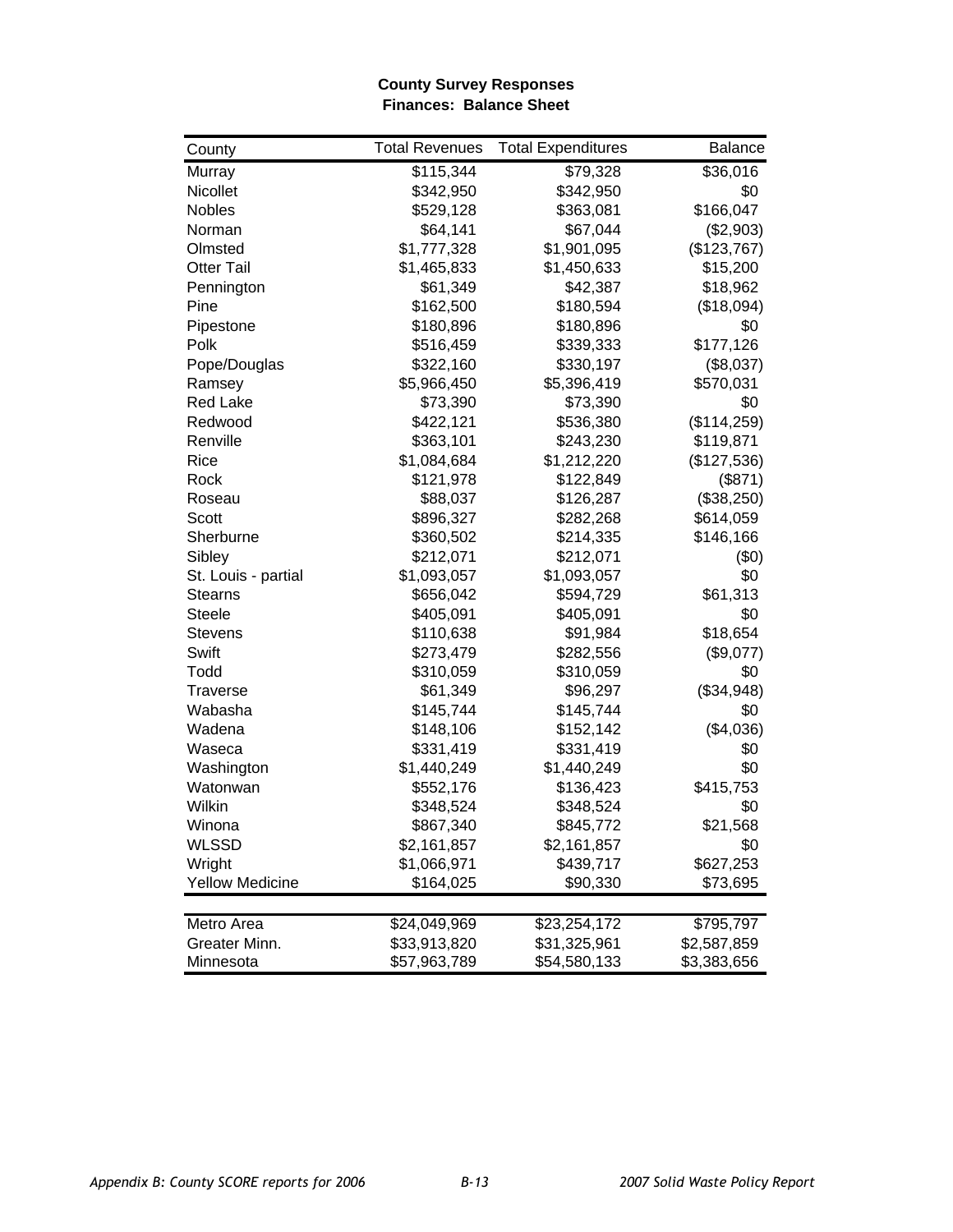## **County Survey Responses Paper collected for recycling (tons)**

| County            |                  | Computer Corrugated Magazine/ |                |                  | Mixed Newsprint  | Office           | Other       | Phone          | Total   |
|-------------------|------------------|-------------------------------|----------------|------------------|------------------|------------------|-------------|----------------|---------|
|                   | paper            |                               | catalog        | paper            |                  | paper            | paper       | book           | Paper   |
| Aitkin            | 0                | 561                           | $\pmb{0}$      | 386              | 0                | $\overline{0}$   | 0           | 0              | 947     |
| Anoka             | $\overline{2}$   | 38,921                        | 515            | 23,666           | 15,626           | 300              | 6,014       | 33             | 85,077  |
| <b>Becker</b>     | 1,184            | 7,755                         | 93             | 1,069            | 1,629            | 60               | $\mathbf 0$ | 10             | 11,800  |
| Beltrami          | 41               | 3,342                         | 23             | 914              | 116              | 66               | 41          | 5              | 4,548   |
| <b>Benton</b>     | $\boldsymbol{0}$ | 1,854                         | 12,469         | 15               | 730              | 92               | 810         | 5              | 15,975  |
| <b>Big Stone</b>  | 0                | 229                           | 0              | 230              | 0                | $\boldsymbol{0}$ | $\mathbf 0$ | 0              | 460     |
| <b>Blue Earth</b> | 0                | 17,880                        | 1,670          | 7,914            | 5,344            | 521              | 0           | 0              | 33,329  |
| <b>Brown</b>      | 0                | 4,352                         | 0              | 7,532            | 996              | 12               | 1,861       | 0              | 14,752  |
| Carlton           | 0                | 1,891                         | 92             | 687              | 535              | $\mathbf 0$      | 3           | 0              | 3,208   |
| Carver            | 0                | 7,609                         | 119            | 11,732           | 755              | 1,603            | 465         | 1              | 22,285  |
| Cass              | 0                | 3,030                         | 59             | 106              | 3,670            | 181              | $\mathbf 0$ | 0              | 7,047   |
| Chippewa          | 0                | 1,272                         | 6              | 50               | 452              | 1                | $\mathbf 0$ | 0              | 1,782   |
| Chisago           | 0                | 2,350                         | 0              | 2,387            | 0                | 285              | $\mathbf 0$ | 25             | 5,046   |
| Clay              | 0                | 3,210                         | 131            | 310              | 999              | 291              | $\mathbf 0$ | 23             | 4,964   |
| Clearwater        | 0                | 227                           | 0              | 65               | 0                | $\mathbf 0$      | $\mathbf 0$ | $\overline{2}$ | 294     |
| Cook              | 0                | 465                           | 134            | $\mathbf 0$      | 118              | 38               | $\mathbf 0$ | 0              | 754     |
| Cottonwood        | 0                | 1,108                         | 23             | 0                | 182              | 23               | 0           | 0              | 1,336   |
| Crow Wing         | 0                | 5,041                         | 133            | 10,109           | 1,437            | 10               | 0           | 29             | 16,759  |
| Dakota            | 0                | 14,189                        | 126            | 34,805           | 12,435           | 3,863            | 2,900       | 3              | 68,321  |
| Dodge             | 0                | 862                           | 92             | 903              | 0                | 0                | 9           | 0              | 1,865   |
| Faribault         | 0                | 2,467                         | $\pmb{0}$      | 1,923            | 0                | $\mathbf 0$      | $\mathbf 0$ | 0              | 4,390   |
| Fillmore          | 0                | 233                           | 136            | 72               | 529              | 36               | 0           | 0              | 1,006   |
| Freeborn          | 0                | 5,080                         | 191            | 2,397            | $\overline{2}$   | $\mathbf 0$      | $\mathbf 0$ | 0              | 7,670   |
| Goodhue           | 0                | 4,232                         | 248            | 2,999            | 883              | 1,168            | $\mathbf 0$ | 0              | 9,529   |
| Grant             | 0                | 154                           | 27             | 0                | 125              | 24               | 0           | 0              | 330     |
| Hennepin          | 0                | 35,532                        | 4,371          | 33,409           | 49,078           | 9,441            | 1,601       | 176            | 133,607 |
| Houston           | 0                | 224                           | 0              | 144              | 231              | 0                | 0           | 0              | 600     |
| Hubbard           | 0                | 2,011                         | 0              | 0                | 571              | 101              | 0           | 0              | 2,683   |
| Isanti            | 0                | 2,580                         | $\overline{2}$ | 1                | 568              | 0                | 0           | 9              | 3,161   |
| Itasca            | 20               | 2,946                         | 62             | 2,655            | 1,290            | 202              | 0           | 0              | 7,175   |
| Jackson           | 0                | 1,361                         | $\pmb{0}$      | 0                | 362              | 95               | $\mathbf 0$ | 0              | 1,818   |
| Kanabec           | 0                | 503                           | 0              | 0                | 146              | $\boldsymbol{0}$ | $\mathbf 0$ | 0              | 649     |
| Kandiyohi         | 0                | 3,836                         | 345            | 371              | 747              | 168              | 60          | 14             | 5,541   |
| Kittson           | 0                | 102                           | 6              | 4                | 103              | $\overline{4}$   | $\mathbf 0$ | 1              | 219     |
| Koochiching       | 0                | 1,469                         | 43             | 272              | 100              | 19               | $\pmb{0}$   | 0              | 1,903   |
| Lac qui Parle     | 0                | 382                           | $\pmb{0}$      | $\boldsymbol{0}$ | 189              | 19               | 9           | 0              | 599     |
| Lake              | $\Omega$         | 485                           | 93             | 88               | 253              | 57               | $\pmb{0}$   | 0              | 976     |
| Lake of The       |                  |                               |                |                  |                  |                  |             |                |         |
| Woods             | 0                | 96                            | 0              | $\boldsymbol{0}$ | 0                | $\pmb{0}$        | $\pmb{0}$   | 0              | 96      |
| Le Sueur          | 0                | 1,606                         | 0              | 324              | 290              | 79               | $\pmb{0}$   | 0              | 2,299   |
| Lincoln           | 0                | 101                           | 0              | 26               | 201              | 30               | $\pmb{0}$   | 0              | 358     |
| Lyon              | 0                | 3,635                         | 0              | 691              | 50               | 12               | $\pmb{0}$   | 0              | 4,388   |
| Mahnomen          | 0                | 104                           | 8              | 54               | $\boldsymbol{0}$ | 0                | $\mathbf 0$ | 0              | 165     |
| Marshall          | 0                | 82                            | 1              | 35               | 124              | 5                | $\mathbf 0$ | 1              | 248     |
| Martin            | 0                | 6,239                         | 0              | 3,501            | 0                | 0                | $\mathbf 0$ | 0              | 9,740   |
| McLeod            | 0                | 3,089                         | 1              | 18               | 150              | 272              | 87          | 0              | 3,615   |
| Meeker            | 0                | 1,080                         | 11             | 280              | 57               | 81               | $\pmb{0}$   | 0              | 1,509   |
| Mille Lacs        | 0                | 886                           | $\pmb{0}$      | 216              | 0                | $\pmb{0}$        | $\pmb{0}$   | 0              | 1,102   |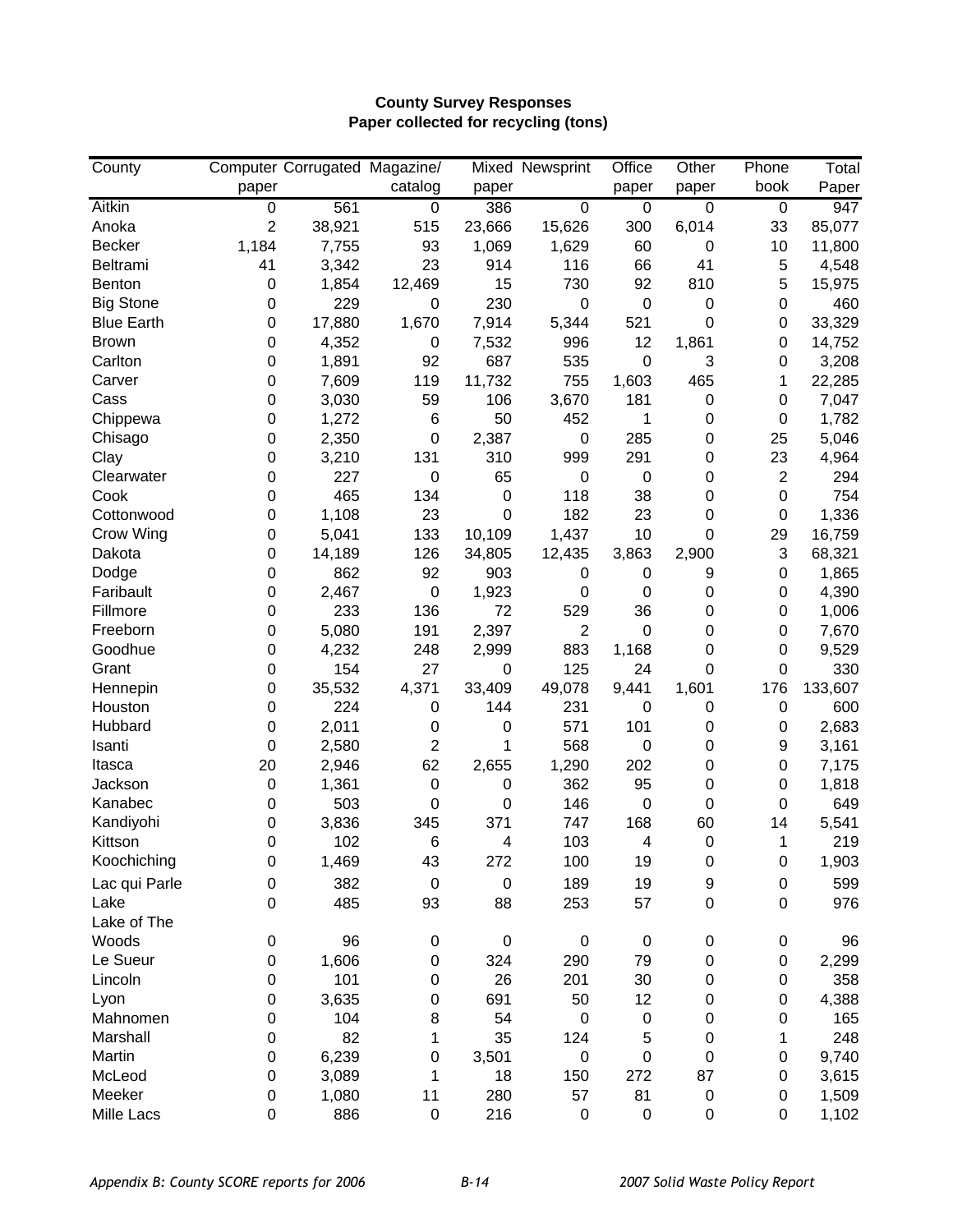## **County Survey Responses: Paper collected for recycling (tons)**

| Computer Corrugated Magazine/<br><b>Mixed Newsprint</b><br>Paper<br>catalog<br>book<br>paper<br>paper<br>paper<br>paper<br>106<br>Morrison<br>1,095<br>$\pmb{0}$<br>2,657<br>$\boldsymbol{0}$<br>335<br>0<br>4,193<br>0<br>221<br>114<br>1,008<br>240<br>6,800<br>Mower<br>5,213<br>$\mathbf 0$<br>0<br>4<br>493<br>23<br>46<br>463<br>196<br>Murray<br>$\mathbf 0$<br>1,221<br>0<br>0<br>Nicollet<br>2,241<br>8,740<br>67<br>286<br>11,334<br>$\mathbf 0$<br>0<br>0<br>0<br>Nobles<br>369<br>929<br>0<br>3,863<br>0<br>$\mathbf 0$<br>5,161<br>0<br>0<br>41<br>$\overline{2}$<br>Norman<br>$\mathbf 0$<br>67<br>$\mathbf 0$<br>0<br>$\pmb{0}$<br>0<br>110<br>12,301<br>3,129<br>29,509<br>Olmsted<br>$\mathbf 0$<br>100<br>3,651<br>1,066<br>9,236<br>25<br>4,362<br>103<br>179<br>1,345<br>244<br>6,233<br><b>Otter Tail</b><br>0<br>0<br>$\mathbf 0$<br>1,372<br>207<br>113<br>1,756<br>0<br>44<br>$\mathbf 0$<br>0<br>20<br>Pennington<br>1,126<br>1,482<br>$\mathbf 0$<br>2,608<br>Pine<br>0<br>$\pmb{0}$<br>$\mathbf 0$<br>$\mathbf 0$<br>0<br>889<br>304<br>0<br>$\mathbf 0$<br>$\boldsymbol{0}$<br>0<br>0<br>1,193<br>Pipestone<br>0<br>481<br>Polk<br>2,023<br>48<br>$\overline{7}$<br>2,559<br>0<br>$\mathbf 0$<br>0<br>0<br>10,113<br>205<br>1,420<br>0<br>12,029<br>0<br>291<br>$\mathbf 0$<br>0<br>Pope/Douglas<br>5,735<br>13,889<br>20,366<br>44,359<br>0<br>1,565<br>9<br>2,108<br>688<br>Ramsey<br><b>Red Lake</b><br>12<br>9<br>69<br>3<br>93<br>0<br>$\mathbf 0$<br>0<br>$\pmb{0}$<br>Redwood<br>2,223<br>182<br>217<br>367<br>245<br>3,347<br>98<br>0<br>15<br>Renville<br>285<br>$\overline{\mathbf{4}}$<br>253<br>438<br>980<br>$\pmb{0}$<br>$\mathbf 0$<br>0<br>$\pmb{0}$<br>Rice<br>7,787<br>2,348<br>$\mathbf 0$<br>$\mathbf 0$<br>$\mathbf 0$<br>29<br>10,164<br>0<br>0<br>Rock<br>597<br>231<br>41<br>868<br>$\mathbf 0$<br>0<br>0<br>0<br>0<br>2,078<br>28<br>162<br>140<br>2,408<br>Roseau<br>0<br>0<br>0<br>0<br>Scott<br>13,068<br>3,729<br>26<br>296<br>37,421<br>0<br>19,854<br>447<br>0 |
|---------------------------------------------------------------------------------------------------------------------------------------------------------------------------------------------------------------------------------------------------------------------------------------------------------------------------------------------------------------------------------------------------------------------------------------------------------------------------------------------------------------------------------------------------------------------------------------------------------------------------------------------------------------------------------------------------------------------------------------------------------------------------------------------------------------------------------------------------------------------------------------------------------------------------------------------------------------------------------------------------------------------------------------------------------------------------------------------------------------------------------------------------------------------------------------------------------------------------------------------------------------------------------------------------------------------------------------------------------------------------------------------------------------------------------------------------------------------------------------------------------------------------------------------------------------------------------------------------------------------------------------------------------------------------------------------------------------------------------------------------------------------------------------------------------------------------------------------------------------------------------------------------------------------------------------------------------------------------------------------------------------------------|
|                                                                                                                                                                                                                                                                                                                                                                                                                                                                                                                                                                                                                                                                                                                                                                                                                                                                                                                                                                                                                                                                                                                                                                                                                                                                                                                                                                                                                                                                                                                                                                                                                                                                                                                                                                                                                                                                                                                                                                                                                           |
|                                                                                                                                                                                                                                                                                                                                                                                                                                                                                                                                                                                                                                                                                                                                                                                                                                                                                                                                                                                                                                                                                                                                                                                                                                                                                                                                                                                                                                                                                                                                                                                                                                                                                                                                                                                                                                                                                                                                                                                                                           |
|                                                                                                                                                                                                                                                                                                                                                                                                                                                                                                                                                                                                                                                                                                                                                                                                                                                                                                                                                                                                                                                                                                                                                                                                                                                                                                                                                                                                                                                                                                                                                                                                                                                                                                                                                                                                                                                                                                                                                                                                                           |
|                                                                                                                                                                                                                                                                                                                                                                                                                                                                                                                                                                                                                                                                                                                                                                                                                                                                                                                                                                                                                                                                                                                                                                                                                                                                                                                                                                                                                                                                                                                                                                                                                                                                                                                                                                                                                                                                                                                                                                                                                           |
|                                                                                                                                                                                                                                                                                                                                                                                                                                                                                                                                                                                                                                                                                                                                                                                                                                                                                                                                                                                                                                                                                                                                                                                                                                                                                                                                                                                                                                                                                                                                                                                                                                                                                                                                                                                                                                                                                                                                                                                                                           |
|                                                                                                                                                                                                                                                                                                                                                                                                                                                                                                                                                                                                                                                                                                                                                                                                                                                                                                                                                                                                                                                                                                                                                                                                                                                                                                                                                                                                                                                                                                                                                                                                                                                                                                                                                                                                                                                                                                                                                                                                                           |
|                                                                                                                                                                                                                                                                                                                                                                                                                                                                                                                                                                                                                                                                                                                                                                                                                                                                                                                                                                                                                                                                                                                                                                                                                                                                                                                                                                                                                                                                                                                                                                                                                                                                                                                                                                                                                                                                                                                                                                                                                           |
|                                                                                                                                                                                                                                                                                                                                                                                                                                                                                                                                                                                                                                                                                                                                                                                                                                                                                                                                                                                                                                                                                                                                                                                                                                                                                                                                                                                                                                                                                                                                                                                                                                                                                                                                                                                                                                                                                                                                                                                                                           |
|                                                                                                                                                                                                                                                                                                                                                                                                                                                                                                                                                                                                                                                                                                                                                                                                                                                                                                                                                                                                                                                                                                                                                                                                                                                                                                                                                                                                                                                                                                                                                                                                                                                                                                                                                                                                                                                                                                                                                                                                                           |
|                                                                                                                                                                                                                                                                                                                                                                                                                                                                                                                                                                                                                                                                                                                                                                                                                                                                                                                                                                                                                                                                                                                                                                                                                                                                                                                                                                                                                                                                                                                                                                                                                                                                                                                                                                                                                                                                                                                                                                                                                           |
|                                                                                                                                                                                                                                                                                                                                                                                                                                                                                                                                                                                                                                                                                                                                                                                                                                                                                                                                                                                                                                                                                                                                                                                                                                                                                                                                                                                                                                                                                                                                                                                                                                                                                                                                                                                                                                                                                                                                                                                                                           |
|                                                                                                                                                                                                                                                                                                                                                                                                                                                                                                                                                                                                                                                                                                                                                                                                                                                                                                                                                                                                                                                                                                                                                                                                                                                                                                                                                                                                                                                                                                                                                                                                                                                                                                                                                                                                                                                                                                                                                                                                                           |
|                                                                                                                                                                                                                                                                                                                                                                                                                                                                                                                                                                                                                                                                                                                                                                                                                                                                                                                                                                                                                                                                                                                                                                                                                                                                                                                                                                                                                                                                                                                                                                                                                                                                                                                                                                                                                                                                                                                                                                                                                           |
|                                                                                                                                                                                                                                                                                                                                                                                                                                                                                                                                                                                                                                                                                                                                                                                                                                                                                                                                                                                                                                                                                                                                                                                                                                                                                                                                                                                                                                                                                                                                                                                                                                                                                                                                                                                                                                                                                                                                                                                                                           |
|                                                                                                                                                                                                                                                                                                                                                                                                                                                                                                                                                                                                                                                                                                                                                                                                                                                                                                                                                                                                                                                                                                                                                                                                                                                                                                                                                                                                                                                                                                                                                                                                                                                                                                                                                                                                                                                                                                                                                                                                                           |
|                                                                                                                                                                                                                                                                                                                                                                                                                                                                                                                                                                                                                                                                                                                                                                                                                                                                                                                                                                                                                                                                                                                                                                                                                                                                                                                                                                                                                                                                                                                                                                                                                                                                                                                                                                                                                                                                                                                                                                                                                           |
|                                                                                                                                                                                                                                                                                                                                                                                                                                                                                                                                                                                                                                                                                                                                                                                                                                                                                                                                                                                                                                                                                                                                                                                                                                                                                                                                                                                                                                                                                                                                                                                                                                                                                                                                                                                                                                                                                                                                                                                                                           |
|                                                                                                                                                                                                                                                                                                                                                                                                                                                                                                                                                                                                                                                                                                                                                                                                                                                                                                                                                                                                                                                                                                                                                                                                                                                                                                                                                                                                                                                                                                                                                                                                                                                                                                                                                                                                                                                                                                                                                                                                                           |
|                                                                                                                                                                                                                                                                                                                                                                                                                                                                                                                                                                                                                                                                                                                                                                                                                                                                                                                                                                                                                                                                                                                                                                                                                                                                                                                                                                                                                                                                                                                                                                                                                                                                                                                                                                                                                                                                                                                                                                                                                           |
|                                                                                                                                                                                                                                                                                                                                                                                                                                                                                                                                                                                                                                                                                                                                                                                                                                                                                                                                                                                                                                                                                                                                                                                                                                                                                                                                                                                                                                                                                                                                                                                                                                                                                                                                                                                                                                                                                                                                                                                                                           |
|                                                                                                                                                                                                                                                                                                                                                                                                                                                                                                                                                                                                                                                                                                                                                                                                                                                                                                                                                                                                                                                                                                                                                                                                                                                                                                                                                                                                                                                                                                                                                                                                                                                                                                                                                                                                                                                                                                                                                                                                                           |
|                                                                                                                                                                                                                                                                                                                                                                                                                                                                                                                                                                                                                                                                                                                                                                                                                                                                                                                                                                                                                                                                                                                                                                                                                                                                                                                                                                                                                                                                                                                                                                                                                                                                                                                                                                                                                                                                                                                                                                                                                           |
| Sherburne<br>223<br>47<br>$\mathbf 0$<br>2,547<br>1,383<br>2,452<br>45<br>216<br>6,914                                                                                                                                                                                                                                                                                                                                                                                                                                                                                                                                                                                                                                                                                                                                                                                                                                                                                                                                                                                                                                                                                                                                                                                                                                                                                                                                                                                                                                                                                                                                                                                                                                                                                                                                                                                                                                                                                                                                    |
| Sibley<br>493<br>332<br>0<br>$\mathbf 0$<br>93<br>5<br>0<br>0<br>924                                                                                                                                                                                                                                                                                                                                                                                                                                                                                                                                                                                                                                                                                                                                                                                                                                                                                                                                                                                                                                                                                                                                                                                                                                                                                                                                                                                                                                                                                                                                                                                                                                                                                                                                                                                                                                                                                                                                                      |
| St. Louis -                                                                                                                                                                                                                                                                                                                                                                                                                                                                                                                                                                                                                                                                                                                                                                                                                                                                                                                                                                                                                                                                                                                                                                                                                                                                                                                                                                                                                                                                                                                                                                                                                                                                                                                                                                                                                                                                                                                                                                                                               |
| partial<br>229<br>5,406<br>4,040<br>37<br>0<br>9,712<br>0<br>0<br>0                                                                                                                                                                                                                                                                                                                                                                                                                                                                                                                                                                                                                                                                                                                                                                                                                                                                                                                                                                                                                                                                                                                                                                                                                                                                                                                                                                                                                                                                                                                                                                                                                                                                                                                                                                                                                                                                                                                                                       |
| <b>Stearns</b><br>11,432<br>4,947<br>3,000<br>2,390<br>116<br>32,379<br>0<br>10,441<br>54                                                                                                                                                                                                                                                                                                                                                                                                                                                                                                                                                                                                                                                                                                                                                                                                                                                                                                                                                                                                                                                                                                                                                                                                                                                                                                                                                                                                                                                                                                                                                                                                                                                                                                                                                                                                                                                                                                                                 |
| <b>Steele</b><br>3,051<br>1,900<br>6,939<br>0<br>29<br>$\boldsymbol{0}$<br>14<br>1,944<br>0                                                                                                                                                                                                                                                                                                                                                                                                                                                                                                                                                                                                                                                                                                                                                                                                                                                                                                                                                                                                                                                                                                                                                                                                                                                                                                                                                                                                                                                                                                                                                                                                                                                                                                                                                                                                                                                                                                                               |
| <b>Stevens</b><br>12<br>20<br>163<br>10<br>0<br>364<br>0<br>5<br>574                                                                                                                                                                                                                                                                                                                                                                                                                                                                                                                                                                                                                                                                                                                                                                                                                                                                                                                                                                                                                                                                                                                                                                                                                                                                                                                                                                                                                                                                                                                                                                                                                                                                                                                                                                                                                                                                                                                                                      |
| Swift<br>$\overline{c}$<br>650<br>65<br>468<br>111<br>1,325<br>29<br>0<br>0                                                                                                                                                                                                                                                                                                                                                                                                                                                                                                                                                                                                                                                                                                                                                                                                                                                                                                                                                                                                                                                                                                                                                                                                                                                                                                                                                                                                                                                                                                                                                                                                                                                                                                                                                                                                                                                                                                                                               |
| Todd<br>183<br>$\boldsymbol{0}$<br>1,484<br>$\pmb{0}$<br>15,357<br>$\pmb{0}$<br>0<br>$\mathbf 0$<br>17,024                                                                                                                                                                                                                                                                                                                                                                                                                                                                                                                                                                                                                                                                                                                                                                                                                                                                                                                                                                                                                                                                                                                                                                                                                                                                                                                                                                                                                                                                                                                                                                                                                                                                                                                                                                                                                                                                                                                |
| 104<br>16<br>226<br>0<br>22<br>$\pmb{0}$<br>84<br>0<br>0<br><b>Traverse</b>                                                                                                                                                                                                                                                                                                                                                                                                                                                                                                                                                                                                                                                                                                                                                                                                                                                                                                                                                                                                                                                                                                                                                                                                                                                                                                                                                                                                                                                                                                                                                                                                                                                                                                                                                                                                                                                                                                                                               |
| 40<br>68<br>Wabasha<br>4,686<br>$\boldsymbol{0}$<br>757<br>0<br>5,551<br>0<br>0                                                                                                                                                                                                                                                                                                                                                                                                                                                                                                                                                                                                                                                                                                                                                                                                                                                                                                                                                                                                                                                                                                                                                                                                                                                                                                                                                                                                                                                                                                                                                                                                                                                                                                                                                                                                                                                                                                                                           |
| 270<br>$\boldsymbol{0}$<br>296<br>Wadena<br>0<br>$\pmb{0}$<br>26<br>$\mathbf 0$<br>0<br>0                                                                                                                                                                                                                                                                                                                                                                                                                                                                                                                                                                                                                                                                                                                                                                                                                                                                                                                                                                                                                                                                                                                                                                                                                                                                                                                                                                                                                                                                                                                                                                                                                                                                                                                                                                                                                                                                                                                                 |
| $\mathbf 0$<br>2,487<br>89<br>1,975<br>213<br>30,231<br>147<br>35,142<br>Waseca<br>0                                                                                                                                                                                                                                                                                                                                                                                                                                                                                                                                                                                                                                                                                                                                                                                                                                                                                                                                                                                                                                                                                                                                                                                                                                                                                                                                                                                                                                                                                                                                                                                                                                                                                                                                                                                                                                                                                                                                      |
| 503<br>67,133<br>Washington<br>$\pmb{0}$<br>16,146<br>15,280<br>21,960<br>13,183<br>$\pmb{0}$<br>60                                                                                                                                                                                                                                                                                                                                                                                                                                                                                                                                                                                                                                                                                                                                                                                                                                                                                                                                                                                                                                                                                                                                                                                                                                                                                                                                                                                                                                                                                                                                                                                                                                                                                                                                                                                                                                                                                                                       |
| 1,108<br>Watonwan<br>840<br>$\pmb{0}$<br>0<br>1,948<br>0<br>0<br>0<br>1                                                                                                                                                                                                                                                                                                                                                                                                                                                                                                                                                                                                                                                                                                                                                                                                                                                                                                                                                                                                                                                                                                                                                                                                                                                                                                                                                                                                                                                                                                                                                                                                                                                                                                                                                                                                                                                                                                                                                   |
| Wilkin<br>381<br>257<br>13<br>17<br>0<br>668<br>0<br>0<br>0                                                                                                                                                                                                                                                                                                                                                                                                                                                                                                                                                                                                                                                                                                                                                                                                                                                                                                                                                                                                                                                                                                                                                                                                                                                                                                                                                                                                                                                                                                                                                                                                                                                                                                                                                                                                                                                                                                                                                               |
| 7,297<br>383<br>5,428<br>$\mathbf 0$<br>13,108<br>Winona<br>$\mathbf 0$<br>0<br>0<br>0                                                                                                                                                                                                                                                                                                                                                                                                                                                                                                                                                                                                                                                                                                                                                                                                                                                                                                                                                                                                                                                                                                                                                                                                                                                                                                                                                                                                                                                                                                                                                                                                                                                                                                                                                                                                                                                                                                                                    |
| <b>WLSSD</b><br>12,855<br>13,244<br>1,021<br>1,416<br>726<br>29,910<br>0<br>649<br>0                                                                                                                                                                                                                                                                                                                                                                                                                                                                                                                                                                                                                                                                                                                                                                                                                                                                                                                                                                                                                                                                                                                                                                                                                                                                                                                                                                                                                                                                                                                                                                                                                                                                                                                                                                                                                                                                                                                                      |
| Wright<br>4<br>8,348<br>15<br>3,192<br>0<br>11,578<br>14<br>5<br>0                                                                                                                                                                                                                                                                                                                                                                                                                                                                                                                                                                                                                                                                                                                                                                                                                                                                                                                                                                                                                                                                                                                                                                                                                                                                                                                                                                                                                                                                                                                                                                                                                                                                                                                                                                                                                                                                                                                                                        |
| Yellow                                                                                                                                                                                                                                                                                                                                                                                                                                                                                                                                                                                                                                                                                                                                                                                                                                                                                                                                                                                                                                                                                                                                                                                                                                                                                                                                                                                                                                                                                                                                                                                                                                                                                                                                                                                                                                                                                                                                                                                                                    |
| Medicine<br>24<br>195<br>16<br>580<br>64<br>0<br>880<br>0<br>0                                                                                                                                                                                                                                                                                                                                                                                                                                                                                                                                                                                                                                                                                                                                                                                                                                                                                                                                                                                                                                                                                                                                                                                                                                                                                                                                                                                                                                                                                                                                                                                                                                                                                                                                                                                                                                                                                                                                                            |
| Metro Area<br>$\overline{c}$<br>120,678<br>134,163<br>28,445<br>13,135<br>1,177<br>427,695<br>7,422<br>122,673                                                                                                                                                                                                                                                                                                                                                                                                                                                                                                                                                                                                                                                                                                                                                                                                                                                                                                                                                                                                                                                                                                                                                                                                                                                                                                                                                                                                                                                                                                                                                                                                                                                                                                                                                                                                                                                                                                            |
| <b>Greater MN</b><br>1,597<br>240,697<br>28,954<br>119,023<br>55,952<br>42,954<br>15,345<br>285<br>504,806                                                                                                                                                                                                                                                                                                                                                                                                                                                                                                                                                                                                                                                                                                                                                                                                                                                                                                                                                                                                                                                                                                                                                                                                                                                                                                                                                                                                                                                                                                                                                                                                                                                                                                                                                                                                                                                                                                                |
| Minnesota<br>1,600<br>361,375<br>36,375<br>178,625<br>71,399<br>1,462<br>932,501<br>253,186<br>28,480                                                                                                                                                                                                                                                                                                                                                                                                                                                                                                                                                                                                                                                                                                                                                                                                                                                                                                                                                                                                                                                                                                                                                                                                                                                                                                                                                                                                                                                                                                                                                                                                                                                                                                                                                                                                                                                                                                                     |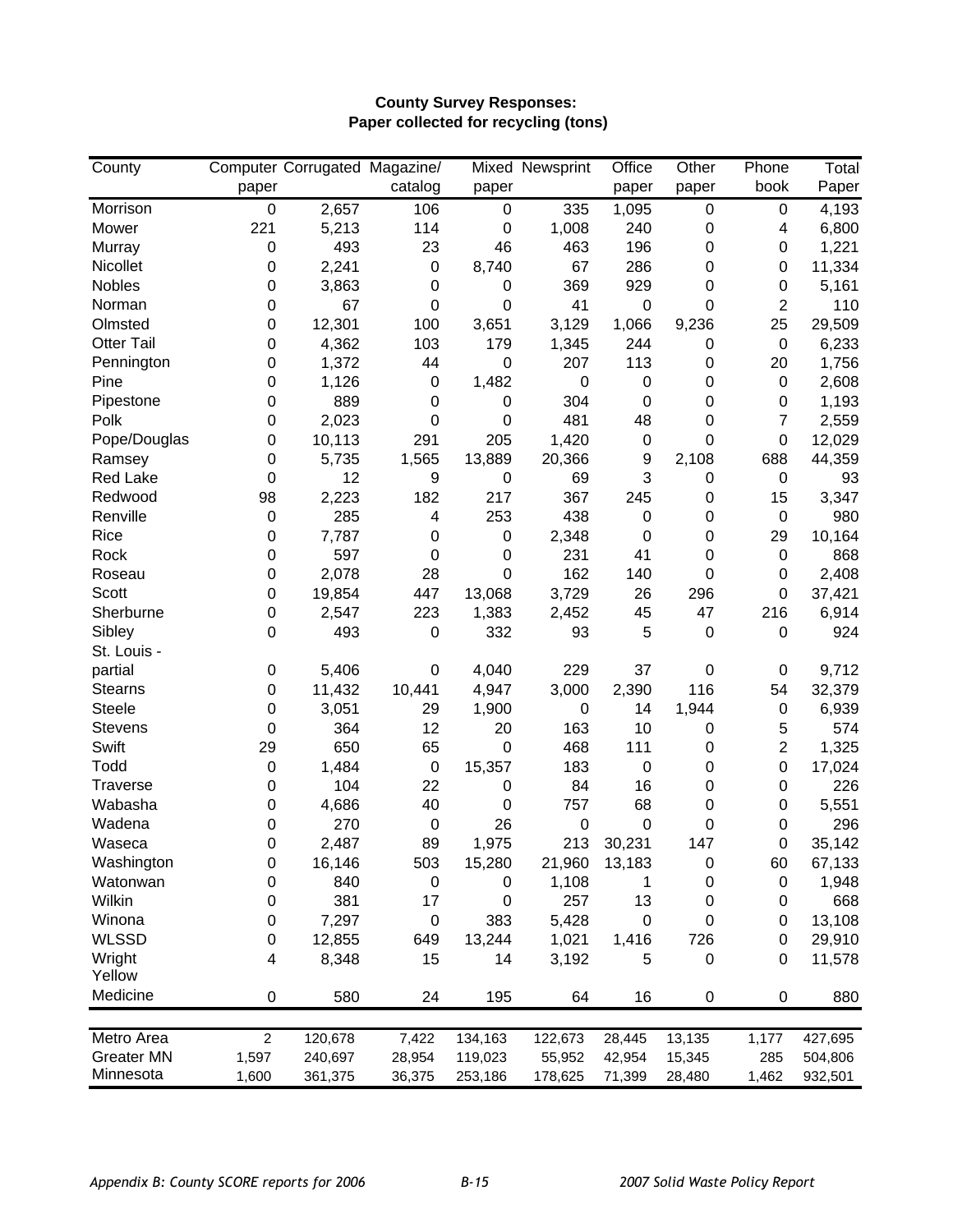## **County Survey Responses Metal collected for recycling (tons)**

| County            | Aluminum       | Co-mingled     | Other ferrous  | Steel/tin        | Total  |
|-------------------|----------------|----------------|----------------|------------------|--------|
|                   |                | alum/steel/tin | & non-ferrous  | cans             | Metal  |
| Aitkin            | 124            | 0              | 549            | $\overline{37}$  | 710    |
| Anoka             | 555            | 639            | 33,375         | 641              | 35,210 |
| <b>Becker</b>     | 49             | 118            | 0              | $\boldsymbol{0}$ | 166    |
| Beltrami          | 101            | 0              | 740            | 475              | 1,316  |
| Benton            | 1,816          | 175            | 10,014         | 64               | 12,069 |
| <b>Big Stone</b>  | 58             | 0              | 239            | 39               | 337    |
| <b>Blue Earth</b> | 6,165          | 4,050          | 3,912          | 1,188            | 15,315 |
| <b>Brown</b>      | 174            | 1,696          | 1,435          | 130              | 3,435  |
| Carlton           | 207            | 0              | 6              | 164              | 377    |
| Carver            | 61             | 253            | 3,932          | 399              | 4,646  |
| Cass              | 94             | 1,076          | 44             | 48               | 1,262  |
| Chippewa          | 10             | 26             | 0              | 53               | 89     |
| Chisago           | 353            | 0              | 616            | 152              | 1,120  |
| Clay              | 46             | 0              | 134            | 76               | 256    |
| Clearwater        | 22             | 13             | 446            | $\boldsymbol{0}$ | 481    |
| Cook              | 20             | 0              | 307            | 36               | 363    |
| Cottonwood        | 9              | 0              | 226            | 38               | 273    |
| Crow Wing         | 155            | 0              | 8,369          | 303              | 8,827  |
| Dakota            | 1,423          | 9,857          | 11,478         | 249              | 23,006 |
| Dodge             | 29             | 0              | 2,259          | 52               | 2,340  |
| Faribault         | 167            | 406            | 424            | $\boldsymbol{0}$ | 997    |
| Fillmore          | 30             | 0              | 36             | 122              | 188    |
| Freeborn          | 552            | 2,750          | 0              | 2,358            | 5,659  |
| Goodhue           | 172            | 639            | 61             | 228              | 1,100  |
| Grant             | 12             | 0              | 10             | 21               | 42     |
| Hennepin          | 4,521          | 1,831          | 46,251         | 1,709            | 54,311 |
| Houston           | 186            | 0              | 588            | 66               | 840    |
| Hubbard           | 1,031          | 0              | 971            | 93               | 2,094  |
| Isanti            | 631            | 169            | 131            | 1,614            | 2,546  |
| Itasca            | 85             | 105            | 1,340          | 140              | 1,670  |
| Jackson           | 61             | 0              | 235            | 78               | 374    |
| Kanabec           | 0              | 87             | 0              | 22               | 109    |
| Kandiyohi         | 222            | 4              | 0              | 90               | 316    |
| Kittson           | 9              | 60             | 43             | $\mathbf 0$      | 111    |
| Koochiching       | 78             | 0              | 735            | 25               | 838    |
| Lac qui Parle     | 37             | 0              | 269            | 333              | 639    |
| Lake              | 23             | 24             | 561            | 42               | 650    |
| Lake of The Woods | 13             | 0              | 479            | 12               | 504    |
| Le Sueur          | 24             | 262            | 2,265          | 159              | 2,710  |
| Lincoln           | 3              | 31             | 0              | 1                | 35     |
| Lyon              | 130            | 3,493          | $\overline{7}$ | 189              | 3,818  |
| Mahnomen          | 9              | 0              | 48             | 8                | 65     |
| Marshall          | $\overline{2}$ | 55             | 175            | 0                | 232    |
| Martin            | 1,200          | 2,364          | 3,300          | 0                | 6,864  |
| McLeod            | 81             | 4              | 1,071          | $\mathbf 2$      | 1,159  |
| Meeker            | 84             | 60             | 711            | 5                | 860    |
| Mille Lacs        | 0              | 106            | 0              | 0                | 106    |
| Morrison          | $\mathbf 0$    | 122            | 4,621          | $\boldsymbol{0}$ | 4,744  |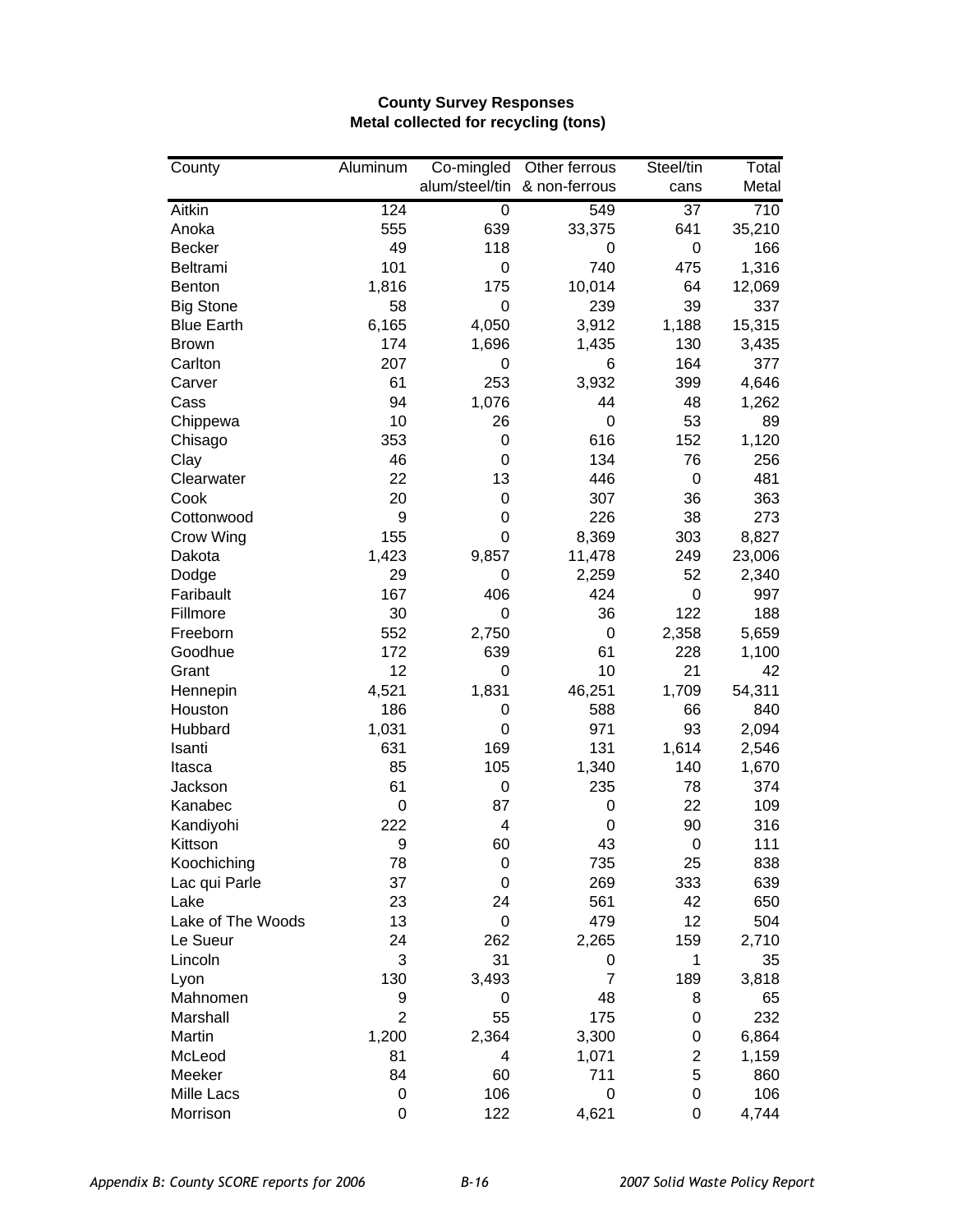### **County Survey Responses Metal collected for recycling (tons)**

| County                 | Aluminum    | Co-mingled | Other ferrous                | Steel/tin        | Total   |
|------------------------|-------------|------------|------------------------------|------------------|---------|
|                        |             |            | alum/steel/tin & non-ferrous | cans             | Metal   |
| Mower                  | 212         | 0          | 100                          | 87               | 399     |
| Murray                 | 56          | 106        | 6                            | 25               | 192     |
| Nicollet               | 61          | 10         | 1,807                        | 95               | 1,973   |
| <b>Nobles</b>          | 117         | 154        | 0                            | $\mathbf 0$      | 271     |
| Norman                 | 19          | 0          | 596                          | 98               | 713     |
| Olmsted                | 456         | 404        | 8,304                        | 2,007            | 11,171  |
| <b>Otter Tail</b>      | 340         | 720        | 4,194                        | 157              | 5,411   |
| Pennington             | $\mathbf 0$ | 84         | 0                            | 0                | 84      |
| Pine                   | 0           | 823        | 983                          | $\mathbf 0$      | 1,806   |
| Pipestone              | 25          | 0          | 96                           | 36               | 156     |
| Polk                   | 265         | 0          | 2,515                        | 256              | 3,036   |
| Pope/Douglas           | 1,387       | 0          | 346                          | 988              | 2,721   |
| Ramsey                 | 1,103       | 389        | 56,825                       | 812              | 59,129  |
| <b>Red Lake</b>        | 4           | 46         | 225                          | $\boldsymbol{0}$ | 275     |
| Redwood                | 610         | 0          | 3,025                        | 60               | 3,695   |
| Renville               | $\mathbf 0$ | 45         | 76                           | 580              | 701     |
| Rice                   | 474         | 30         | 1,724                        | 560              | 2,788   |
| Rock                   | 26          | 0          | 2,607                        | 39               | 2,673   |
| Roseau                 | 56          | 0          | 437                          | 73               | 566     |
| Scott                  | 707         | 1,461      | 20,319                       | 973              | 23,459  |
| Sherburne              | 1,171       | 489        | 16,621                       | 1,938            | 20,219  |
| Sibley                 | 8           | 0          | 251                          | 194              | 452     |
| St. Louis - partial    | 415         | 2,917      | 41,169                       | 937              | 45,438  |
| <b>Stearns</b>         | 1,298       | 771        | 31,076                       | 736              | 33,880  |
| <b>Steele</b>          | 66          | 0          | 136                          | 357              | 559     |
| <b>Stevens</b>         | 61          | 0          | 382                          | 137              | 580     |
| Swift                  | 123         | 0          | 58                           | 84               | 265     |
| Todd                   | 18          | 160        | 220                          | 44               | 442     |
| <b>Traverse</b>        | 23          | 0          | 44                           | 13               | 80      |
| Wabasha                | 64          | 4          | 103                          | 324              | 495     |
| Wadena                 | $\mathbf 0$ | 305        | 7,000                        | $\pmb{0}$        | 7,305   |
| Waseca                 | 178         | 0          | 1,025                        | 31               | 1,234   |
| Washington             | 1,992       | 275        | 5,000                        | 895              | 8,161   |
| Watonwan               | 37          | 0          | 0                            | 64               | 100     |
| Wilkin                 | 57          | 0          | 66                           | 9                | 132     |
| Winona                 | 836         | 200        | 3,931                        | 0                | 4,967   |
| <b>WLSSD</b>           | 395         | 508        | 12,092                       | 108              | 13,103  |
| Wright                 | 67          | 4          | 194                          | 558              | 823     |
| <b>Yellow Medicine</b> | 4           | 250        | 15                           | 44               | 313     |
| Metro Area             | 10,826      | 13,732     | 173,482                      | 6,642            | 204,682 |
| Greater Minn.          | 22,738      | 26,895     | 192,494                      | 18,135           | 260,263 |
| Minnesota              | 33,564      | 40,627     | 365,977                      | 24,778           | 464,946 |
|                        |             |            |                              |                  |         |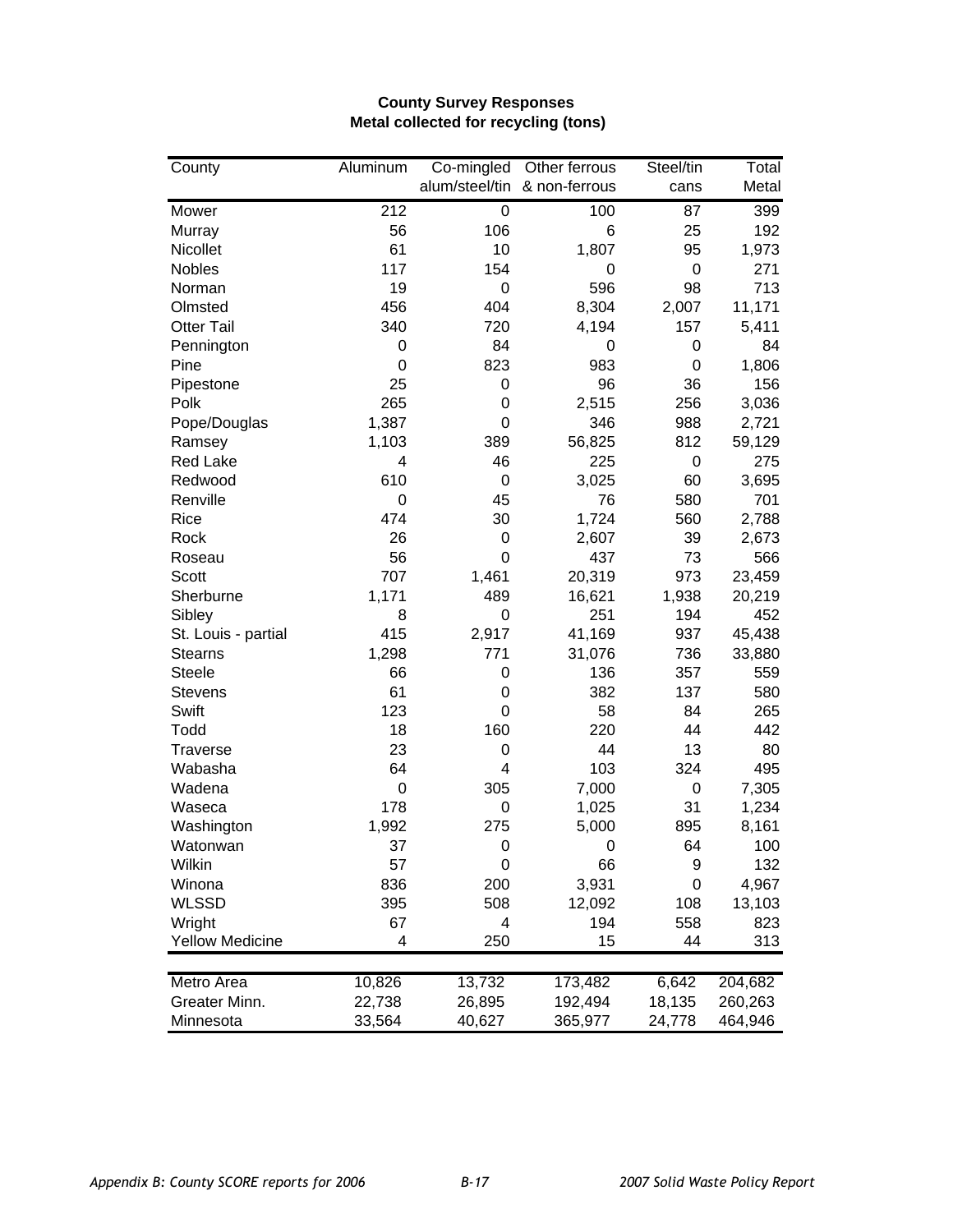| County                | Food & beverage | Other glass | <b>Total Glass</b> |
|-----------------------|-----------------|-------------|--------------------|
| Aitkin                | 186             | 0           | 186                |
| Anoka                 | 5,433           | 96          | 5,528              |
| <b>Becker</b>         | 500             | 0           | 500                |
| Beltrami              | 995             | 26          | 1,021              |
| Benton                | 431             | 379         | 810                |
| <b>Big Stone</b>      | 58              | 0           | 58                 |
| <b>Blue Earth</b>     | 785             | 0           | 785                |
| <b>Brown</b>          | 443             | 0           | 443                |
| Carlton               | 604             | 0           | 604                |
| Carver                | 1,167           | 0           | 1,167              |
| Cass                  | 173             | 0           | 173                |
| Chippewa              | 239             | 0           | 239                |
| Chisago               | 791             | 0           | 791                |
| Clay                  | 466             | 0           | 466                |
| Clearwater            | $\mathbf 0$     | 0           | 0                  |
| Cook                  | 138             | 0           | 138                |
| Cottonwood            | 103             | 0           | 103                |
| Crow Wing             | 931             | 0           | 931                |
| Dakota                | 4,766           | 0           | 4,766              |
| Dodge                 | 247             | 440         | 686                |
| Faribault             | 82              | 68          | 150                |
| Fillmore              | 398             | 0           | 398                |
| Freeborn              | 1,888           | 0           | 1,888              |
| Goodhue               | 1,429           | 0           | 1,429              |
| Grant                 | 121             | 0           | 121                |
| Hennepin              | 21,878          | 0           | 21,878             |
| Houston               | 141             | 0           | 141                |
| Hubbard               | 419             | 0           | 419                |
| Isanti                | 187             | 0           | 187                |
| Itasca                | 935             | 0           | 935                |
| Jackson               | 159             | 0           | 159                |
| Kanabec               | 57              | 0           | 57                 |
| Kandiyohi             | 344             | 0           | 344                |
| Kittson               | 147             | 0           | 147                |
|                       | 68              | 0           | 68                 |
| Koochiching           |                 |             | 122                |
| Lac qui Parle<br>Lake | 122<br>507      | 0           | 507                |
| Lake of The Woods     | 500             | 0<br>0      | 500                |
|                       |                 | 184         | 184                |
| Le Sueur              | 0               |             |                    |
| Lincoln               | 55              | 0           | 55                 |
| Lyon                  | 194             | 0           | 194                |
| Mahnomen              | 31              | 0           | 31                 |
| Marshall              | 147             | 0           | 147                |
| Martin                | 920             | 370         | 1,290              |
| McLeod                | 337             | 0           | 337                |
| Meeker                | 183             | 0           | 183                |
| Mille Lacs            | 137             | 0           | 137                |
| Morrison              | 424             | 0           | 424                |
| Mower                 | 329             | 0           | 329                |

## **County Survey Responses Glass collected for recycling (tons)**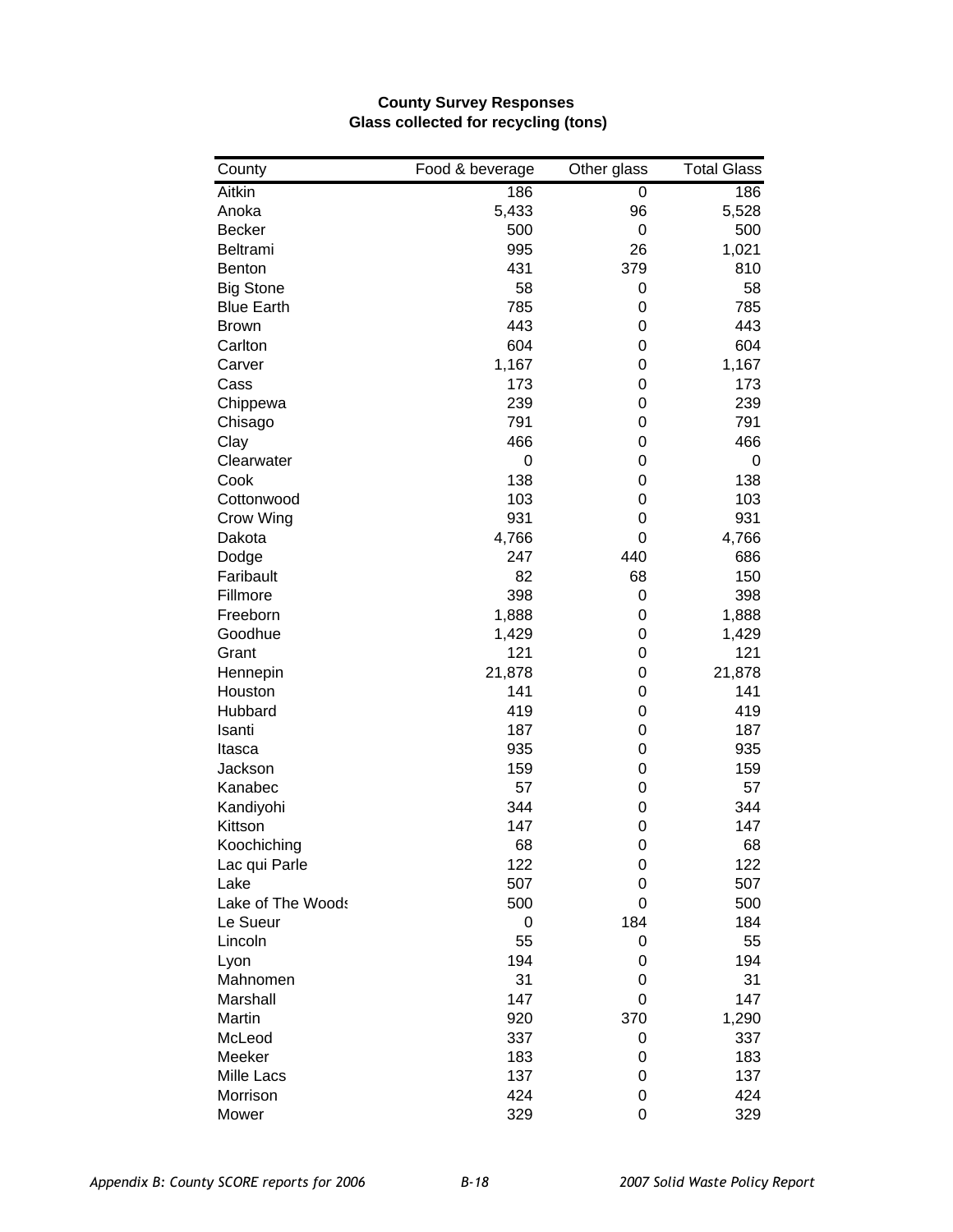| County                 | Food & beverage | Other glass | <b>Total Glass</b> |
|------------------------|-----------------|-------------|--------------------|
| Murray                 | 160             | 0           | 160                |
| Nicollet               | $\mathbf 0$     | 238         | 238                |
| <b>Nobles</b>          | 203             | 0           | 203                |
| Norman                 | 67              | 0           | 67                 |
| Olmsted                | 1,349           | 1,099       | 2,449              |
| <b>Otter Tail</b>      | 534             | 2           | 536                |
| Pennington             | 11              | 0           | 11                 |
| Pine                   | 507             | 0           | 507                |
| Pipestone              | 141             | 0           | 141                |
| Polk                   | 192             | 0           | 192                |
| Pope/Douglas           | 1,163           | 0           | 1,163              |
| Ramsey                 | 7,324           | 0           | 7,324              |
| <b>Red Lake</b>        | 130             | 0           | 130                |
| Redwood                | 309             | 0           | 309                |
| Renville               | 177             | 0           | 177                |
| Rice                   | 649             | 3,820       | 4,469              |
| Rock                   | $\mathbf 0$     | 0           | 0                  |
| Roseau                 | 190             | 3,655       | 3,845              |
| Scott                  | 1,077           | 0           | 1,077              |
| Sherburne              | 1,105           | 334         | 1,440              |
| Sibley                 | 0               | 210         | 210                |
| St. Louis - partial    | 1,218           | 0           | 1,218              |
| <b>Stearns</b>         | 2,108           | 1,125       | 3,234              |
| <b>Steele</b>          | 553             | 30,455      | 31,008             |
| <b>Stevens</b>         | 118             | 0           | 118                |
| Swift                  | 249             | 0           | 249                |
| Todd                   | 105             | 0           | 105                |
| <b>Traverse</b>        | 30              | 0           | 30                 |
| Wabasha                | 351             | 0           | 351                |
| Wadena                 | 154             | 0           | 154                |
| Waseca                 | 220             | 0           | 220                |
| Washington             | 3,354           | 0           | 3,354              |
| Watonwan               | 297             | 0           | 297                |
| Wilkin                 | 52              | $\mathbf 0$ | 52                 |
| Winona                 | 758             | 0           | 758                |
| <b>WLSSD</b>           | 3,196           | 0           | 3,196              |
| Wright                 | 917             | 0           | 917                |
| <b>Yellow Medicine</b> | 207             | 0           | 207                |
| Metro Area             | 45,027          | 430         | 45,457             |
| Greater Minn.          | 34,745          | 42,071      | 76,816             |
| Minnesota              | 79,772          | 42,502      | 122,274            |

### **County Survey Responses Glass collected for recycling (tons)**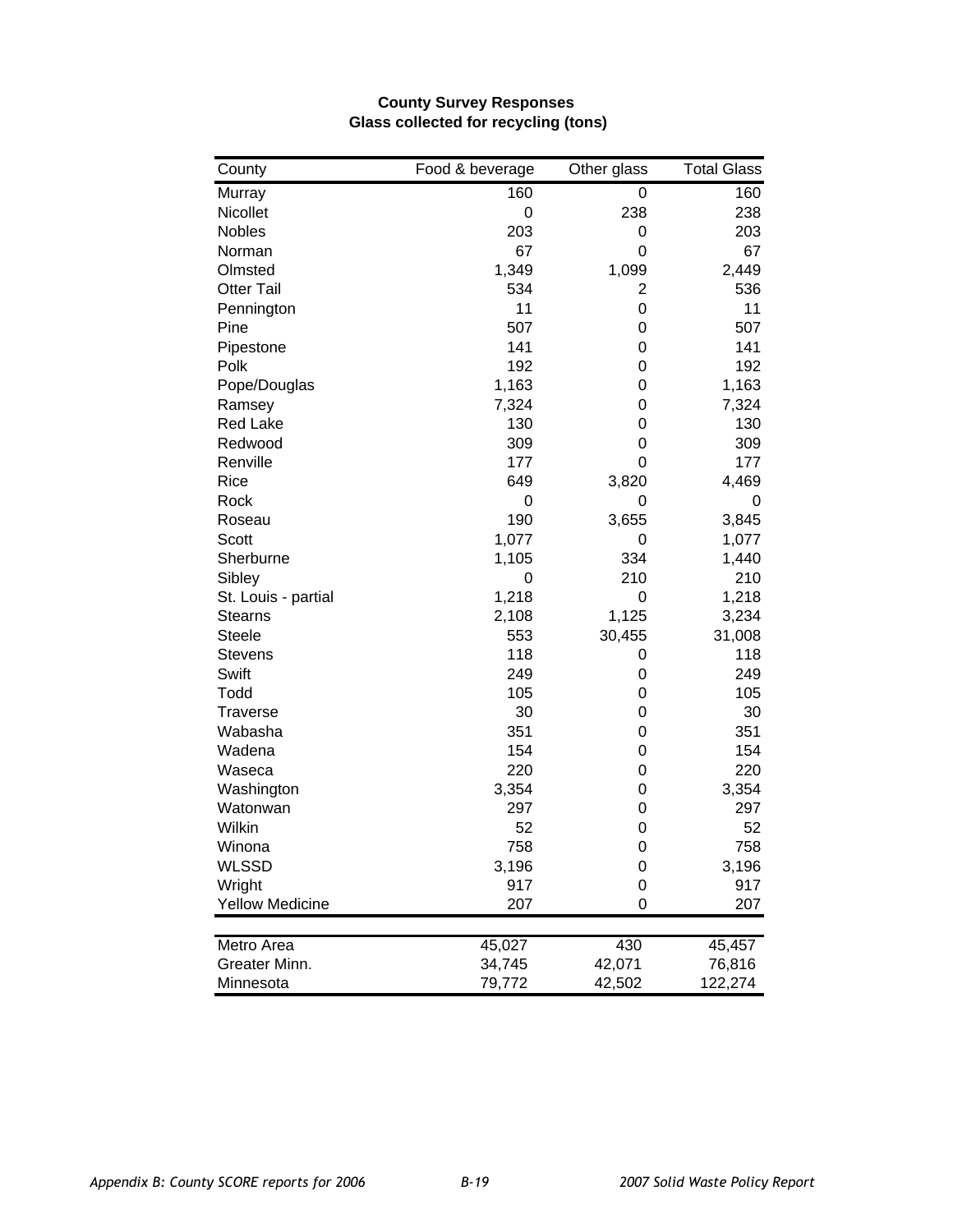| County            | Film             | <b>HDPE</b>      | Mixed            | Other            | <b>PET</b>       | Polystyrene | Total           |
|-------------------|------------------|------------------|------------------|------------------|------------------|-------------|-----------------|
|                   | plastic          |                  | plastic          | plastic          |                  |             | <b>Plastics</b> |
| Aitkin            | $\boldsymbol{0}$ | 0                | 69               | 0                | $\pmb{0}$        | 0           | 69              |
| Anoka             | 155              | 357              | 1,200            | 68               | 443              | 0           | 2,224           |
| Becker            | 0                | 0                | 107              | 0                | $\pmb{0}$        | 0           | 107             |
| Beltrami          | $\mathbf 0$      | 0                | 0                | $\mathbf 0$      | $\mathbf 0$      | 0           | $\mathbf 0$     |
| Benton            | 18               | 177              | 32               | 105              | 39               | 0           | 371             |
| <b>Big Stone</b>  | $\mathbf 0$      | 1                | 39               | $\mathbf 0$      | $\boldsymbol{0}$ | 0           | 40              |
| <b>Blue Earth</b> | 147              | 19               | 2,169            | 180              | 502              | 59          | 3,076           |
| <b>Brown</b>      | 11               | $\boldsymbol{0}$ | 424              | 303              | $\pmb{0}$        | 0           | 737             |
| Carlton           | $\boldsymbol{0}$ | 0                | 158              | $\boldsymbol{0}$ | 0                | 0           | 158             |
| Carver            | $\mathbf 0$      | 0                | 1,210            | 0                | 0                | 0           | 1,210           |
| Cass              | 0                | 0                | 54               | 0                | 0                | 0           | 54              |
| Chippewa          | 10               | $\overline{c}$   | 72               | 0                | 0                | 38          | 121             |
| Chisago           | $\overline{2}$   | 0                | 284              | 0                | 0                | 0           | 286             |
| Clay              | $\mathbf 0$      | $\boldsymbol{0}$ | 133              | 0                | 0                | 0           | 133             |
| Clearwater        | 0                | 0                | 0                | 0                | 0                | 0           | $\mathbf 0$     |
| Cook              | 0                | 0                | 41               | 0                | 0                | 0           | 41              |
| Cottonwood        | $\mathbf 0$      | 5                | 43               | 0                | 0                | 0           | 47              |
| Crow Wing         | $\mathbf 0$      | $\boldsymbol{0}$ | 230              | 25               | 0                | 0           | 256             |
| Dakota            | 39               | 0                | 3,496            | 0                | 0                | 0           | 3,535           |
| Dodge             | $\pmb{0}$        | $\boldsymbol{0}$ | 216              | 0                | 0                | 0           | 216             |
| Faribault         | $\overline{2}$   | 3                | 222              | 0                | 0                | 0           | 227             |
| Fillmore          | $\mathbf 0$      | 47               | 0                | $\mathbf 0$      | 35               | 0           | 82              |
| Freeborn          | 0                | $\boldsymbol{0}$ | 944              | $\mathbf 0$      | $\mathbf 0$      | 0           | 944             |
| Goodhue           | 0                | 105              | 55               | $\mathbf 0$      | 92               | 0           | 252             |
| Grant             | 0                | $\boldsymbol{0}$ | 28               | $\mathbf 0$      | $\mathbf 0$      | 0           | 28              |
| Hennepin          | $\mathbf 0$      | 106              | 14,101           | $\mathbf 0$      | 216              | 0           | 14,423          |
| Houston           | 0                | 0                | 145              | 1                | 0                | 0           | 146             |
| Hubbard           | 0                | 0                | 105              | 0                | 0                | 0           | 105             |
| Isanti            | 0                | 0                | 142              | 0                | $\pmb{0}$        | 0           | 142             |
| Itasca            | 0                | 39               | 288              | 0                | 47               | 0           | 374             |
| Jackson           | 0                | $\boldsymbol{0}$ | 68               | 0                | $\pmb{0}$        | 0           | 68              |
| Kanabec           | 0                | 0                | 23               | 0                | 0                | 0           | 23              |
| Kandiyohi         | 0                | 64               | $\boldsymbol{0}$ | 0                | 67               | 0           | 132             |
| Kittson           | $\mathbf 0$      | $\mathbf{1}$     | 18               | $\mathbf 0$      | 6                | 0           | 26              |
| Koochiching       | 0                | 10               | 0                | 0                | 38               | 0           | 48              |
| Lac qui Parle     | 0                | $\boldsymbol{0}$ | 0                | 0                | 28               | 0           | 28              |
| Lake              | 0                | $\boldsymbol{0}$ | 63               | 0                | $\pmb{0}$        | 0           | 63              |
| Lake of The Woods | 0                | $\boldsymbol{0}$ | 6                | 0                | $\mathbf 0$      | 0           | $\,6$           |
| Le Sueur          | 0                | $\mathbf 0$      | 60               | 24               | 61               | 0           | 145             |
| Lincoln           | 0                | 20               | 0                | 0                | 10               | 0           | 30              |
| Lyon              | 0                | $\pmb{0}$        | 131              | 0                | 0                | 0           | 131             |
| Mahnomen          | 0                | 0                | 5                | $\mathbf 0$      | 0                | 0           | 5               |
| Marshall          | 0                | 3                | 25               | 0                | 1                | 0           | 29              |
| Martin            | 6                | 12               | 766              | 0                | 0                | 0           | 784             |
| McLeod            | 2,785            | $\pmb{0}$        | 158              | 0                | 0                | 220         | 3,163           |
| Meeker            | 0                | 52               | $\pmb{0}$        | 0                | 0                | 0           | 52              |
| Mille Lacs        | 0                | $\mathbf 0$      | 39               | 0                | 0                | 0           | 39              |
| Morrison          | $\overline{2}$   | 0                | 104              | 1                | 0                | 0           | 107             |

## **County Survey Responses Plastic collected for recycling (tons)**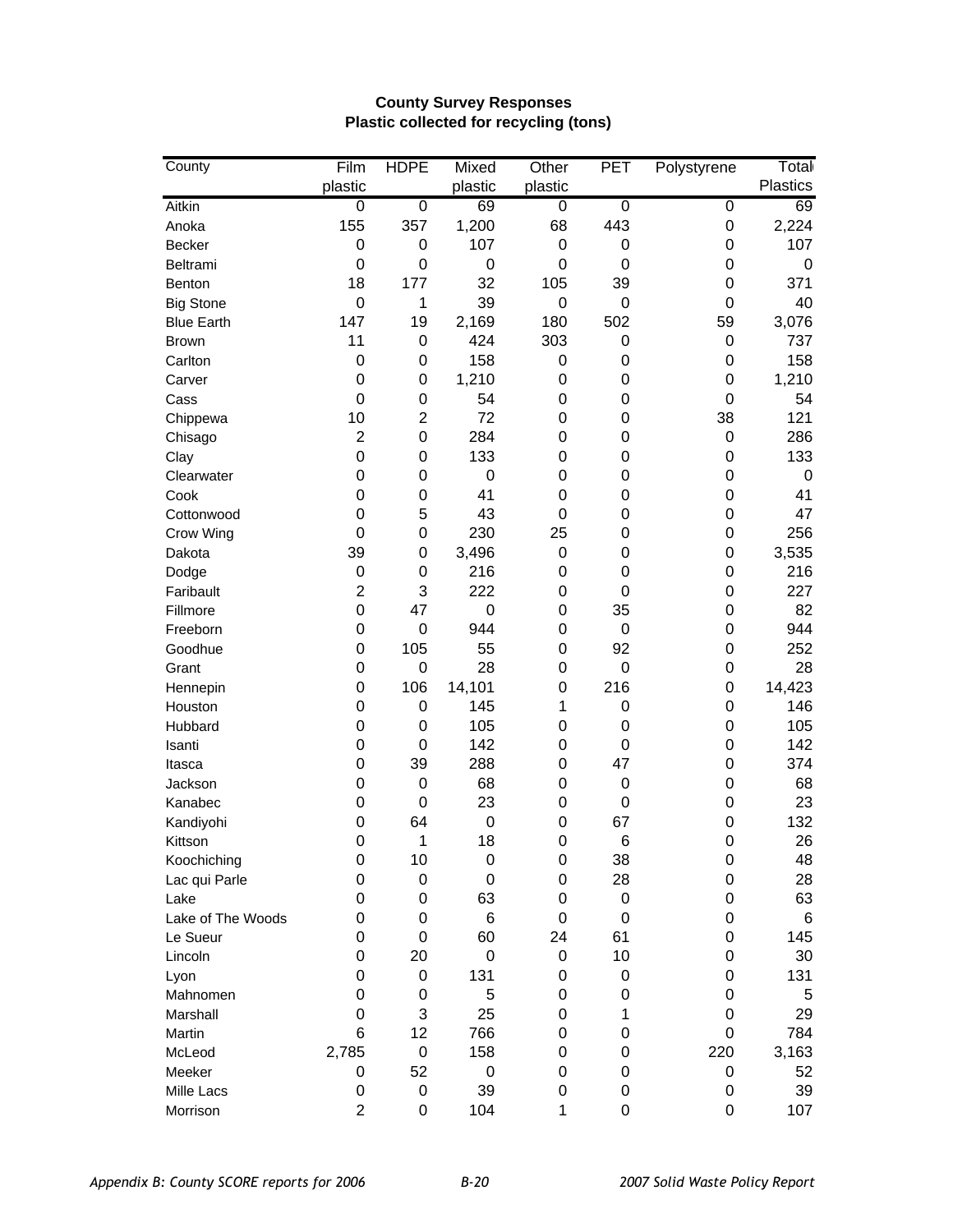| County                 | Film        | <b>HDPE</b>      | Mixed            | Other            | PET         | Polystyrene      | Total           |
|------------------------|-------------|------------------|------------------|------------------|-------------|------------------|-----------------|
|                        | plastic     |                  | plastic          | plastic          |             |                  | <b>Plastics</b> |
| Mower                  | 53          | 66               | 0                | 0                | 58          | 0                | 177             |
| Murray                 | 0           | 5                | 61               | 1                | $\mathbf 0$ | $\mathbf 0$      | 67              |
| Nicollet               | 0           | 123              | 47               | 125              | 80          | 0                | 374             |
| Nobles                 | 0           | 172              | 0                | $\mathbf 0$      | 147         | 0                | 319             |
| Norman                 | 0           | $\boldsymbol{0}$ | 0                | $\mathbf 0$      | 0           | 0                | 0               |
| Olmsted                | 0           | $\boldsymbol{0}$ | 709              | $\mathbf 0$      | 0           | 44               | 754             |
| <b>Otter Tail</b>      | 0           | 139              | 0                | 58               | 98          | $\boldsymbol{0}$ | 295             |
| Pennington             | 0           | 0                | 12               | $\mathbf 0$      | 0           | $\mathbf 0$      | 12              |
| Pine                   | 0           | $\mathbf 0$      | 17               | $\mathbf 0$      | 0           | $\mathbf 0$      | 17              |
| Pipestone              | 0           | 0                | 469              | 0                | 0           | 0                | 469             |
| Polk                   | 0           | 0                | 108              | $\mathbf 0$      | 0           | 0                | 108             |
| Pope/Douglas           | $\mathbf 0$ | 0                | 292              | $\mathbf 0$      | 0           | 0                | 292             |
| Ramsey                 | 100         | 417              | 722              | $\mathbf 0$      | 552         | 0                | 1,791           |
| <b>Red Lake</b>        | 0           | 0                | 12               | 0                | 6           | 0                | 18              |
| Redwood                | 70          | 25               | 158              | 0                | 6           | 0                | 259             |
| Renville               | 0           | $\boldsymbol{0}$ | 37               | 0                | 0           | 0                | 37              |
| Rice                   | 35          | 300              | 70               | $\mathbf 0$      | 298         | 0                | 703             |
| Rock                   | $\mathbf 0$ | 12               | $\boldsymbol{0}$ | 1                | 39          | 0                | 53              |
| Roseau                 | 288         | $\mathbf 0$      | 75               | 104              | 0           | 0                | 467             |
| Scott                  | 68          | 48               | 215              | 8                | 146         | 0                | 485             |
| Sherburne              | 35          | 115              | 268              | 80               | 25          | $\mathbf 0$      | 522             |
| Sibley                 | $\mathbf 0$ | 1                | 38               | $\mathbf 0$      | 8           | $\mathbf 0$      | 46              |
| St. Louis - partial    | $\mathbf 0$ | 113              | 0                | $\mathbf 0$      | 106         | 0                | 219             |
| <b>Stearns</b>         | 132         | 632              | 538              | 560              | 259         | 0                | 2,121           |
| <b>Steele</b>          | 20          | 0                | 121              | 6                | 0           | 0                | 147             |
| Stevens                | 0           | 20               | 0                | 0                | 24          | 0                | 44              |
| Swift                  | 0           | 49               | 0                | 0                | 62          | 0                | 111             |
| Todd                   | 1           | 15               | 20               | $\mathbf 0$      | 27          | 0                | 63              |
| <b>Traverse</b>        | 0           | 0                | 13               | $\mathbf 0$      | $\pmb{0}$   | 0                | 13              |
| Wabasha                | 0           | 0                | 126              | 0                | 0           | 0                | 126             |
| Wadena                 | 0           | 0                | 128              | 0                | 0           | 0                | 128             |
| Waseca                 | $\mathbf 0$ | 24               | 52               | 38               | 60          | 0                | 174             |
| Washington             | 165         | 14               | 1,085            | $\boldsymbol{0}$ | 15          | 0                | 1,278           |
| Watonwan               | $\mathbf 0$ | $\boldsymbol{0}$ | 88               | $\mathbf 0$      | $\mathbf 0$ | 0                | 88              |
| Wilkin                 | 0           | 0                | 14               | 0                | 0           | $\mathbf 0$      | 14              |
| Winona                 | 0           | 0                | 450              | 0                | 0           | 0                | 450             |
| <b>WLSSD</b>           | 83          | $\mathbf 0$      | 968              | 0                | 0           | 0                | 1,052           |
| Wright                 | 0           | $\mathbf 0$      | 237              | 0                | 6           | 0                | 244             |
| <b>Yellow Medicine</b> | 0           | 0                | 25               | 0                | 0           | 0                | 25              |
|                        |             |                  |                  |                  |             |                  |                 |
| Metro Area             | 493         | 1,010            | 22,083           | 148              | 1,249       | $\overline{0}$   | 24,983          |
| Greater Minn.          | 3,733       | 2,301            | 12,570           | 1,540            | 2,356       | 361              | 22,862          |
| Minnesota              | 4,227       | 3,311            | 34,653           | 1,688            | 3,605       | 361              | 47,845          |

## **County Survey Responses: Plastic collected for recycling (tons)**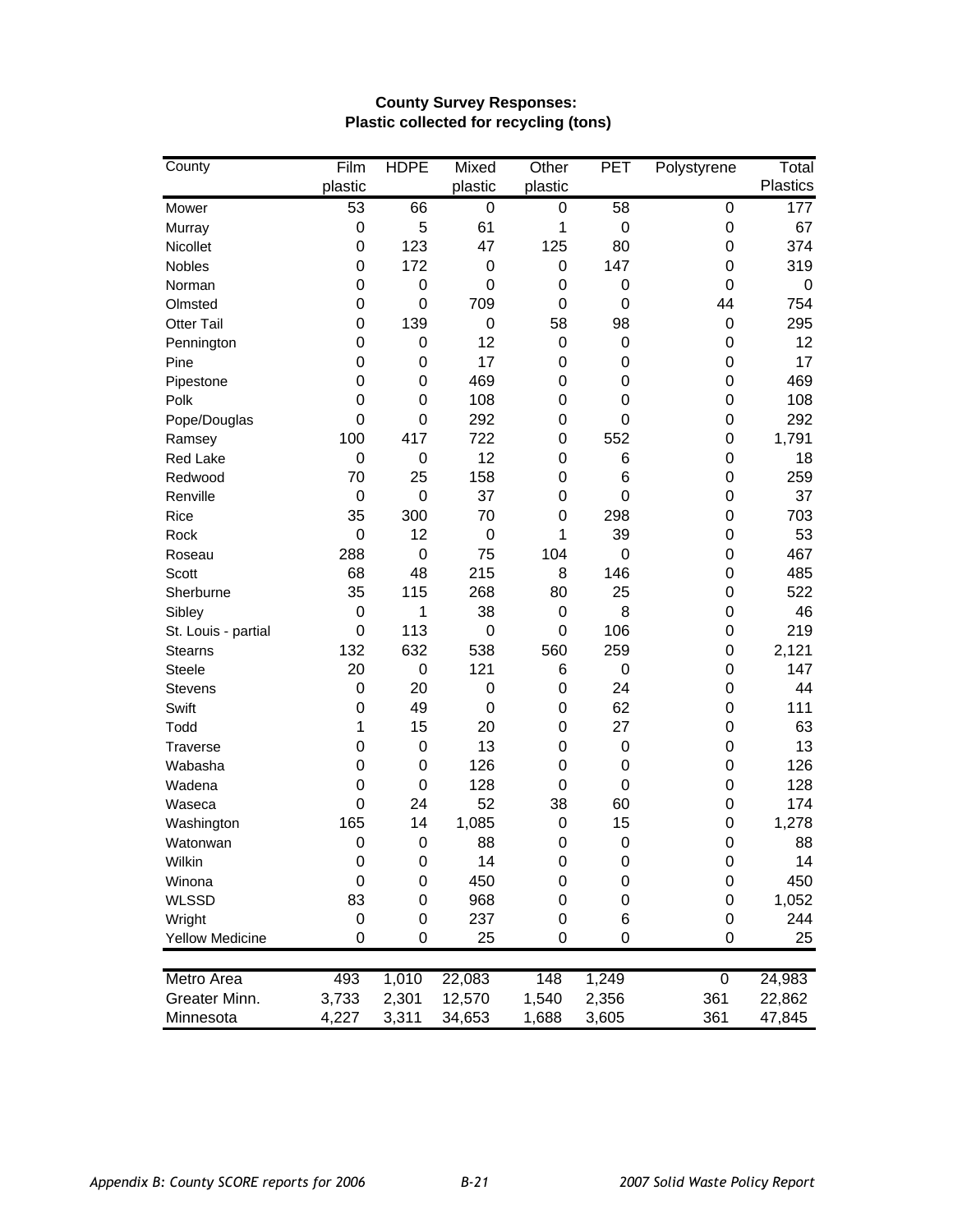|                   |         |                          | Source-     |        |
|-------------------|---------|--------------------------|-------------|--------|
|                   | Food to |                          | separated   |        |
| County            |         | livestock Food to people | organics    | Total  |
| Aitkin            | 0       | 0                        | 0           | 0      |
| Anoka             | 3,485   | 0                        | 0           | 3,485  |
| <b>Becker</b>     | 0       | 0                        | 0           | 0      |
| Beltrami          | 0       | 0                        | 0           | 0      |
| <b>Benton</b>     | 31      | 0                        | $\mathbf 0$ | 31     |
| <b>Big Stone</b>  | 0       | 0                        | 84          | 84     |
| <b>Blue Earth</b> | 0       | 0                        | 0           | 0      |
| <b>Brown</b>      | 2,973   | 0                        | 0           | 2,973  |
| Carlton           | 0       | 0                        | 0           | 0      |
| Carver            | 9,735   | 0                        | 0           | 9,735  |
| Cass              | 0       | 0                        | 0           | 0      |
| Chippewa          | 0       | 0                        | 0           | 0      |
| Chisago           | 0       | 0                        | 0           | 0      |
| Clay              | 6,383   | 95                       | 0           | 6,478  |
| Clearwater        | 0       | 0                        | 0           | 0      |
| Cook              | 0       | 0                        | 0           | 0      |
| Cottonwood        | 0       | 0                        | 0           | 0      |
| Crow Wing         | 569     | 0                        | 0           | 569    |
| Dakota            | 16,394  | 0                        | 1           | 16,395 |
| Dodge             | 0       | 0                        | 387         | 387    |
| Faribault         | 0       | 0                        | 0           | 0      |
| Fillmore          | 0       | 0                        | 0           | 0      |
| Freeborn          | 0       | 0                        | 0           | 0      |
| Goodhue           | 350     | 0                        | 0           | 350    |
| Grant             | 0       | 0                        | 0           | 0      |
| Hennepin          | 53,994  | 0                        | 482         | 54,476 |
| Houston           | 0       | 0                        | 0           | 0      |
| Hubbard           | 84      | 0                        | 0           | 84     |
| Isanti            | 123     | 0                        | 0           | 123    |
| Itasca            | 0       | 0                        | 0           | 0      |
| Jackson           | 0       | 0                        | 0           | 0      |
| Kanabec           | 0       | 0                        | 0           | 0      |
| Kandiyohi         | 156     | 0                        | 0           | 156    |
| Kittson           | 105     | 0                        | 0           | 105    |
| Koochiching       | 0       | 0                        | 0           | 0      |
| Lac qui Parle     | 0       | 0                        | 0           | 0      |
| Lake              | 0       | 0                        | 0           | 0      |
| Lake of The Woods | 0       | 0                        | 76          | 76     |
| Le Sueur          | 4,300   | 0                        | 0           | 4,300  |
| Lincoln           | 0       | 0                        | 0           | 0      |
| Lyon              | 0       | 0                        | 0           | 0      |
| Mahnomen          | 0       | 0                        | 0           | 0      |
| Marshall          | 0       | 0                        | 0           | 0      |
| Martin            | 0       | 0                        | 0           | 0      |
| McLeod            | 0       | 0                        | 2,079       | 2,079  |
| Meeker            | 0       | 15                       | 0           | 15     |
| Mille Lacs        | 0       | 0                        | 0           | 0      |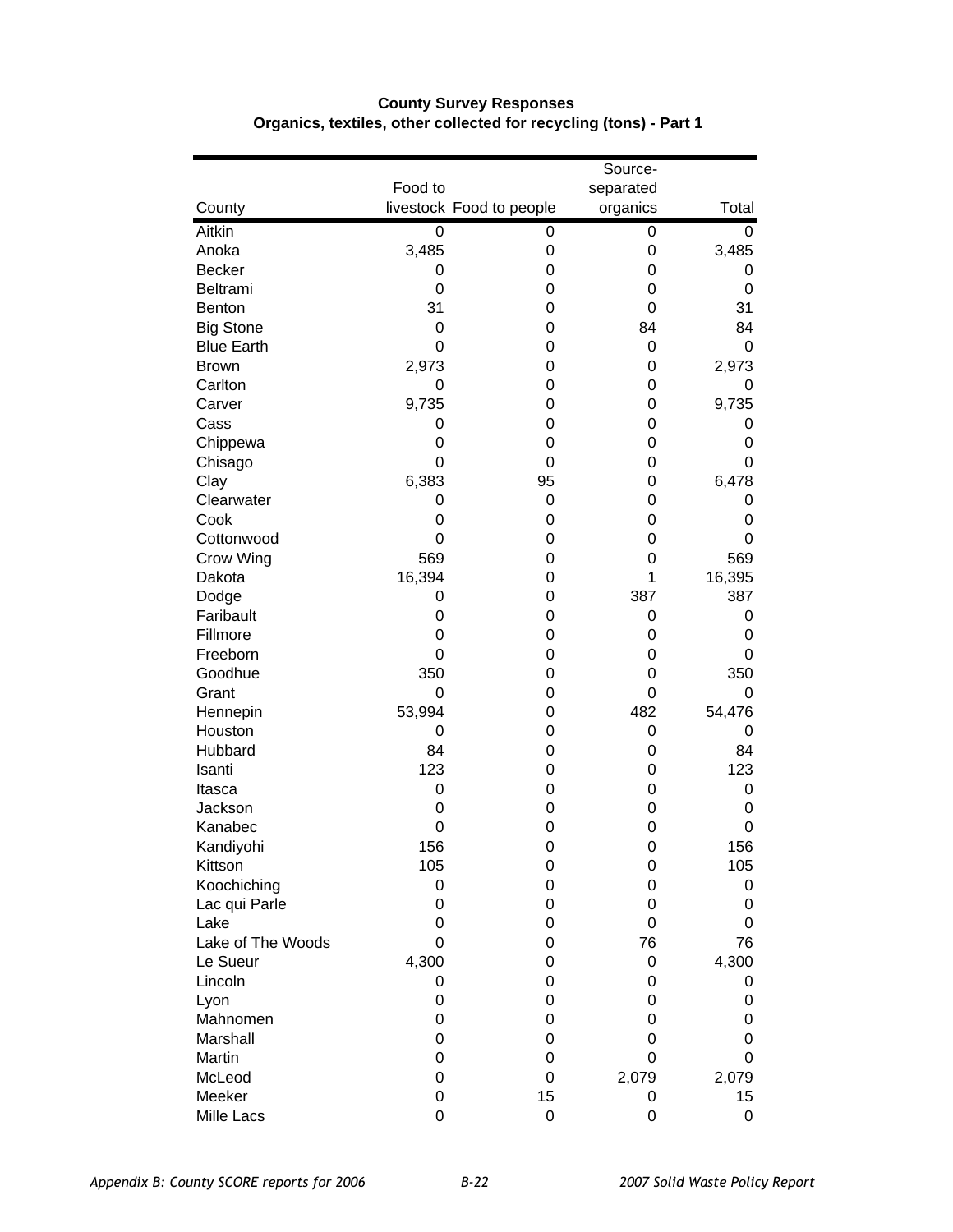|                        |         |                          | Source-   |         |
|------------------------|---------|--------------------------|-----------|---------|
|                        | Food to |                          | separated |         |
| County                 |         | livestock Food to people | organics  | Total   |
| Morrison               | 0       | 3                        | 0         | 3       |
| Mower                  | 0       | 0                        | 0         | 0       |
| Murray                 | 0       | 0                        | 450       | 450     |
| Nicollet               | 0       | 0                        | 0         | 0       |
| <b>Nobles</b>          | 113     | 0                        | 0         | 113     |
| Norman                 | 0       | 0                        | 0         | 0       |
| Olmsted                | 2,126   | 0                        | 1         | 2,127   |
| <b>Otter Tail</b>      | 8,522   | 0                        | 0         | 8,522   |
| Pennington             | 0       | 0                        | 0         | 0       |
| Pine                   | 135     | 0                        | 0         | 135     |
| Pipestone              | 0       | 0                        | 0         | 0       |
| Polk                   | 2,308   | 0                        | 0         | 2,308   |
| Pope/Douglas           | 0       | 0                        | 0         | 0       |
| Ramsey                 | 21,709  | 0                        | 27        | 21,736  |
| <b>Red Lake</b>        | 0       | 0                        | 0         | 0       |
| Redwood                | 250     | 490                      | 0         | 740     |
| Renville               | 0       | 0                        | 890       | 890     |
| Rice                   | 24,010  | 0                        | 200       | 24,210  |
| Rock                   | 0       | 0                        | 0         | 0       |
| Roseau                 | 0       | 0                        | 0         | 0       |
| Scott                  | 0       | 0                        | 941       | 941     |
| Sherburne              | 502     | 0                        | 0         | 502     |
| Sibley                 | 2,923   | 0                        | 0         | 2,923   |
| St. Louis - partial    | 0       | 0                        | 0         | 0       |
| <b>Stearns</b>         | 1,618   | 0                        | 0         | 1,618   |
| Steele                 | 0       | 0                        | 0         | 0       |
| <b>Stevens</b>         | 0       | 0                        | 0         | 0       |
| Swift                  | 0       | 0                        | 964       | 964     |
| Todd                   | 0       | 0                        | 0         | 0       |
| <b>Traverse</b>        | 0       | 0                        | 0         | 0       |
| Wabasha                | 0       | 3,710                    | 0         | 3,710   |
| Wadena                 | 0       | 0                        | 0         | 0       |
| Waseca                 | 0       | 0                        | 0         | 0       |
| Washington             | 2,721   | 0                        | 0         | 2,721   |
| Watonwan               | 0       | 0                        | 0         | 0       |
| Wilkin                 | 0       | 0                        | 0         | 0       |
| Winona                 | 1,027   | 0                        | 0         | 1,027   |
| <b>WLSSD</b>           | 323     | 113                      | 1,069     | 1,505   |
| Wright                 | 0       | 0                        | 0         | 0       |
| <b>Yellow Medicine</b> | 0       | 0                        | 0         | 0       |
| Metro Area             | 108,540 |                          | 510       | 109,050 |
| Greater Minn.          | 58,426  | 4,427                    | 7,140     | 69,993  |
| Minnesota              | 166,966 | 4,427                    | 7,650     | 179,043 |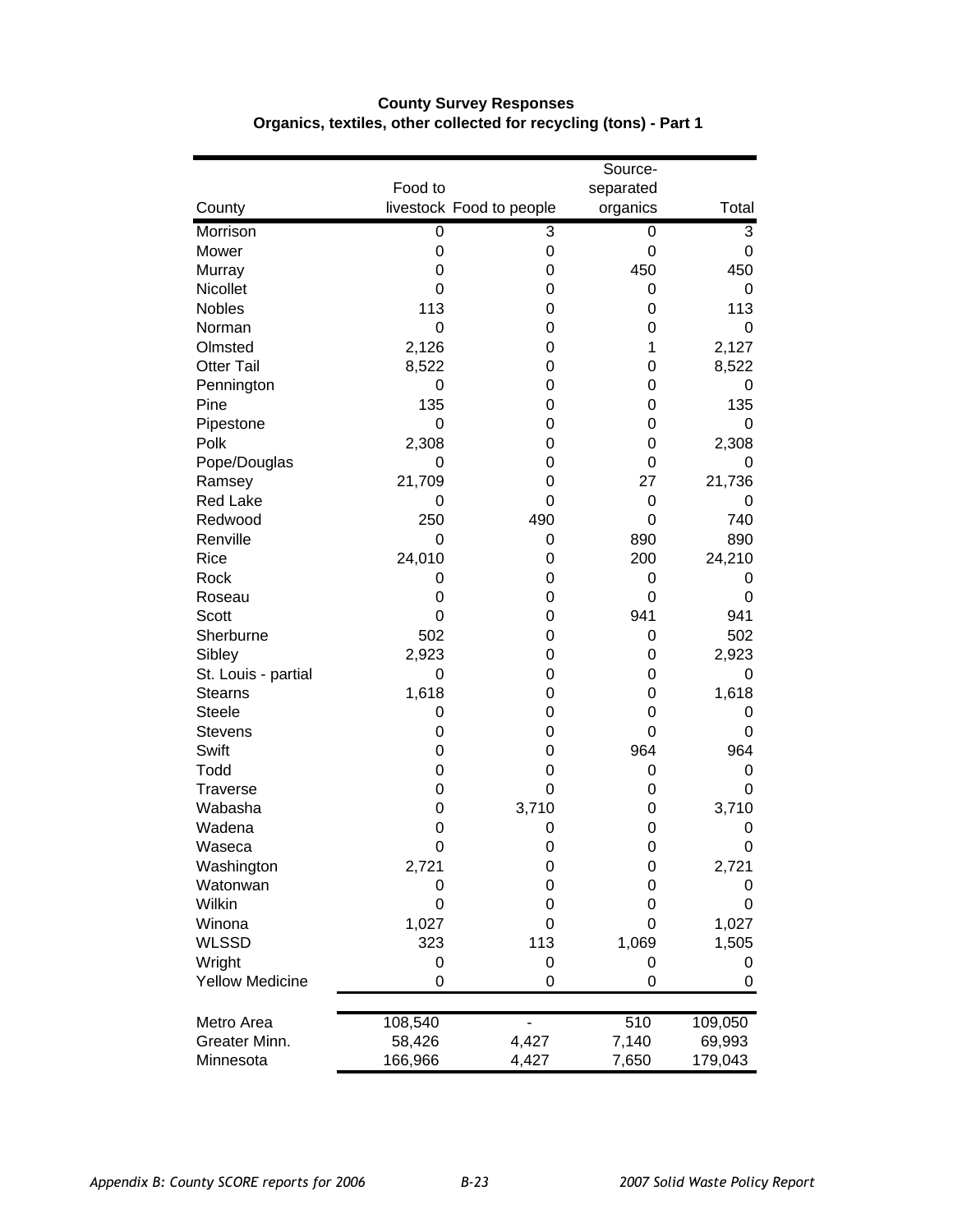|                   |                  |                  |                | Unspecified or   | Mattresses &     |                 |
|-------------------|------------------|------------------|----------------|------------------|------------------|-----------------|
| County            | Carpet           | <b>Textiles</b>  | <b>Pallets</b> | Other            | box springs      | Total           |
| Aitkin            | $\overline{0}$   | $\overline{0}$   | $\overline{0}$ | 16               | $\overline{0}$   | $\overline{16}$ |
| Anoka             | $\pmb{0}$        | 3,257            | 1,955          | 4,456            | 0                | 9,668           |
| <b>Becker</b>     | 0                | 0                | 0              | 39               | 0                | 39              |
| Beltrami          | 0                | 0                | 0              | 0                | 0                | $\mathbf 0$     |
| Benton            | 0                | 0                | 0              | 0                | 0                | 0               |
| <b>Big Stone</b>  | 0                | 5                | 0              | 0                | 0                | 5               |
| <b>Blue Earth</b> | 0                | 952              | 20,020         | 0                | 0                | 20,972          |
| <b>Brown</b>      | 0                | 0                | 2,786          | 175              | 0                | 2,960           |
| Carlton           | 0                | $\boldsymbol{0}$ | 0              | $\boldsymbol{0}$ | 15               | 15              |
| Carver            | 0                | 5                | 684            | 678              | $\mathbf 0$      | 1,367           |
| Cass              | 0                | 21               | 0              | $\mathbf 0$      | 0                | 21              |
| Chippewa          | 0                | $\boldsymbol{0}$ | $\mathbf 0$    | 152              | 0                | 152             |
| Chisago           | 0                | 97               | 25             | $\mathbf 0$      | 7                | 129             |
| Clay              | 0                | 234              | 128            | 0                | 2                | 365             |
| Clearwater        | 0                | 10               | 0              | 0                | 0                | 10              |
| Cook              | 0                | 10               | $\mathbf 0$    | 23               | 0                | 33              |
| Cottonwood        | 0                | $\boldsymbol{0}$ | 1,500          | 2,400            | 0                | 3,900           |
| Crow Wing         | 0                | 202              | 0              | 19,005           | 22               | 19,229          |
| Dakota            | 0                | 368              | 10,808         | 46,066           | $\boldsymbol{0}$ | 57,243          |
| Dodge             | 0                | $\boldsymbol{0}$ | 29             | 1                | 0                | 30              |
| Faribault         | 0                | $\boldsymbol{0}$ | 0              | 0                | 0                | $\mathbf 0$     |
| Fillmore          | 0                | 12               | 9              | 364              | 0                | 385             |
| Freeborn          | 0                | $\overline{2}$   | 60             | 0                | 0                | 62              |
| Goodhue           | 0                | 16               | 4              | $\mathbf 0$      | 0                | 21              |
| Grant             | 0                | $\boldsymbol{0}$ | 0              | 172              | 0                | 172             |
| Hennepin          | 0                | 131              | 9,659          | 289,072          | 0                | 298,863         |
| Houston           | 0                | 21               | 0              | 0                | 0                | 21              |
| Hubbard           | 0                | 176              | 0              | 0                | 0                | 176             |
| Isanti            | 0                | 0                | 642            | 0                | 16               | 658             |
| Itasca            | 0                | $\mathbf 0$      | 2,625          | 0                | 0                | 2,625           |
| Jackson           | 0                | 78               | 634            | 304              | 0                | 1,016           |
| Kanabec           | 0                | $\boldsymbol{0}$ | 1              | 0                | 289              | 290             |
| Kandiyohi         | 0                | 0                | 0              | 0                | 0                | $\mathbf 0$     |
| Kittson           | 0                | $\mathbf 0$      | 0              | 0                | 0                | $\mathbf 0$     |
| Koochiching       | 0                | 0                | 48             | 0                | $\mathbf 0$      | 48              |
| Lac qui Parle     | 0                | 0                | 0              | 0                | 0                | $\pmb{0}$       |
| Lake              | 0                | 0                | 0              | 0                | $\overline{c}$   | $\overline{2}$  |
| Lake of The Woods | 0                | 0                | 0              | 0                | 0                | $\mathbf 0$     |
| Le Sueur          | 0                | 0                | 672            | 0                | 0                | 672             |
| Lincoln           | 0                | 9                | 0              | 0                | 0                | 9               |
| Lyon              | 0                | 273              | 0              | 6,374            | 0                | 6,647           |
| Mahnomen          | 0                | 0                | 0              | 0                | 0                | 0               |
| Marshall          | 0                | 0                | 0              | 0                | 0                | 0               |
| Martin            | 0                | 75               | 1,600          | 0                | 0                | 1,675           |
| McLeod            | $\Omega$         | $\boldsymbol{0}$ | 563            | 3,087            | 0                | 3,650           |
| Meeker            | 0                | 0                | 858            | 211              | 0                | 1,069           |
| Mille Lacs        | $\mathbf 0$      | 0                | 0              | $\mathbf 0$      | 3                | 3               |
| Morrison          | $\boldsymbol{0}$ | 62               | 1,213          | 10               | 50               | 1,335           |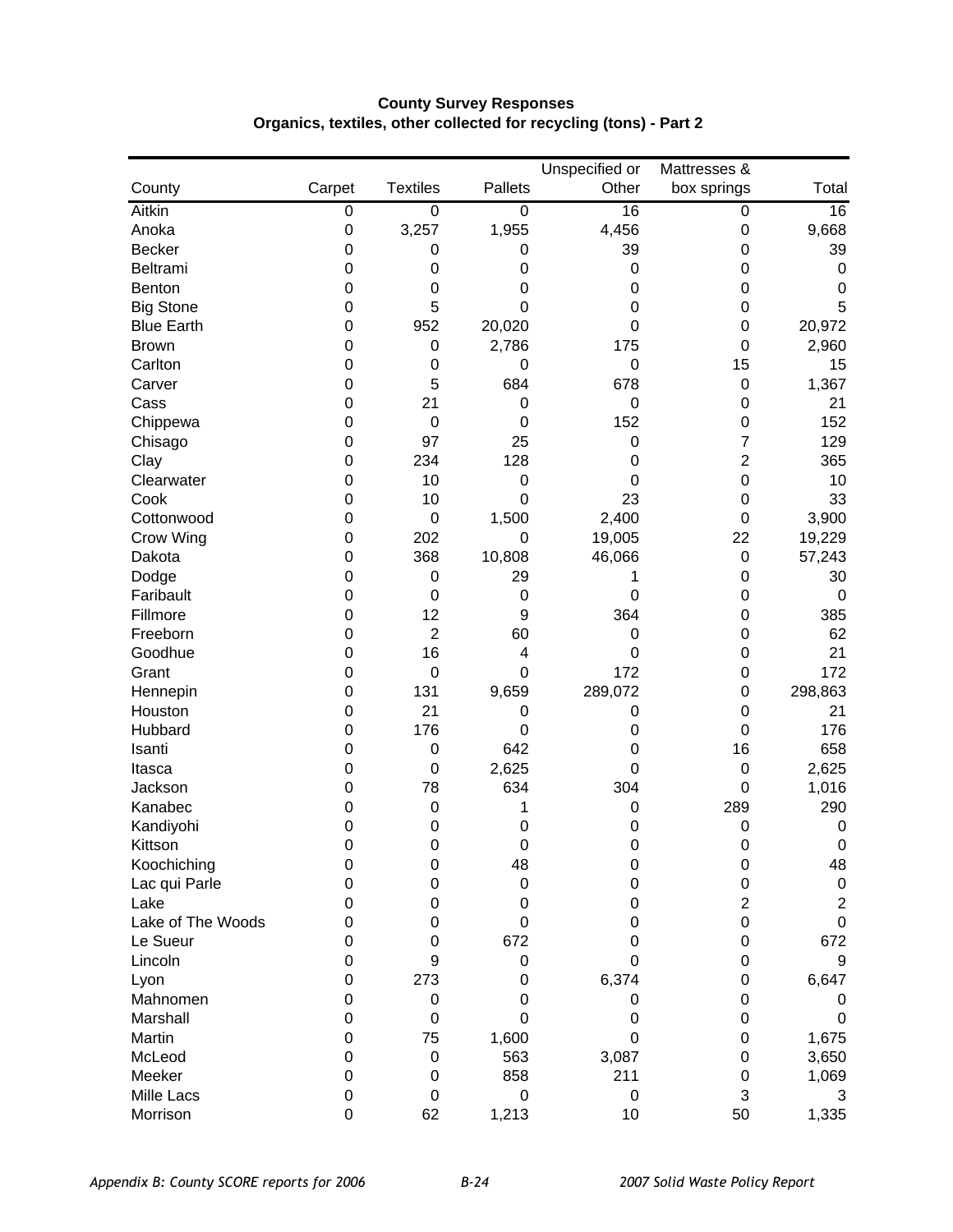|                        |                  |                  |                | Unspecified or | Mattresses & |             |
|------------------------|------------------|------------------|----------------|----------------|--------------|-------------|
| County                 | Carpet           | <b>Textiles</b>  | <b>Pallets</b> | Other          | box springs  | Total       |
| Mower                  | 0                | $\boldsymbol{0}$ | 9,911          | 0              | $\mathbf 0$  | 9,911       |
| Murray                 | $\boldsymbol{0}$ | 159              | 57             | 0              | $\mathbf 0$  | 216         |
| Nicollet               | 0                | 3                | 399            | 0              | 0            | 402         |
| <b>Nobles</b>          | 0                | 93               | 117            | 0              | 0            | 210         |
| Norman                 | 0                | $\boldsymbol{0}$ | $\mathbf 0$    | 0              | 0            | $\mathbf 0$ |
| Olmsted                | 0                | 571              | 1,015          | 0              | 0            | 1,586       |
| <b>Otter Tail</b>      | 0                | 214              | 288            | 727            | 0            | 1,228       |
| Pennington             | 0                | $\boldsymbol{0}$ | 43             | $\mathbf 0$    | 0            | 43          |
| Pine                   | 0                | $\mathbf 0$      | 0              | 0              | 0            | $\mathbf 0$ |
| Pipestone              | 0                | 75               | 1,500          | $\mathbf 0$    | 0            | 1,575       |
| Polk                   | $\Omega$         | $\mathbf 0$      | 0              | 1,775          | 0            | 1,775       |
| Pope/Douglas           | 120              | 8                | 0              | $\mathbf 0$    | 0            | 128         |
| Ramsey                 | $\pmb{0}$        | 4,148            | 4,693          | 151,279        | 0            | 160,120     |
| <b>Red Lake</b>        | 0                | 0                | 0              | 0              | 0            | 0           |
| Redwood                | 16               | 905              | 800            | 3,321          | 0            | 5,042       |
| Renville               | $\boldsymbol{0}$ | 45               | 0              | $\mathbf 0$    | 0            | 45          |
| Rice                   | 0                | 90               | 1,698          | 3              | 0            | 1,791       |
| Rock                   | 0                | 20               | 861            | 0              | 0            | 881         |
| Roseau                 | $\Omega$         | $\boldsymbol{0}$ | 1,140          | 0              | 0            | 1,140       |
| <b>Scott</b>           | 80               | 402              | 2,334          | 0              | 0            | 2,816       |
| Sherburne              | 0                | 0                | 274            | 22             | 0            | 296         |
| Sibley                 | 0                | 0                | 73             | $\mathbf 0$    | 0            | 73          |
| St. Louis - partial    | 0                | $\mathbf 0$      | $\mathbf 0$    | $\mathbf 0$    | 60           | 60          |
| <b>Stearns</b>         | 0                | 1,300            | 6,448          | 2,413          | $\mathbf 0$  | 10,161      |
| <b>Steele</b>          | 0                | 190              | 5,537          | 11             | 0            | 5,738       |
| <b>Stevens</b>         | 0                | $\mathbf 0$      | 0              | 0              | 0            | 0           |
| Swift                  | 0                | 0                | 0              | 0              | 0            | $\mathbf 0$ |
| Todd                   | 0                | 0                | 0              | 0              | 0            | 0           |
| <b>Traverse</b>        | 0                | $\mathbf 0$      | 0              | 0              | 0            | 0           |
| Wabasha                | 0                | 4                | 4,160          | 0              | 0            | 4,164       |
| Wadena                 | 0                | $\boldsymbol{0}$ | 0              | 0              | 0            | $\mathbf 0$ |
| Waseca                 | 0                | 143              | 0              | 75             | 0            | 218         |
| Washington             | 0                | 197              | 182            | 3,003          | 0            | 3,383       |
| Watonwan               | $\mathbf 0$      | 0                | $\mathbf 0$    | $\mathbf 0$    | 0            | $\mathbf 0$ |
| Wilkin                 | $\mathbf 0$      | 0                | 0              | $\mathbf 0$    | $\mathbf 0$  | 0           |
| Winona                 | $\Omega$         | 0                | 3,059          | 0              | 0            | 3,059       |
| <b>WLSSD</b>           | 0                | 1,661            | 2,725          | 135            | 67           | 4,588       |
| Wright                 | 0                | 0                | 1              | 0              | $\mathbf 0$  |             |
| <b>Yellow Medicine</b> | 0                | 0                | $\mathbf 0$    | 255            | 0            | 255         |
|                        |                  |                  |                |                |              | $\Omega$    |
| <b>Metro Area</b>      |                  | 8,107            | 28,255         | 494,577        |              | 530,939     |
| Greater Minn.          | 216              | 8,137            | 75,582         | 41,049         | 534          | 125,518     |
| Minnesota              | 216              | 16,244           | 103,837        | 535,626        | 534          | 656,457     |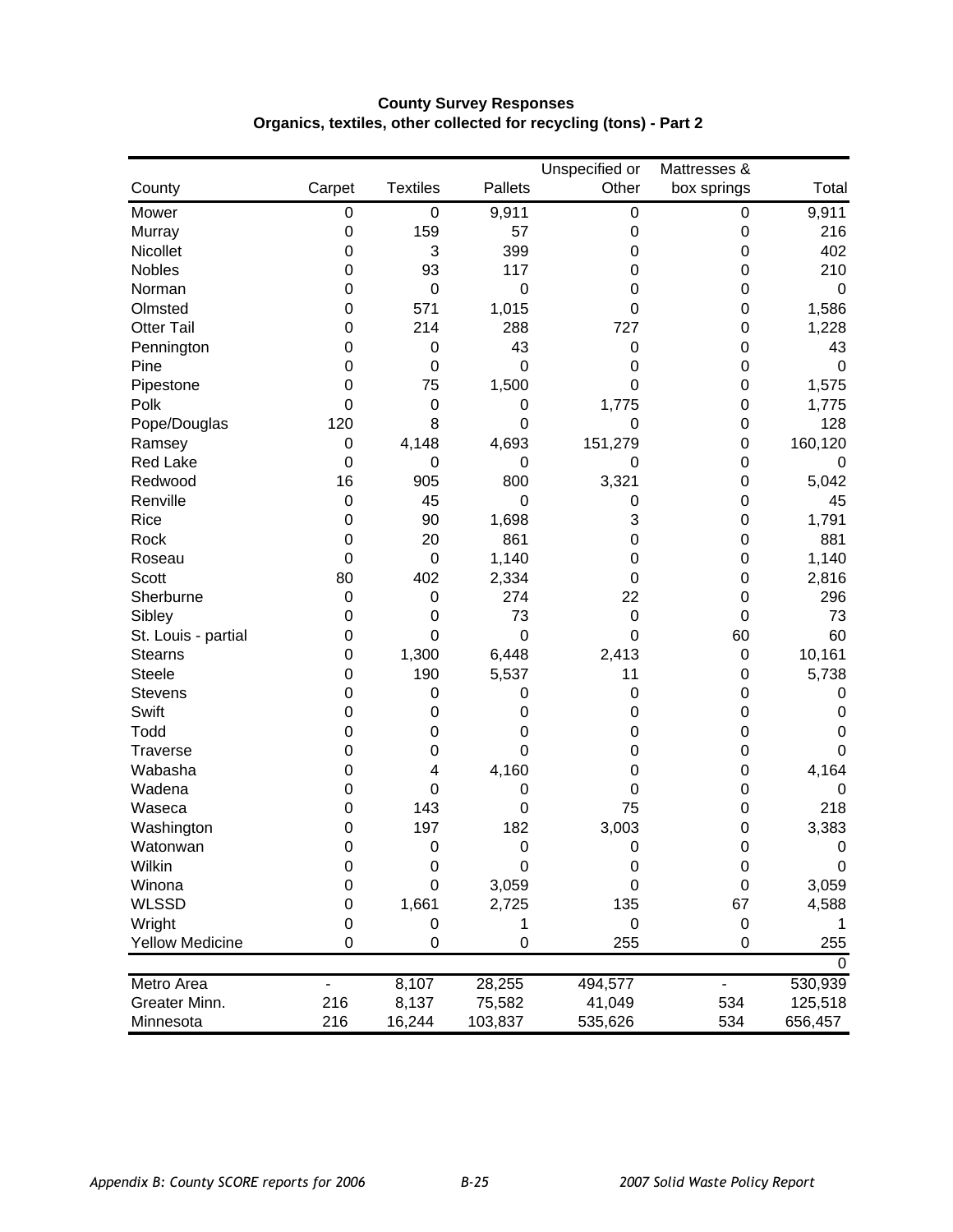#### **County Survey Responses Problem materials (banned) collected for recycling (tons)**

| County            | Antifreeze       | Electronics    | Fluorescent &<br><b>HID lamps</b> | <b>HHW</b>                | Latex<br>paint   | Major<br>appliances | Used oil                | Used oil<br>filters | Vehicle<br>batteries | Waste tires | Total problem<br>matls |
|-------------------|------------------|----------------|-----------------------------------|---------------------------|------------------|---------------------|-------------------------|---------------------|----------------------|-------------|------------------------|
| Aitkin            | $\pmb{0}$        | 26             | 1                                 | 3                         | 5                | 150                 | 78                      | $\overline{8}$      | 102                  | 164         | 536                    |
| Anoka             | 11               | 230            | 22                                | 4                         | 97               | 1,972               | 263                     | 154                 | 2,017                | 657         | 5,425                  |
| <b>Becker</b>     | 0                | 26             | $\overline{2}$                    | 17                        | 10               | 194                 | 26                      | 15                  | 198                  | 65          | 553                    |
| Beltrami          | 3                | 97             | $\overline{2}$                    | $\mathbf 0$               | 0                | 400                 | 34                      | 20                  | 265                  | 120         | 941                    |
| Benton            | 0                | 1              | 0                                 | 0                         | 3                | 233                 | 31                      | 18                  | 238                  | 78          | 602                    |
| <b>Big Stone</b>  | 0                | 1              | 1                                 | $\mathbf 0$               | 0                | 33                  | 16                      | 5                   | 34                   | 50          | 140                    |
| <b>Blue Earth</b> | 50               | 122            | 34                                | 22                        | 13               | 646                 | 143                     | 83                  | 1,107                | 2,008       | 4,228                  |
| <b>Brown</b>      | 0                | 3              | 5                                 | 19                        | 13               | 159                 | 21                      | 12                  | 163                  | 53          | 448                    |
| Carlton           | 1                | 16             | 1                                 | $\mathbf 0$               | 0                | 205                 | 27                      | 16                  | 210                  | 68          | 545                    |
| Carver            | 6                | 127            | 3                                 | 36                        | 59               | 517                 | 69                      | 40                  | 529                  | 172         | 1,558                  |
| Cass              | 1                | 30             | 4                                 | 9                         | 5                | 268                 | 23                      | 14                  | 178                  | 233         | 764                    |
| Chippewa          | 0                | 11             | 1                                 | $\boldsymbol{0}$          | 0                | 106                 | 10                      | 6                   | 78                   | 1,145       | 1,358                  |
| Chisago           | 5                | 37             | 3                                 | 37                        | 42               | 302                 | 40                      | 23                  | 309                  | 101         | 898                    |
| Clay              | 18               | 73             | 7                                 | 20                        | 18               | 329                 | 232                     | 26                  | 337                  | 363         | 1,423                  |
| Clearwater        | 0                | 7              | 2                                 | $\overline{4}$            | $\boldsymbol{0}$ | 56                  | 7                       | 4                   | 52                   | 66          | 198                    |
| Cook              | 0                | 0              | 0                                 | $\mathbf 0$               | $\boldsymbol{0}$ | 32                  | 4                       | 3                   | 33                   | 11          | 84                     |
| Cottonwood        | 0                | 10             | 0                                 | $\overline{2}$            | 2                | 71                  | 27                      | 6                   | 73                   | 69          | 261                    |
| Crow Wing         | 9                | 172            | 26                                | $\overline{c}$            | 17               | 643                 | 49                      | 36                  | 402                  | 131         | 1,488                  |
| Dakota            | 70               | 851            | 110                               | 47                        | 203              | 2,350               | 313                     | 185                 | 2,404                | 783         | 7,315                  |
| Dodge             | 0                | 31             | 1                                 | $\mathbf 0$               | 0                | 121                 | 16                      | 10                  | 124                  | 40          | 343                    |
| Faribault         | 1                | 20             | 4                                 | 1                         | 2                | 92                  | 12                      | 7                   | 95                   | 31          | 265                    |
| Fillmore          | 8                | 8              | $\overline{c}$                    | $\mathbf 0$               | 14               | 152                 | 18                      | 10                  | 135                  | 44          | 392                    |
| Freeborn          | 6                | 18             | 1                                 | 12                        | 14               | 244                 | 520                     | 17                  | 214                  | 325         | 1,371                  |
| Goodhue           | 0                | 20             | 9                                 | $\mathbf 0$               | 0                | 277                 | 37                      | 22                  | 283                  | 92          | 739                    |
| Grant             | 0                | 5              | 2                                 | 4                         | 2                | 37                  | 5                       | 3                   | 37                   | 12          | 107                    |
| Hennepin          | 38               | 2,266          | 1                                 | 0                         | 561              | 6,915               | 922                     | 539                 | 7,074                | 2,305       | 20,621                 |
| Houston           | 0                | 58             | $\overline{c}$                    | 3                         | 0                | 305                 | 16                      | 9                   | 122                  | 179         | 695                    |
| Hubbard           | 0                | 70             | 4                                 | 6                         | 3                | 380                 | 34                      | 9                   | 116                  | 357         | 978                    |
| Isanti            | 0                | 0              | 0                                 | 3                         | 5                | 231                 | 31                      | 18                  | 236                  | 77          | 600                    |
| Itasca            | 2                | 35             | 3                                 | 0                         | 0                | 1,300               | 35                      | 21                  | 272                  | 89          | 1,757                  |
| Jackson           | 0                | 8              | 4                                 | 1                         | 1                | 67                  | 9                       | 5                   | 69                   | 22          | 188                    |
| Kanabec           | 2                | 367            | 0                                 | 7                         | 0                | 598                 | 55                      | 8                   | 100                  | 109         | 1,246                  |
| Kandiyohi         | 0                | 0              | 0                                 | $\mathbf 0$               | 0                | 250                 | 33                      | 19                  | 256                  | 83          | 642                    |
| Kittson           | 0                | 2              | 1                                 | 0                         | 1                | 29                  | 4                       | 2                   | 29                   | 10          | 77                     |
| Koochiching       | 0                | 0              | 2                                 | $\overline{c}$            | 0                | 83                  | 11                      | 6                   | 85                   | 28          | 216                    |
| Lac qui Parle     | $\pmb{0}$        | $\overline{7}$ | $\pmb{0}$                         | $\ensuremath{\mathsf{3}}$ | $\overline{c}$   | 45                  | 22                      | 4                   | 46                   | 15          | 143                    |
| Lake              | 8                | 27             | $\overline{2}$                    | 10                        | $\overline{7}$   | 67                  | 244                     | 13                  | 68                   | 117         | 562                    |
| Lake of The       |                  |                |                                   |                           |                  |                     |                         |                     |                      |             |                        |
| Woods             | $\mathbf 0$      | $\pmb{0}$      | 1                                 | $\boldsymbol{2}$          | 1                | 27                  | $\overline{\mathbf{4}}$ | 3                   | 27                   | 43          | 108                    |
| Le Sueur          | 18               | 69             | 5                                 | 8                         | 5                | 229                 | 22                      | 13                  | 171                  | 67          | 607                    |
| Lincoln           | $\boldsymbol{0}$ | 3              | 1                                 | 1                         | 0                | 38                  | 21                      | 3                   | 39                   | 29          | 135                    |
| Lyon              | $\boldsymbol{0}$ | 22             | 0                                 | $\pmb{0}$                 | 0                | 150                 | 20                      | 12                  | 154                  | 121         | 479                    |
| Mahnomen          | 0                | 0              | 0                                 | $\boldsymbol{0}$          | 0                | 31                  | 4                       | $\boldsymbol{2}$    | 31                   | 10          | 79                     |
| Marshall          | 1                | 1              | 1                                 | $\overline{4}$            | $\boldsymbol{2}$ | 60                  | 8                       | 5                   | 61                   | 40          | 183                    |
| Martin            | 9                | 450            | 12                                | 37                        | 8                | 275                 | 25                      | 11                  | 134                  | 78          | 1,039                  |
| McLeod            | $\boldsymbol{0}$ | 45             | 8                                 | 45                        | 26               | 1,318               | 30                      | 17                  | 227                  | 74          | 1,791                  |
| Meeker            | 4                | 35             | 19                                | $\pmb{0}$                 | 10               | 141                 | 19                      | 11                  | 144                  | 47          | 429                    |
| Mille Lacs        | $\boldsymbol{0}$ | 5              | $\mathbf 0$                       | 5                         | 0                | 156                 | 21                      | 12                  | 160                  | 52          | 412                    |
| Morrison          | 1                | 26             | 10                                | 0                         | 8                | 221                 | 356                     | 15                  | 203                  | 370         | 1,210                  |
| Mower             | 3                | 12             | 4                                 | 0                         | 5                | 234                 | 31                      | 18                  | 239                  | 78          | 624                    |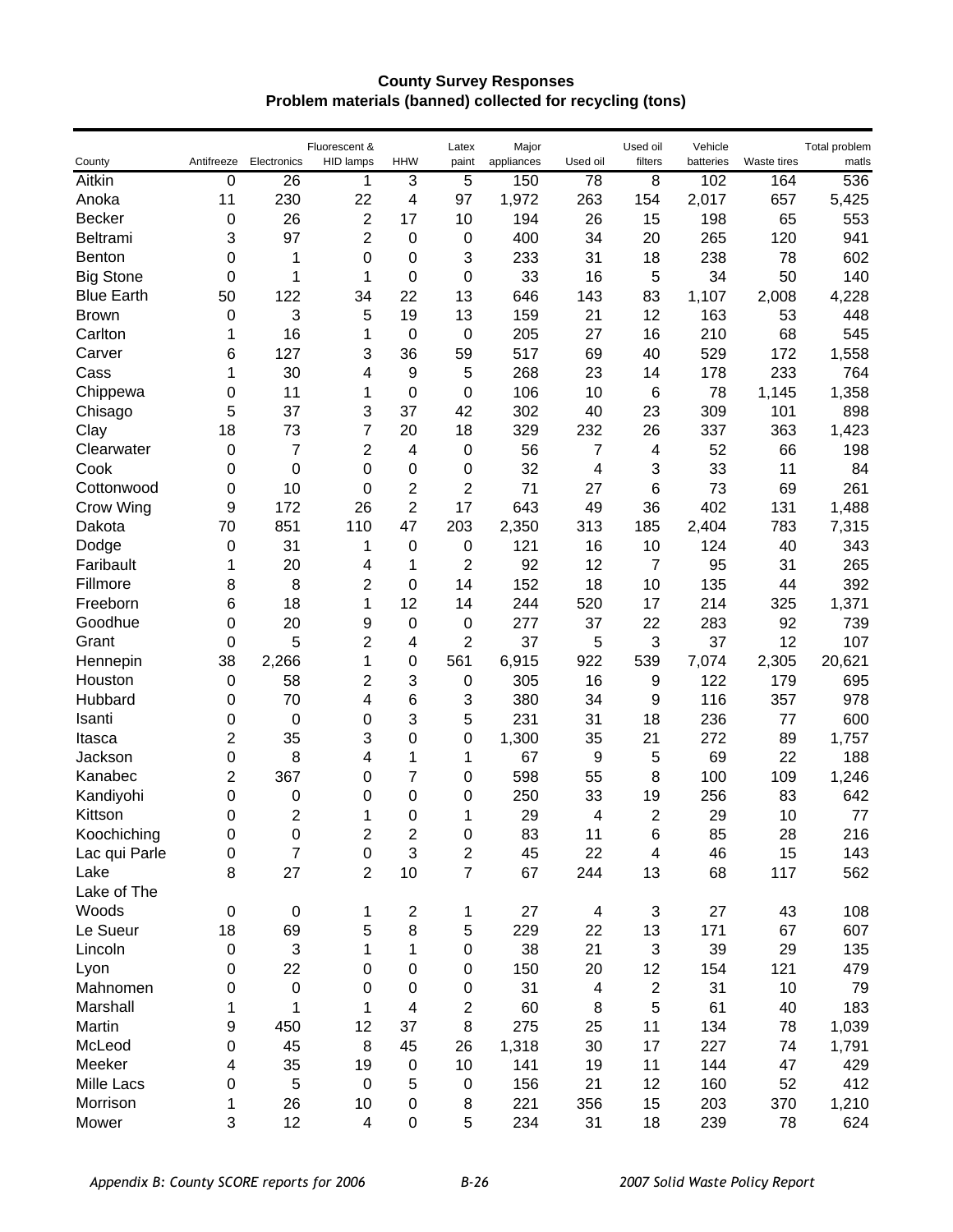#### **County Survey Responses Problem materials (banned) collected for recycling (tons)**

| County            | Antifreeze       | Electronics | Fluorescent &<br>HID lamps | <b>HHW</b>       | Latex<br>paint | Major<br>appliances | Used oil | Used oil<br>filters | Vehicle<br>batteries | Waste tires | Total problem<br>matis |
|-------------------|------------------|-------------|----------------------------|------------------|----------------|---------------------|----------|---------------------|----------------------|-------------|------------------------|
| Murray            | 0                | 0           | $\mathbf 0$                | $\mathbf 0$      | 0              | 55                  | 15       | 4                   | 56                   | 25          | 155                    |
| Nicollet          | 6                | 41          | 10                         | 2                | 21             | 337                 | 26       | 15                  | 196                  | 115         | 769                    |
| <b>Nobles</b>     | 13               | 0           | 13                         | 7                | 3              | 123                 | 16       | 10                  | 126                  | 41          | 352                    |
| Norman            | $\mathbf 0$      | 14          | 1                          | 2                | 1              | 42                  | 6        | 3                   | 43                   | 14          | 127                    |
| Olmsted           | 45               | 2,593       | 0                          | $\mathbf 0$      | 29             | 829                 | 111      | 65                  | 848                  | 276         | 4,796                  |
| <b>Otter Tail</b> | $\mathbf 0$      | 78          | 0                          | 32               | 24             | 364                 | 49       | 32                  | 372                  | 165         | 1,116                  |
| Pennington        | 0                | 4           | 1                          | 3                | 2              | 82                  | 11       | 6                   | 84                   | 27          | 221                    |
| Pine              | 0                | 0           | 0                          | 0                | 0              | 1,153               | 23       | 13                  | 174                  | 76          | 1,439                  |
| Pipestone         | 0                | 0           | 3                          | 3                | 0              | 57                  | 8        | 4                   | 58                   | 19          | 152                    |
| Polk              | 0                | 19          | $\overline{2}$             | $\overline{2}$   | 1              | 219                 | 25       | 15                  | 191                  | 94          | 568                    |
| Pope/Douglas      | 0                | 0           | 22                         | 26               | 14             | 280                 | 306      | 22                  | 287                  | 93          | 1,050                  |
| Ramsey            | 15               | 178         | 15                         | $\boldsymbol{0}$ | 242            | 3,092               | 412      | 241                 | 3,163                | 1,031       | 8,388                  |
| <b>Red Lake</b>   | $\boldsymbol{0}$ | 0           | $\mathbf 0$                | 1                | 0              | 26                  | 3        | 2                   | 27                   | 9           | 68                     |
| Redwood           | 59               | 741         | 13                         | 13               | 7              | 145                 | 510      | 25                  | 560                  | 842         | 2,915                  |
| Renville          | $\mathbf 0$      | 35          | 3                          | $\overline{4}$   | 3              | 159                 | 14       | 8                   | 105                  | 124         | 455                    |
| Rice              | 68               | 102         | 14                         | 17               | 28             | 411                 | 50       | 29                  | 409                  | 125         | 1,253                  |
| Rock              | $\mathbf 0$      | 5           | $\overline{2}$             | $\overline{c}$   | 1              | 57                  | 8        | 4                   | 59                   | 346         | 483                    |
| Roseau            | 4                | 3           | 6                          | $\mathbf 0$      | 2              | 99                  | 13       | 12                  | 108                  | 47          | 294                    |
| Scott             | 275              | 210         | 16                         | 172              | 95             | 718                 | 2,601    | 89                  | 910                  | 239         | 5,324                  |
| Sherburne         | 12               | 166         | 8                          | $\mathbf 0$      | 19             | 510                 | 68       | 40                  | 522                  | 170         | 1,515                  |
| Sibley            | 1                | 12          | $\overline{2}$             | $\mathbf 0$      | 9              | 115                 | 12       | 7                   | 94                   | 87          | 340                    |
| St. Louis -       |                  |             |                            |                  |                |                     |          |                     |                      |             |                        |
| partial           | 513              | 63          | 8                          | 71               | 0              | 3,508               | 513      | 38                  | 494                  | 893         | 6,101                  |
| <b>Stearns</b>    | 59               | 28          | 3                          | 0                | 0              | 867                 | 777      | 67                  | 887                  | 1,075       | 3,762                  |
| <b>Steele</b>     | 0                | 119         | 10                         | 3                | 12             | 217                 | 29       | 17                  | 222                  | 72          | 701                    |
| <b>Stevens</b>    | 0                | 13          | 4                          | $6\phantom{1}6$  | $\mathbf 0$    | 59                  | 8        | 5                   | 60                   | 20          | 174                    |
| Swift             | 0                | $\mathbf 0$ | 2                          | $\boldsymbol{0}$ | 0              | 69                  | 9        | 5                   | 70                   | 23          | 179                    |
| Todd              | 0                | 16          | 1                          | $\mathbf 0$      | 1              | 227                 | 20       | 12                  | 151                  | 102         | 530                    |
| <b>Traverse</b>   | 0                | $\mathbf 0$ | 1                          | 1                | 1              | 29                  | 3        | $\mathbf 2$         | 23                   | 8           | 66                     |
| Wabasha           | 0                | 9           | 1                          | 4                | 7              | 135                 | 18       | 10                  | 138                  | 45          | 366                    |
| Wadena            | 0                | 22          | 0                          | $\mathbf 0$      | 0              | 84                  | 11       | 6                   | 251                  | 27          | 401                    |
| Waseca            | 0                | $\mathbf 0$ | 2                          | 3                | 0              | 118                 | 16       | 9                   | 120                  | 39          | 307                    |
| Washington        | 12               | 59          | 9                          | $\mathbf 0$      | 174            | 1,369               | 182      | 107                 | 1,400                | 456         | 3,768                  |
| Watonwan          | 0                | 0           | 1                          | $\mathbf 0$      | 2              | 69                  | 9        | 5                   | 71                   | 23          | 181                    |
| Wilkin            | 0                | 0           | $\overline{\mathbf{c}}$    | 0                | 0              | 88                  | 10       | 10                  | 45                   | 35          | 190                    |
| Winona            | 0                | 0           | $\mathbf 0$                | 22               | 19             | 300                 | 40       | 23                  | 306                  | 100         | 811                    |
| <b>WLSSD</b>      | 48               | 384         | 11                         | 11               | 85             | 695                 | 93       | 147                 | 711                  | 232         | 2,416                  |
| Wright            | 1                | 22          | $\overline{2}$             | 30               | 45             | 689                 | 92       | 54                  | 705                  | 230         | 1,869                  |
| Yellow            |                  |             |                            |                  |                |                     |          |                     |                      |             |                        |
| Medicine          | 0                | 0           | $\boldsymbol{0}$           | $\pmb{0}$        | 0              | 64                  | 8        | 5                   | 65                   | 21          | 163                    |
|                   |                  |             |                            |                  |                |                     |          |                     |                      |             |                        |
| Metro Area        | 163              | 3,876       | 167                        | 87               | 1,354          | 16,724              | 2,230    | 1,304               | 17,109               | 5,575       | 48,590                 |
| <b>Greater MN</b> | 1,243            | 6,509       | 343                        | 725              | 657            | 23,469              | 7,895    | 1,384               | 16,683               | 13,071      | 71,980                 |
| Minnesota         | 1,406            | 10,386      | 510                        | 812              | 2,011          | 40,193              | 10,125   | 2,688               | 33,792               | 18,646      | 120,570                |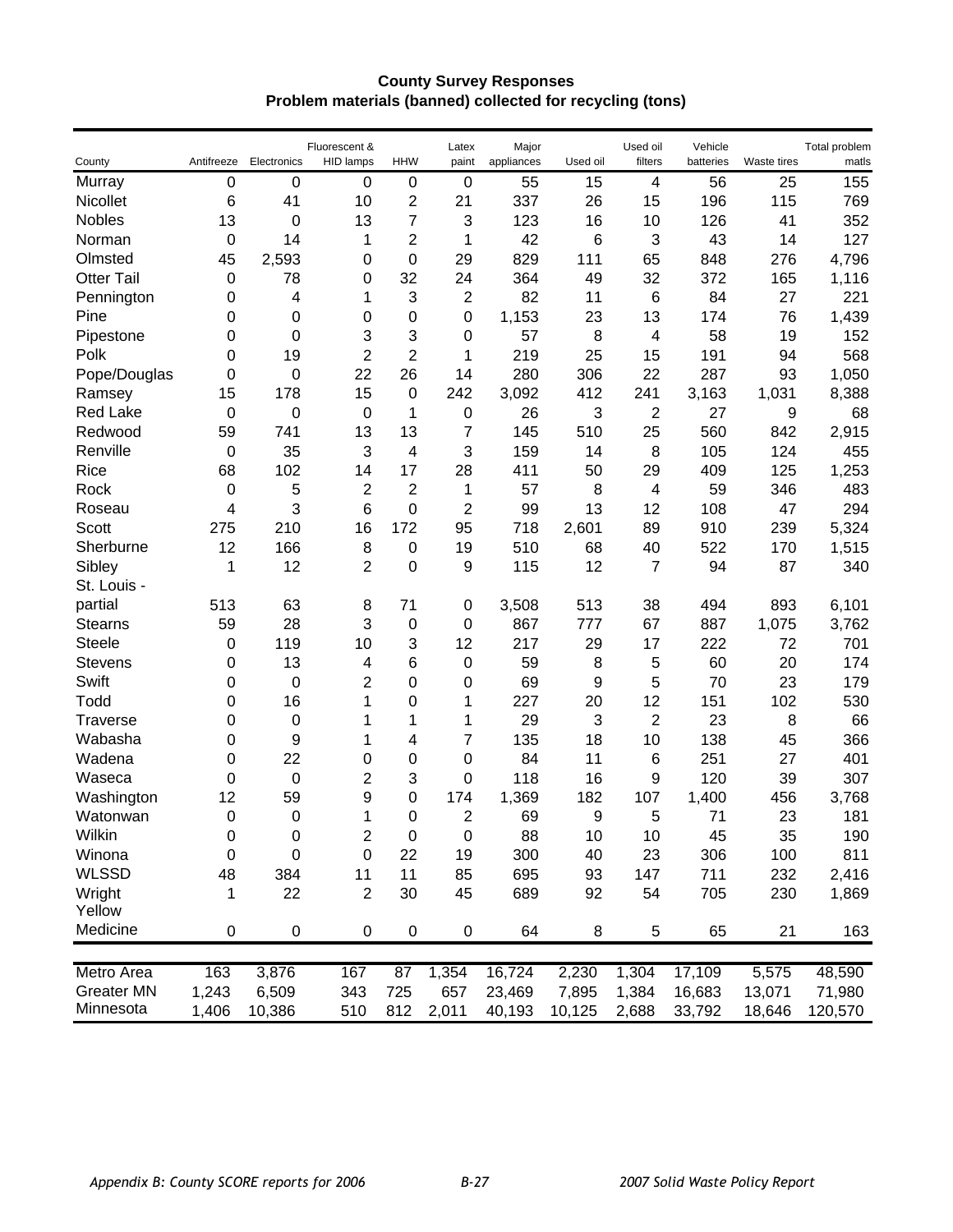#### **County Survey Responses Wastes generated (tons)**

|                   | Estimated        | Problem matls                 | Tons to MSW                       | Tons      |            |
|-------------------|------------------|-------------------------------|-----------------------------------|-----------|------------|
|                   |                  | tons of MSW not collected for | disposal/processing collected for |           | Total tons |
| County            | not collected    | recycling                     | facilities                        | recycling | generated  |
| Aitkin            | $\overline{275}$ | 187                           | 9,281                             | 2,465     | 12,208     |
| Anoka             | $\mathbf 0$      | 8,288                         | 183,009                           | 146,618   | 337,914    |
| <b>Becker</b>     | 252              | 813                           | 18,729                            | 13,165    | 32,959     |
| Beltrami          | $\mathbf 0$      | 988                           | 22,349                            | 7,826     | 31,163     |
| <b>Benton</b>     | 2,827            | 978                           | 19,119                            | 29,857    | 52,781     |
| <b>Big Stone</b>  | 910              | 88                            | 2,579                             | 1,124     | 4,701      |
| <b>Blue Earth</b> | 1,343            | 800                           | 37,848                            | 77,706    | 117,697    |
| <b>Brown</b>      | 2,267            | 664                           | 14,637                            | 25,750    | 43,318     |
| Carlton           | 685              | 863                           | 13,137                            | 4,907     | 19,592     |
| Carver            | 294              | 2,175                         | 52,682                            | 41,969    | 97,120     |
| Cass              | $\pmb{0}$        | 512                           | 17,365                            | 9,321     | 27,198     |
| Chippewa          | 1,679            | 201                           | 8,736                             | 3,741     | 14,357     |
| Chisago           | 420              | 1,268                         | 23,377                            | 8,270     | 33,335     |
| Clay              | 833              | 943                           | 26,289                            | 14,084    | 42,149     |
| Clearwater        | 126              | 158                           | 4,095                             | 983       | 5,362      |
| Cook              | 30               | 135                           | 4,745                             | 1,412     | 6,322      |
| Cottonwood        | 1,006            | 231                           | 5,601                             | 5,920     | 12,758     |
| Crow Wing         | 246              | 1,408                         | 40,478                            | 48,058    | 90,190     |
| Dakota            | $\mathbf 0$      | 9,875                         | 223,192                           | 180,581   | 413,647    |
| Dodge             | 875              | 491                           | 8,741                             | 5,868     | 15,974     |
| Faribault         | 2,180            | 385                           | 7,573                             | 6,029     | 16,167     |
| Fillmore          | 3,022            | 503                           | 5,443                             | 2,452     | 11,421     |
| Freeborn          | 420              | 0                             | 27,294                            | 17,594    | 45,308     |
| Goodhue           | 420              | 1,162                         | 30,023                            | 13,421    | 45,026     |
| Grant             | 753              | 153                           | 2,015                             | 799       | 3,719      |
| Hennepin          | 0                | 29,066                        | 982,230                           | 598,179   | 1,609,475  |
| Houston           | 504              | 331                           | 5,273                             | 2,443     | 8,551      |
| Hubbard           | $\mathbf 0$      | 278                           | 15,039                            | 6,539     | 21,856     |
| Isanti            | 1,931            | 969                           | 22,721                            | 7,416     | 33,037     |
| Itasca            | 466              | 1,052                         | 26,497                            | 14,536    | 42,551     |
| Jackson           | 942              | 280                           | 4,831                             | 3,623     | 9,676      |
| Kanabec           | 1,259            | 267                           | 8,192                             | 2,374     | 12,092     |
| Kandiyohi         | 840              | 1,051                         | 28,118                            | 7,131     | 37,140     |
| Kittson           | 90               | 118                           | 1,653                             | 684       | 2,545      |
| Koochiching       | 315              | 341                           | 8,069                             | 3,121     | 11,846     |
| Lac qui Parle     | 1,679            | 173                           | 3,607                             | 1,531     | 6,990      |
| Lake              | 252              | 22                            | 6,667                             | 2,760     | 9,701      |
| Lake of The Woods | 17               | 75                            | 2,692                             | 1,289     | 4,072      |
| Le Sueur          | 1,028            | 651                           | 17,792                            | 10,918    | 30,389     |
| Lincoln           | 1,007            | 115                           | 2,102                             | 622       | 3,846      |
| Lyon              | 812              | 559                           | 20,112                            | 15,657    | 37,141     |
| Mahnomen          | 217              | 127                           | 1,325                             | 346       | 2,015      |
| Marshall          | 315              | 230                           | 4,622                             | 839       | 6,006      |
| Martin            | 2,375            | 443                           | 9,854                             | 21,392    | 34,064     |
| McLeod            | 2,099            | 879                           | 19,140                            | 15,793    | 37,910     |
| Meeker            | 588              | 591                           | 9,129                             | 4,116     | 14,423     |
| Mille Lacs        | 1,679            | 657                           | 13,030                            | 1,798     | 17,165     |
| Morrison          | 378              | 216                           | 13,169                            | 12,018    | 25,781     |
| Mower             | 1,301            | 978                           | 26,078                            | 18,241    | 46,598     |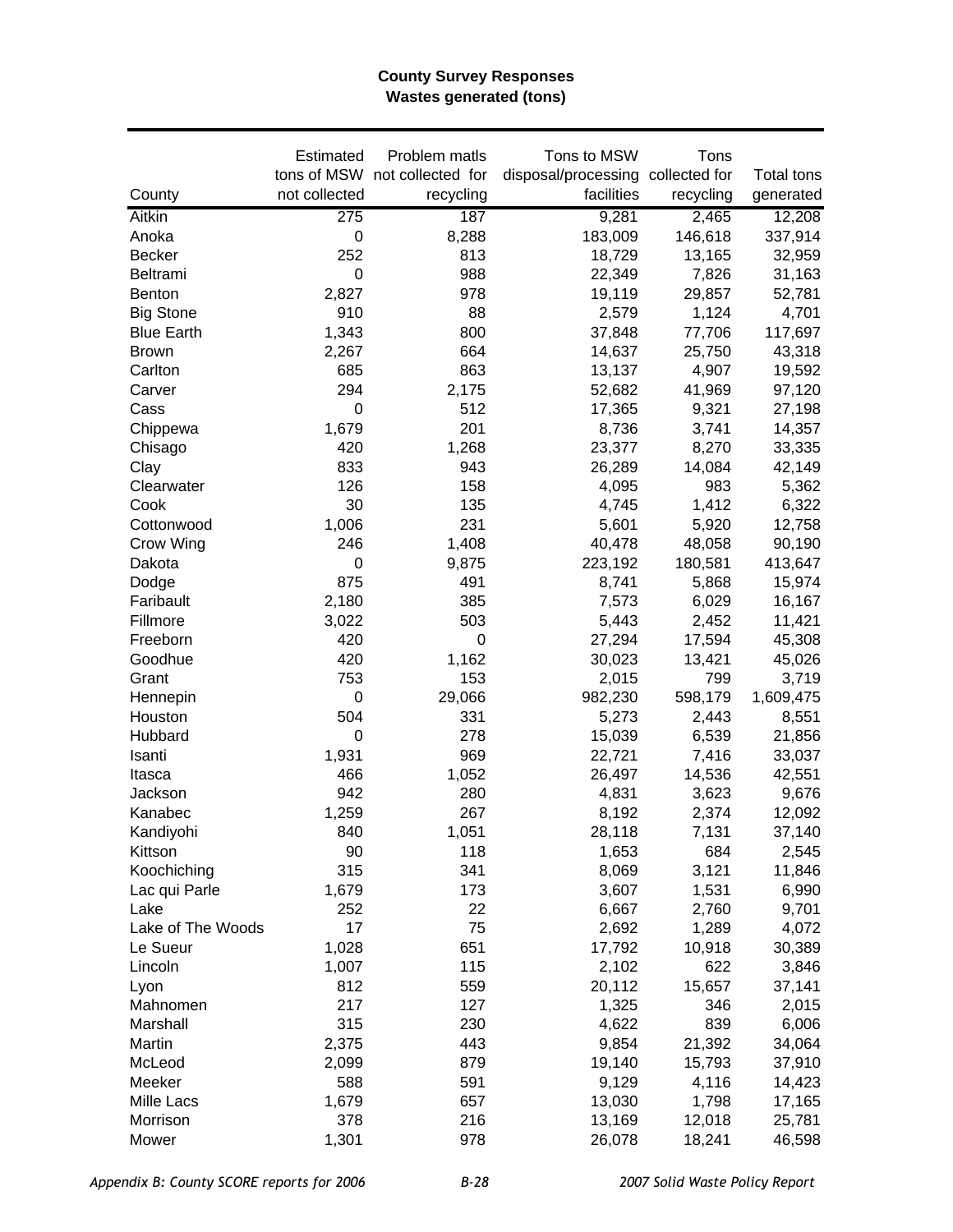### **County Survey Responses Wastes generated (tons)**

|                        | Estimated        | Problem matls                 | Tons to MSW                       | Tons      |            |
|------------------------|------------------|-------------------------------|-----------------------------------|-----------|------------|
|                        |                  | tons of MSW not collected for | disposal/processing collected for |           | Total tons |
| County                 | not collected    | recycling                     | facilities                        | recycling | generated  |
| Murray                 | 877              | 201                           | 2,998                             | 2,461     | 6,538      |
| Nicollet               | 1,049            | 706                           | 17,756                            | 15,090    | 34,601     |
| Nobles                 | 1,154            | 516                           | 7,364                             | 6,629     | 15,664     |
| Norman                 | 21               | 173                           | 3,008                             | 1,017     | 4,219      |
| Olmsted                | 579              | 3,486                         | 87,183                            | 52,390    | 143,638    |
| <b>Otter Tail</b>      | 965              | 1,398                         | 34,404                            | 23,342    | 60,110     |
| Pennington             | 1,637            | 345                           | 13,113                            | 2,126     | 17,220     |
| Pine                   | 1,767            | 653                           | 19,718                            | 6,512     | 28,650     |
| Pipestone              | 1,196            | 237                           | 4,553                             | 3,686     | 9,673      |
| Polk                   | 189              | 720                           | 17,063                            | 10,545    | 28,517     |
| Pope/Douglas           | 496              | 908                           | 30,846                            | 17,384    | 49,635     |
| Ramsey                 | 0                | 12,987                        | 408,757                           | 302,847   | 724,590    |
| Red Lake               | 8                | 104                           | 1,560                             | 583       | 2,256      |
| Redwood                | 1,891            | 0                             | 8,045                             | 16,307    | 26,243     |
| Renville               | 2,183            | 299                           | 8,015                             | 3,285     | 13,782     |
| Rice                   | 2,560            | 1,508                         | 46,800                            | 45,378    | 96,246     |
| Rock                   | 546              | 164                           | 4,019                             | 4,957     | 9,686      |
| Roseau                 | 682              | 389                           | 10,208                            | 8,720     | 19,999     |
| Scott                  | $\mathbf 0$      | 1,137                         | 70,572                            | 71,523    | 143,231    |
| Sherburne              | 1,259            | 2,144                         | 51,004                            | 31,407    | 85,814     |
| Sibley                 | 443              | 306                           | 5,875                             | 4,968     | 11,593     |
| St. Louis - partial    | 331              | 817                           | 54,039                            | 62,748    | 117,935    |
| <b>Stearns</b>         | 1,198            | 2,196                         | 73,269                            | 87,155    | 163,819    |
| <b>Steele</b>          | 1,049            | 912                           | 32,839                            | 45,092    | 79,892     |
| <b>Stevens</b>         | 403              | 244                           | 5,394                             | 1,490     | 7,532      |
| Swift                  | 1,078            | 290                           | 4,036                             | 3,093     | 8,497      |
| Todd                   | 1,049            | 526                           | 10,970                            | 18,164    | 30,709     |
| Traverse               | 504              | 90                            | 1,297                             | 415       | 2,306      |
| Wabasha                | 614              | 566                           | 9,281                             | 14,763    | 25,224     |
| Wadena                 | 378              | 335                           | 8,329                             | 8,283     | 17,325     |
| Waseca                 | 78               | 494                           | 10,307                            | 37,295    | 48,175     |
| Washington             | $\boldsymbol{0}$ | 5,753                         | 101,509                           | 89,797    | 197,058    |
| Watonwan               | 1,049            | 289                           | 7,148                             | 2,615     | 11,101     |
| Wilkin                 | 840              | 130                           | 2,127                             | 1,056     | 4,153      |
| Winona                 | 1,217            | 1,258                         | 25,891                            | 24,180    | 52,546     |
| <b>WLSSD</b>           | 3,652            | 2,914                         | 64,505                            | 55,770    | 126,840    |
| Wright                 | 1,511            | 2,895                         | 50,400                            | 15,432    | 70,239     |
| <b>Yellow Medicine</b> | 1,175            | 263                           | 4,956                             | 1,843     | 8,238      |
|                        |                  |                               |                                   |           |            |
| Metro Area             | 294              | 69,279                        | 2,021,951                         | 1,431,513 | 3,523,036  |
| Greater Minn.          | 76,292           | 51,814                        | 1,357,484                         | 1,092,122 | 2,577,712  |
| Minnesota              | 76,586           | 121,093                       | 3,379,435                         | 2,523,635 | 6,100,748  |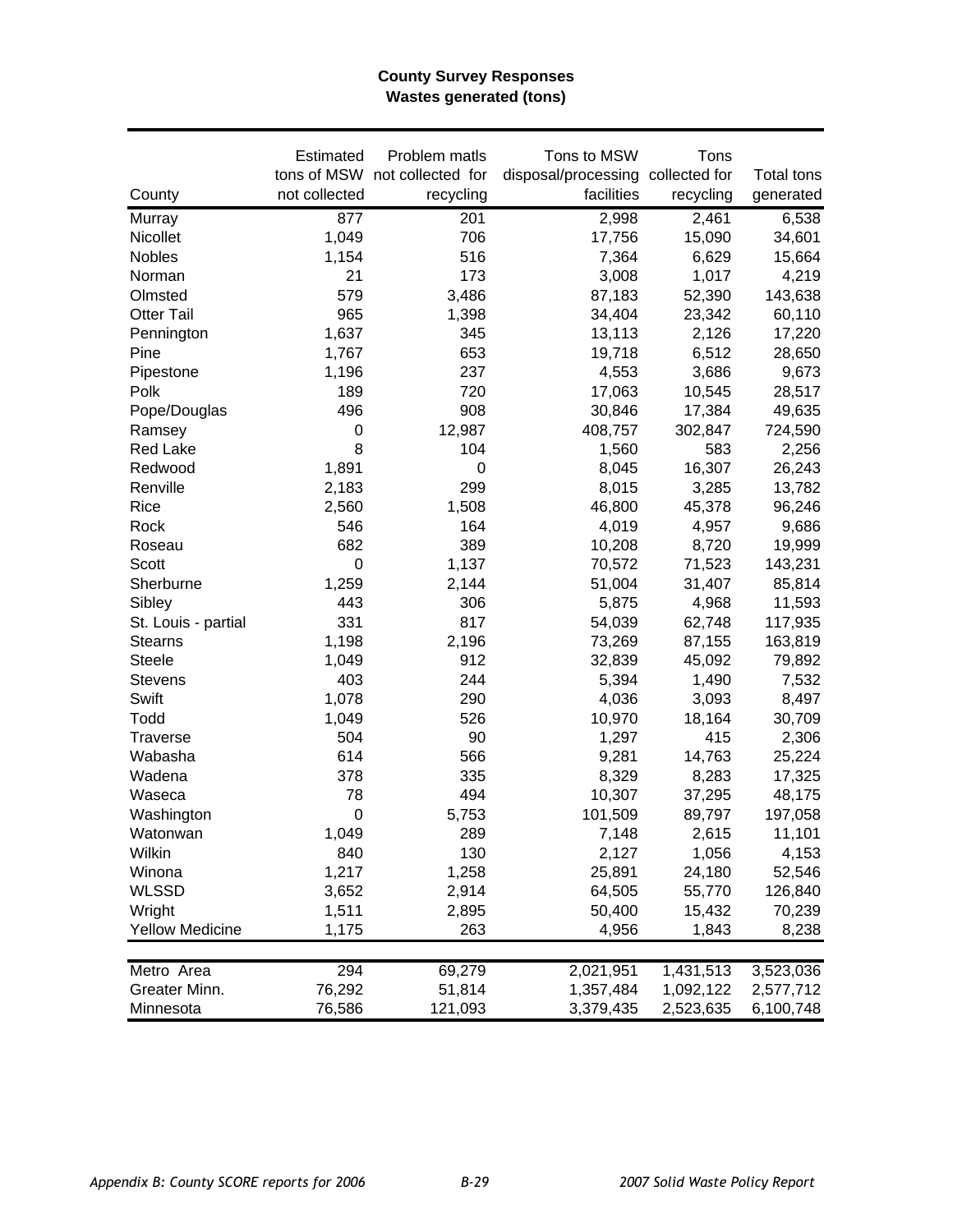### **County Survey Responses Recycling rate**

|                   | Tons          |                  | Percent of MSW | Source    |        | Yard Recycling |
|-------------------|---------------|------------------|----------------|-----------|--------|----------------|
|                   | collected for | <b>Total MSW</b> | collected for  | reduction | waste  | rate with      |
| County            | recycling     | generated        | recycling      | credit    | credit | credits        |
| Aitkin            | 2,465         | 12,208           | 20.2%          | 3%        | 5%     | 28.2%          |
| Anoka             | 146,618       | 337,914          | 43.4%          | 3%        | 5%     | 51.4%          |
| <b>Becker</b>     | 13,165        | 32,959           | 39.9%          | 3%        | 5%     | 47.9%          |
| Beltrami          | 7,826         | 31,163           | 25.1%          | 1%        | 5%     | 31.1%          |
| Benton            | 29,857        | 52,781           | 56.6%          | 2%        | 5%     | 63.6%          |
| <b>Big Stone</b>  | 1,124         | 4,701            | 23.9%          | 2%        | 3%     | 28.9%          |
| <b>Blue Earth</b> | 77,706        | 117,697          | 66.0%          | 3%        | 5%     | 74.0%          |
| Brown             | 25,750        | 43,318           | 59.4%          | 3%        | 5%     | 67.4%          |
| Carlton           | 4,907         | 19,592           | 25.0%          | 3%        | 5%     | 33.0%          |
| Carver            | 41,969        | 97,120           | 43.2%          | 3%        | 5%     | 51.2%          |
| Cass              | 9,321         | 27,198           | 34.3%          | 2%        | 5%     | 41.3%          |
| Chippewa          | 3,741         | 14,357           | 26.1%          | 0%        | 5%     | 31.1%          |
| Chisago           | 8,270         | 33,335           | 24.8%          | 3%        | 5%     | 32.8%          |
| Clay              | 14,084        | 42,149           | 33.4%          | 3%        | 5%     | 41.4%          |
| Clearwater        | 983           | 5,362            | 18.3%          | 2%        | $0\%$  | 20.3%          |
| Cook              | 1,412         | 6,322            | 22.3%          | 3%        | 5%     | 30.3%          |
| Cottonwood        | 5,920         | 12,758           | 46.4%          | 2%        | 5%     | 53.4%          |
| Crow Wing         | 48,058        | 90,190           | 53.3%          | 7%        | 5%     | 65.2%          |
| Dakota            | 180,581       | 413,647          | 43.7%          | 3%        | 5%     | 51.7%          |
| Dodge             | 5,868         | 15,974           | 36.7%          | 3%        | 5%     | 44.7%          |
| Faribault         | 6,029         | 16,167           | 37.3%          | 3%        | 5%     | 45.3%          |
| Fillmore          | 2,452         | 11,421           | 21.5%          | 3%        | 5%     | 29.5%          |
| Freeborn          | 17,594        | 45,308           | 38.8%          | 3%        | 5%     | 46.8%          |
| Goodhue           | 13,421        | 45,026           | 29.8%          | 1%        | 5%     | 35.8%          |
| Grant             | 799           | 3,719            | 21.5%          | 0%        | 5%     | 26.5%          |
| Hennepin          | 598,179       | 1,609,475        | 37.2%          | 3%        | 5%     | 45.2%          |
| Houston           | 2,443         | 8,551            | 28.6%          | 3%        | 5%     | 36.6%          |
| Hubbard           | 6,539         | 21,856           | 29.9%          | 3%        | 5%     | 37.9%          |
|                   |               |                  |                |           |        |                |
| Isanti            | 7,416         | 33,037           | 22.4%          | 3%        | 5%     | 30.4%          |
| Itasca            | 14,536        | 42,551           | 34.2%          | 3%        | 5%     | 42.2%          |
| Jackson           | 3,623         | 9,676            | 37.4%          | 3%        | 5%     | 45.4%          |
| Kanabec           | 2,374         | 12,092           | 19.6%          | 2%        | 5%     | 26.6%          |
| Kandiyohi         | 7,131         | 37,140           | 19.2%          | 2%        | 5%     | 26.2%          |
| Kittson           | 684           | 2,545            | 26.9%          | 3%        | 5%     | 34.9%          |
| Koochiching       | 3,121         | 11,846           | 26.3%          | 1%        | 5%     | 32.3%          |
| Lac qui Parle     | 1,531         | 6,990            | 21.9%          | 3%        | 5%     | 29.9%          |
| Lake              | 2,760         | 9,701            | 28.5%          | 3%        | 5%     | 36.5%          |
| Lake of The Woods | 1,289         | 4,072            | 31.6%          | 1%        | 5%     | 37.6%          |
| Le Sueur          | 10,918        | 30,389           | 35.9%          | 3%        | 5%     | 43.9%          |
| Lincoln           | 622           | 3,846            | 16.2%          | 3%        | 5%     | 24.2%          |
| Lyon              | 15,657        | 37,141           | 42.2%          | 0%        | 5%     | 47.2%          |
| Mahnomen          | 346           | 2,015            | 17.1%          | 3%        | 5%     | 25.1%          |
| Marshall          | 839           | 6,006            | 14.0%          | 3%        | 5%     | 22.0%          |
| Martin            | 21,392        | 34,064           | 62.8%          | 3%        | 5%     | 70.8%          |
| McLeod            | 15,793        | 37,910           | 41.7%          | 2%        | 5%     | 48.7%          |
| Meeker            | 4,116         | 14,423           | 28.5%          | 3%        | 5%     | 36.5%          |
| Mille Lacs        | 1,798         | 17,165           | 10.5%          | 1%        | 5%     | 16.5%          |
| Morrison          | 12,018        | 25,781           | 46.6%          | 3%        | 5%     | 54.6%          |
| Mower             | 18,241        | 46,598           | 39.1%          | 3%        | 5%     | 47.1%          |
| Murray            | 2,461         | 6,538            | 37.6%          | 3%        | 5%     | 45.6%          |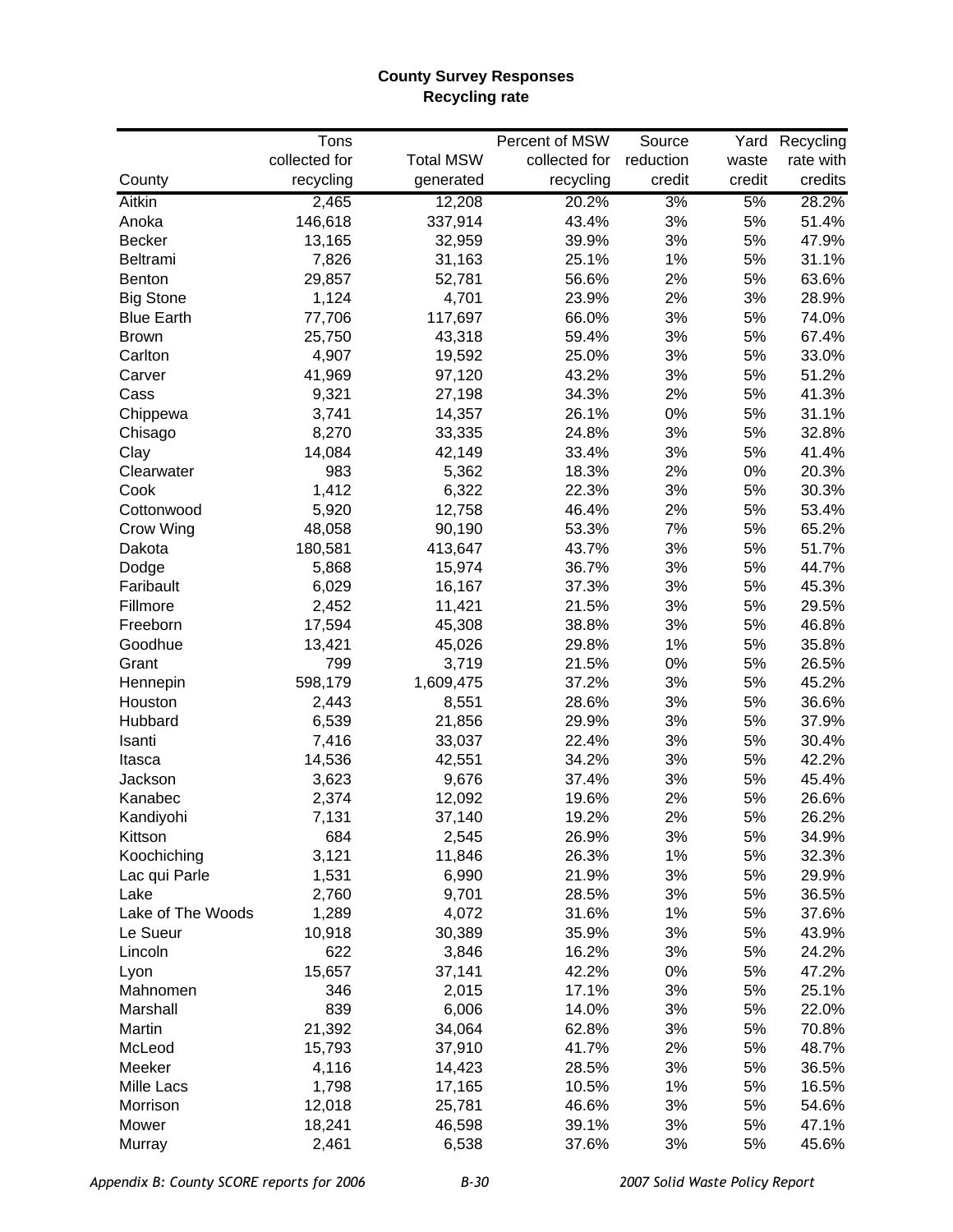### **County Survey Responses Recycling rate**

|                        | Tons          |                  | Percent of MSW | Source    |        | Yard Recycling |
|------------------------|---------------|------------------|----------------|-----------|--------|----------------|
|                        | collected for | <b>Total MSW</b> | collected for  | reduction | waste  | rate with      |
| County                 | recycling     | generated        | recycling      | credit    | credit | credits        |
| Nicollet               | 15,090        | 34,601           | 43.6%          | 3%        | 5%     | 51.6%          |
| Nobles                 | 6,629         | 15,664           | 42.3%          | 3%        | 5%     | 50.3%          |
| Norman                 | 1,017         | 4,219            | 24.1%          | 0%        | 0%     | 24.1%          |
| Olmsted                | 52,390        | 143,638          | 36.5%          | 3%        | 5%     | 44.5%          |
| <b>Otter Tail</b>      | 23,342        | 60,110           | 38.8%          | 3%        | 5%     | 46.8%          |
| Pennington             | 2,126         | 17,220           | 12.3%          | 3%        | 5%     | 20.3%          |
| Pine                   | 6,512         | 28,650           | 22.7%          | 3%        | 5%     | 30.7%          |
| Pipestone              | 3,686         | 9,673            | 38.1%          | 3%        | 5%     | 46.1%          |
| Polk                   | 10,545        | 28,517           | 37.0%          | 3%        | 5%     | 45.0%          |
| Pope/Douglas           | 17,384        | 49,635           | 35.0%          | 3%        | 5%     | 43.0%          |
| Ramsey                 | 302,847       | 724,590          | 41.8%          | 3%        | 5%     | 49.8%          |
| <b>Red Lake</b>        | 583           | 2,256            | 25.9%          | 3%        | 5%     | 33.9%          |
| Redwood                | 16,307        | 26,243           | 62.1%          | 3%        | 5%     | 70.1%          |
| Renville               | 3,285         | 13,782           | 23.8%          | 3%        | 5%     | 31.8%          |
| Rice                   | 45,378        | 96,246           | 47.1%          | 3%        | 5%     | 55.1%          |
| Rock                   | 4,957         | 9,686            | 51.2%          | 3%        | 5%     | 59.2%          |
| Roseau                 | 8,720         | 19,999           | 43.6%          | 3%        | 5%     | 51.6%          |
| Scott                  | 71,523        | 143,231          | 49.9%          | 3%        | 5%     | 57.9%          |
| Sherburne              | 31,407        | 85,814           | 36.6%          | 3%        | 5%     | 44.6%          |
| Sibley                 | 4,968         | 11,593           | 42.9%          | 3%        | 5%     | 50.9%          |
| St. Louis - partial    | 62,748        | 117,935          | 53.2%          | 3%        | 5%     | 61.2%          |
| <b>Stearns</b>         | 87,155        | 163,819          | 53.2%          | 3%        | 5%     | 61.2%          |
| <b>Steele</b>          | 45,092        | 79,892           | 56.4%          | 2%        | 5%     | 63.4%          |
| <b>Stevens</b>         | 1,490         | 7,532            | 19.8%          | 3%        | 5%     | 27.8%          |
| Swift                  | 3,093         | 8,497            | 36.4%          | 3%        | 5%     | 44.4%          |
| Todd                   | 18,164        | 30,709           | 59.1%          | 2%        | 5%     | 66.1%          |
| <b>Traverse</b>        | 415           | 2,306            | 18.0%          | 3%        | 5%     | 26.0%          |
| Wabasha                | 14,763        | 25,224           | 58.5%          | 3%        | 5%     | 66.5%          |
| Wadena                 | 8,283         | 17,325           | 47.8%          | 1%        | 5%     | 53.8%          |
| Waseca                 | 37,295        | 48,175           | 77.4%          | 1%        | 5%     | 83.4%          |
| Washington             | 89,797        | 197,058          | 45.6%          | 3%        | 5%     | 53.6%          |
| Watonwan               | 2,615         | 11,101           | 23.6%          | 0%        | $0\%$  | 23.6%          |
| Wilkin                 | 1,056         | 4,153            | 25.4%          | 3%        | 5%     | 33.4%          |
| Winona                 | 24,180        | 52,546           | 46.0%          | 3%        | 5%     | 54.0%          |
| <b>WLSSD</b>           | 55,770        | 126,840          | 44.0%          | 3%        | 5%     | 52.0%          |
| Wright                 | 15,432        | 70,239           | 22.0%          | 3%        | 5%     | 30.0%          |
| <b>Yellow Medicine</b> | 1,843         | 8,238            | 22.4%          | 1%        | 5%     | 28.4%          |
|                        |               |                  |                |           |        |                |
| Metro Area             | 1,431,513     | 3,523,036        | 40.63%         | 3.0%      | 5.0%   | 48.6%          |
| Greater Minn.          | 1,092,122     | 2,577,712        | 42.37%         | 2.5%      | 4.8%   | 49.7%          |
| Minnesota              | 2,523,635     | 6,100,748        | 41.37%         | 2.6%      | 4.8%   | 48.7%          |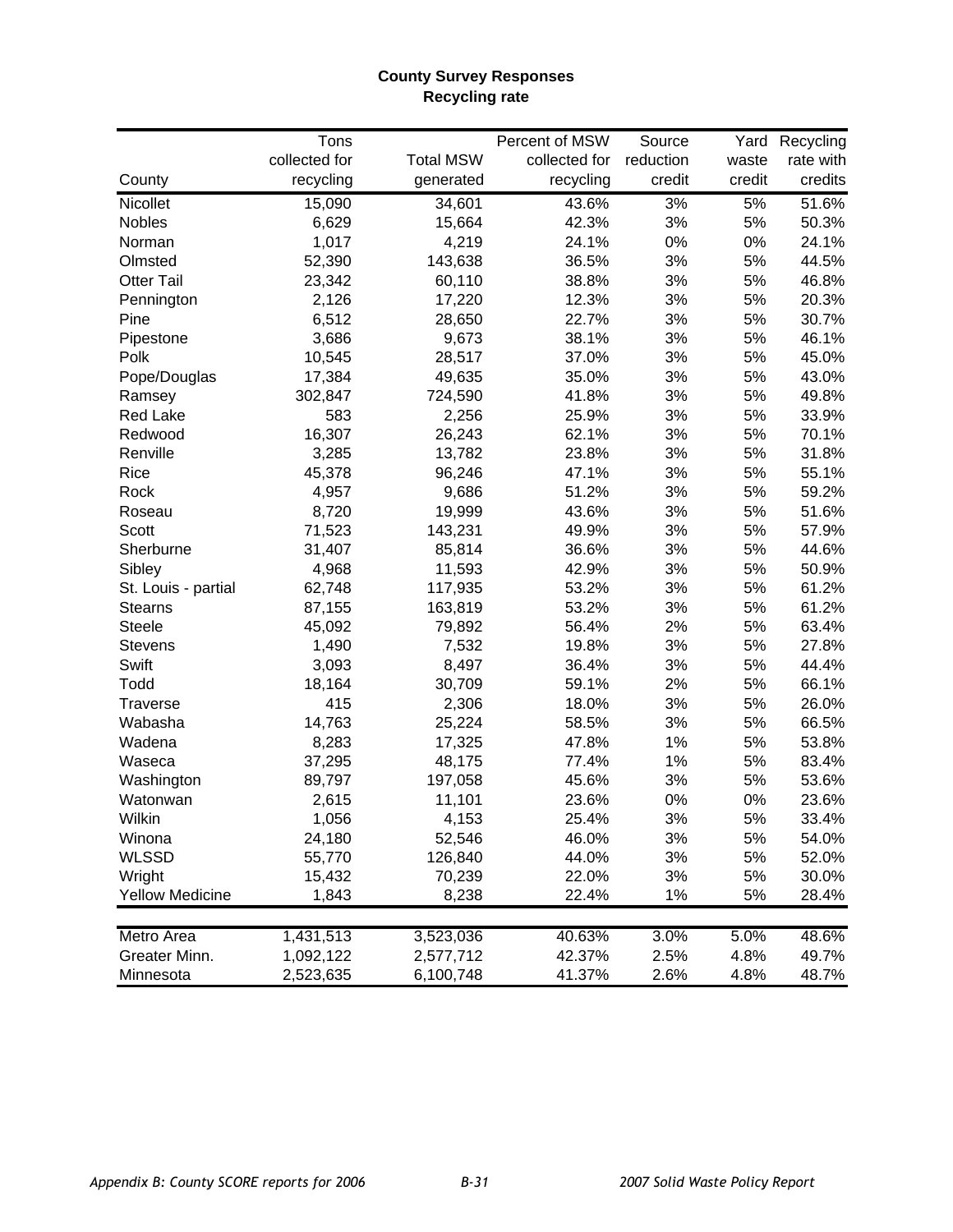# **Appendix C. Policy Report Stakeholder Engagement, June 2007 through February 2008**

MPCA staff and leadership began by preparing a discussion paper that proposed to structure its biennial solid waste policy report around the twin themes of energy gains and greenhouse-gas reductions. Following that paper MPCA staff and leadership met with more than 300 people statewide in the following stakeholder gatherings. This initial round of meetings went from June to September 2007. Follow-up meetings lasted into February 2008.

- Environmental Innovations Advisory Council
- Solid Waste Management Coordinating Board Lead staff
- Solid Waste Management Coordinating Board Monthly Meeting
- Source Separated Organics Working Group
- Minnesota Environmental Initiative
- Solid Waste Association of North America Minnesota Chapter
- Association of Minnesota Counties Solid Waste Advisory Committee
- Northeast Waste Advisory Council (NEWAC)
- Minnesota Chamber of Commerce Environmental Policy Committee meeting
- Minnesota Resource Recovery Association annual meeting
- Solid Waste Administrators Association executive board meeting
- Solid Waste Administrators Association annual meeting
- Association of Recycling Managers and Recycling Association of Minnesota combined meeting
- EPA Region 5 Annual State Solid Waste Managers meeting

MPCA hosted a joint meeting of stakeholder representatives on October 12, 2007, to discuss a list of "straw policy proposals," meaning proposals not yet endorsed by leadership. Attendance at these meetings numbered about 50.

MPCA distributed a first-draft Policy Report with a range of policy options on December 21, 2007. After hearing that more time was needed, MPCA extended the comment deadline to January 25, 2008, for a total of five weeks. MPCA staff relayed all letters, e-mails, and attachments directly to leadership and also collated the comments by topic in the form of a spreadsheet (Appendix D).

As part of the time-extension offer that was distributed via electronic mail and website, MPCA Commissioner Brad Moore also offered twelve meeting slots on the morning of January 31, 2008, to stakeholder groups on a first-come, first-served basis. All slots were filled. Groups that met with Commissioner Moore were:

- East Central Solid Waste Commission
- Association of Minnesota Counties
- National Solid Wastes Management Association and Minnesota Chamber of Commerce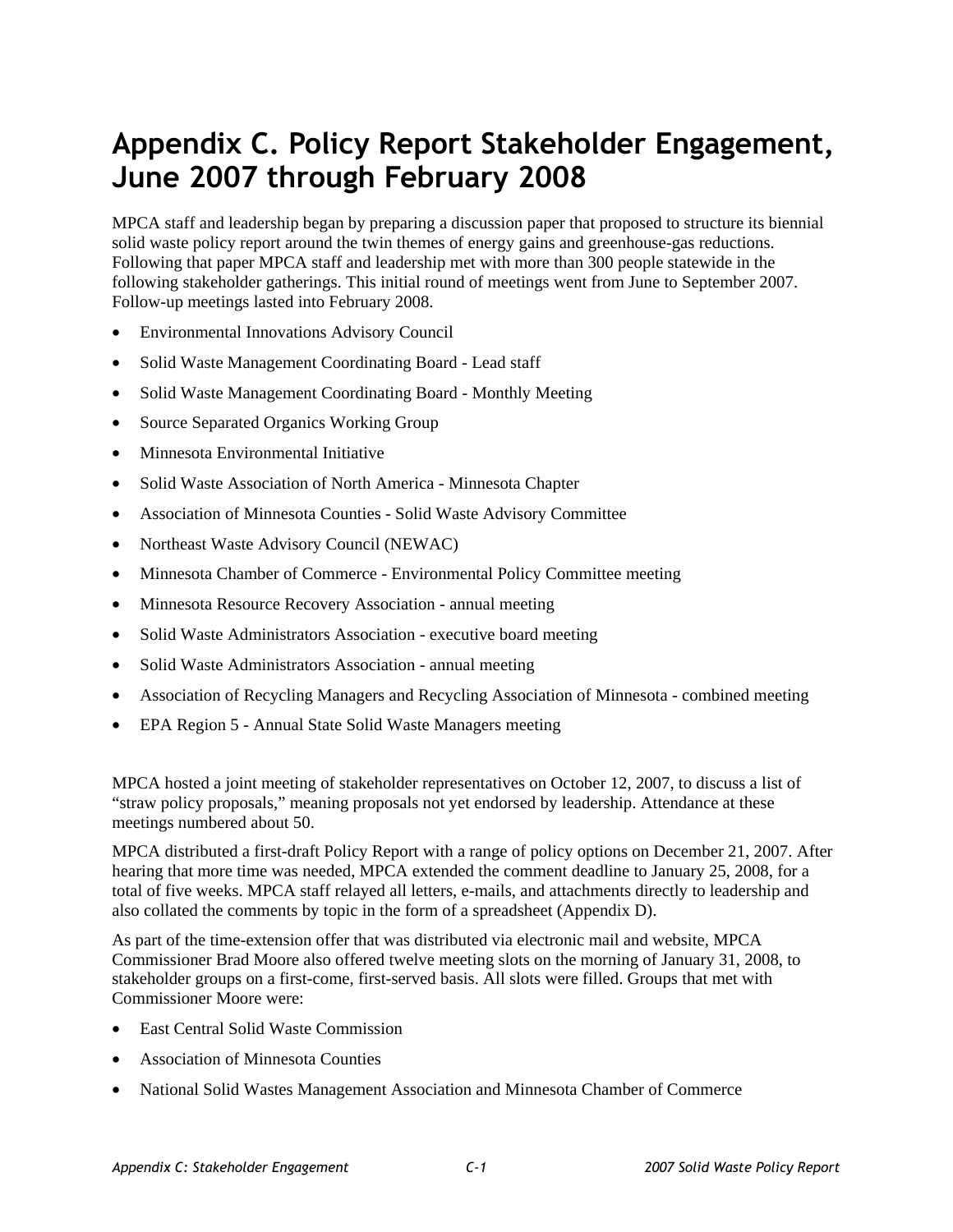- Solid Waste Management Coordinating Board
- Eureka Recycling
- Minnesota Resource Recovery Association
- Association of Recycling Managers and Recycling Association of Minnesota
- Goodhue County Board
- Neighbors Against the Burner
- St. Louis County Solid Waste Department
- Solid Waste Administrator's Association
- Minnesota Beverage Association and Midwest Coca Cola Co.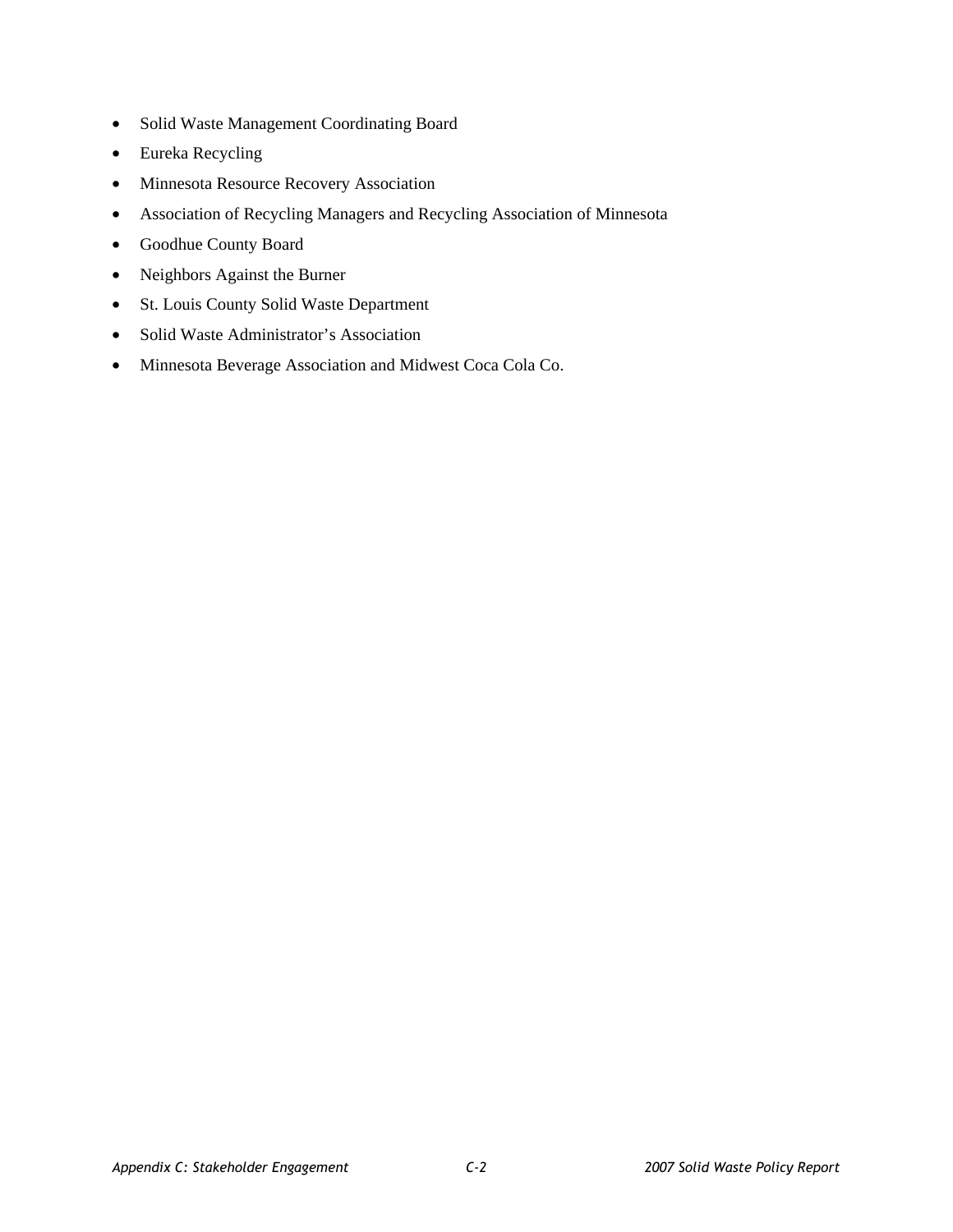# **Appendix D. Comments from Stakeholders on MPCA Policy Report Comment Draft of December 21, 2007**

| Commenter<br>first name | Commenter<br>last name | Organization                 | <b>SWPR</b><br><b>Draft Part</b> | <b>Stakeholder comment</b>                                                                                                                                                             |
|-------------------------|------------------------|------------------------------|----------------------------------|----------------------------------------------------------------------------------------------------------------------------------------------------------------------------------------|
| Buzz                    | Anderson               | <b>Mn Retailers</b><br>Assoc | Overall                          | Should remove Pts 3B and 3C from draft                                                                                                                                                 |
| <b>Buzz</b>             | Anderson               | <b>Mn Retailers</b><br>Assoc | Overall                          | Retailers are major recyclers without govt<br>mandates                                                                                                                                 |
| Joan                    | Archer                 | Minnesota Bev<br>Assoc       | Overall                          | Oppose ban on bev containers from landfills                                                                                                                                            |
| Joan                    | Archer                 | Minnesota Bev<br>Assoc       | Overall                          | Bottles and cans only 2% of all waste                                                                                                                                                  |
| Joan                    | Archer                 | Minnesota Bev<br>Assoc       | Overall                          | Indus realizes has a role to be stewards of own<br>pkg                                                                                                                                 |
| Joan                    | Archer                 | Minnesota Bev<br>Assoc       | Overall                          | Landfill ban won't achieve the broad goals MPCA<br>sets out                                                                                                                            |
| Joan                    | Archer                 | Minnesota Bev<br>Assoc       | Overall                          | Eliminate section                                                                                                                                                                      |
| Joan                    | Archer                 | Minnesota Bev<br>Assoc       | Overall                          | MPCA should raise funding to local govts to raise<br>recycling                                                                                                                         |
| Joan                    | Archer                 | Minnesota Bev<br>Assoc       | Overall                          | MPCA should reinvigorate campaigns thru<br>education and motivation                                                                                                                    |
| Joan                    | Archer                 | Minnesota Bev<br>Assoc       | Overall                          | encourage single stream statewide and use<br>economic incen like recycleBank                                                                                                           |
| ARM-RAM                 | ARM-RAM                | ARM-RAM                      | Overall                          | recycling is major benefit env and job-wise; yet<br>has plateaued in state; 27% of resid discard is<br>recyclingclable and 26% is compostable organic                                  |
| ARM-RAM                 | ARM-RAM                | ARM-RAM                      | Overall                          | SWMCB counties saved 7.2 trillion BTU with<br>recycling, avoided 249,000 metric tons of carbon<br>equiv, and resources (list)                                                          |
| ARM-RAM                 | ARM-RAM                | ARM-RAM                      | Overall                          | SCORE to counties is 1/3 less than in 91, tho<br>stream is bigger                                                                                                                      |
| ARM-RAM                 | ARM-RAM                | ARM-RAM                      | Overall                          | Should add \$5 million in FY 09 than \$6 million<br>per year to SCORE grant total                                                                                                      |
| ARM-RAM                 | ARM-RAM                | ARM-RAM                      | Overall                          | Matrial Recovery Facilities need reporting and<br>certif requirements - data now is poor; can't know<br>if residue rates are correct when evaluating<br>exemption from SWM Tax         |
| ARM-RAM                 | ARM-RAM                | ARM-RAM                      | Overall                          | State is allowing uses for residues like broken<br>glass that are not recycling (drainage media) -<br>citizens expect true recycling - definition of<br>recycling should apply to MRFs |
| ARM-RAM                 | ARM-RAM                | ARM-RAM                      | Overall                          | Env Preferable Purchasing - extend price<br>preference to paper so that agencies buy at least<br>30% PCC and are encouraged to buy 100% PCC                                            |
| Mike                    | Berkopec               | <b>ACE Solid</b><br>waste    | Overall                          | Opposed to market manipulation proposed in<br>draft                                                                                                                                    |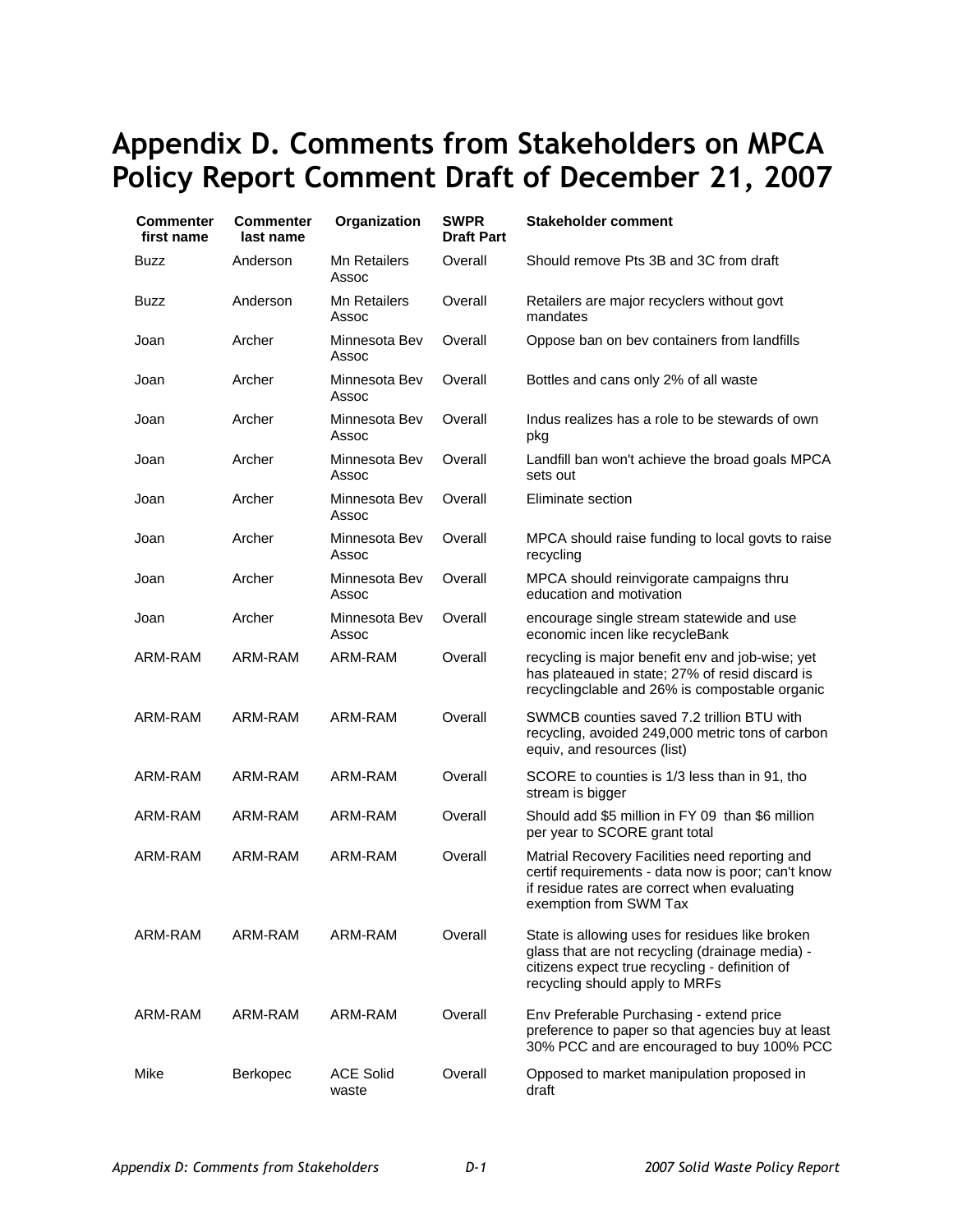| Mike         | <b>Berkopec</b>                  | <b>ACE Solid</b><br>waste          | Overall | Organized collection will put us out of business -<br>will benefit larger haulers and hurt consumers                                                                                                                 |
|--------------|----------------------------------|------------------------------------|---------|----------------------------------------------------------------------------------------------------------------------------------------------------------------------------------------------------------------------|
| Jean         | <b>Buckley</b>                   | City of<br>Bloomington             | Overall | Org collection would have huge impact on GHG<br>cuts but guess is too controversial right now                                                                                                                        |
| Doug         | Carnival                         | <b>NSWMA</b>                       | Overall | Not clear what proposal is - looks like artificial<br>pricing structure to boost recycling                                                                                                                           |
| <b>ECSWC</b> | <b>ECSWC</b>                     | <b>East Central</b><br>SWC handout | Overall | Landfill gas to energy using recirculation of<br>leachate is renewable energy; is reliable<br>(available 95% of time)                                                                                                |
| <b>ECSWC</b> | <b>ECSWC</b>                     | <b>East Central</b><br>SWC handout | Overall | maintain leachate recirc as accepted practice -<br>aids Landfill gas recovery for energy                                                                                                                             |
| <b>ECSWC</b> | <b>ECSWC</b>                     | East Central<br>SWC handout        | Overall | Do not require landfills that recirculate leachate<br>to control gas with flares - would cost operators<br>their CCX credits                                                                                         |
| Mark         | Gamm                             | SWAA                               | Overall | Draft is comprehensive and bold; there will be<br>opposition, but issues need attention                                                                                                                              |
| Mark         | Gamm                             | SWAA                               | Overall | Minnesota has high rate of Landfill diversion but<br>recycling rates are flat due to stagnation of<br>SCORE funding; without rise even a 0.5%<br>increase in recycling is doubtful                                   |
| Mark         | Gamm                             | SWAA                               | overall | Good to see MPCA involved and willing to take<br>leadership role, but concerned on funding and<br>workability - counties cannot afford new efforts                                                                   |
| Mark         | Gamm                             | <b>SWAA</b>                        | overall | See SWAA 2008 Policy Platform, attached                                                                                                                                                                              |
| Mark         | Gamm                             | Dodge County                       | overall | Support policies that consider econ of scale,<br>consider SW mgmt as integral part of energy<br>policy; leads to stable funding for local govts in<br>pursuit of state goals                                         |
| Mark         | Gamm                             | Dodge County                       | Overall | While impt to set incentives to reach GHG and<br>energy goals need funding to sustain base level<br>recycling and HHW services in all areas of state                                                                 |
| Wayne        | Hanson                           | <b>Great River</b><br>Energy       | Overall | Disappointed by major focus - suggests<br>Minnesota should continue relying on landfilling<br>while picking out a few items like cans and phone<br>books                                                             |
| Susan<br>Tim | Hubbard<br><b>Brownell</b>       | Eureka<br>Recycling                | Overall | lack of vision, garbage not renewable energy and<br>energy return minimal, there is opposition to<br>"energy" as focus if assume it means WTE, 3x<br>increase in WTE called for                                      |
| Greg         | Isakson (and<br>county<br>board) | Goodhue<br>County                  | Overall | Lack of substance re: GHG and energy goals<br>and need to restore SCORE money; report fails<br>to pick up on Gov's renewable energy goals;<br>small pct of energy addressed, MPCA should<br>show solid leadership    |
| Greg         | Isakson (and<br>county<br>board) | Goodhue<br>County                  | Overall | Need bold leadership to get recycling off current<br>plateau; energy should be immediate not long-<br>term goal; focus on 2.2 million Landfill tons and<br>can do by taxing every ton to Landfill for WTE<br>and MRF |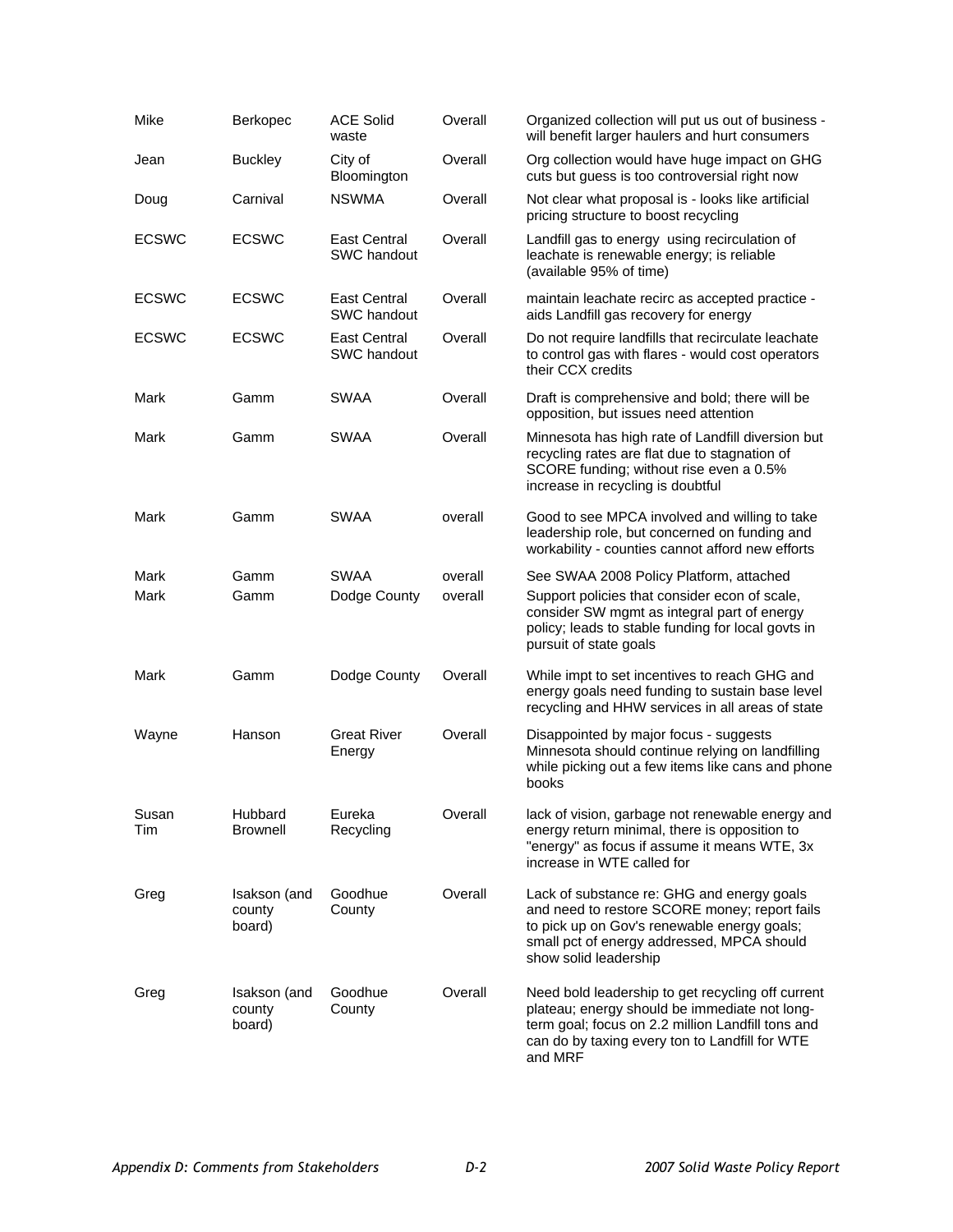| Leigh | Lenzmeier | For MRRA -<br>also Stearns<br>County Board<br>member        | Overall | MRRA members combust 1.1 million tons/yr,<br>provide renewable energy to 100K homes,<br>generating 110 Mwe; now is time to expand WTE<br>given new energy and GHG goals; WTE hasn't<br>kept pace; pressing need for state leadership, re-<br>engaged MPCA, and more funding |
|-------|-----------|-------------------------------------------------------------|---------|-----------------------------------------------------------------------------------------------------------------------------------------------------------------------------------------------------------------------------------------------------------------------------|
| Leigh | Lenzmeier | For MRRA -<br>also Stearns<br><b>County Board</b><br>member | Overall | Toxic reduction is impt element - better to<br>eliminate use of toxics like lead, mercury and<br>cadmium than deal with at back end - would like<br>to see more product stewardship about this in<br>report                                                                 |
| Vern  | Massie    | Hubbard<br>County                                           | Overall | Generally good education, enforcement and<br>money all have to happen at same time<br>whenever you want to change system - make<br>sure it fits with common sense                                                                                                           |
| Doug  | Morris    | Crow Wing                                                   | Overall | Counties are losing personnel                                                                                                                                                                                                                                               |
| Doug  | Morris    | Crow Wing                                                   | Overall | MPCA needs to give direction on used oil<br>collection by counties - looks like 775K gal are<br>not coming into system and could be recycling or<br>burned                                                                                                                  |
| Doug  | Morris    | Crow Wing                                                   | Overall | Promote grease collection for biodiesel and to<br>keep out of WWTP                                                                                                                                                                                                          |
| Doug  | Morris    | Crow Wing                                                   | Overall | Need better tie to nonprofits like Salvation Army<br>work                                                                                                                                                                                                                   |
| Doug  | Morris    | Crow Wing                                                   | Overall | Counties want to tie into national product<br>stewardship work for prob matls like thermostats,<br>nicad batts                                                                                                                                                              |
| Doug  | Morris    | Crow Wing                                                   | Overall | Can't use bans for items that won't be seen at<br>scale house - works for tires and appliances and<br>electronics but not anything that goes in trash<br>bag                                                                                                                |
| Jim   | Mulder    | Assoc of<br>Minnesota<br>Counties                           | Overall | Are many statements about incr of recycling<br>goals - counties feel while good will need much<br>more state financial help - see particular<br>additional enforcement duties                                                                                               |
| Jim   | Mulder    | Assoc of<br>Minnesota<br>Counties                           | Overall | Impt for state to show leadership and take action<br>on GHG progress and on WTE capacity - WTE<br>woud go a long way to reinforcing the WM<br>hieararchy                                                                                                                    |
| Jim   | Mulder    | Assoc of<br>Minnesota<br>Counties                           | Overall | AMC will help in stakeholder process -<br>appreciate lines of communication counties and<br><b>MPCA</b>                                                                                                                                                                     |
| Jim   | Mulder    | Assoc of<br>Minnesota<br>Counties                           | Overall | supports existing e waste and use of<br>manufacturer payments to pay LGUs when necy                                                                                                                                                                                         |
| Jim   | Mulder    | Assoc of<br>Minnesota<br>Counties                           | Overall | support PS with emphasis on costs supp'd by<br>industry                                                                                                                                                                                                                     |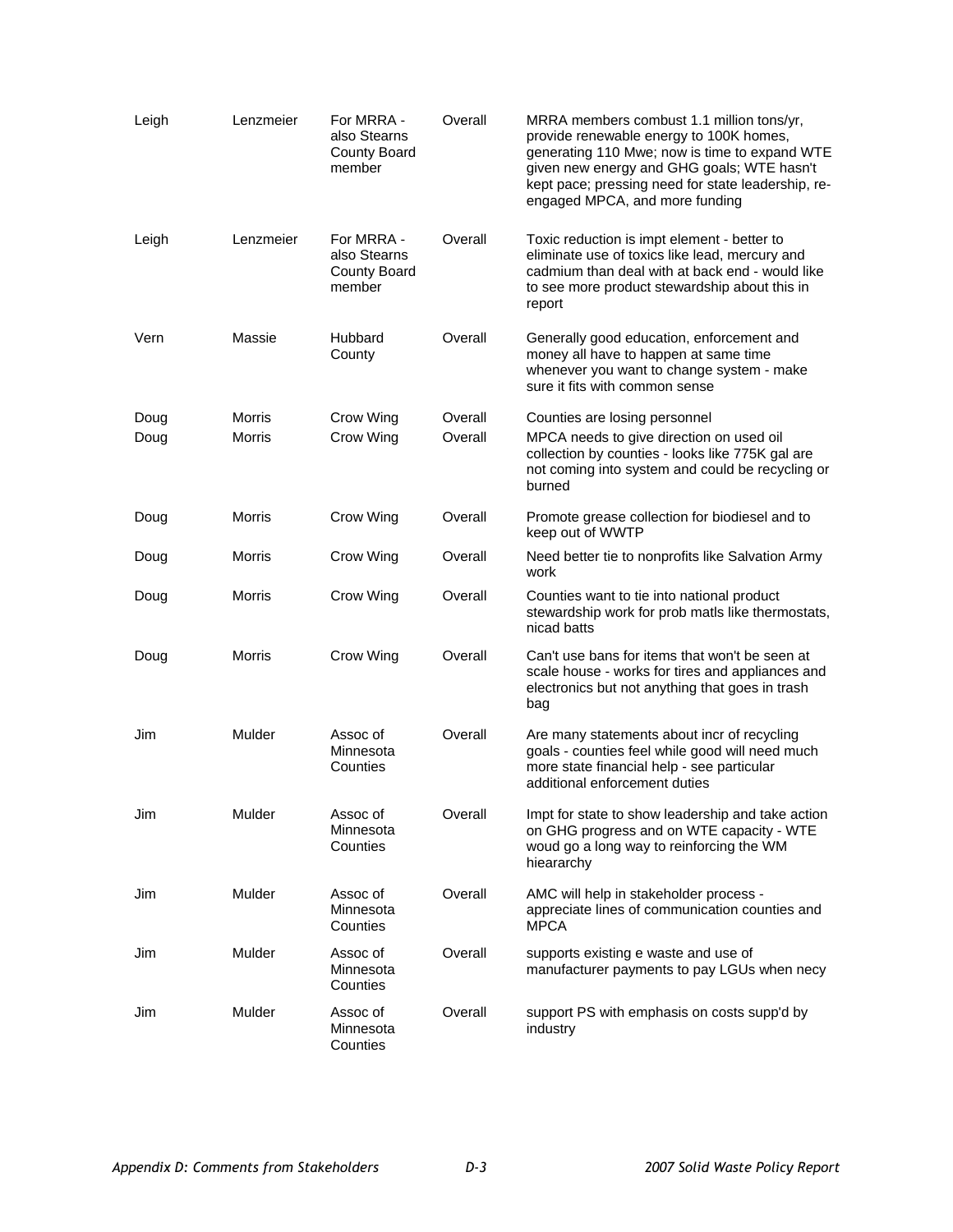| Jim            | Mulder    | Assoc of<br>Minnesota<br>Counties                 | Overall | support SCORE money for recycling activities<br>mandated by Legis                                                                                                                                                                                       |
|----------------|-----------|---------------------------------------------------|---------|---------------------------------------------------------------------------------------------------------------------------------------------------------------------------------------------------------------------------------------------------------|
| Jim            | Mulder    | Assoc of<br>Minnesota<br>Counties                 | Overall | support increased CAP funding                                                                                                                                                                                                                           |
| Jim            | Mulder    | Assoc of<br>Minnesota<br>Counties                 | Overall | support reinstating the proc credit                                                                                                                                                                                                                     |
| Jim            | Mulder    | Assoc of<br>Minnesota<br>Counties                 | Overall | supports allocating 100% of SWMT rev to state<br>and county PS, HHW and other WM activities                                                                                                                                                             |
| <b>Theresa</b> | Olsen     | Resident, St.<br>Paul                             | Overall | MPCA needs to consider effect of WTE on<br>communities                                                                                                                                                                                                  |
| Theresa        | Olsen     | Resident, St.<br>Paul                             | Overall | Not enough time to respond even with extra<br>weeks                                                                                                                                                                                                     |
| Theresa        | Olsen     | Resident, St.<br>Paul                             | Overall | MPCA should set goal to reduce and eliminate<br>waste burned or incinerated; building incinerator<br>encourages wastefulness; evidence of health<br>threat regardless of air pollution controls; toxins<br>are bioaccumulative; EPA stds not protective |
| Theresa        | Olsen     | Resident, St.<br>Paul                             | Overall | Work to achieve Zero Waste - underway in other<br>places; products should fit this                                                                                                                                                                      |
| Theresa        | Olsen     | Resident, St.<br>Paul                             | Overall | Educate public on alternatives and reduction -<br>will be receptive                                                                                                                                                                                     |
| Tim            | Pratt     | <b>ARM</b>                                        | Overall | In meetings MPCA staff said more money was<br>going to go to RDF but I don't see it in draft - is<br>extremely disappointing                                                                                                                            |
| Tim            | Pratt     | ARM                                               | Overall | Looks like MPCA only pushing for ideas that<br>don't draw on MPCA resources - best to think big                                                                                                                                                         |
| Tim            | Pratt     | ARM                                               | Overall | Citizens often ask why more plastics aren't<br>recyclingclable                                                                                                                                                                                          |
| Mike           | Robertson | Minnesota<br>Chamber -<br>Environmental<br>Policy | Overall | Agree is a new resolve to do better on GHG;<br>stakeholder worthwhile; Part 3 seems too<br>narrowly focused; Part 4 should look at what<br>worked and what didn't                                                                                       |
| John           | Schatz    | Committee<br>St. Paul<br>resident                 | Overall | Rept concerns residents near Rock Tenn                                                                                                                                                                                                                  |
| Neil           | Seldman   | Inst for Local<br>Self-Reliance                   | Overall | MPCA acknowledges need for work on<br>reduction, recycling and composting but calls for<br>more WTE without justification; shoud analyze;<br>where is evidence for allegation that WTE<br>supports recycling?;                                          |
| Neil           | Seldman   | Inst for Local<br>Self-Reliance                   | Overall | could get steam and elec energy from organics<br>at cost of \$30 million for 300 tpd digester plant;                                                                                                                                                    |
| Neil           | Seldman   | Inst for Local<br>Self-Reliance                   | Overall | no mention of legislation to ensure product-<br>package redesign, bans on hard to handle matls,<br>mandatory take-back for manufacturers; should<br>do a cost per ton analysis comparing WTE,<br>recycling, reduction, composting, Landfill             |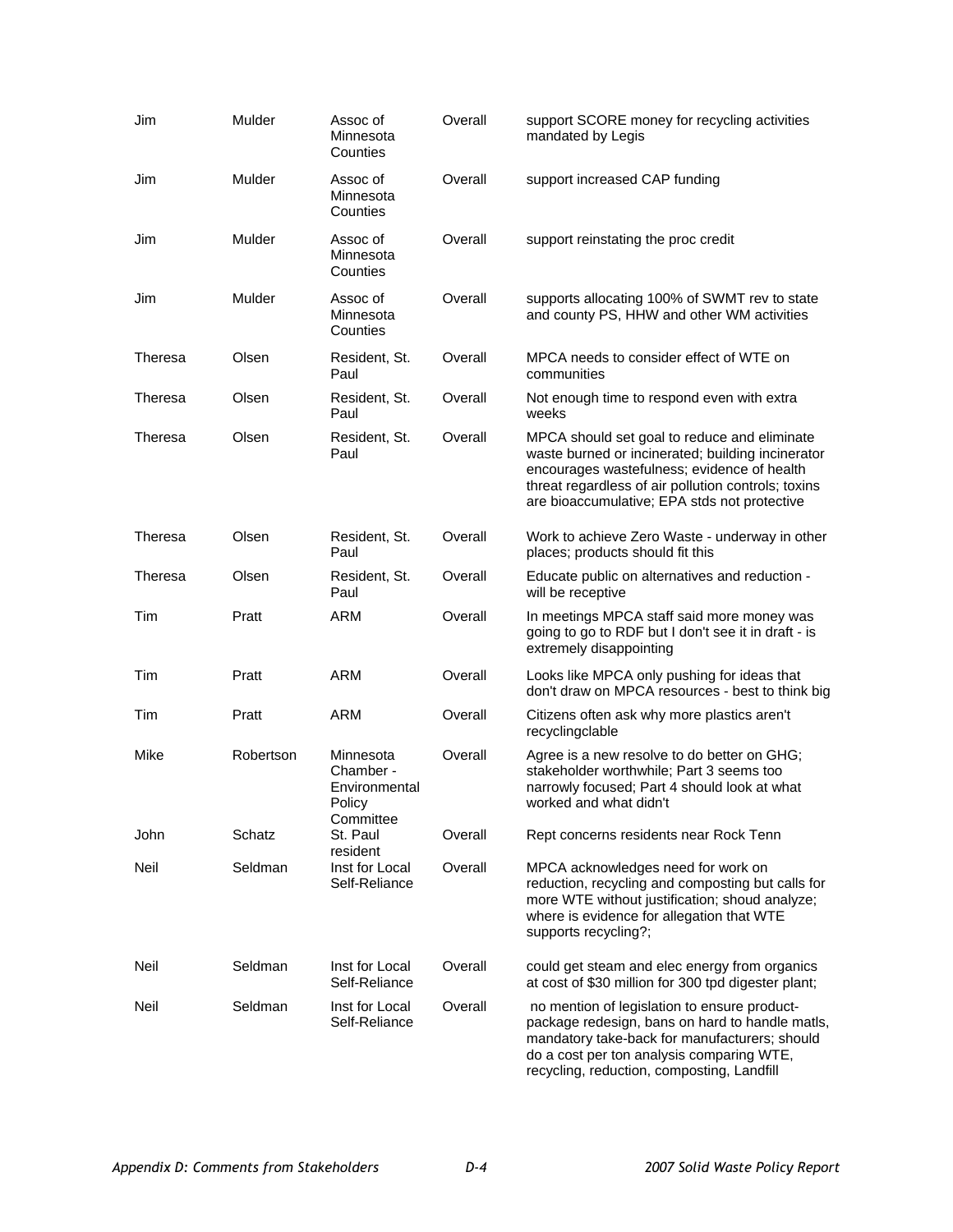| Jon       | <b>Steiner</b>  | Polk County,<br>sw<br>administrator     | Overall                       | Rept well written and identifies issues facing Polk<br>and Minnesota statewide, correct on history and<br>need for analysis                                                       |
|-----------|-----------------|-----------------------------------------|-------------------------------|-----------------------------------------------------------------------------------------------------------------------------------------------------------------------------------|
| Jon       | <b>Steiner</b>  | Polk County,<br>SW                      | Overall                       | Agree with need to raise recycling rates but won't<br>happen without new and add'I funds to county                                                                                |
| Steve     | <b>Steuber</b>  | administrator<br><b>Scott County</b>    | Overall                       | Overall report is going in right direction: cuts to<br>GHG emissions using SW practices. Should be<br>used also for fresh look at existing laws and regs                          |
| Ted       | Troolin         | St. Louis<br>County SW<br>administrator | Overall                       | Minnesota should continue to encourage<br>integrated SW mgmt, including increased<br>reductin, recycling, and increased processing<br>with WTE; counties crucial                  |
| Ted       | Troolin         | St. Louis<br>County SW<br>administrator | Overall                       | Minnesota unlikely to see more WTE absent<br>state leadership and tech and financial resources<br>- opposition is there                                                           |
| Ted       | Troolin         | St. Louis<br>County SW<br>administrator | Overall                       | More work is needed on achievability of recycling<br>and reduction goals in MCCAG report; financial<br>side is not evaluated enough there                                         |
| Ted       | Troolin         | St. Louis<br>County SW<br>administrator | Overall                       | Legis unwilling to maintain SCORE funding since<br>89 - need inflation adjustment at least - otherwise<br>local role will drop                                                    |
| Susan     | Young           | City of Mpls                            | Overall                       | Report doesn't mention a lot of source reduction<br>already accomplished, thinwalling of bottles and<br>cans                                                                      |
| Susan     | Young           | City of Mpls                            | Overall                       | Report doesn't consider full set of costs for<br>recycling including transp, labor, etc                                                                                           |
| Mike      | Hanan           | <b>Otter Tail</b><br>County             | Pt 1                          | Counties don't see strong state investment in<br>recycling                                                                                                                        |
| Julie     | Andrus          | Mpls resident                           | Comment<br>process            | Comment period too short, even tho extended to<br>Jan 25 - should be 90 days at least - can't<br>provide specific information in that time - makes<br>bias in favor of industries |
| Don       | Arnosti         | <b>IATP</b>                             | Comment<br>process            | Jan 11 too short - can't get to MEP by that time                                                                                                                                  |
| Michael   | Cousino         | Olmsted                                 | Comment<br>process            | Jan 11 deadline too short                                                                                                                                                         |
| Diadra    | Decker          | <b>Inver Grove</b><br>Hts resident      | Comment<br>process            | Should extend comment period by 90 days                                                                                                                                           |
| Carol     | Greenwood       | Legalelectric                           | Comment                       | <b>Extend timeline</b>                                                                                                                                                            |
| John      | <b>Harkness</b> | group<br>Resident                       | process<br>Comment<br>process | Extend timeframe at least 30 more days                                                                                                                                            |
| Ann       | Holt            | St. Paul<br>resident                    | Comment<br>process            | Too short                                                                                                                                                                         |
| David     | Kamis           | W Lakeland<br>Twp                       | Comment<br>process            | Want another 30 days                                                                                                                                                              |
| Katherine | Krueger         | Mpls resident                           | Comment<br>process            | Need more time - 90 days at least to respond                                                                                                                                      |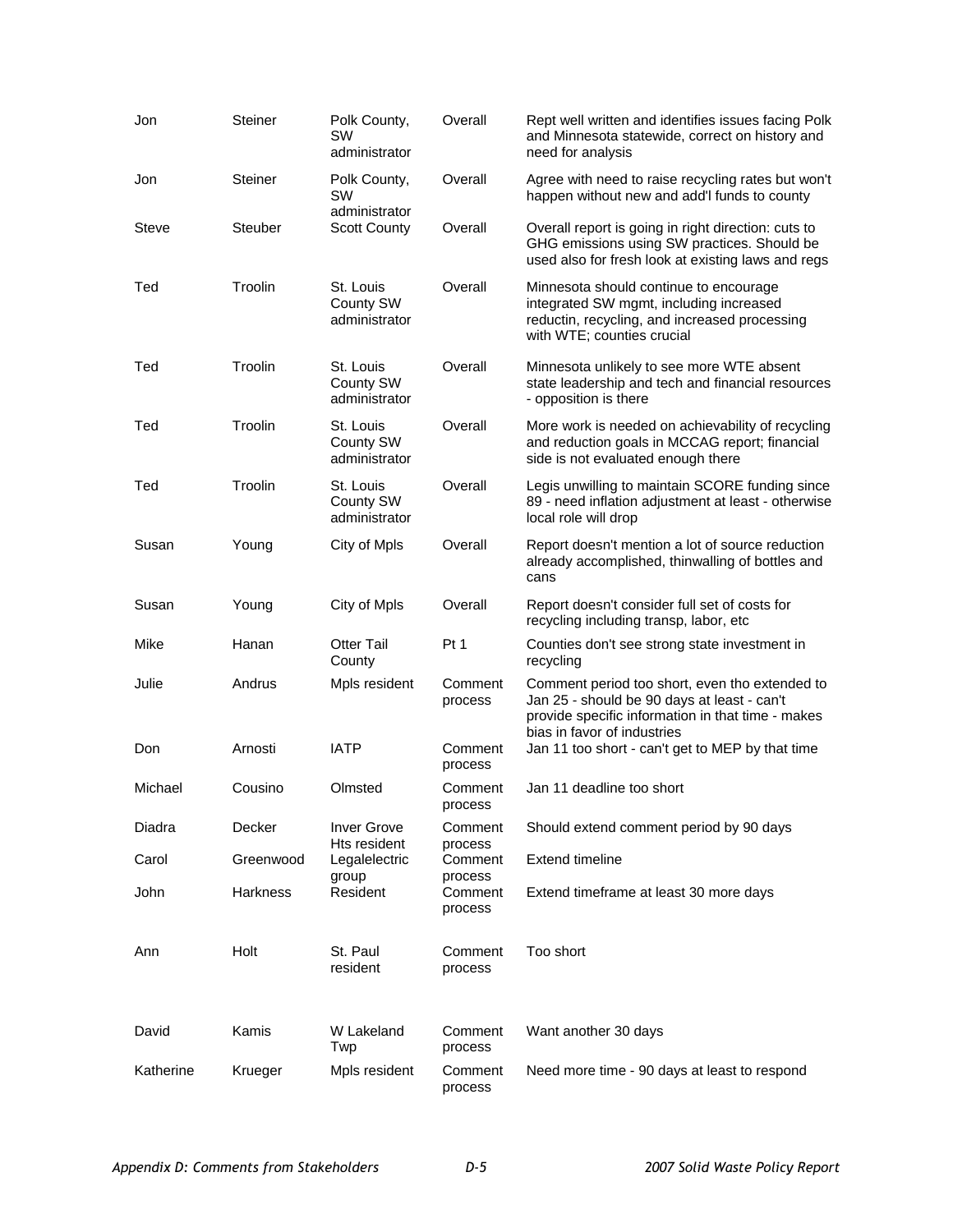| Katherine | Montague | Resident                                            | Comment<br>process     | Comment period not long enough - 90 days -<br>include neighbors as stakeholders                                                                                                   |
|-----------|----------|-----------------------------------------------------|------------------------|-----------------------------------------------------------------------------------------------------------------------------------------------------------------------------------|
| Katherine | Montague | Resident                                            | Comment<br>process     | Report too focused on incineration and not<br>enough on recycling and reduction - see WM<br>hierarchy                                                                             |
| David     | Morris   | Inst for Local<br><b>Self Reliance</b>              | Comment<br>process     | Extend timeline - who were stakeholders                                                                                                                                           |
| Janet     | Nye      | Resident                                            | Comment<br>process     | Not enough time for public input                                                                                                                                                  |
| John      | Schatz   | St. Paul<br>resident                                | Comment<br>process     | Comment period not adequate                                                                                                                                                       |
| Mark      | Sulander | Resident                                            | Comment<br>process     | Extend timeline for 30 days                                                                                                                                                       |
| Tom       | Vallenga | St. Paul<br>resident                                | Comment<br>process     | Err on side of maximum public input, and don't<br>rely solely on standard representatives                                                                                         |
| Tom       | Vallenga | St. Paul<br>resident                                | Comment<br>process     | MPCA should contact public health experts with<br>concerns about incineration and ask for their<br>concerns, then make that info available                                        |
| Tom       | Vallenga | St. Paul<br>resident                                | Comment<br>process     | Include neighborhoods as stakeholders                                                                                                                                             |
| Barbra    | Weiner   | Resident                                            | Comment<br>process     | Comment period not long enough - 90 days -<br>include neighbors as stakeholders                                                                                                   |
| Joanna    | Willis   | St. Paul<br>resident                                | Comment<br>process     | Not enough time for public input                                                                                                                                                  |
| Susan     | Young    | City of Mpls                                        | Comment<br>process     | Solid waste experts didn't have much voice in<br>process                                                                                                                          |
| Mike      | Berkopec | <b>ACE Solid</b><br>waste                           | Note of<br>transmittal | See attached letter                                                                                                                                                               |
| Thomas    | Casey    | West Lakeland<br>Bd of<br>Supervisors               | Note of<br>transmittal | Comments only relate to fly ash and spray dryer<br>ash disposal and benef use - WL Twp is<br>concerned about Xcel proposed ash disposal<br>facil in twp; concerns about draft EIS |
| Dan       | Costello | <b>HDR</b>                                          | Note of<br>transmittal | See attached letter                                                                                                                                                               |
| Melissa   | Dallum   | <b>WLSSD</b>                                        | Note of<br>transmittal | See comments on separate letter/memo                                                                                                                                              |
| Curt      | Gadacz   | Lake County                                         | Note of<br>transmittal | See attached letter                                                                                                                                                               |
| Mark      | Gamm     | Minnesota<br>Solid Waste<br>Administrators<br>Assoc | Note of<br>transmittal | See attached letter                                                                                                                                                               |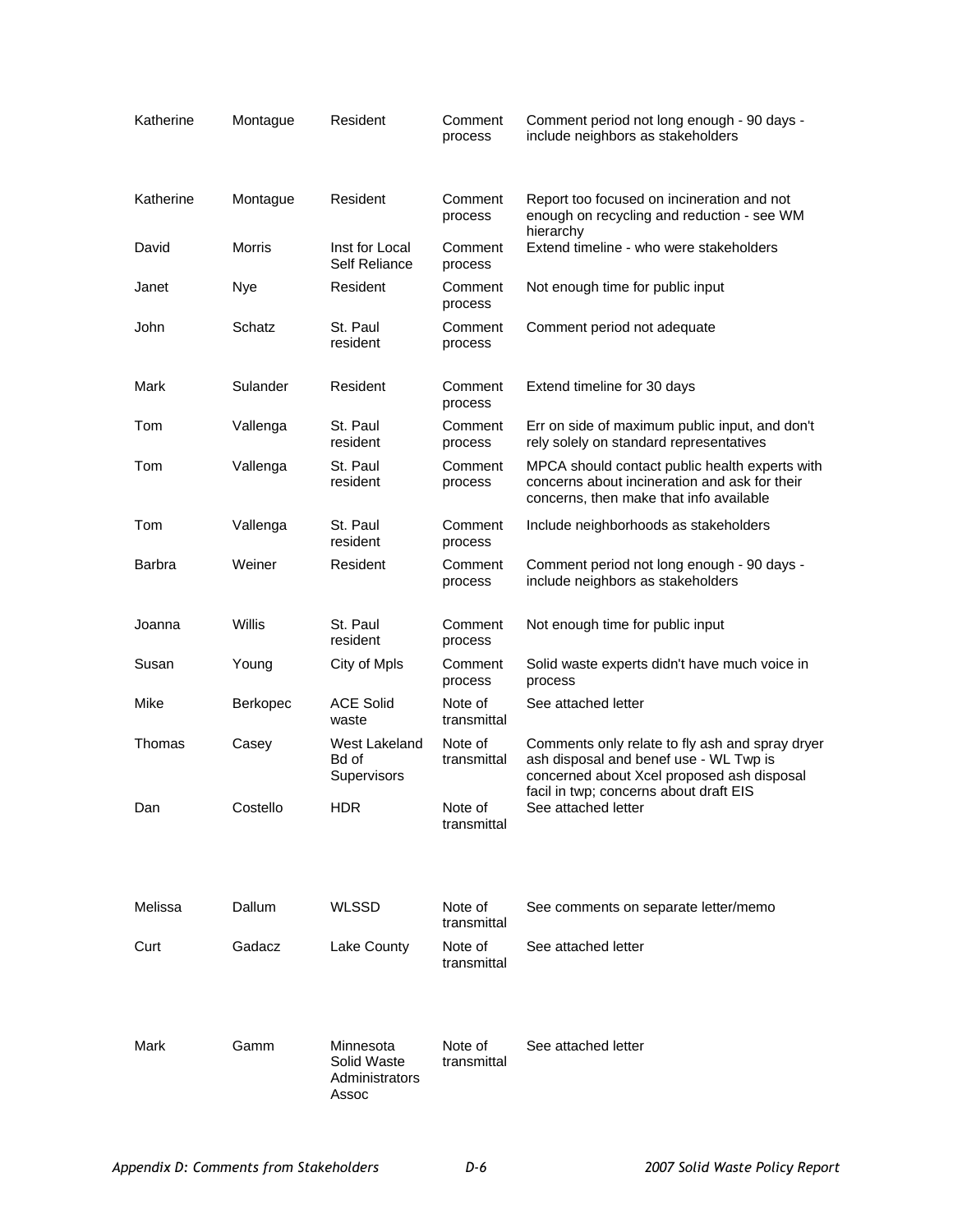| Mark   | Gamm           | Dodge County                        | Note of<br>transmittal                | Letter attached with Dodge County comments                                                                                                                       |
|--------|----------------|-------------------------------------|---------------------------------------|------------------------------------------------------------------------------------------------------------------------------------------------------------------|
| Linda  | Gondringer     | Richardson<br><b>Richter Assoc</b>  | Note of<br>transmittal                | See comments on separate letter/memo                                                                                                                             |
| Matt   | Herman         | <b>Great River</b><br>Energy        | Note of<br>transmittal                | Letter attached from Wayne Hanson                                                                                                                                |
| Jill   | Johnson        | Winona<br>County                    | Note of<br>transmittal                | Letter attached                                                                                                                                                  |
| David  | Kamis          | W Lakeland                          | Note of                               | See attached letter from Tom Casey                                                                                                                               |
| Dianna | Kennedy        | Twp<br>Eureka<br>Recycling          | transmittal<br>Note of<br>transmittal | See comments on separate letter/memo                                                                                                                             |
| Joy    | Kubat          | Minnesota<br>Chamber                | Note of<br>transmittal                | See letter attached from Mike Robertson                                                                                                                          |
| Kevin  | Morris         | <b>Midwest Coca</b><br>Cola         | Note of<br>transmittal                | See attached letter                                                                                                                                              |
| Larry  | Angove         | Assoc of Direc<br><b>Publishers</b> | Pt 3A                                 | ADP taking active role in broad Phone Book<br>Project sponsored by Prod Stewardship Inst                                                                         |
| Larry  | Angove         | Assoc of Direc<br>Publishers        | Pt 3A                                 | Dereg brought much competition and increase in<br>quality and innovation in directory formats -<br>prices came down                                              |
| Larry  | Angove         | Assoc of Direc<br><b>Publishers</b> | Pt 3A                                 | Phone books deliv'd usually free to all within<br>target area of publisher so directories are scoped<br>to that region - some broad scope some narrow<br>in area |
| Larry  | Angove         | Assoc of Direc<br>Publishers        | Pt 3A                                 | The range of geog scopes give advertisers<br>options since can pick narrow directory and keep<br>costs down                                                      |
| Larry  | Angove         | Assoc of Direc<br>Publishers        | Pt 3A                                 | Is impt to direc business that can deliver to all<br>homes and business in chosen region - so value<br>of advertising matches scope of coverage                  |
| Larry  | Angove         | Assoc of Direc<br>Publishers        | Pt 3A                                 | Opt-in would prevent advertisers knowing who<br>has directories - would cause drastically smaller<br>delivery - consumers wouldn't get as good of info           |
| Larry  | Angove         | Assoc of Direc<br>Publishers        | Pt 3A                                 | Draft proposes fundamental change in phone<br>directory delivery                                                                                                 |
| Larry  | Angove         | Assoc of Direc<br><b>Publishers</b> | Pt 3A                                 | How could consumers know whether to opt-in<br>when hadn't seen that book - is opposite of<br>principle of informed choice                                        |
| Larry  | Angove         | Assoc of Direc<br>Publishers        | Pt 3A                                 | What is possible benefit of such a measure - just<br>assuming that "there are too many phone<br>directories" - just arbitrary goal of 50%^ cut                   |
| Larry  | Angove         | Assoc of Direc<br>Publishers        | Pt 3A                                 | Don't assume internet and CDs are acceptable<br>substitutes                                                                                                      |
| Larry  | Angove         | Assoc of Direc<br><b>Publishers</b> | Pt 3A                                 | If there are MN residents who don't want phone<br>books then op out would meet that concern                                                                      |
| Jean   | <b>Buckley</b> | City of<br>Bloomington              | Pt 3A                                 | Support opt-in, sounds feasible                                                                                                                                  |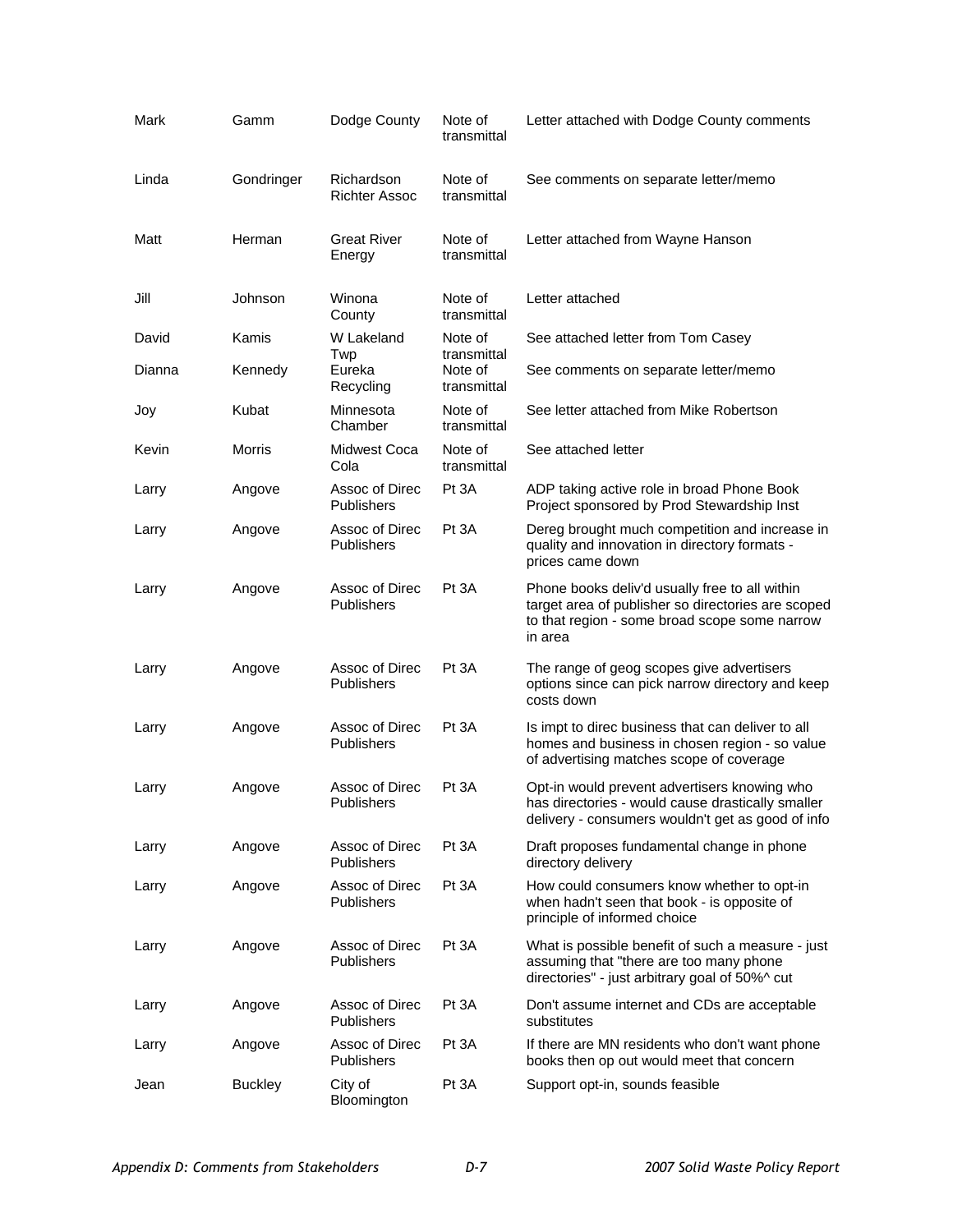| Doug         | Carnival                         | <b>NSWMA</b>                                        | Pt 3A          | rept should recognize impt role of single stream<br>recycling and how it boosts recycling rate                                                                                                                                                                      |
|--------------|----------------------------------|-----------------------------------------------------|----------------|---------------------------------------------------------------------------------------------------------------------------------------------------------------------------------------------------------------------------------------------------------------------|
| Doug         | Carnival                         | <b>NSWMA</b>                                        | Pt 3A          | Phone books are small pct - can't support extra<br>state and local money - is accepted in local<br>collection programs                                                                                                                                              |
| Jack<br>Curt | Ezell<br>Gadacz                  | <b>WLSSD</b><br>Lake County                         | Pt 3A<br>Pt 3A | State should go ahead with "opt-in" right now<br>MPCA has had authority since 92, so get it done;<br>problems are phone companies say they don't<br>print them, glue on bindings is problem,                                                                        |
| Curt         | Gadacz                           | Lake County                                         | Pt 3A          | markets reject unprocessed phone book and to<br>make marketable is labor intensive, brokers want<br>semitrailer lots but ages poorly in storage<br>lowering value, phone co has given no support<br>to county                                                       |
| Mark         | Gamm                             | SWAA                                                | Pt 3A          | Any effort to work with publishers will help - but<br>don't allow obligation to be met only through<br>relying on local programs; many more directories<br>are distributed than people use                                                                          |
| Carol        | Greenwood                        | not stated                                          | Pt 3A          | Need more information on phone directories;<br>Online and phone 411 service not as good as<br>having a phone book available; what about those<br>lacking Net; cost info would help decisions;<br>recycling of phone books should be mandatory<br>but how enforce it |
| Mike         | Hanan                            | <b>Otter Tail</b><br>County                         | Pt 3A          | Phone book recycling is a joke - only effort is that<br>phone bk co's point residents to locally funded<br>collection                                                                                                                                               |
| Mike         | Hanan                            | <b>Otter Tail</b><br>County                         | Pt 3A          | Best to have just one phone book for area -<br>understand that problem connected to changes<br>in phone markets since dereg                                                                                                                                         |
| Kacy         | Hayner                           | <b>Yellow Pages</b>                                 | Pt 3A          | See letter attached                                                                                                                                                                                                                                                 |
| Susan<br>Tim | Hubbard<br><b>Brownell</b>       | Eureka<br>Recycling                                 | Pt 3A          | support - eureka processes 650t phone bk cost<br>of \$32500/yr; often in orig pkg so not used;                                                                                                                                                                      |
| Susan<br>Tim | Hubbard<br><b>Brownell</b>       | Eureka<br>Recycling                                 | Pt 3A          | state waste comp should include more detail eg<br>catalogs - each purchase triggers more - we will<br>help with analysis                                                                                                                                            |
| Greg         | Isakson (and<br>county<br>board) | Goodhue<br>County                                   | Pt 3A          | opt-in would need a lot of work by phone co's,<br>would confuse public, no state has done it -<br>would be a lot of work for 1/10 of 1 pct of waste<br>stream - easier to just enforce the 1992 law                                                                 |
| Jim          | Kordiak                          | For SWMCB -<br>also Anoka<br>County Board<br>member | Pt 3a          | Support use of product stewardship; responsible<br>companies need to know Minnesota will enforce<br>the law; publishers must meet legal obligations                                                                                                                 |
| Vern         | Massie                           | Hubbard<br>County                                   | Pt 3A          | Current program is a farce; phone cos did little<br>and counties did a lot - opt-in sounds good but<br>people are busy and will lose the followup<br>reminder -                                                                                                     |
| Neg          | Norton                           | <b>Yellow Pages</b><br>Assoc                        | Pt 3A          | Oppose opt-in approach                                                                                                                                                                                                                                              |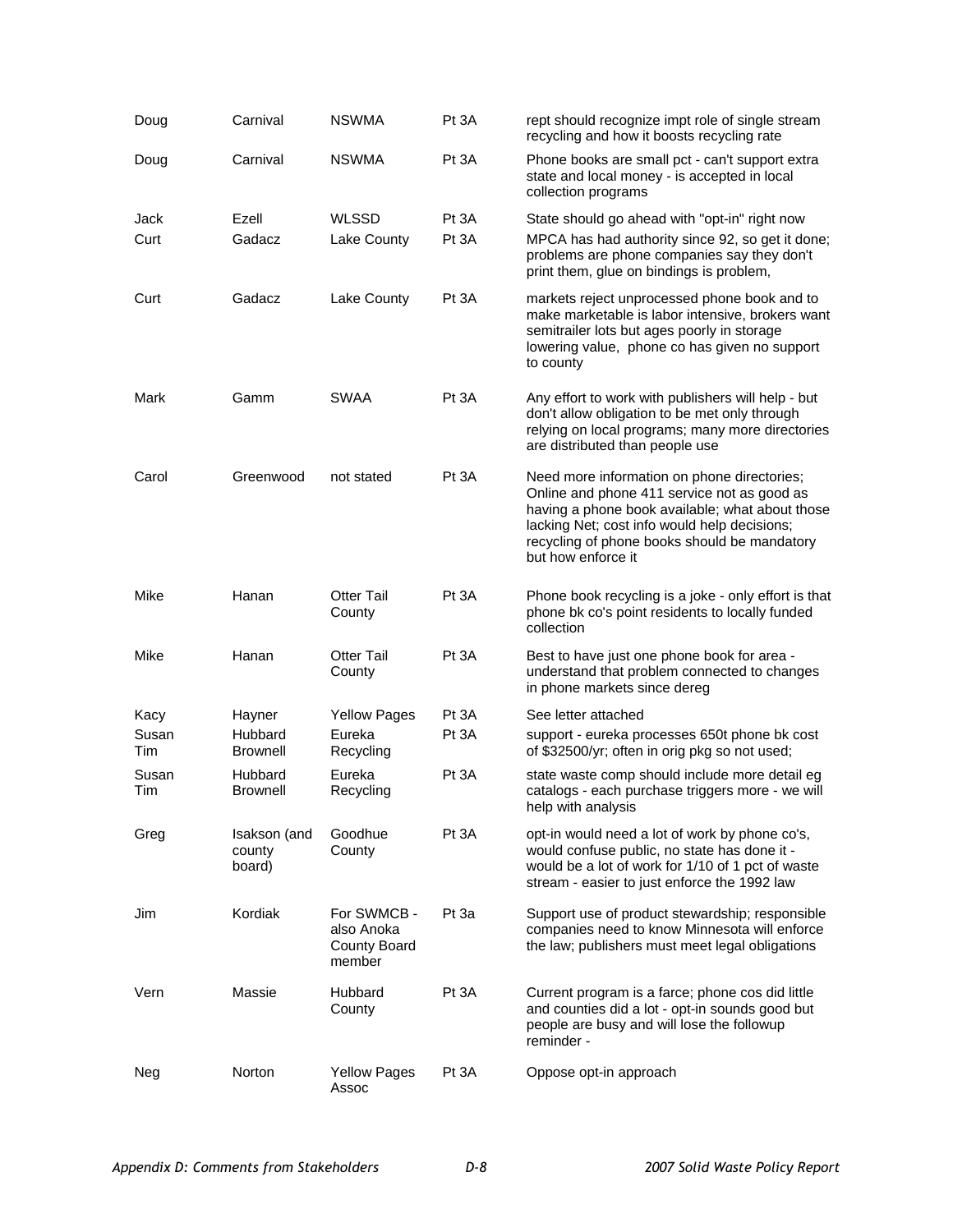| Neg   | Norton         | <b>Yellow Pages</b><br>Assoc                                   | Pt 3A | manufacturer of directories is env sensitive,<br>works with Prod Stewardship Institute, three<br>states with opt-out failed to see signif support,<br>may run afoul of 1st Amendment,                                                                                     |
|-------|----------------|----------------------------------------------------------------|-------|---------------------------------------------------------------------------------------------------------------------------------------------------------------------------------------------------------------------------------------------------------------------------|
| Neg   | Norton         | <b>Yellow Pages</b><br>Assoc                                   | Pt 3A | Background info on directory manufacturing and<br>materials                                                                                                                                                                                                               |
| Neg   | Norton         | <b>Yellow Pages</b><br>Assoc                                   | Pt 3A | 951 is clear - don't dispose of phone books, so<br>look at barriers to compliance not new mandates;                                                                                                                                                                       |
| Neg   | Norton         | <b>Yellow Pages</b><br>Assoc                                   | Pt 3A | Reasonable alternatives to consider incl. why<br>exempt haulers from recycling obligations,<br>household behavior, what clarif needed if any,                                                                                                                             |
| Neg   | Norton         | <b>Yellow Pages</b><br>Assoc                                   | Pt 3A | Yellow pages provide crucial info to consumers<br>such as emergency info, legislators, govt                                                                                                                                                                               |
| Neg   | Norton         | <b>Yellow Pages</b><br>Assoc                                   | Pt 3A | services<br>Included copy of Jt Env Guidelines                                                                                                                                                                                                                            |
| Tim   | Pratt          | <b>ARM</b>                                                     | Pt 3A | Phone book companies have shirked duties and<br>left it to LGUs - should pay fee if not offering<br>dropoffs at gro stores                                                                                                                                                |
| Tim   | Pratt          | <b>ARM</b>                                                     | Pt 3A | yes, current stat not working, agree with opt-in -<br>don't need more than one good one                                                                                                                                                                                   |
| Tim   | Pratt          | <b>ARM</b>                                                     | Pt 3A | Should have PS proposals listed for paint and<br>carpet too                                                                                                                                                                                                               |
| Tim   | Pratt          | <b>ARM</b>                                                     | Pt 3A | Strong support on phone book action, and would<br>be better if fee included                                                                                                                                                                                               |
| Tim   | Pratt          | <b>ARM</b>                                                     | Pt 3A | Need to get new commitment from phone book<br>co's for PS - fee needed                                                                                                                                                                                                    |
| Mike  | Robertson      | Minnesota<br>Chamber -<br>Environmental<br>Policy<br>Committee | Pt 3A | Want more info on three elements of publisher<br>duties - what pub did, how promoted, what<br>results; what did MPCA try; what is 14-yr history;<br>how is statute unclear and did MPCA try to fix;<br>what would clarification be; what would be<br>recovery improvement |
| Mike  | Robertson      | Minnesota<br>Chamber -<br>Environmental<br>Policy<br>Committee | Pt 3A | Instead of fixing recycling problems if exist, rept<br>goes to proposal not adopted in any state, opt-in;<br>opt-in would likely eliminate phone directory<br>business - no justification                                                                                 |
| Marc  | Rysman         | For ADP                                                        | Pt 3A | Paper on benefits of competition in yellow pages<br>mkt - independents provide price pressure<br>downward                                                                                                                                                                 |
| Steve | <b>Steuber</b> | <b>Scott County</b>                                            | Pt 3A | Better to reduce volume and have phone bks<br>given for free only on request by residents - also<br>booksellers should offer book recycling outside<br>stores                                                                                                             |
| Steve | Steuber        | <b>Scott County</b>                                            | Pt 3A | Phone companies could work with phone bk<br>companies to offer automated phone bk requests                                                                                                                                                                                |
| Steve | Steuber        | <b>Scott County</b>                                            | Pt 3A | MPCA didn't look at longterm changes - Google<br>411 service may spell the end of trad'l phone<br>books                                                                                                                                                                   |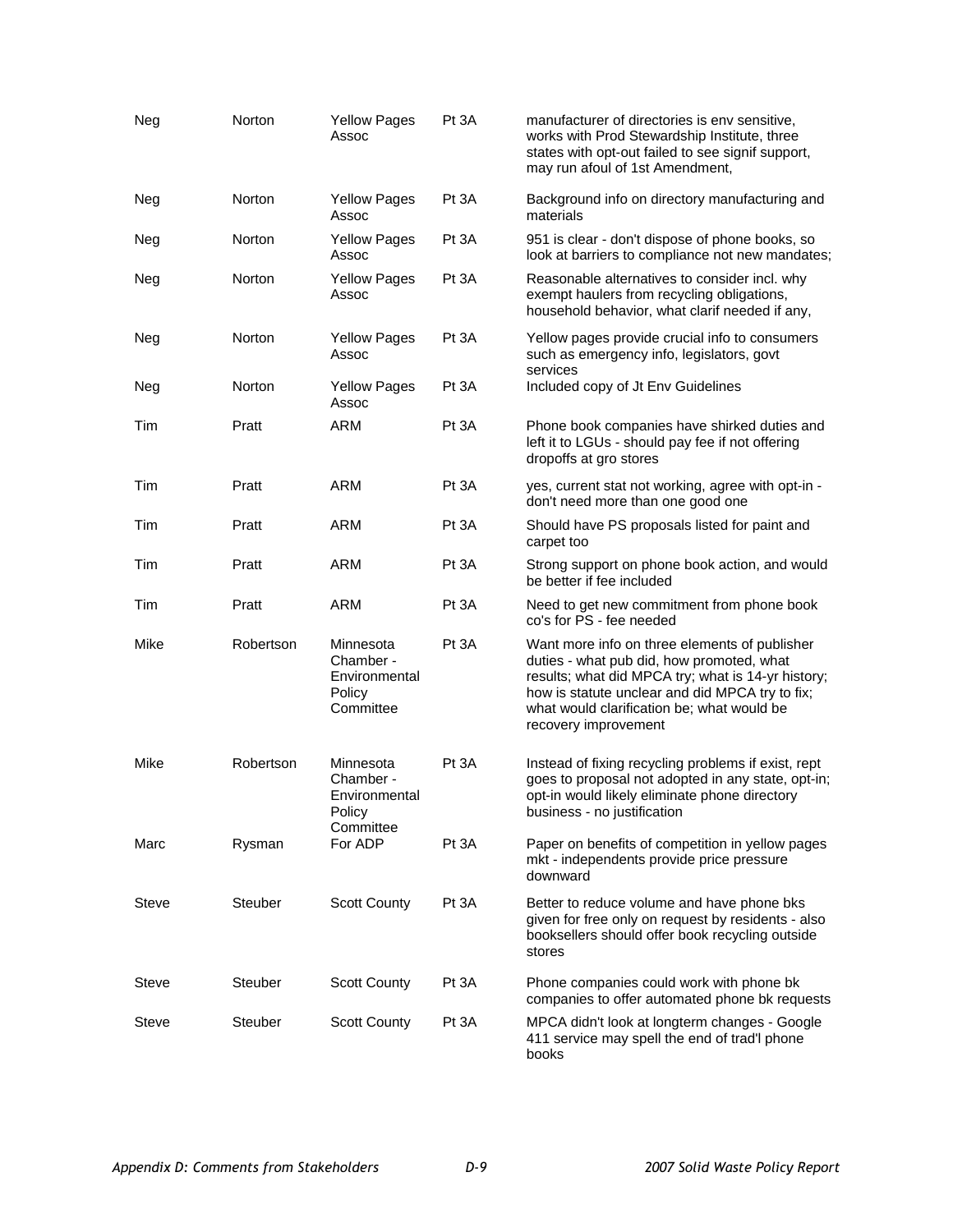| Maggie      | Stonecipher | Dex                                                              | Pt 3A | Phone co's in substantial compliance with 951 -<br>participated in recycling setups meanwhile broad<br>programs appeared; works with 42 LGUs in<br>Minnesota, public ed program, RAM member |
|-------------|-------------|------------------------------------------------------------------|-------|---------------------------------------------------------------------------------------------------------------------------------------------------------------------------------------------|
| Maggie      | Stonecipher | Dex                                                              | Pt 3A | Phone co's already offer CD-ROMs as alt;<br>aggressively manages obsolte directories; has<br>method to avoid delivery of unwanted directories,<br>has provided voluntary opt-out            |
| Maggie      | Stonecipher | Dex                                                              | Pt 3A | Opt-in big impact on local subscribers,<br>consumers, businesses in MN - like those who<br>put ads in; lot of people use yellow pages                                                       |
| Maggie      | Stonecipher | <b>RH</b> Donnelly                                               | Pt 3A | See letter attached                                                                                                                                                                         |
| Susan       | Young       | City of Mpls                                                     | Pt 3A | Just handle phone books along with other<br>recyclingclables - can follow Mpls example                                                                                                      |
| Buzz        | Anderson    | <b>Mn Retailers</b><br>Assoc                                     | Pt 3B | Landfill bans don't work - look at phone books                                                                                                                                              |
| <b>Buzz</b> | Anderson    | <b>Mn Retailers</b><br>Assoc                                     | Pt 3B | Landfill bans can't be enforced and would be<br>burdensome on business if it was enforced;                                                                                                  |
| Buzz        | Anderson    | <b>Mn Retailers</b><br>Assoc                                     | Pt 3B | use Incentives, education and motivatation<br>instead of bans                                                                                                                               |
| Buzz        | Anderson    | <b>Mn Retailers</b><br>Assoc                                     | Pt 3B | Businesses already pay high SWM Tax so use<br>that for recycling, comprehensively, not just<br>focusing on alum cans                                                                        |
| Buzz        | Anderson    | <b>Mn Retailers</b><br>Assoc                                     | Pt 3B | <b>Partner with Waste Wise</b>                                                                                                                                                              |
| Buzz        | Anderson    | <b>Mn Retailers</b><br>Assoc                                     | Pt 3B | Minnesota has matched Wisconsin recycling<br>rates but without bans - look to incentives                                                                                                    |
| Buzz        | Anderson    | <b>Mn Retailers</b><br>Assoc                                     | Pt 3B | There is oppty to capture more material,<br>including resid and multifamily units                                                                                                           |
| Joan        | Archer      | Minnesota Env<br>Coalition of<br>Labor &<br>Industry             | Pt 3B | supports aggressive but realistic goals for<br>increased recycling at home and away from<br>home                                                                                            |
| Joan        | Archer      | Minnesota Env<br>Coalition of<br>Labor &<br>Industry             | Pt 3B | Minnesota system was set up instead of<br>mandates and take-backs approach; Minnesota<br>system is working                                                                                  |
| Joan        | Archer      | Minnesota Env<br>Coalition of<br>Labor &                         | Pt 3B | Oppose landfill ban - bans without practical<br>enforcement won't work                                                                                                                      |
| Joan        | Archer      | Industry<br>Minnesota Env<br>Coalition of<br>Labor &<br>Industry | Pt 3B | All businesses should have comprehensive<br>recycling programs                                                                                                                              |
| Joan        | Archer      | Minnesota Env<br>Coalition of<br>Labor &<br>Industry             | Pt 3B | Eliminate 3B part of rept and provide incentives<br>for businesses - SCORE to local govt, money to<br>WasteWise, assistance to business for<br>comprehensive recycling                      |
| Joan        | Archer      | Minnesota Env<br>Coalition of<br>Labor &<br>Industry             | Pt 3B | Support single stream recycling                                                                                                                                                             |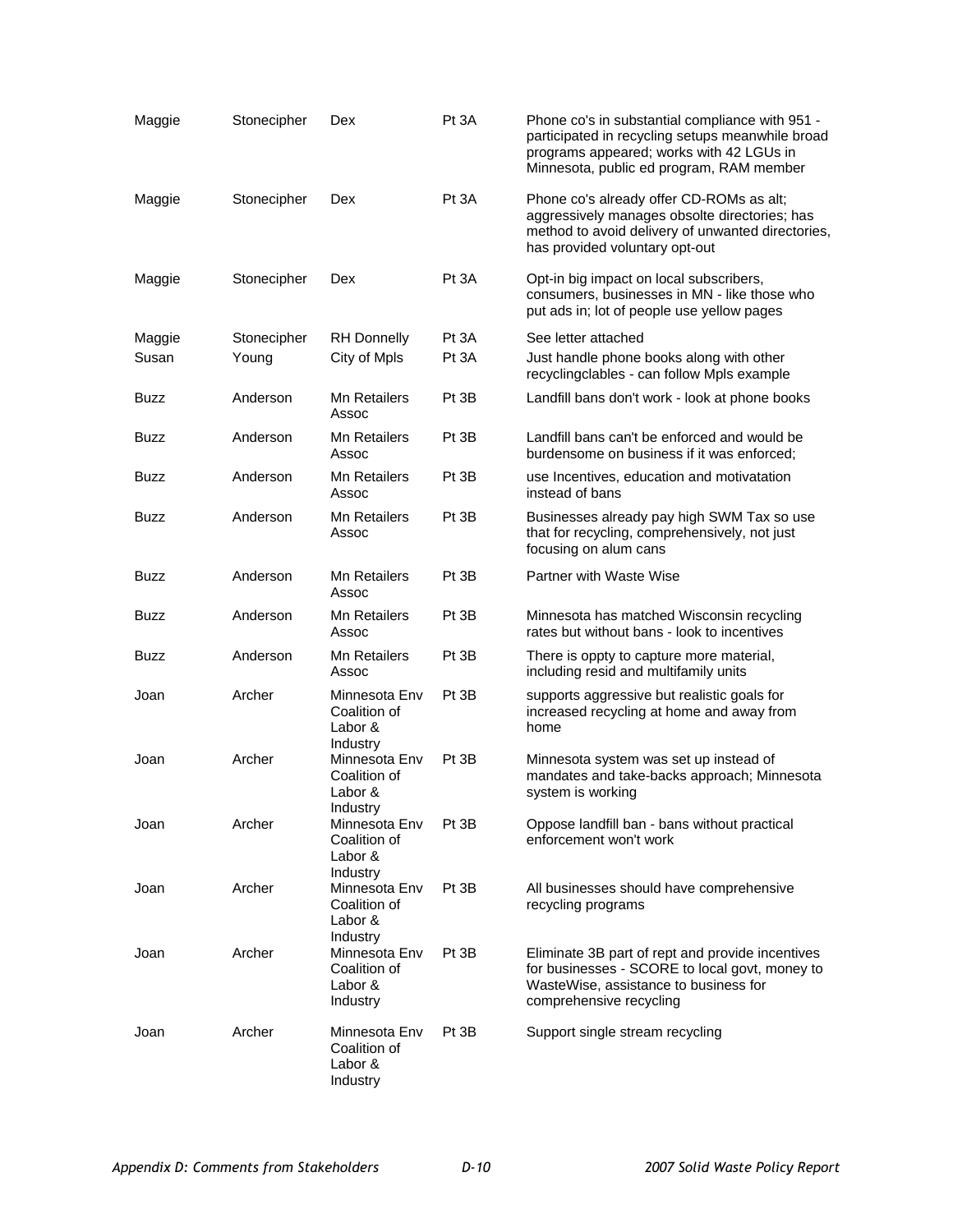| Joan | Archer | Minnesota Bev<br>Assoc | Pt 3B | Products other than beer and soft drinks don't<br>add that much to the aluminum total in the facts<br>section - only adds 6% to the total.                                                       |
|------|--------|------------------------|-------|--------------------------------------------------------------------------------------------------------------------------------------------------------------------------------------------------|
| Joan | Archer | Minnesota Bev<br>Assoc | Pt 3B | Bad data and bad conclusions - MPCA numbers<br>too high on aluminum too low on PET                                                                                                               |
| Joan | Archer | Minnesota Bev<br>Assoc | Pt 3B | Can't judge actual recycling rates, MPCA<br>numbers so far off - can't get aggressive<br>recycling goals with bad data                                                                           |
| Joan | Archer | Minnesota Bev<br>Assoc | Pt 3B | Landfill ban not approp for nonhaz,<br>recyclingclable things like bev containers - use<br>comprehensive recycling                                                                               |
| Joan | Archer | Minnesota Bev<br>Assoc | Pt 3B | MRRA says aluminum soon not a problem - facil<br>adding preprocessing now - state recycling rate<br>will go up                                                                                   |
| Joan | Archer | Minnesota Bev<br>Assoc | Pt 3B | Industry is being a good steward so ban not<br>approp since put lot of effort into 100%<br>recyclingclable and source reduced containers                                                         |
| Joan | Archer | Minnesota Bev<br>Assoc | Pt 3B | Few states have bey container bans and aren't<br>like MN - Wisc was broad ban, plastic later lifted,<br>MN recycling rate higher - NC has different<br>situation too - these do not support bans |
| Joan | Archer | Minnesota Bev<br>Assoc | Pt 3B | Ban not only un-enforceable but will burden<br>business and jobs - don't interfere in business<br>relationship - proposals just inflate prices and<br>don't work                                 |
| Joan | Archer | Minnesota Bev<br>Assoc | Pt 3B | Container deposit or redemp would just add<br>costs, and add GHG emissions due to transp                                                                                                         |
| Joan | Archer | Minnesota Bev<br>Assoc | Pt 3B | Enforcement of bans would be unfair wherever<br>tried it, whether C store, hauler, facilities, Landfill                                                                                          |
| Joan | Archer | Minnesota Bev<br>Assoc | Pt 3B | Industry supports comprehensive programs                                                                                                                                                         |
| Joan | Archer | Minnesota Bev<br>Assoc | Pt 3B | need to leverage existing infrastruc                                                                                                                                                             |
| Joan | Archer | Minnesota Bev<br>Assoc | Pt 3B | MPCA should provide addl money to local govt                                                                                                                                                     |
| Joan | Archer | Minnesota Bev<br>Assoc | Pt 3B | MPCA should provide addl money to WasteWise                                                                                                                                                      |
| Joan | Archer | Minnesota Bev<br>Assoc | Pt 3B | Should expand single stream recycling                                                                                                                                                            |
| Joan | Archer | Minnesota Bev<br>Assoc | Pt 3B | public bldgs and facil not recycling like law says -<br>don't go after businesses until public facil in line -<br>see Metrodome and schools                                                      |
| Joan | Archer | Minnesota Bev<br>Assoc | Pt 3B | Multihousing is good opportunity - bans won't<br>work there tho                                                                                                                                  |
| Joan | Archer | Minnesota Bev<br>Assoc | Pt 3B | Fairs have opp'ties                                                                                                                                                                              |
| Joan | Archer | Minnesota Bev<br>Assoc | Pt 3B | Educ campaign for more recycling is overdue -<br>more than 10 yrs since last campaign                                                                                                            |
| Joan | Archer | Minnesota Bev<br>Assoc | Pt 3B | Educ emph on SR cut into recycling education                                                                                                                                                     |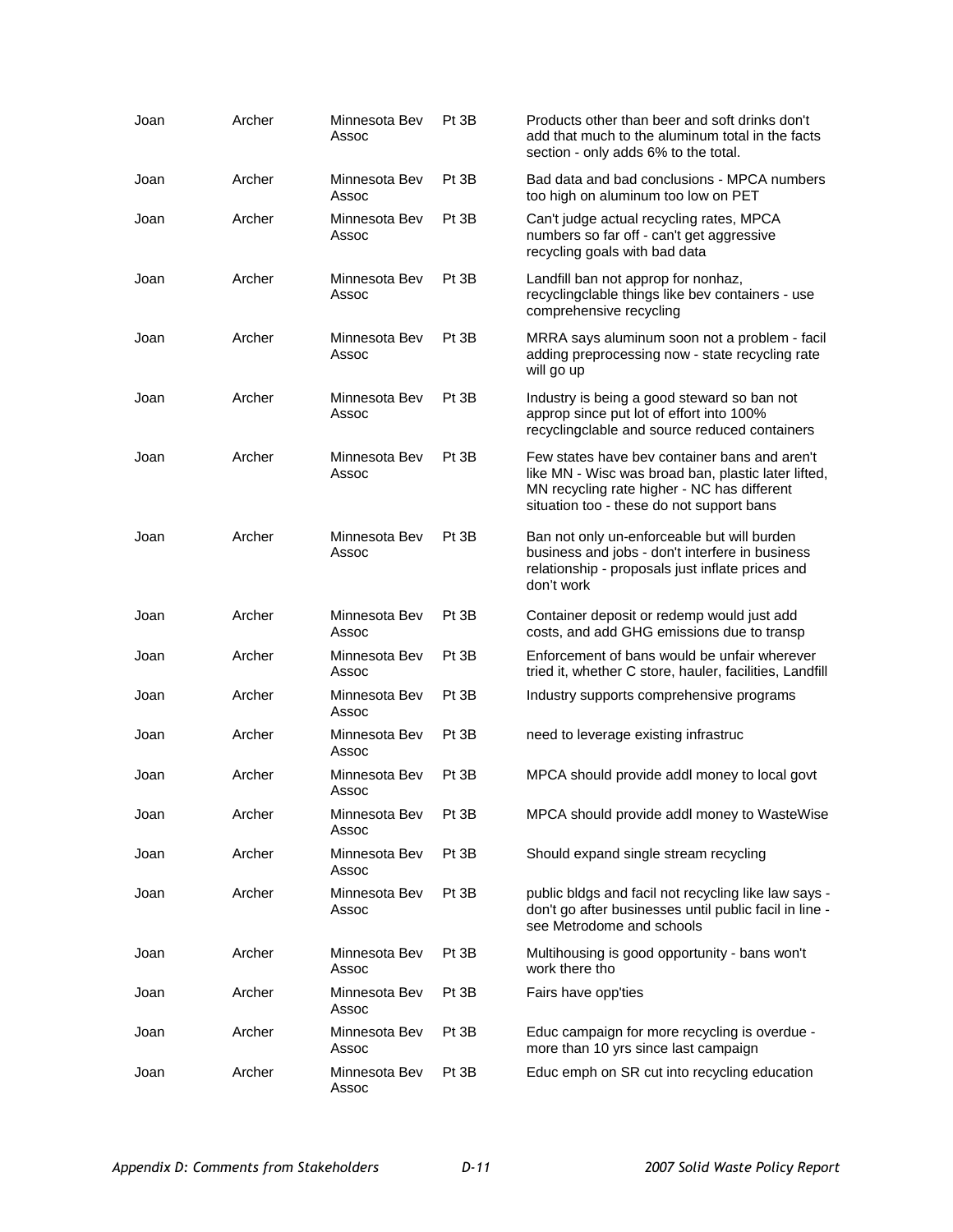| Joan  | Archer                          | Minnesota Bev<br>Assoc                                 | Pt 3B | MBA supporting message in bottle with RAM -<br>will continue to help with funding, promo and<br>delivery of program                                                                                                          |
|-------|---------------------------------|--------------------------------------------------------|-------|------------------------------------------------------------------------------------------------------------------------------------------------------------------------------------------------------------------------------|
| Joan  | Archer                          | Minnesota Bev<br>Assoc                                 | Pt 3B | MBA has suggestions to boost curbside recycling<br>- educ, dropoff                                                                                                                                                           |
| Joan  | Archer                          | Minnesota Bev<br>Assoc                                 | Pt 3B | MBA and coca cola foundation investing in new<br>mkts for recycling                                                                                                                                                          |
| Joan  | Archer                          | Minnesota Bev<br>Assoc                                 | Pt 3B | Summary of nation efforts incl NRC and Natl<br>recycling Partnership with EPA                                                                                                                                                |
| Joan  | Archer                          | Minnesota Bev<br>Assoc                                 | Pt 3B | Coca Cola has goal to recycling or reuse 100%<br>of PET bottles - spent \$60 million 2007 -<br>Recyclebank                                                                                                                   |
| Joan  | Archer                          | Minnesota Bev<br>Assoc                                 | Pt 3B | Bev industry cutting footprint ecologically                                                                                                                                                                                  |
| Joan  | Archer (with<br>Tom<br>Koehler) | Minnesota Env<br>Coalition of<br>Labor &<br>Industry   | Pt 3B | Support aggressive recycling goals but oppose<br>ban on landfilling of beverage containers;<br>mandates and bans are bad for economy;<br>section 3B should be removed                                                        |
| Jean  | <b>Buckley</b>                  | City of<br>Bloomington                                 | Pt 3B | Yes there is cost for contr deposit but also for<br>ban enf'ment - will need a lot more recycling<br>containers put out -                                                                                                    |
| Jean  | <b>Buckley</b>                  | City of<br>Bloomington                                 | Pt 3B | I think if you want the away from home consumer<br>to recycle you will have better luck with a<br>container deposit - drivers won't hunt around for<br>a container at the C store                                            |
| Doug  | Carnival                        | <b>NSWMA</b>                                           | Pt 3B | Does not support landfill bans of any kind, on any<br>material - implementation would fall on haulers<br>and facilities, unfairly; Wisc program relies more<br>on local action than ban; MPCA bev can tonnage<br>is too high |
| Dan   | Costello                        | HDR - member<br>of SWANA                               | Pt 3B | support option of removing bev containers from<br>waste stream but enforcement unclear without<br>material sep at Landfills and WTE                                                                                          |
| Kevin | Dietly                          | Northbridge<br>EM<br>Consultants                       | Pt 3B | Some data discrepancies may be due to very<br>rough tools Minnesota uses to measure recycling<br>and disposal                                                                                                                |
| Kevin | <b>Dietly</b>                   | Northbridge<br><b>EM</b><br>Consultants                | Pt 3B | Report's aluminum and PET recycling tonnages<br>have problem with SCORE reporting - could be<br>hi or low                                                                                                                    |
| Kevin | <b>Dietly</b>                   | Northbridge<br><b>EM</b><br>Consultants                | Pt 3B | MPCA est of PET fraction in MMSW is certainly<br>too low - has been "significant increase" in PET<br>sales since 99                                                                                                          |
| Kevin | Dietly                          | Northbridge<br>EM                                      | Pt 3B | MPCA PET and aluminum estimates should<br>better reflect uncertainty, at least as a range                                                                                                                                    |
| Kevin | <b>Dietly</b>                   | Consultants<br>Northbridge<br><b>EM</b><br>Consultants | Pt 3B | MPCA data for glass, HDPE and PET likely<br>include non-beverage too - has signif impact on<br>glass and HDPE                                                                                                                |
| Kevin | Dietly                          | Northbridge<br><b>EM</b><br>Consultants                | Pt 3B | Northbridge estimates 30,500 tons total gen of<br>aluminum cans, MPCA est is 66 to 68,000                                                                                                                                    |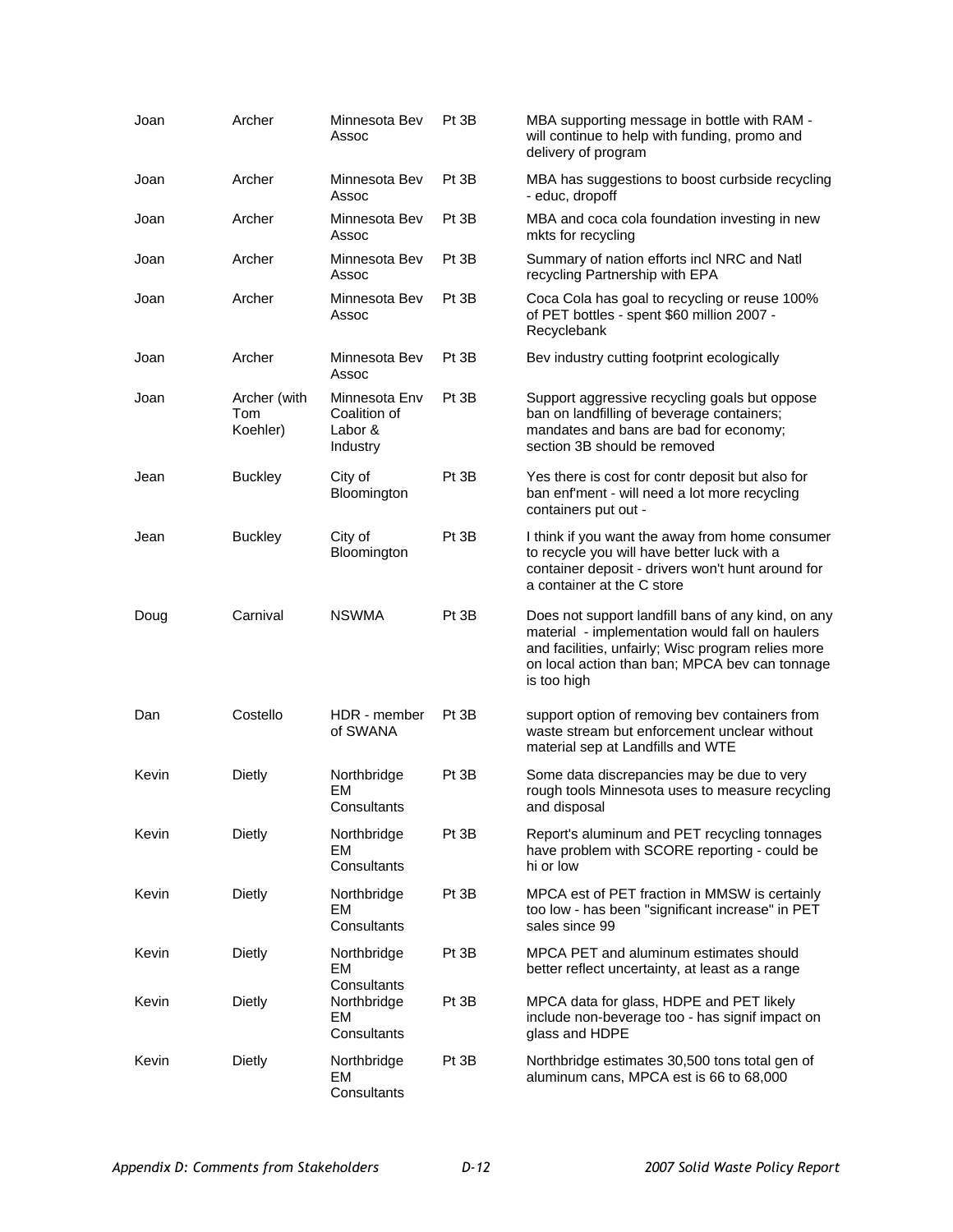| Kevin | <b>Dietly</b> | Northbridge<br>EM                                      | Pt 3B | Northbridge estimates 33-44,000 tons of total<br>gen PET, MPCA is 24-34000                                                                                                                                                           |
|-------|---------------|--------------------------------------------------------|-------|--------------------------------------------------------------------------------------------------------------------------------------------------------------------------------------------------------------------------------------|
| Kevin | <b>Dietly</b> | Consultants<br>Northbridge<br><b>EM</b><br>Consultants | Pt 3B | Northbridge estimates 14,000 tons HDPE, MPCA<br>estimates 21,000 tons total gen                                                                                                                                                      |
| Kevin | <b>Dietly</b> | Northbridge<br><b>EM</b><br>Consultants                | Pt 3B | Northbridge estimates 230-240,000 glass<br>containers generated, MPCA estimates 189,000                                                                                                                                              |
| Kevin | Dietly        | Northbridge<br>EM<br>Consultants                       | Pt 3B | MPCA should use range in wastestream to show<br>uncertainty not single figure 0.7%; other states<br>don't validate Minnesota 1999 data; if look at<br>consumer trends since 99 more likely 0.63 to<br>0.98 pct alum cans in discards |
| Jack  | Ezell         | <b>WLSSD</b>                                           | Pt 3B | Bans are OK and could be adopted without 2-yr<br>spacing; worried about burden on locals;<br>container deposit is proven alt, and wants info<br>why not recomm'd                                                                     |
| Curt  | Gadacz        | Lake County                                            | Pt 3B | if ban aluminum cans won't work better than<br>phone books; yes revenues up but so are<br>operating costs; problem is special events where<br>waste all mixed; can add containers but who will<br>empty                              |
| Curt  | Gadacz        | Lake County                                            | Pt 3B | counties won't add expense to gather more cans<br>- millions to get thousands in rev                                                                                                                                                 |
| Mark  | Gamm          | SWAA                                                   | Pt 3B | Support goal to pursue GHG cuts and energy<br>gains through more aggressive recycling; MPCA<br>has underestimated cash and staffing needs;<br>enforcement of bans difficult;                                                         |
| Mark  | Gamm          | <b>SWAA</b>                                            | Pt 3B | look at ways to have bev container<br>manufacturers assist with collection or \$\$ as in E<br>waste or waste pesticide programs; not fair to<br>enforce ban against disposal facil; end of pipe<br>not preferred approach            |
| Mark  | Gamm          | Dodge County                                           | Pt 3B | Timeline vague, container deposit looks more<br>effective than ban so if don't choose deposit,<br>explain why - if deposit would weaken recycling<br>infra give evidence for that                                                    |
| Mark  | Gamm          | Dodge County                                           | Pt 3B | Revenue from recycling'd glass and plastic<br>doesn't cover county cost; would need subsidy to<br>handle this                                                                                                                        |
| Mark  | Gamm          | Dodge County                                           | Pt 3B | Maybe better to ban paper disposal than bev<br>containers - cross ref to 3C - doesn't paper<br>generate methane in Landfills?                                                                                                        |
| Carol | Greenwood     | not stated                                             | Pt 3B | Support ban of beverage container disposal<br>along with container deposit, but there will be<br>objections; if have it don't exceed 8 cents; many<br>won't like return process though, and curbside<br>more convenient;             |
| Mike  | Hanan         | <b>Otter Tail</b><br>County                            | Pt 3B | Problem is the ban with no way to enforce it -<br>can't see in garbage bag                                                                                                                                                           |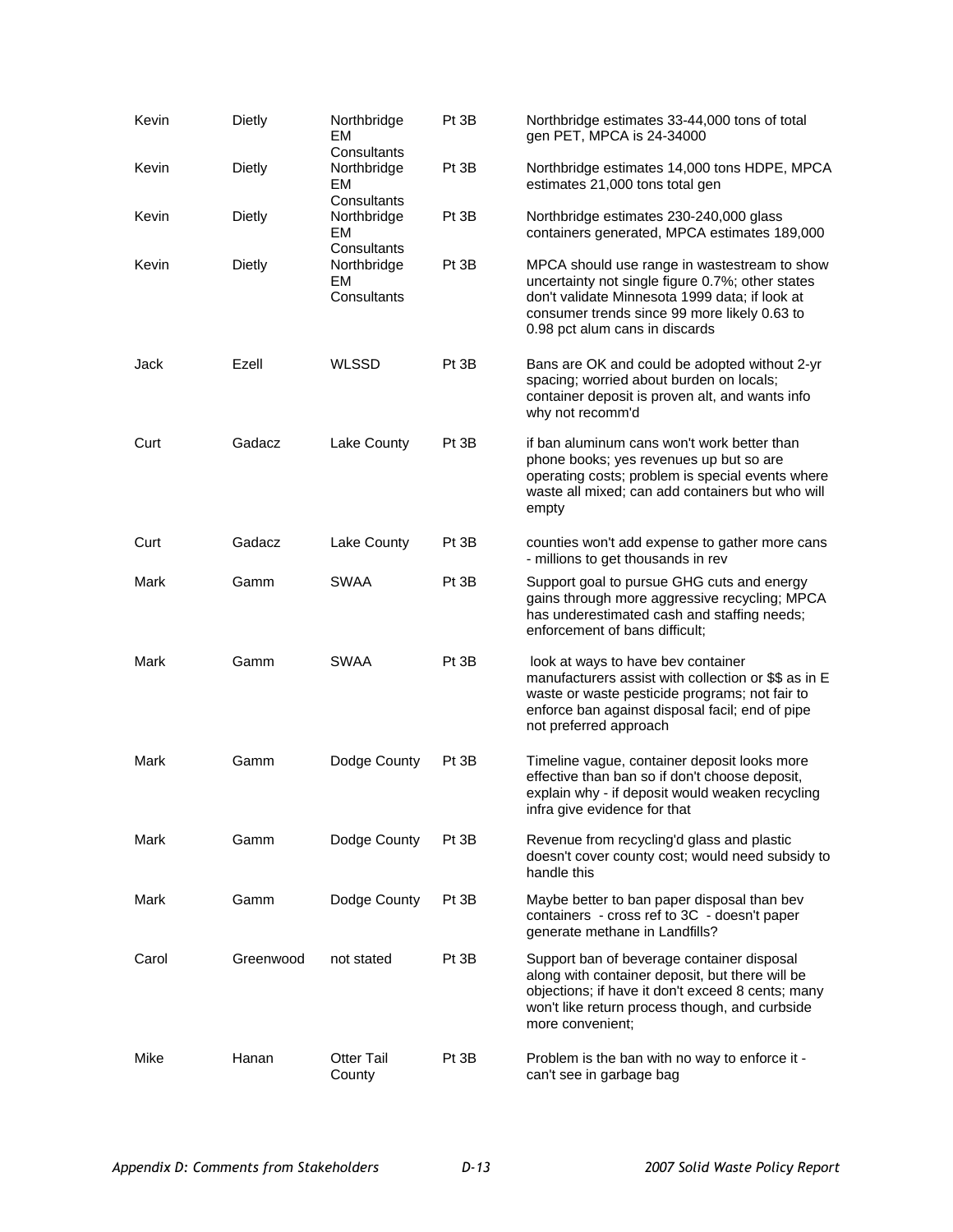| Mike         | Hanan                            | <b>Otter Tail</b><br>County                                             | Pt 3B | Nice to reach 80% can recycling but ban won't do<br>it - who would or could enforce it - unfair at<br>facility - can't see inside bags at curb - ban on<br>cans would be worse than problem with phone<br>book ban                                  |
|--------------|----------------------------------|-------------------------------------------------------------------------|-------|-----------------------------------------------------------------------------------------------------------------------------------------------------------------------------------------------------------------------------------------------------|
| Susan<br>Tim | Hubbard<br><b>Brownell</b>       | Eureka<br>Recycling                                                     | Pt 3B | support ban of all containers with cont'r deposit if<br>results short of goal; be sensitive to costs outside<br>Metro; glass recycling rate is overstated - anchor<br>glass showing drop in input; MRFs need mand'y<br>reporting                    |
| Greg         | Isakson (and<br>county<br>board) | Goodhue<br>County                                                       | Pt 3B | how would you enforce a container disposal ban;<br>lot of work for 1 pct; why follow this option when<br>matrix shows deposit more likely to reach target -<br>look at Michigan and 97% recycling rate; retailers<br>will complain but live with it |
| Jill         | Johnson                          | Winona<br><b>County Solid</b><br>Waste<br>Advisory                      | Pt 3B | supports ban on container disposal; even with<br>aggressive recycling program here we miss<br>materials                                                                                                                                             |
| Jim          | Kordiak                          | Committee<br>For SWMCB -<br>also Anoka<br><b>County Board</b><br>member | Pt 3B | Applauds goal of 80% recycling but should seek<br>other options before banning disposal in<br>business, gas stations, on the go, container<br>deposit, incentives and promotion                                                                     |
| Leigh        | Lenzmeier                        | For MRRA -<br>also Stearns<br>County Board                              | Pt 3B | Increased recycling of aluminum would aid GHG<br>goal but ban is not appropriate nor enforceable -<br>MRRA would oppose a ban on can disposal                                                                                                       |
| Vern         | Massie                           | member<br>Hubbard<br>County                                             | Pt 3B | Would be best to have one combined phone<br>book for given area, with all the correct phone #                                                                                                                                                       |
| Vern         | Massie                           | Hubbard<br>County                                                       | Pt 3B | Might be OK but implementation a problem -<br>would need two years to sell it - bans need good<br>public ed                                                                                                                                         |
| Elizabeth    | McLaughlin                       | Container<br>recycling<br>Institute                                     | Pt 3B | Are major GHG and energy opportunities with<br>beverage containers, nationally                                                                                                                                                                      |
| Elizabeth    | McLaughlin                       | Container<br>recycling<br>Institute                                     | Pt 3B | Program set up under container deposit<br>legislation (CDL) is extremely effective, has high<br>return rates (70-95%), yields high quality<br>material; needs no tax dollars                                                                        |
| Elizabeth    | McLaughlin                       | Container<br>recycling                                                  | Pt 3B | Trend in local programs is to see financial pinch<br>so revenue gained with CDL is helpful to them                                                                                                                                                  |
| Elizabeth    | McLaughlin                       | Institute<br>Container<br>recycling<br>Institute                        | Pt 3B | See attached Beverage Mkt Data Analysis for<br>MN: estimate total bev bottles and cans used in<br>MN at 4.1 billion/yr                                                                                                                              |
| Elizabeth    | McLaughlin                       | Container<br>recycling<br>Institute                                     | Pt 3B | Reconsider option 2, disposal ban; mand<br>recycling has effect of raising costs for all doing<br>business at given retailer but CDL puts costs on<br>those benefiting from bev sales, producers and<br>consumers                                   |
| Elizabeth    | McLaughlin                       | Container<br>recycling<br>Institute                                     | Pt 3B | Aware that CDL historically unpopular with<br>industry but we see renewed interest                                                                                                                                                                  |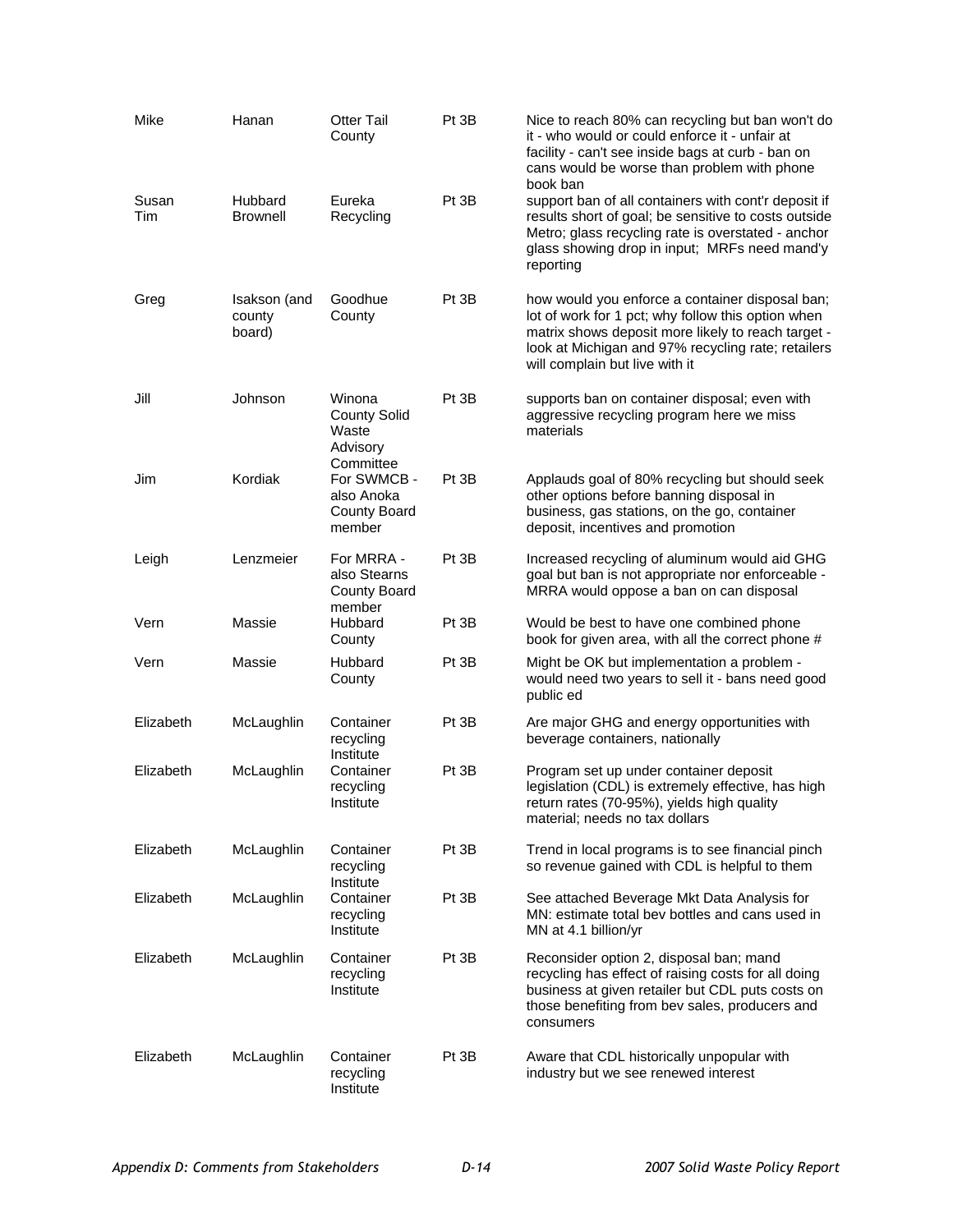| Kevin | <b>Morris</b>  | <b>Midwest Coca</b><br>Cola                                                 | Pt 3B | Should remove from report                                                                                                                                                                                                                                             |
|-------|----------------|-----------------------------------------------------------------------------|-------|-----------------------------------------------------------------------------------------------------------------------------------------------------------------------------------------------------------------------------------------------------------------------|
| Kevin | Morris         | Midwest Coca<br>Cola                                                        | Pt 3B | Estimates of aluminum and PET inaccurate so<br>can't know recycling rates - looks like 56%<br>compared to 58% in Calif                                                                                                                                                |
| Kevin | Morris         | Midwest Coca<br>Cola                                                        | Pt 3B | Approach to recycling should be comprehensive<br>not focused on containers - form a stakeholder<br>group on strategy to advance recycling                                                                                                                             |
| Kevin | <b>Morris</b>  | Midwest Coca<br>Cola                                                        | Pt 3B | Current goal is to recycle or reuse 100% of PET<br>bottles in US - spent \$60 mill through<br>recycleBank and NRC                                                                                                                                                     |
| Doug  | <b>Morris</b>  | Crow Wing                                                                   | Pt 3B | Can't see ban working better if we are already at<br>higher recycling overall than Wisc (41 comp to<br>35) - need to add value if want people to collect.                                                                                                             |
| Doug  | <b>Morris</b>  | Crow Wing                                                                   | Pt 3B | Should look at Calif approach - if bring in alum<br>cans as res you get 50 cents per lb deposit plus<br>market value - means \$1.10 lb. Counties<br>depended on this bonus. If item has value<br>Americans will go get it                                             |
| Jamie | Pfuyl          | Minnesota<br>Grocers Assoc                                                  | Pt 3B | MGA members some of most successful<br>recyclers - see Message in Bottle and It's in the<br>Bag - didn't need mandates                                                                                                                                                |
| Jamie | Pfuyl          | Minnesota<br>Grocers Assoc                                                  | Pt 3B | Can see from phone book experience that bans<br>from disposal didn't work                                                                                                                                                                                             |
| Tim   | Pratt          | <b>ARM</b>                                                                  | Pt 3B | Disagree, ban is toothless tiger on its own<br>without                                                                                                                                                                                                                |
| Tim   | Pratt          | ARM                                                                         | Pt 3B | Container deposit would be much higher in<br>impact than disposal ban - see Vertmont                                                                                                                                                                                  |
| Mike  | Robertson      | Minnesota<br>Chamber -<br>Environmental<br>Policy                           | Pt 3B | Opposes disposal ban on aluminum; look at Part<br>3A that pointed out phone book ban didn't work -<br>is no analysis on how ban would achieve goal;                                                                                                                   |
| Mike  | Robertson      | Committee<br>Minnesota<br>Chamber -<br>Environmental<br>Policy<br>Committee | Pt 3B | on books the statutory penalties from115A.034<br>are tough; but rept says generators would be off<br>the hook; enf'ment at disposal facility is<br>impractical and totally unfair; expecting them to<br>pick cans is ridiculous; ban is hollow shell for PR<br>effort |
| Mike  | Robertson      | Minnesota<br>Chamber -<br>Environmental<br>Policy                           | Pt 3B | "Aggressive and meaningful public education<br>effort" coupled with convenient opportunities to<br>recycle" will produce behavioral changes to hit<br>goal                                                                                                            |
| Steve | Steuber        | Committee<br><b>Scott County</b>                                            | Pt 3B | Agree with a disposal ban based on GHG factors<br>if compelling and if counties willing to handle<br>recycling                                                                                                                                                        |
| Steve | <b>Steuber</b> | Scott County                                                                | Pt 3B | Steel cans were missing from the list - should<br>include steel-tinb since price is \$100/ton and a<br>big GHG opportunity                                                                                                                                            |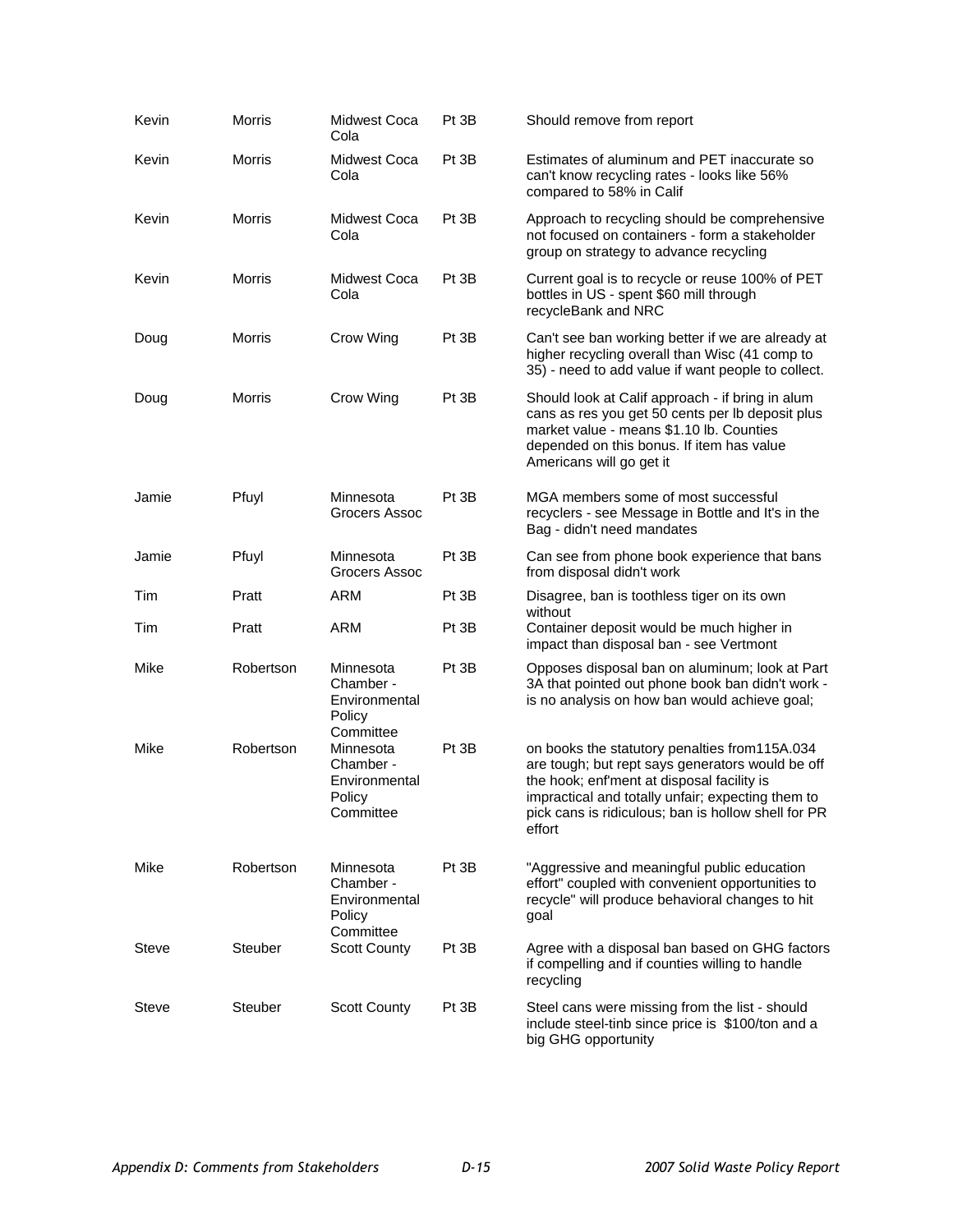| Lawrence | Yoswa           | Teamsters<br>Local 792                               | Pt 3B | Will interfere with businesses' negotiation on<br>recycling; mandates add costs; oppose<br>mandates; mandates inefficient; what will happen<br>to rejected loads; no add'l recycling; use<br>curbside:                        |
|----------|-----------------|------------------------------------------------------|-------|-------------------------------------------------------------------------------------------------------------------------------------------------------------------------------------------------------------------------------|
| Lawrence | Yoswa           | <b>Teamsters</b><br>Local 792                        | Pt 3B | Bev containers already recycled at high rates;<br>industry is setting up public venue recycling;                                                                                                                              |
| Lawrence | Yoswa           | Teamsters<br>Local 792                               | Pt 3B | MPCA should describe lightweighting to date and<br>efforts to reduce GHG emissions; use SWM Tax<br>to offer rebates to businesses with<br>comprehensive recycling; motivation and<br>education are better tools than mandates |
| Lawrence | Yoswa           | Teamsters<br>Local 792                               | Pt 3B | Eliminate 3B as presented and focus on<br>comprehensive efforts and protect Minnesota<br>jobs                                                                                                                                 |
| Susan    | Young           | City of Mpls                                         | Pt 3B | Bans don't work well and are likely to trigger<br>illegal dumping                                                                                                                                                             |
| Susan    | Young           | City of Mpls                                         | Pt 3B | In general bans are very hard to enforce                                                                                                                                                                                      |
| Joan     | Archer          | Minnesota Env<br>Coalition of<br>Labor &<br>Industry | Pt 3C | All public facil should comply with recycling reqt I<br>n 115A.151 before ban affecting businesses -<br>see Metrodome                                                                                                         |
| Joan     | Archer          | Minnesota Env<br>Coalition of<br>Labor &<br>Industry | Pt 3C | Propose reqt by 2010 that all public and private<br>entities provide opp to recycling - variation of<br>Part 3C option 4                                                                                                      |
| Joan     | Archer          | Minnesota Env<br>Coalition of<br>Labor &<br>Industry | Pt 3C | Use SWMTax revenues to support away from<br>home - see Message in a Bottle - a container<br>disposal ban would hurt C-stores                                                                                                  |
| Joan     | Archer          | Minnesota Bev<br>Assoc                               | Pt 3C | Better to require that govt and business should<br>have "oppty to recycling" and be required to<br>recycling up to 3 matls - and provide incentives<br>to business for that opp                                               |
| Mike     | Berkopec        | <b>ACE Solid</b><br>waste                            | Pt 3C | "transparent pricing" will hurt haulers - customers<br>won't tolerate artificial pricing without basis in real<br>costs - schemes can't be enforced                                                                           |
| Mike     | Berkopec        | <b>ACE Solid</b><br>waste                            | Pt 3C | Business can handle a regulation that applies<br>uniformly and that can be enforced - better alt<br>would be mand'y recycling                                                                                                 |
| Mike     | Berkopec        | <b>ACE Solid</b><br>waste                            | Pt 3C | Single-sort recycling has raised tonnage 25%<br>and dropped mmsw tonnage 2% even with<br>customer adds - and was done without govt<br>subsidy                                                                                 |
| Mike     | <b>Berkopec</b> | <b>ACE Solid</b><br>waste                            | Pt 3c | Re \$300 million in recycling value - must<br>consider cost to collect and process - do full cost<br>analysis                                                                                                                 |
| Jean     | <b>Buckley</b>  | City of<br>Bloomington                               | Pt 3C | It has not been easy in Bloomington to get<br>cooperation on mandatory business recycling -<br>complaints on space being tied up and the extra<br>cost imposed on business                                                    |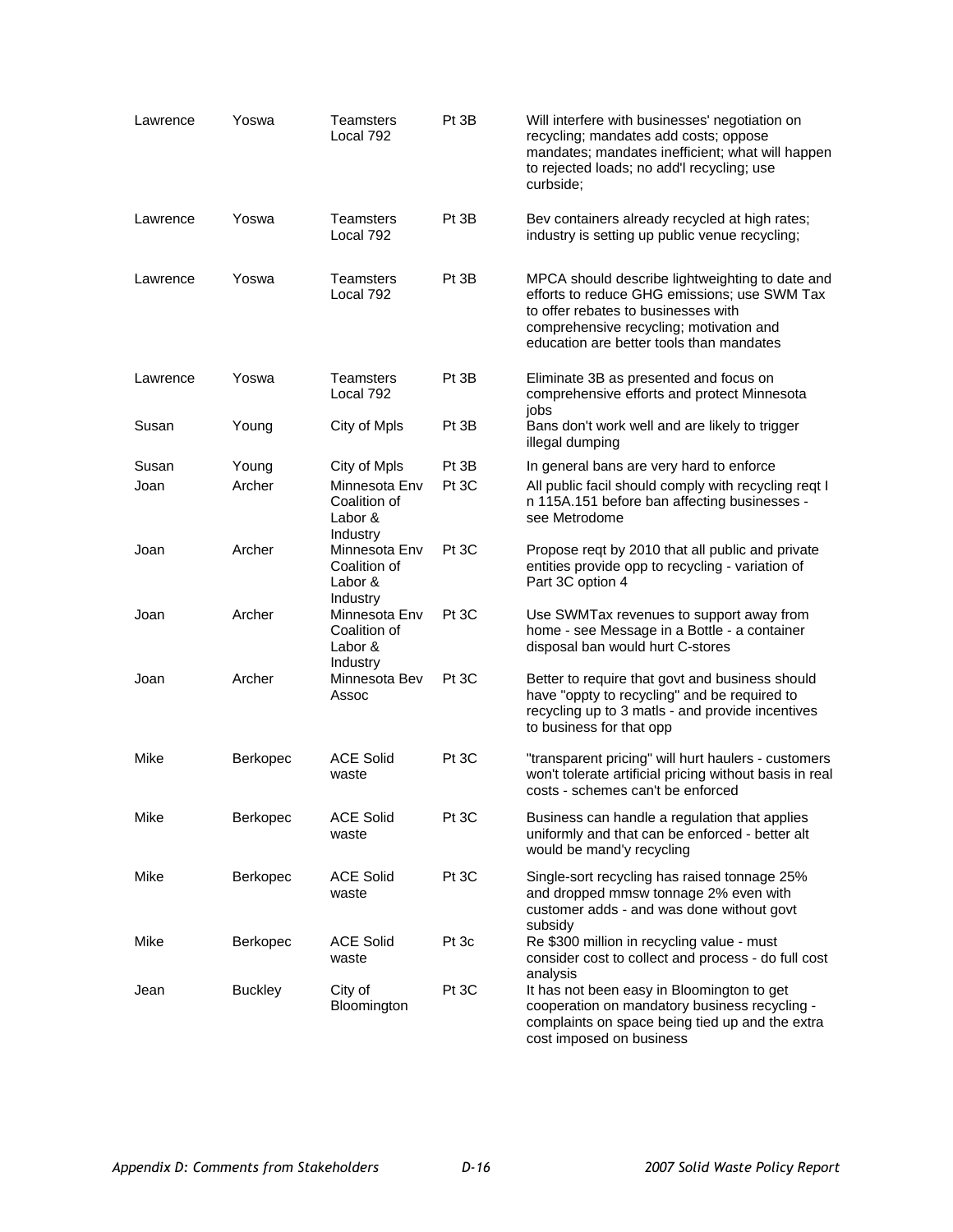| Doug         | Carnival                         | <b>NSWMA</b>                | Pt 3C | Oppose govt manipulation of contracting<br>between businesses, plus commercial customers<br>are already price conscious and won't like manip                                                                                                                             |
|--------------|----------------------------------|-----------------------------|-------|--------------------------------------------------------------------------------------------------------------------------------------------------------------------------------------------------------------------------------------------------------------------------|
| Doug         | Carnival                         | <b>NSWMA</b>                | Pt 3C | Agree that more comml recycling is needed but<br>don't support statutory changes described                                                                                                                                                                               |
| Doug         | Carnival                         | <b>NSWMA</b>                | Pt 3C | Providing recycling services to multifamily is<br>expensive                                                                                                                                                                                                              |
| Doug         | Carnival                         | <b>NSWMA</b>                | Pt 3C | Looks like artificial pricing structure and we<br>oppose govt manip of pricing -                                                                                                                                                                                         |
| Jack         | Ezell                            | <b>WLSSD</b>                | Pt 3C | Yes there is need to address away-from-home<br>and non-res recycling to boost recycling rate, but<br>worried about local burden                                                                                                                                          |
| Curt         | Gadacz                           | Lake County                 | Pt 3C | businesses regard their recycling at the<br>breakeven point already and will question reason<br>to assign employee time; garb collection costs<br>rising but landfill costs stable and economical                                                                        |
| Mark         | Gamm                             | <b>SWAA</b>                 | Pt 3C | some small businesses lack enough material to<br>justify recycling collec - would be unnecessary<br>added cost; have same concerns about added<br>duties under 3B; counties can't enforce 115A.552<br>opportunity to recycling statute                                   |
| Mark         | Gamm                             | Dodge County                | Pt 3C | Timeline vague as with container deposit; agree<br>that more business site recycling would be impt<br>in reaching goals; subsidy may be needed;                                                                                                                          |
| Mark         | Gamm                             | Dodge County                | Pt 3C | recycling pricing change probably won't drop total<br>cost to business waste generator - might stay flat                                                                                                                                                                 |
| Mark         | Gamm                             | Dodge County                | Pt 3C | Consider option for MPCA to offer tech<br>assistance to businesses and govt agencies so<br>can evaluate res mgmt options and contracting<br>w/ haulers                                                                                                                   |
| Mark         | Gamm                             | Dodge County                | Pt 3C | Implem change - increase SCORE funding to<br>counties that do tech assistance to businesses                                                                                                                                                                              |
| Carol        | Greenwood                        | not stated                  | Pt 3C | mandate recycling for businesses and<br>multihousing; any method to simplify pricing<br>should be pursued; mandate haulers to offer<br>separated recycling; offer credits or rebates for<br>matls; fund compost collec                                                   |
| Mike         | Hanan                            | <b>Otter Tail</b><br>County | Pt 3C | Current pricing for garbage collection and<br>disposal goes against recycling gains                                                                                                                                                                                      |
| Susan<br>Tim | Hubbard<br><b>Brownell</b>       | Eureka<br>Recycling         | Pt 3C | support non-res but unclear on goal and timeline<br>- see Macklenburg Co NC for nonres definitions;<br>costs can be offset by less garbage cost; target<br>govt funded public events and Capitol complex<br>first, require recycling at events, starting with<br>largest |
| Greg         | Isakson (and<br>county<br>board) | Goodhue<br>County           | Pt 3C | Could revise building code for longterm solution<br>but currently such a reqt would be hardship on<br>businesses, which are already tight in floor<br>space;                                                                                                             |
| Greg         | Isakson (and<br>county<br>board) | Goodhue<br>County           | Pt 3C | not a good idea to keep adding mandates that<br>need more enforcement; use economic<br>incentives like container deposit instead                                                                                                                                         |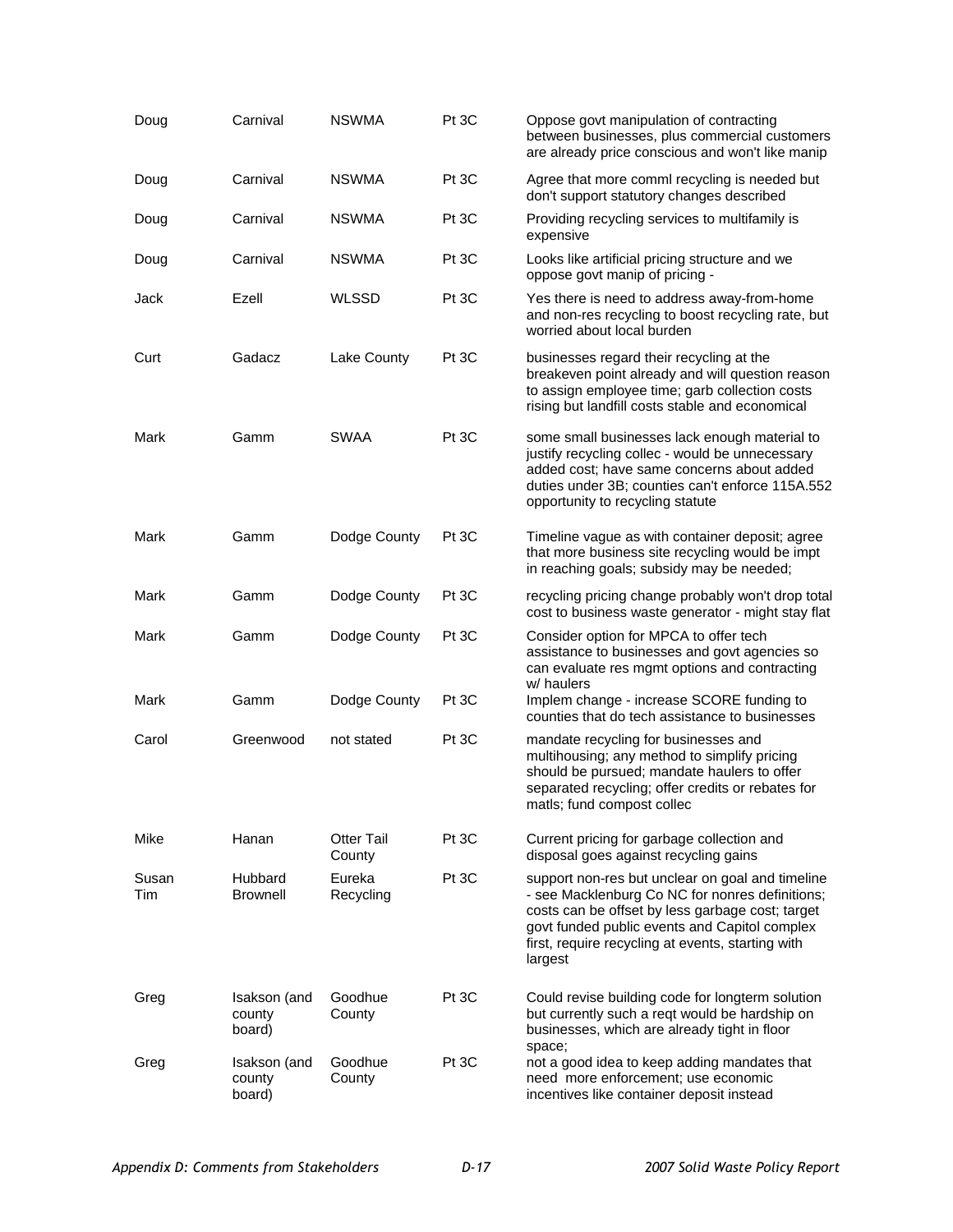| Jim          | Kordiak   | For SWMCB -<br>also Anoka<br>County Board<br>member            | Pt 3C | Support .552 chane to expand opp to recycling;<br>current law points to county so wouild need<br>additional SCORE money and enforcement<br>resources; also need plan for state-level<br>enforcement                    |
|--------------|-----------|----------------------------------------------------------------|-------|------------------------------------------------------------------------------------------------------------------------------------------------------------------------------------------------------------------------|
| Vern         | Massie    | Hubbard<br>County                                              | Pt 3C | Oppty is there, but not happening enough - need<br>education and enforcement - ban might help                                                                                                                          |
| Kevin        | Morris    | Midwest Coca<br>Cola                                           | Pt 3C | Should remove from report                                                                                                                                                                                              |
| Doug         | Morris    | Crow Wing                                                      | Pt 3C | Can't mandate comml recycling unless also<br>mandate recycling services by haulers - is<br>controv with small businesses - note also big box<br>stores do their own recycling                                          |
| Doug         | Morris    | Crow Wing                                                      | Pt 3c | Do believe big counties can get more bang for<br>the buck                                                                                                                                                              |
| Jamie        | Pfuyl     | Minnesota<br>Grocers Assoc                                     | Pt 3C | Rept is too focused on business - misses resid<br>recycling; should make resid easier with single<br>stream and increased curbside in rural<br>Minnesota                                                               |
| Jamie        | Pfuyl     | Minnesota<br>Grocers Assoc                                     | Pt 3C | Minnesota businesses pay a SWM Tax and<br>should be used for recycling such as small<br>retailers; Minnesota Waste Wise does this very<br>well                                                                         |
| Tim          | Pratt     | recycling<br>coordinator<br>Roseville                          | Pt 3C | enforcing opp to recycling will help but key is<br>enfocement; Ramsey county used SCORE to get<br>cities to enforce multifamily recycling; state bldgs<br>and agencies should use resource mgmt<br>contracts           |
| Tim          | Pratt     | <b>ARM</b>                                                     | Pt 3C | Won't be enough to change transp pricing reqt -<br>too little incentive at most locations                                                                                                                              |
| Tim          | Pratt     | <b>ARM</b>                                                     | Pt 3C | small businesses worried about bottom line, don't<br>want extra cost for recycling service                                                                                                                             |
| Tim          | Pratt     | <b>ARM</b>                                                     | Pt 3C | Should require state agencies and blgs to use<br>res mgmt contracts                                                                                                                                                    |
| Mike         | Robertson | Minnesota<br>Chamber -<br>Environmental<br>Policy<br>Committee | Pt 3C | Agree with goal to increase non-res recycling;<br>waste wise will help with concerted effort to<br>achieve strategies; approach will confuse people;<br>already non residential bills are transparent on<br>fees       |
| Mike         | Robertson | Minnesota<br>Chamber -<br>Environmental<br>Policy<br>Committee | Pt 3C | Problem with extending resid language in<br>opportunity to recycling statute to non-res is that<br>former is uniform but not latter - won't work just to<br>replace "residents" or "residential" with customer         |
| Neil         | Seldman   | Inst for Local<br>Self-Reliance                                | pt 3C | ILSR is doing study on impact of recycling, reuse<br>and composting on GHG - will be done before 2-<br>08 and can send                                                                                                 |
| <b>Steve</b> | Steuber   | <b>Scott County</b>                                            | Pt 3C | Scott County has a business recycling reqt in SW<br>ordinance but hasn't been able to enforce it -<br>might consider requiring haulers to provide spec<br>matl recycling for specific business customers<br>might work |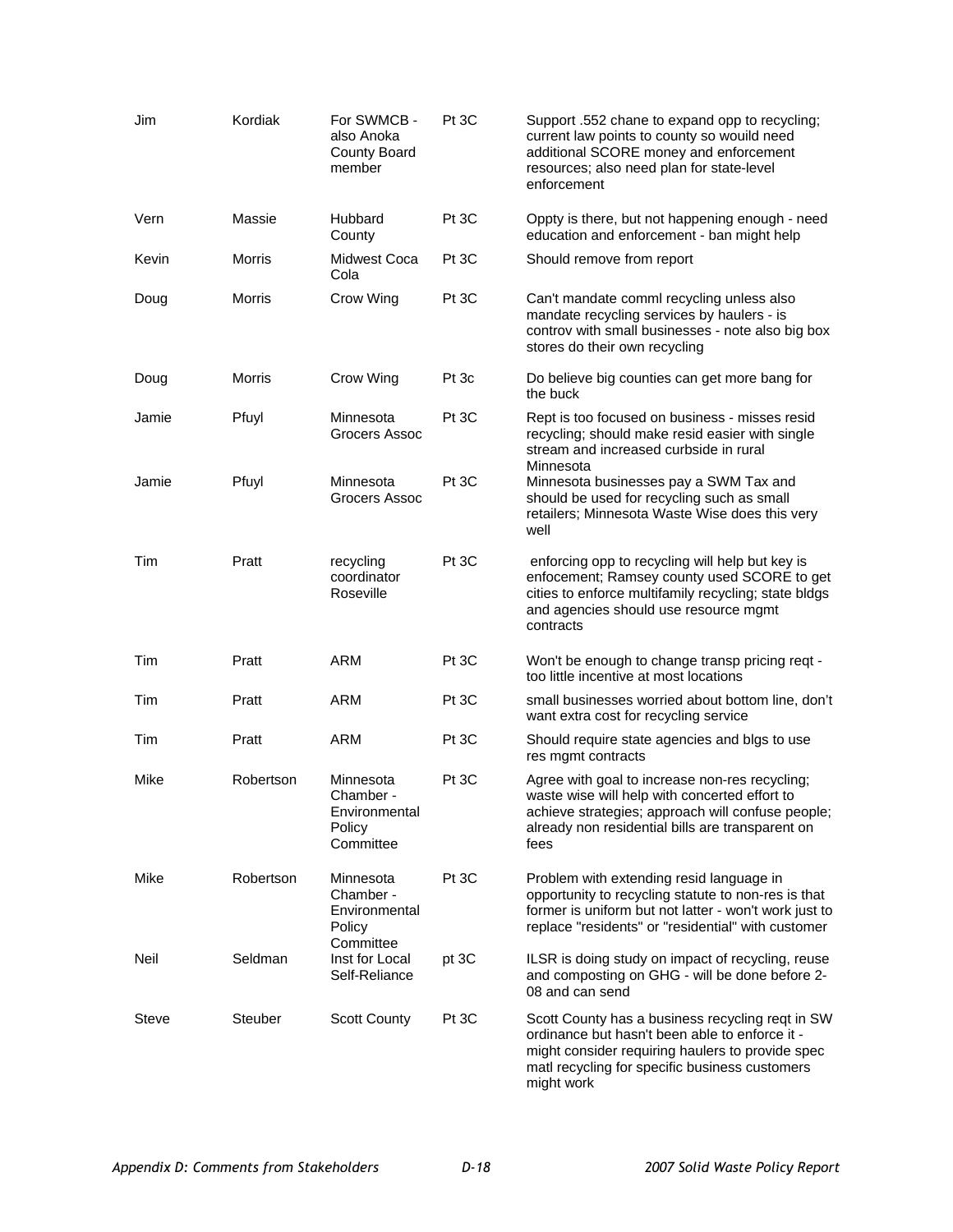| Steve                         | Steuber                       | <b>Scott County</b>                                        | Pt 3C | Above possibility might be burden on small<br>haulers tho - also note floor space problems at<br>many businesses if must set out more containers<br>- maybe consider mixed recycling for sorts later                                                  |
|-------------------------------|-------------------------------|------------------------------------------------------------|-------|-------------------------------------------------------------------------------------------------------------------------------------------------------------------------------------------------------------------------------------------------------|
| Mike                          | Berkopec                      | <b>ACE Solid</b><br>waste                                  | Pt 3D | Support compostable bags or reusable contrs for<br>compost collection                                                                                                                                                                                 |
| Doug                          | Carnival                      | <b>NSWMA</b>                                               | Pt 3D | Supports, but allow as acceptable alternative the<br>reusable container - also some concerns on<br>functionality of compostable plastic bags, eg<br>tearing given sticks poking through;                                                              |
| Jack                          | Ezell                         | <b>WLSSD</b>                                               | Pt 3D | support Option 2, allowing use if state enf'ment<br>available - should be more emphasis on boosting<br><b>SSOM</b>                                                                                                                                    |
| Curt                          | Gadacz                        | Lake County                                                | Pt 3D | If want to make difference then ban all<br>noncompostable trash bags, and make color<br>unique - this has to be dealt with at front end not<br>county end                                                                                             |
| Mark                          | Gamm                          | SWAA                                                       | Pt 3D | Unaware of need for state action - can be<br>handled by individual facilities - concern on<br>enforcement of statewide mandate                                                                                                                        |
| Mike                          | Hanan                         | <b>Otter Tail</b><br>County                                | Pt 3D | Plastic bags are a problem all through the waste<br>mgmt system, hard to manage and contrib to<br>litter - note related problem of ag-bags                                                                                                            |
| Hennepin<br>County<br>handout | Hennepin<br>County<br>handout | Hennepin<br>County<br>handout                              | Pt 3D | Need to handle organics that are 25% of<br>discards; Hennepin has programs in place;<br>compost is valuable; need to fix licensing barriers<br>now; don't define source-sep organics as MSW;<br>haulers can't commingle with yard waste due to<br>law |
| Susan<br>Tim                  | Hubbard<br>Brownell           | Eureka<br>Recycling                                        | Pt 3D | More impt is comprehensive state compost<br>policy; Strat Plan needs separate goal for SSOM;<br>hard to permit these; direct \$\$ to compost not<br>WTE, target extra SCORE money to compost;<br>use more of SWMT                                     |
| Jim                           | Kordiak                       | For SWMCB -<br>also Anoka<br><b>County Board</b><br>member | Pt 3D | No immediate need for state law on ASTM B<br>6400 standards for bags; recom that counties<br>impose ban if relevant; organics mgmt is<br>changing so do further analysis first                                                                        |
| Vern                          | Massie                        | Hubbard<br>County                                          | Pt 3D | Won't help unless all plastic bags are<br>compostable, public can't tell difference - think if<br>one OK another is                                                                                                                                   |
| Vern                          | Massie                        | Hubbard<br>County                                          | Pt 3D | If want to keep plastic bags on sale they should<br>all be compostable - is better than banning them<br>- name the ASTM standard - MN should be a<br>leader                                                                                           |
| Doug                          | <b>Morris</b>                 | Crow Wing                                                  | Pt 3D | We already require compost to be debagged - if<br>we got rid of bags I wouldn't mind - continual litter<br>issue at our Landfill                                                                                                                      |
| Tim                           | Pratt                         | recycling<br>coordinator<br>Roseville                      | Pt 3D | concern on higher costs for leaf programs                                                                                                                                                                                                             |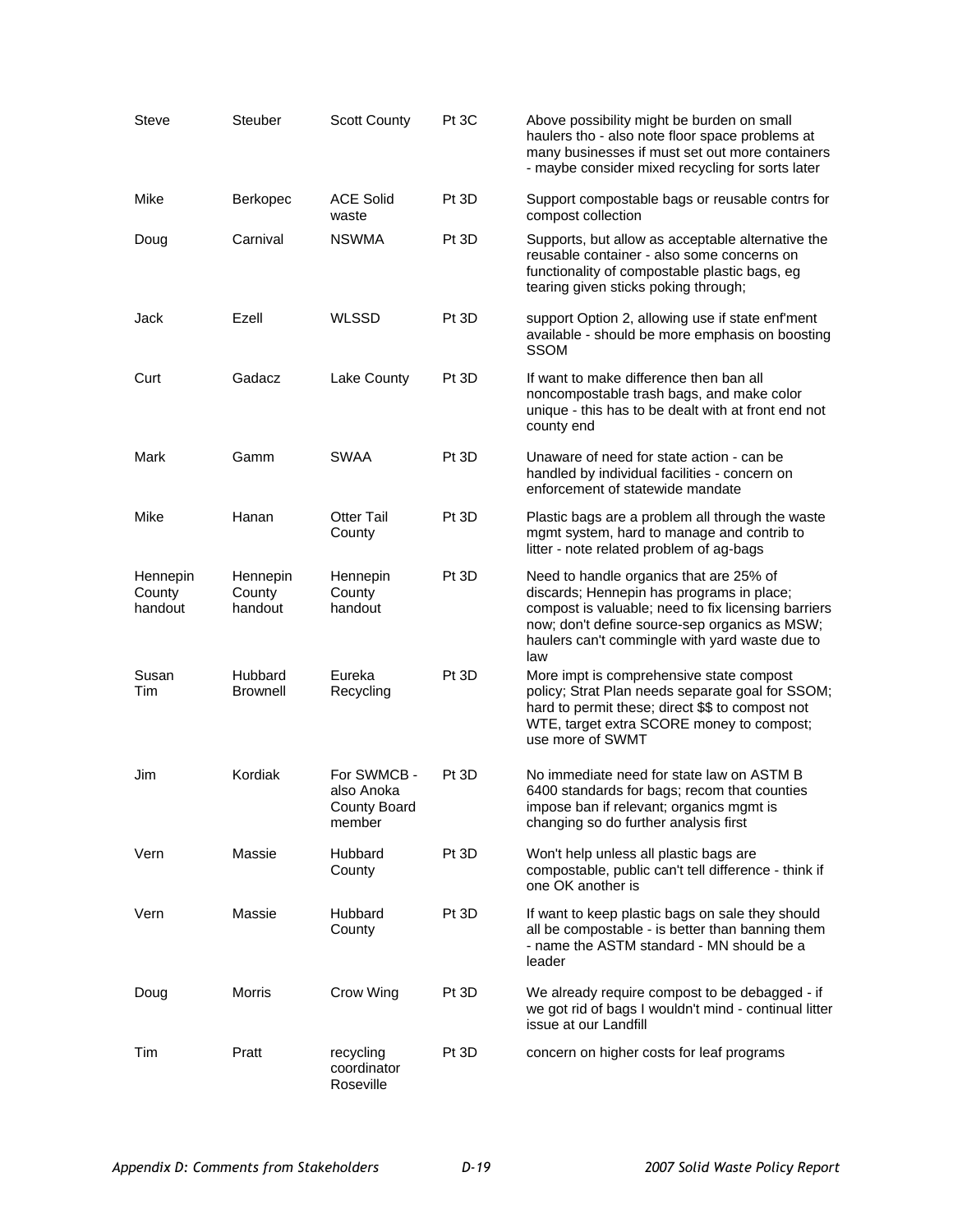| Tim          | Pratt                      | recycling<br>coordinator<br>Roseville                                          | Pt 3D          | need to address ways to get organics out of<br>waste stream - more capacity, easier permitting                                                                                                                                                  |
|--------------|----------------------------|--------------------------------------------------------------------------------|----------------|-------------------------------------------------------------------------------------------------------------------------------------------------------------------------------------------------------------------------------------------------|
| Judy<br>Mike | Purman<br>Robertson        | Purman Group<br>Minnesota<br>Chamber -<br>Environmental<br>Policy<br>Committee | Pt 3D<br>Pt 3D | Target for action needs rewording - is confusing<br>Support compostable bags, but don't prohibit<br>reusable containers                                                                                                                         |
| Jon          | Steiner                    | Polk County,<br>SW<br>administrator                                            | Pt 3D          | Compostable bag not a big issue for counties like<br>Polk; leave to facil operators; not equal to other<br>issues in rept                                                                                                                       |
| <b>Steve</b> | <b>Steuber</b>             | Scott County                                                                   | Pt 3D          | Need more evidence on whether is a good idea<br>re: GHG to compost more organics rather than<br>send to WTE                                                                                                                                     |
| Caleb        | Werth                      | Resource<br>Recov<br>Technologies                                              | Pt 3D          | Target for action must be a typo - check that -<br>bags are a problem now                                                                                                                                                                       |
| Doug         | Carnival                   | <b>NSWMA</b>                                                                   | Pt 3E          | Supports. Fully supports waste mgment using all<br>methods \, and support end to backyard, open<br>burning of trash with cost effective and conven<br>alternatives                                                                              |
| Jack         | Ezell                      | <b>WLSSD</b>                                                                   | Pt 3E          | support ban along with development of emf'ment<br>strategies and implem by MPCA - need level<br>playing field                                                                                                                                   |
| Curt         | Gadacz                     | Lake County                                                                    | Pt 3E          | Problematic - needs to be state law, no<br>exceptions; will meet local resistance; will be<br>problem to enforce in thinly populated areas; be<br>aware local enf'ment has many pressing issues<br>to cover                                     |
| Mark         | Gamm                       | <b>SWAA</b>                                                                    | Pt 3E          | Best to focus on access to proper disposal; but<br>are some locations where only onsite will be<br>feasible for foreseeable future; state could ban in<br>areas unless county ID'd it otherwise; then revisit<br>that exemption later           |
| Mark         | Gamm                       | Dodge County                                                                   | Pt 3E          | Like phased approach because 2010 may be too<br>soon for some counties;                                                                                                                                                                         |
| Mark         | Gamm                       | Dodge County                                                                   | Pt 3E          | Implem change - maybe consider covering<br>business waste in burning ban                                                                                                                                                                        |
| Carol        | Greenwood                  | not stated                                                                     | Pt 3E          | Increased education is helping cut burn barrel<br>usage; composting food at home works if<br>education good; use fines so that is cheaper to<br>have waste hauled than to burn; municipality<br>should get fine proceeds to finance enforcement |
| Mike         | Hanan                      | <b>Otter Tail</b><br>County                                                    | Pt 3E          | About time for ban on burning - big source of<br>pollutants                                                                                                                                                                                     |
| Mike         | Hanan                      | <b>Otter Tail</b><br>County                                                    | Pt 3E          | Re: survey on burning, likely that % of people<br>who burn in backyd is higher than their pct of<br>waste, as they don't burn everything                                                                                                        |
| Susan<br>Tim | Hubbard<br><b>Brownell</b> | Eureka<br>Recycling                                                            | Pt 3E          | Yes should stop open burning and other burning<br>too                                                                                                                                                                                           |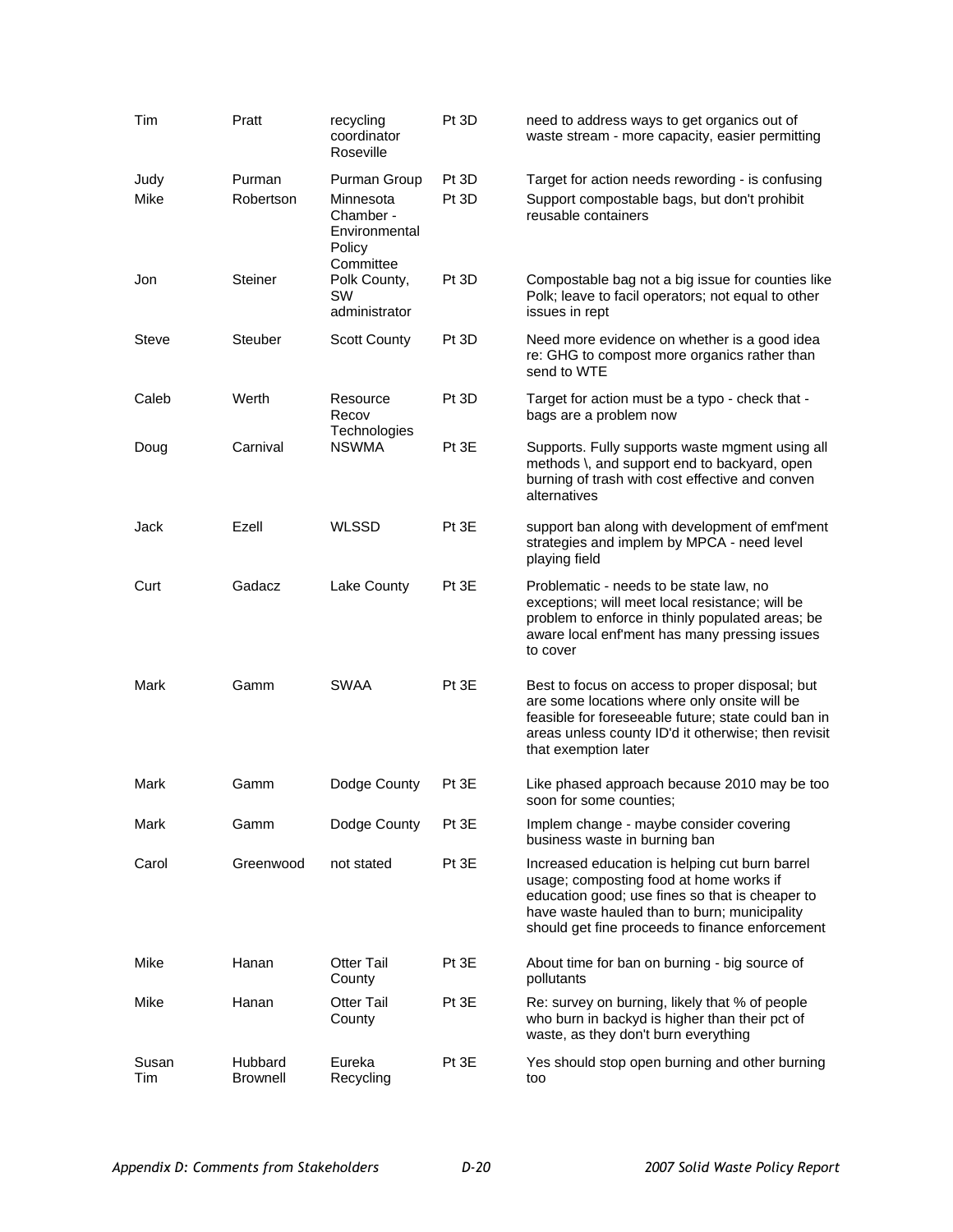| Jill   | Johnson       | Winona<br><b>County Solid</b><br>Waste<br>Advisory<br>Committee | Pt 3E | If open burning ban in place, state must share<br>costs for dropoff centers for garbage and<br>recycling collection; are reports here haulers may<br>drop rural collection due to fuel costs, in sparsely<br>pop'd areas; proper disposal option would have<br>to be assured |
|--------|---------------|-----------------------------------------------------------------|-------|------------------------------------------------------------------------------------------------------------------------------------------------------------------------------------------------------------------------------------------------------------------------------|
| Jim    | Kordiak       | For SWMCB -<br>also Anoka<br><b>County Board</b><br>member      | Pt 3E | Open burning has significant adverse health<br>effects so take steps to reduce open burning;<br>Metro counties have taken steps already                                                                                                                                      |
| Leigh  | Lenzmeier     | For MRRA -<br>also Stearns<br><b>County Board</b><br>member     | Pt 3E | Open burning should end; will be controversial<br>but MRRA supportive of a statewide ban;<br>education is key; go beyond barrels to use of fire<br>rings, eg in Metro since much is burned besides<br>wood; consider working with MDH on<br>measurement of health impact     |
| Vern   | Massie        | Hubbard<br>County                                               | Pt 3E | Time for this is due - I support it - enforcement is<br>problem but ban will help                                                                                                                                                                                            |
| Doug   | <b>Morris</b> | Crow Wing                                                       | Pt 3E | Education and enforcement will be needed - also<br>need to make sure cities over 5000 pop are<br>enforcing waste collection statute                                                                                                                                          |
| Doug   | Morris        | Crow Wing                                                       | Pt 3E | For above problem may need to look at org<br>collec as solution - question is whether govt is<br>serious - if it is there are ways to better manage<br>the waste                                                                                                             |
| Jim    | Mulder        | Assoc of<br>Minnesota<br>Counties                               | Pt 3E | supports statutory authority of counties to<br>regulate onsite burning of MSW and encourages<br>MPCA to educate citizens on issues of backyard<br>burning                                                                                                                    |
| Mike   | Robertson     | Minnesota<br>Chamber -<br>Environmental<br>Policy               | Pt 3E | Support - It's about time to ban open burning                                                                                                                                                                                                                                |
| Steve  | Steuber       | Committee<br><b>Scott County</b>                                | Pt 3E | Scott County has banned open burning for 20 yrs<br>and we support ban - counties with sparse<br>population may need countywide assessment to<br>provide dump stations                                                                                                        |
| Julie  | Andrus        | Mpls resident                                                   | Pt 4  | Broaden stakeholders to residents of areas in<br>roadmap paper                                                                                                                                                                                                               |
| Julie  | Andrus        | Mpls resident                                                   | Pt 4  | Don't focus on increasing garbage incineration -<br>reuse and recycle instead                                                                                                                                                                                                |
| Joan   | Archer        | Minnesota Bev<br>Assoc                                          | Pt 4  | Use process to develop more comprehensive<br>and sustainable approach for higher recycling<br>rates - bev industry would like spot there                                                                                                                                     |
| Joan   | Archer        | Minnesota Bev<br>Assoc                                          | Pt 4  | Reservations about participation list - bev<br>industry wasn't on list of meetings in fall                                                                                                                                                                                   |
| Noelle | Bell          | St. Paul<br>resident                                            | Pt 4  | MPCA should look at WM hierarchy again -<br>incineration is not moving waste up the hierarchy                                                                                                                                                                                |
| Noelle | Bell          | St. Paul<br>resident                                            | Pt 4  | Should double recycling rate instead - better for<br><b>GHG</b>                                                                                                                                                                                                              |
| Noelle | Bell          | St. Paul                                                        | Pt 4  | Look at MPCA staff letter from 20 yr ago                                                                                                                                                                                                                                     |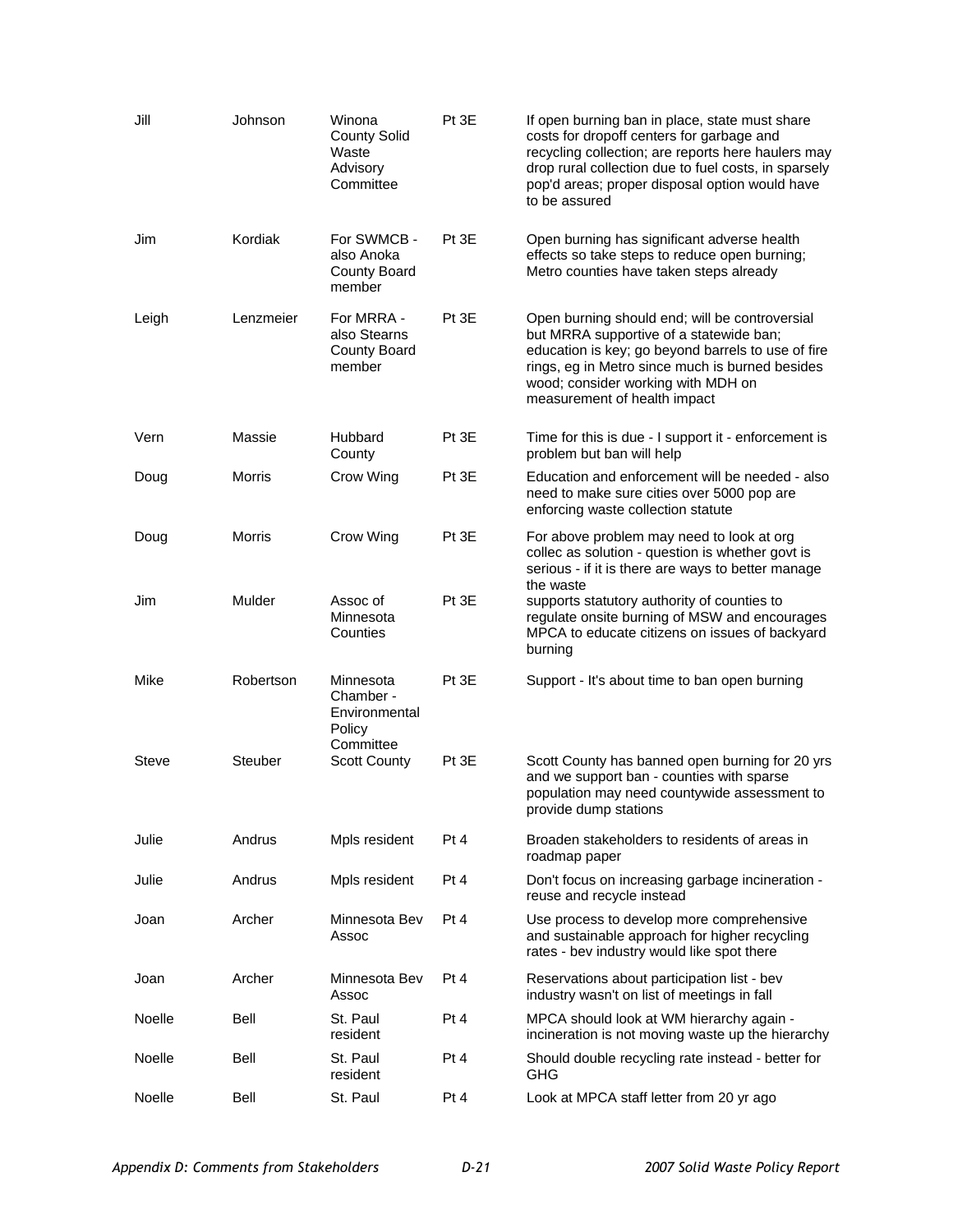|              |               | resident                           |      |                                                                                                                                                                                                                                              |
|--------------|---------------|------------------------------------|------|----------------------------------------------------------------------------------------------------------------------------------------------------------------------------------------------------------------------------------------------|
| Michael      | <b>Buelow</b> | St. Paul<br>resident               | Pt 4 | MPCA should not increase incinerator but rather<br>double the recycling rate and stop burning of<br>garbage                                                                                                                                  |
| Michael      | <b>Buelow</b> | St. Paul<br>resident               | Pt 4 | Incin turns out millions of pounds of damaging<br>pollutants per year                                                                                                                                                                        |
| Michael      | <b>Buelow</b> | St. Paul<br>resident               | Pt 4 | State should work out zero waste plan instead                                                                                                                                                                                                |
| Doug         | Carnival      | <b>NSWMA</b>                       | Pt 4 | Supports stakeholder with all initiatives proposed<br>in neutral manner by MPCA, with thorough and<br>fair discussion.                                                                                                                       |
| Doug         | Carnival      | <b>NSWMA</b>                       | Pt 4 | Concerned on some concepts mentioned like<br>org collec and designation - is interference with<br>free enterprise; like eminent domain can hurt<br>businesses, must have just compensation if<br>happens                                     |
| Dan          | Costello      | HDR - member<br>of SWANA           | Pt 4 | good approach, our company would like to be<br>involved                                                                                                                                                                                      |
| Dan          | Costello      | HDR - member<br>of SWANA           | Pt 4 | use of energy and GHG is appropriate but use<br>broad approach so full effect is known                                                                                                                                                       |
| Dan          | Costello      | HDR - member<br>of SWANA           | Pt 4 | WTE is extensive in MN but more opportunity<br>remains                                                                                                                                                                                       |
| Dan          | Costello      | HDR - member<br>of SWANA           | Pt 4 | Look for opportunities with state of art WTE and<br>also monitor alternative conversion methods                                                                                                                                              |
| Diadra       | Decker        | <b>Inver Grove</b><br>Hts resident | Pt 4 | MPCA wrong on hierarchy - more burning not<br>acceptable - objections to Midtown claims -<br>woodsmoke is threat to health                                                                                                                   |
| <b>ECSWC</b> | <b>ECSWC</b>  | <b>East Central</b><br>SWC handout | Pt 4 | MPCA should assist removing the arduous<br>process for counties to designate waste to facil<br>like ECSWC's - Oneida decision says state<br>statute not needed anyway                                                                        |
| <b>ECSWC</b> | <b>ECSWC</b>  | <b>East Central</b><br>SWC handout | Pt 4 | Can MPCA serve as designation partner? At<br>least state must streamline process - good<br>designation would allow recycling goals to be<br>reached, and serve energy and GHG goals                                                          |
| Jack         | Ezell         | <b>WLSSD</b>                       | Pt 4 | support effort if structured and has clear purpose,<br>goals and outcomes and reasonable timeframe                                                                                                                                           |
|              | Fignat        | Resident                           | Pt 4 | See letter attached                                                                                                                                                                                                                          |
| Christine    | Frank         | <b>Climate Crisis</b><br>Coalition | Pt 4 | Don't move WTE up the hierarchy - use zero<br>waste - abolish all throwaway goods - stop all<br>burning including engines and natural gas - mine<br>landfills                                                                                |
| Christine    | Frank         | <b>Climate Crisis</b><br>Coalition | Pt 4 | Use only top levels of hieararchy down to<br>composting                                                                                                                                                                                      |
| Libby        | Frost         | Resident                           | Pt 4 | MPCA shouldn't allow any more urban pollution -<br>toxics have cumulative effect - incineration is<br>expensive and outmoded, use geothermal and<br>solar instead - if can't prove to us that<br>incinerators are safe then don't build them |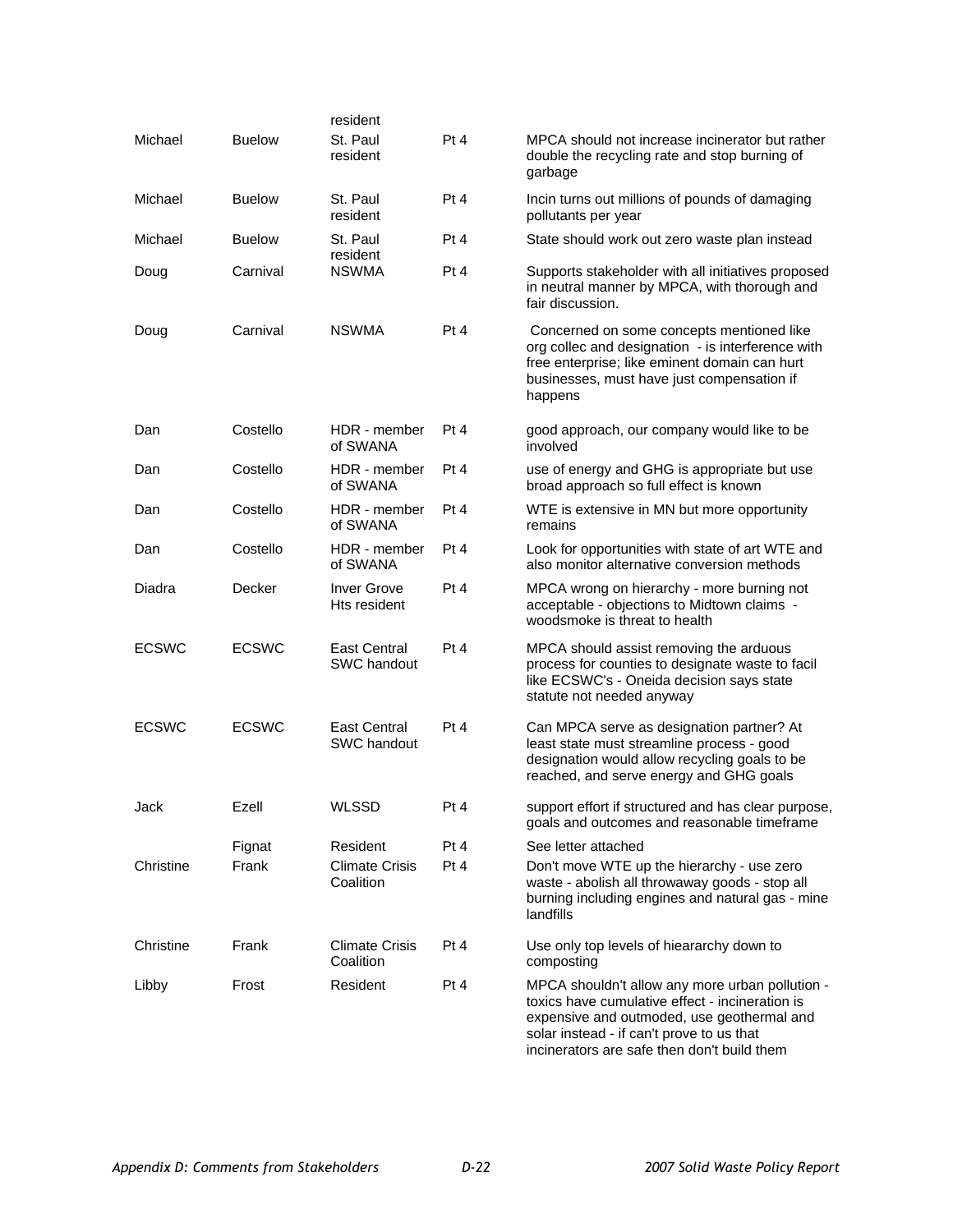| Curt   | Gadacz             | Lake County                  | Pt 4 | is good to focus on densely populated areas; but<br>will be problematic to gather four counties, Fond<br>du Lac and WLSSD into one region since most of<br>area not like Duluth;                                               |
|--------|--------------------|------------------------------|------|--------------------------------------------------------------------------------------------------------------------------------------------------------------------------------------------------------------------------------|
| Curt   | Gadacz             | Lake County                  | Pt 4 | may have been mistake to close rural Landfills<br>like Lake and Cook, since rev dried up; Lake<br>can't afford additional duties                                                                                               |
| Curt   | Gadacz             | Lake County                  | Pt 4 | region lacks transp infrastructure; admit that<br>some Landfill will be needed and driving to WTE<br>will require lots of fuel in spare areas;                                                                                 |
| Mark   | Gamm               | <b>SWAA</b>                  | Pt 4 | themes we support include - make use of Oneida<br>decision, emphasize waste hierarchy in waste-<br>intensive regions, use SCORE restructuring to<br>pursue GHG and energy themes; develop<br><b>SCORE</b> based incentives     |
| Janice | Greenfield         | St. Paul<br>resident         | Pt 4 | Very concerned as Highland Pk resident about<br>any proposal to increase incineration - already<br>area burdened with jet exhaust                                                                                              |
| Janice | Greenfield         | St. Paul<br>resident         | Pt 4 | Incineration of garbage is outdated and unethical                                                                                                                                                                              |
| Janice | Greenfield         | St. Paul<br>resident         | Pt 4 | Will volunteer to lobby for laws on zero waste -<br>need leadership from agencies                                                                                                                                              |
| Carol  | Greenwood          | not stated                   | Pt 4 | WTE is more problematic than landfilling -<br>hierarchy is wrong                                                                                                                                                               |
| Carol  | Greenwood          | not stated                   | Pt 4 | would like to see breakdown in energy and GHG<br>of incineration, using latest info                                                                                                                                            |
| Carol  | Greenwood          | not stated                   | Pt 4 | Resource mining could be option for our<br>descendants if buried, but not if burned                                                                                                                                            |
| MМ     | Habermas-<br>Scher | Mpls resident                | Pt 4 | Comment period too short, even tho extended to<br>Jan 25 - should be 90 days at least                                                                                                                                          |
| мм     | Habermas-<br>Scher | Mpls resident                | Pt 4 | Broaden stakeholders to residents of areas in<br>roadmap paper                                                                                                                                                                 |
| мм     | Habermas-<br>Scher | Mpls resident                | Pt 4 | Don't focus on increasing garbage incineration -<br>reuse and recycle instead                                                                                                                                                  |
| ΜМ     | Habermas-<br>Scher | Mpls resident                | Pt 4 | NAB will work with MPCA on zero waste program<br>and on phasing out WTE                                                                                                                                                        |
| Mike   | Hanan              | <b>Otter Tail</b><br>County  | Pt 4 | Worried that new incentives might send wrong<br>message, encouraging cutbacks                                                                                                                                                  |
| Mike   | Hanan              | <b>Otter Tail</b><br>County  | Pt 4 | Will participate in stakeholder but remember<br>solutions in cities don't work automatically in rural                                                                                                                          |
| Wayne  | Hanson             | <b>Great River</b><br>Energy | Pt 4 | While aluminum recycling is energy effective<br>state should move large amt of MSW up<br>hierarchy with WTE; WTE would help GHG and<br>energy; WTE is at least carbon neutral<br>depending on factors like Landfill emissions; |
| Wayne  | Hanson             | <b>Great River</b><br>Energy | Pt 4 | WTE not mentioned in any goals or proposals<br>despite point in 2005 SWPR that WTE is at<br>crossroads and that 2005 SWPR called for<br>increase I WTE                                                                         |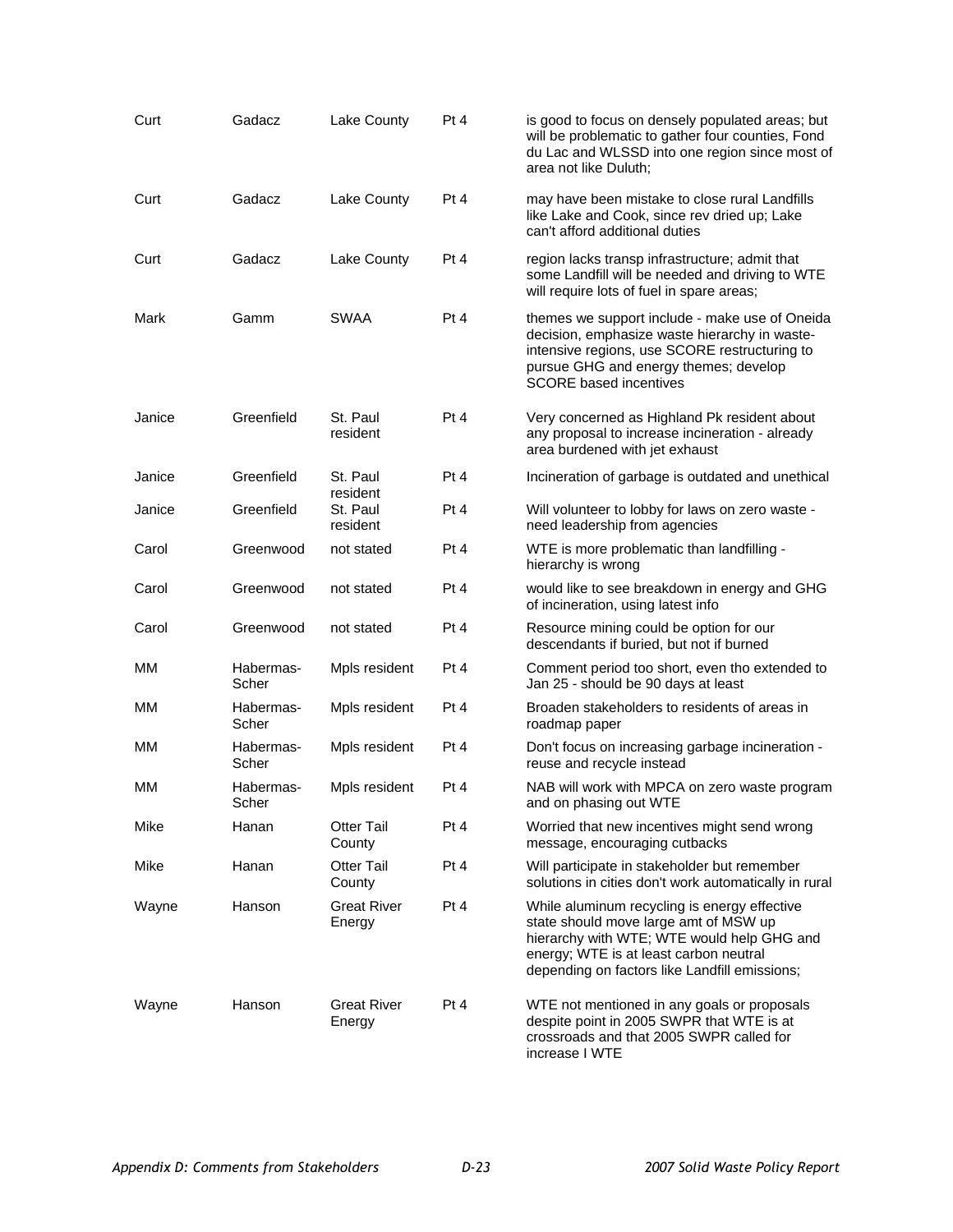| Wayne | Hanson       | <b>Great River</b><br>Energy                     | Pt 4 | Next few years are crucial in adding WTE vs<br>slowly losing curretn WTE - 2007 rept doesn't<br>advance issue                                                                     |
|-------|--------------|--------------------------------------------------|------|-----------------------------------------------------------------------------------------------------------------------------------------------------------------------------------|
| Wayne | Hanson       | <b>Great River</b><br>Energy                     | Pt 4 | WTE will face opposition in 2008, including move<br>to take WTE out of renewable status, but MPCA<br>silent - silence will only promote growth of<br>Landfill usage               |
| Wayne | Hanson       | <b>Great River</b><br>Energy                     | Pt 4 | MPCA should affirm benefits of WTE; at least<br>can discuss imptance and detail barriers to future                                                                                |
| Wayne | Hanson       | <b>Great River</b><br>Energy                     | Pt 4 | MPCA should stress to Legis the need to keep<br>WTE ranked among renewables                                                                                                       |
| Reed  | Heffelfinger | Resident                                         | Pt 4 | Don't add garbage burners                                                                                                                                                         |
| Ann   | Holt         | St. Paul<br>resident                             | Pt 4 | Roadmap refers to increased WTE and this will<br>burden the communities                                                                                                           |
| Ann   | Holt         | St. Paul<br>resident                             | Pt 4 | Stakeholder process must include the ordinary<br>citizens affected                                                                                                                |
| Ann   | Holt         | St. Paul<br>resident                             | Pt 4 | Report is focused on increasing garbage<br>incineration - contrary to waste mgmt hierarchy                                                                                        |
| Ann   | Holt         | St. Paul<br>resident                             | Pt 4 | Report fails to address health effects                                                                                                                                            |
| Ann   | Holt         | St. Paul<br>resident                             | Pt 4 | Xcel plans to shutter its RDF burners in 2012                                                                                                                                     |
| Ann   | Holt         | St. Paul<br>resident                             | Pt 4 | See FRB report - WTE is very expensive                                                                                                                                            |
| Ann   | Holt         | St. Paul<br>resident                             | Pt 4 | Rock Tenn burner for RDF would cost hundreds<br>of millions                                                                                                                       |
| Nancy | Hone         | <b>Neighbors</b><br>Against the<br><b>Burner</b> | Pt 4 | Comment period too short, even tho extended to<br>Jan 25 - should be 90 days at least - can't<br>provide specific information in that time - makes<br>bias in favor of industries |
| Nancy | Hone         | <b>Neighbors</b><br>Against the<br><b>Burner</b> | Pt 4 | NAB should have been stakeholder in MPCA<br>draft process                                                                                                                         |
| Nancy | Hone         | <b>Neighbors</b><br>Against the<br>Burner        | Pt 4 | No cities should take on burden of added WTE                                                                                                                                      |
| Nancy | Hone         | Neighbors<br>Against the<br>Burner               | Pt 4 | Call to increase WTE goes against hierarchy for<br>WM                                                                                                                             |
| Nancy | Hone         | <b>Neighbors</b><br>Against the<br><b>Burner</b> | Pt 4 | Report should say why burning percentages<br>dropped - must be cost and health effects                                                                                            |
| Nancy | Hone         | <b>Neighbors</b><br>Against the<br><b>Burner</b> | Pt 4 | Supreme Court decision shouldn't be exploited<br>by special interests                                                                                                             |
| Nancy | Hone         | <b>Neighbors</b><br>Against the<br><b>Burner</b> | Pt 4 | References MPCA management letter on<br>concerns about WTE reliance two decades ago                                                                                               |
| Nancy | Hone         | <b>Neighbors</b><br>Against the<br><b>Burner</b> | Pt 4 | NAB will work with MPCA on zero waste program<br>and on phasing out WTE                                                                                                           |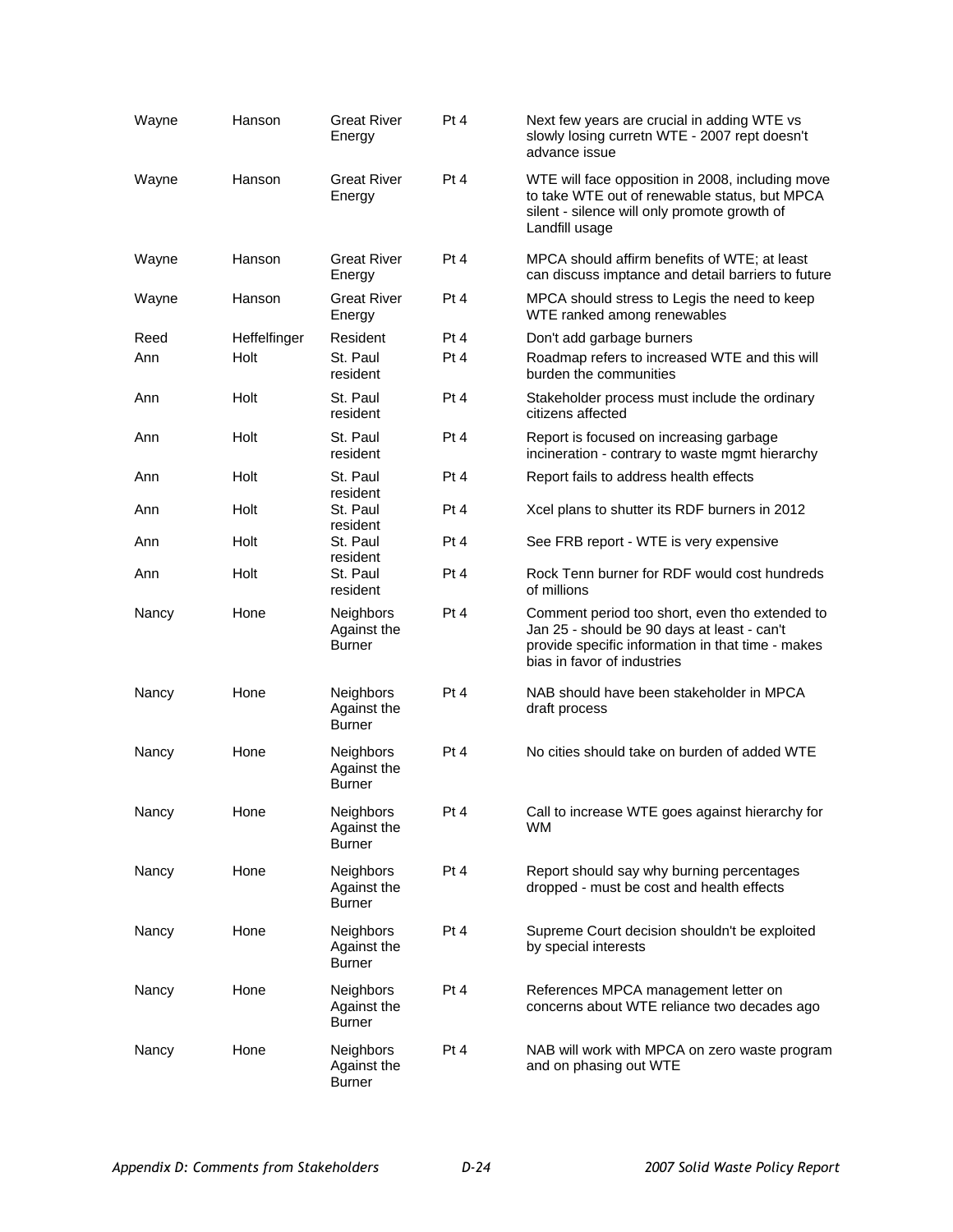| Nancy        | Hone                             | <b>Neighbors</b><br>Against the<br><b>Burner</b>            | Pt 4 | Garbage incinerator is landfilling into the air and<br>should not be on the hierarchy of SW mgmt                                                                                    |
|--------------|----------------------------------|-------------------------------------------------------------|------|-------------------------------------------------------------------------------------------------------------------------------------------------------------------------------------|
| Shanan       | Horecka                          | <b>Twin Cities</b><br>resident                              | Pt 4 | Timeline for comment is too short, an insult to<br>residents, even with Jan. 25 extension                                                                                           |
| Shanan       | Horecka                          | <b>Twin Cities</b><br>resident                              | Pt 4 | Residents don't want incinerators at all - idea is<br>old and must be dropped - incineration only<br>moves pollutants around                                                        |
| Susan<br>Tim | Hubbard<br><b>Brownell</b>       | Eureka<br>Recycling                                         | Pt 4 | Have participated in all these but would try<br>another; look at Citizens Jury and broad<br>stakeholder rep; is tough to be sole env'l org in<br>these panels - need more diversity |
| Greg         | Isakson (and<br>county<br>board) | Goodhue<br>County                                           | Pt 4 | If taxed 2.2 million Landfill tons would raise \$22<br>million for MRF recycling and WTE - would serve<br>all goals; ban all non-processed waste to Landfill                        |
| Greg         | Isakson (and<br>county<br>board) | Goodhue<br>County                                           | Pt 4 | counties spending more than fair share on<br>SCORE programs - raise SCORE to at least<br>match inflation                                                                            |
| John         | Kieselhorst                      | Hamline-<br>Midway                                          | Pt 4 | 21 day comment too short - should start over -<br>see roadmap - at least 90 day extension                                                                                           |
| John         | Kieselhorst                      | resident<br>Hamline-<br>Midway<br>resident                  | Pt 4 | Stakeholder process must include the ordinary<br>citizens affected                                                                                                                  |
| John         | Kieselhorst                      | Hamline-<br>Midway<br>resident                              | Pt 4 | Don't increase incineration - raise recycling<br>instead                                                                                                                            |
| John         | Kieselhorst                      | Hamline-<br>Midway<br>resident                              | Pt 4 | WTE has dropped because is unhealthy                                                                                                                                                |
| John         | Kieselhorst                      | Hamline-<br>Midway<br>resident                              | Pt 4 | Pay attention to letter twenty years ago from<br>MPCA staff saying "too much incineration"                                                                                          |
| Deborah      | Kitzman                          | Mpls Resident                                               | Pt 4 | Waste and biomass should not be burned - use<br>solar and wind for electricity                                                                                                      |
| Jim          | Kordiak                          | For SWMCB -<br>also Anoka<br><b>County Board</b><br>member  | Pt 4 | Should include public health and toxicity issues<br>too                                                                                                                             |
| Katherine    | Krueger                          | Mpls resident                                               | Pt 4 | Concerned about pollution from any new<br>garbage burners - agree with NAB - residents are<br>already downwind of existing burners                                                  |
| Katherine    | Krueger                          | Mpls resident                                               | Pt 4 | Roadmap didn't mention RDF proposal at Rock<br>Tenn - left that neighborhood out                                                                                                    |
| Katherine    | Krueger                          | Mpls resident                                               | Pt 4 | We'll work on zero waste with MPCA                                                                                                                                                  |
| Leigh        | Lenzmeier                        | For MRRA -<br>also Stearns<br><b>County Board</b><br>member | Pt 4 | Willing to participate; MPCA should consider<br>supporting resumption of LCWM for legislative<br>review of tools to achieve integrated solid waste<br>mgmt                          |
| Leigh        | Lenzmeier                        | For MRRA -<br>also Stearns<br><b>County Board</b>           | Pt 4 | Support increased SCORE as tool for GHG cuts;<br>some facil have front end sep now; new facil will<br>help state reach 50% recycling goal;                                          |
| <b>Byron</b> | Lind                             | member<br>Resident                                          | Pt 4 | Opposed to garbage burning                                                                                                                                                          |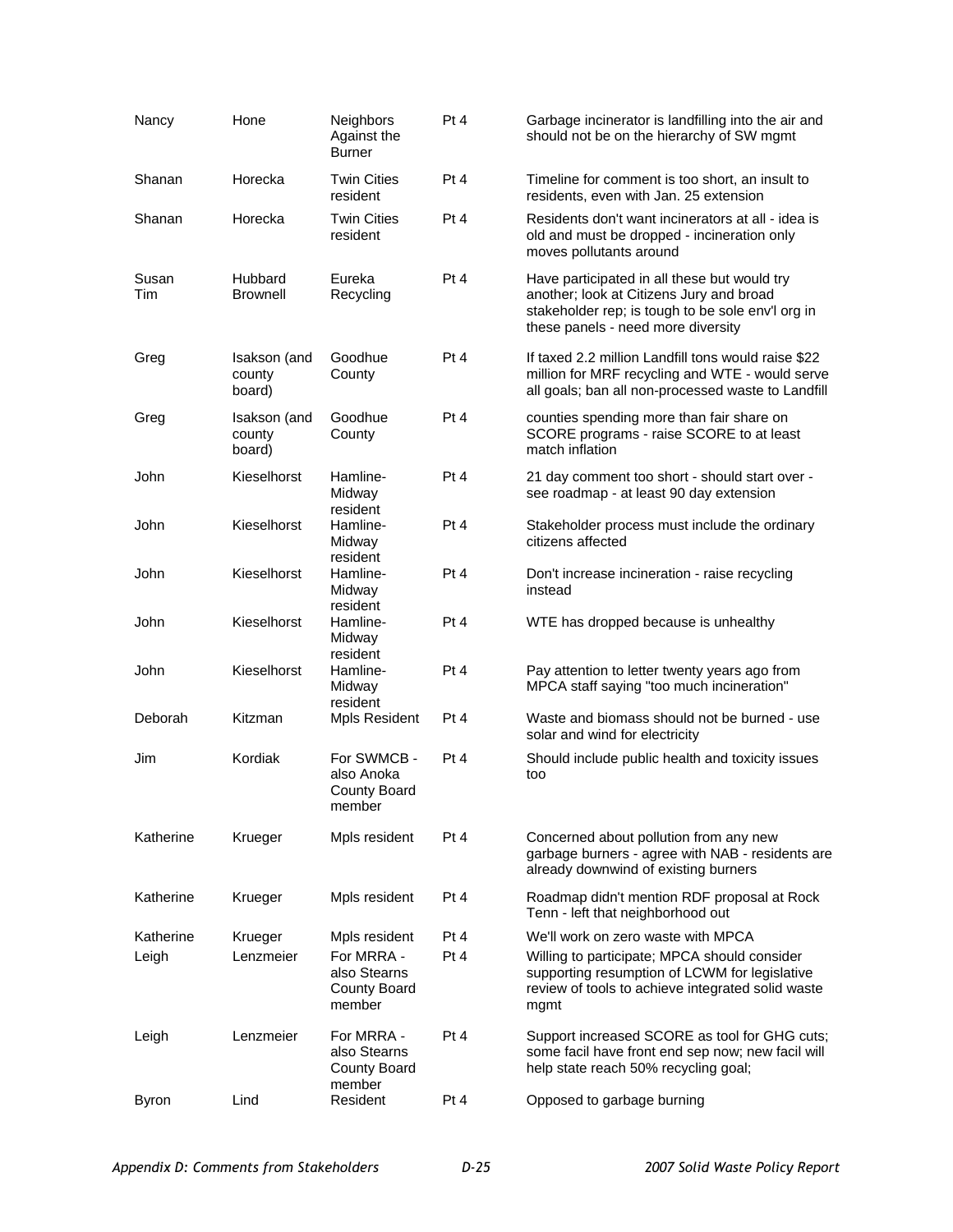| Dean        | Lucker          | St. Paul<br>resident              | Pt 4            | MPCA not protecting public health with a<br>sanction on garbage burning - am suffering<br>health effects from air quality now                                       |
|-------------|-----------------|-----------------------------------|-----------------|---------------------------------------------------------------------------------------------------------------------------------------------------------------------|
| Dean        | Lucker          | St. Paul<br>resident              | Pt <sub>4</sub> | Should be recycling and composting instead                                                                                                                          |
| Vern        | Massie          | Hubbard<br>County                 | Pt 4            | Another case of failure to decide so turn it over to<br>a group - don't make it longer than 12 mos -<br>SCORE needs updating but GHG issue may not<br>be good guide |
| Vern        | Massie          | Hubbard<br>County                 | Pt 4            | GHG may be flavor of the year rather than best<br>benchmark - like counties getting credit for<br>actions                                                           |
| Vern        | Massie          | Hubbard<br>County                 | Pt 4            | Prod stewardship sounds good in theory bu<br>haven't seen it work with previous problem<br>materials - same story, local programs pay for it                        |
| Margo       | McCreary        | Resident                          | Pt 4            | Comment period too short, even tho extended to<br>Jan 25 - should be 90 days at least                                                                               |
| Margo       | <b>McCreary</b> | Resident                          | Pt 4            | Broaden stakeholders to residents of areas in<br>roadmap paper                                                                                                      |
| Margo       | McCreary        | Resident                          | Pt 4            | Don't focus on increasing garbage incineration -<br>reuse and recycle instead                                                                                       |
| Margo       | McCreary        | Resident                          | Pt 4            | NAB will work with MPCA on zero waste program<br>and on phasing out WTE                                                                                             |
| Katherine   | Montague        | Resident                          | Pt 4            | Do zero waste instead of burners                                                                                                                                    |
| Katherine   | Montague        | Resident                          | Pt 4            | Flow contol can be exploited by spec interests                                                                                                                      |
| Katherine   | Montague        | Resident                          | Pt 4            | Should phase out incinerator - see MPCA letter<br>from staff 20 yr ago                                                                                              |
| Doug        | <b>Morris</b>   | Crow Wing                         | Pt 4            | Support idea of "bang for buck" tying<br>expenditures to where most of waste is                                                                                     |
| Doug        | Morris          | Crow Wing                         | Pt 4            | Check current situation in Cook County                                                                                                                              |
| Doug        | <b>Morris</b>   | Crow Wing                         | Pt 4            | If are interested in GHG returns would be good to<br>set up program to round up junk cars - better<br>result than tin can recycling                                 |
| <b>MRRA</b> | <b>MRRA</b>     | <b>MRRA</b><br>handout            | Pt 4            | WTE has 9 plants in MN, 89 in US, 400 in<br>Europe and more around world                                                                                            |
| <b>MRRA</b> | <b>MRRA</b>     | <b>MRRA</b><br>spreadsheet        | Pt 4            | WTE produced elec for 100,000 homes in MN<br>2006                                                                                                                   |
| <b>MRRA</b> | <b>MRRA</b>     | <b>MRRA</b><br>spreadsheet        | Pt 4            | WTE is env friendly and renewable - reduces vol<br>by 90%                                                                                                           |
| <b>MRRA</b> | <b>MRRA</b>     | <b>MRRA</b><br>spreadsheet        | Pt 4            | 2005 WTE avoided 1.096 mill metric tons of<br>carbon equiv                                                                                                          |
| <b>MRRA</b> | <b>MRRA</b>     | MRRA<br>spreadsheet               | Pt 4            | 2025 if at 2.6 mill tons would avoid 2.3 mill metric<br>tons of carbon equiv                                                                                        |
| Jim         | Mulder          | Assoc of<br>Minnesota<br>Counties | Pt 4            | opposes inverse condemnation bill from waste<br>industry - counties need ability to pursue org<br>collection when approp                                            |
| Jim         | Mulder          | Assoc of<br>Minnesota<br>Counties | Pt 4            | support ability of counties to use waste<br>assurance tools authorized by state law                                                                                 |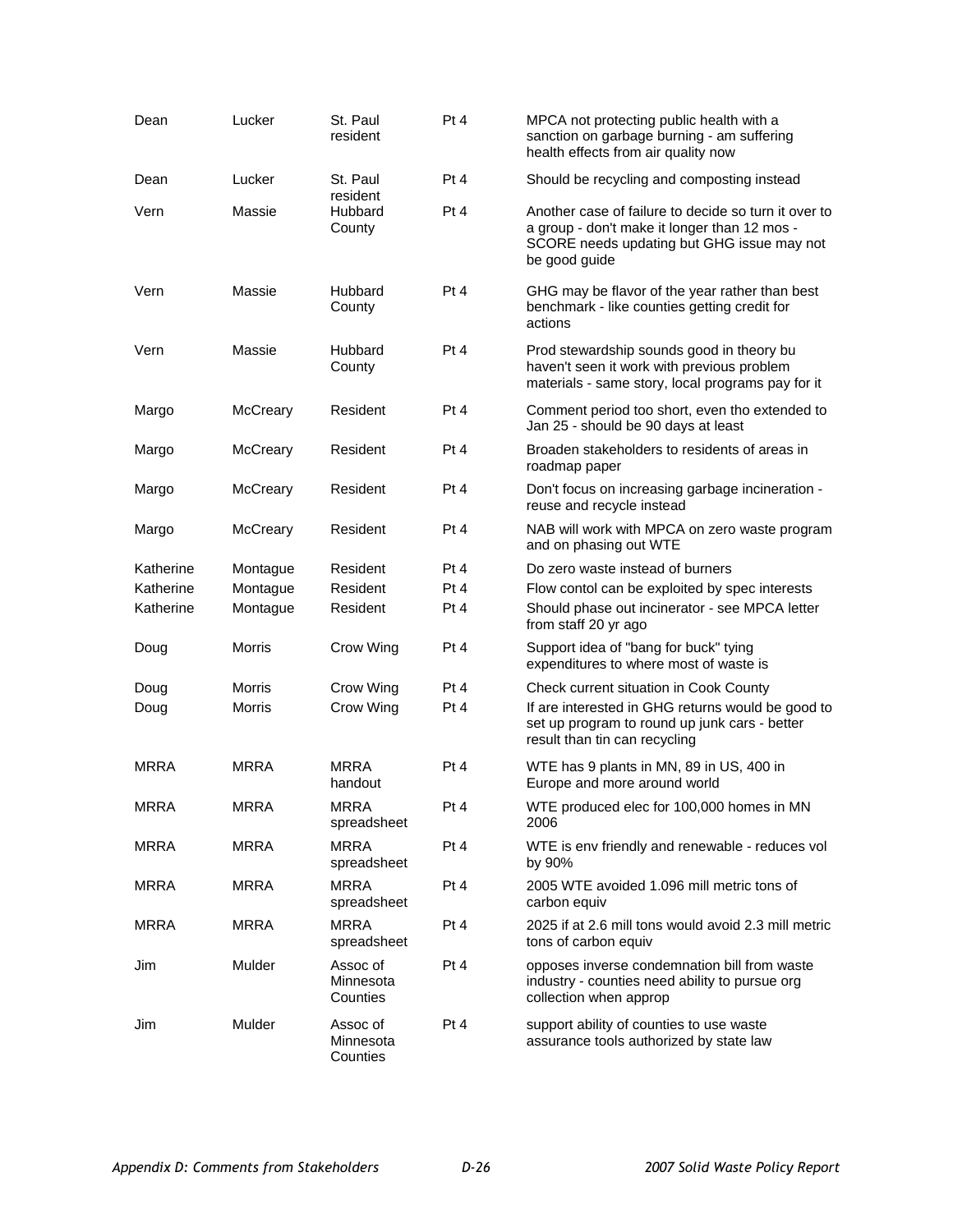| Jim        | Mulder     | Assoc of<br>Minnesota<br>Counties                              | Pt 4 | supports review and changes to shorten<br>authorization of waste assurance ordinances                                                                                        |
|------------|------------|----------------------------------------------------------------|------|------------------------------------------------------------------------------------------------------------------------------------------------------------------------------|
| <b>NAB</b> | <b>NAB</b> | Neighbors<br>Against the<br><b>Burner</b>                      | Pt 4 | Burning is a landfill in the air, dioxins can't be<br>stopped, if was rated for biomass it could end up<br>burning 30% RDF                                                   |
| <b>NAB</b> | <b>NAB</b> | Neighbors<br>Against the<br><b>Burner</b>                      | Pt 4 | wood burning and garbage burning produce<br>dioxins, PCBs and other pollutants (list); dioxin<br>lasts in body 7 yrs                                                         |
| <b>NAB</b> | <b>NAB</b> | <b>Neighbors</b><br>Against the<br><b>Burner</b>               | Pt 4 | Wood burning produces tiny airborne particles<br>that are not carbon neutral - raise heat trapping<br>by decreasing cloud cover                                              |
| Janet      | Nye        | Resident                                                       | Pt 4 | MPCA shows resignation to WTE and shouldn't -<br>isn't safe - are using neighborhoods as test<br>cases for health effects                                                    |
| Janet      | <b>Nye</b> | Resident                                                       | Pt 4 | Objections to woodburning project                                                                                                                                            |
| Janet      | <b>Nye</b> | Resident                                                       | Pt 4 | Need more work on problem packaging                                                                                                                                          |
| Janet      | <b>Nye</b> | Resident                                                       | Pt 4 | Need attention to winterizing homes - wastes<br>energy                                                                                                                       |
| Tim        | Pratt      | recycling<br>coordinator<br>Roseville                          | Pt 4 | Include city-county staff; report to 2009 Legis                                                                                                                              |
| Tim        | Pratt      | recycling<br>coordinator<br>Roseville                          | Pt 4 | What effect implementation would have on estab<br>organiz like SWMCB; how achieve highest and<br>best use of recyclingclables not just diversion                             |
| Tim        | Pratt      | ARM                                                            | Pt 4 | yes cities will be part of stakeholder talks                                                                                                                                 |
| Tim        | Pratt      | <b>ARM</b>                                                     | Pt 4 | Refocus on SCORE is OK if change MRF<br>reporting so is reliable                                                                                                             |
| Mike       | Robertson  | Minnesota<br>Chamber -<br>Environmental<br>Policy<br>Committee | Pt 4 | Will participate; should do full analysis and<br>review of systems and options for improvement -<br>shouldn't be predetermined agenda or outcome                             |
| John       | Schatz     | St. Paul<br>resident                                           | Pt 4 | Incineration of garbage shouldn't be part of any<br>state plan for waste                                                                                                     |
| John       | Schatz     | St. Paul<br>resident                                           | Pt 4 | Rept slanted toward business lobbying                                                                                                                                        |
| John       | Schatz     | St. Paul<br>resident                                           | Pt 4 | See Inst of Ecological Medicine study - PDF link -<br>incineration is not safe                                                                                               |
| John       | Schatz     | St. Paul<br>resident                                           | Pt 4 | Landfilling less risky than incineration                                                                                                                                     |
| John       | Schatz     | St. Paul<br>resident                                           | Pt 4 | Need to move society to more recycling and<br>incinerator is step backward                                                                                                   |
| Susan      | Schatz     | <b>Twin Cities</b><br>resident                                 | Pt 4 | MPCA shouldn't promote incineration - will just<br>promote people tossing waste in garbage<br>because "it will go for energy" - state should go<br>for 80% recycling instead |
| Gregory    | Schmidt    | <b>Neighbors</b><br>Against the<br><b>Burner</b>               | Pt 4 | Comments on Draft Report and roadmap for<br><b>WTE</b>                                                                                                                       |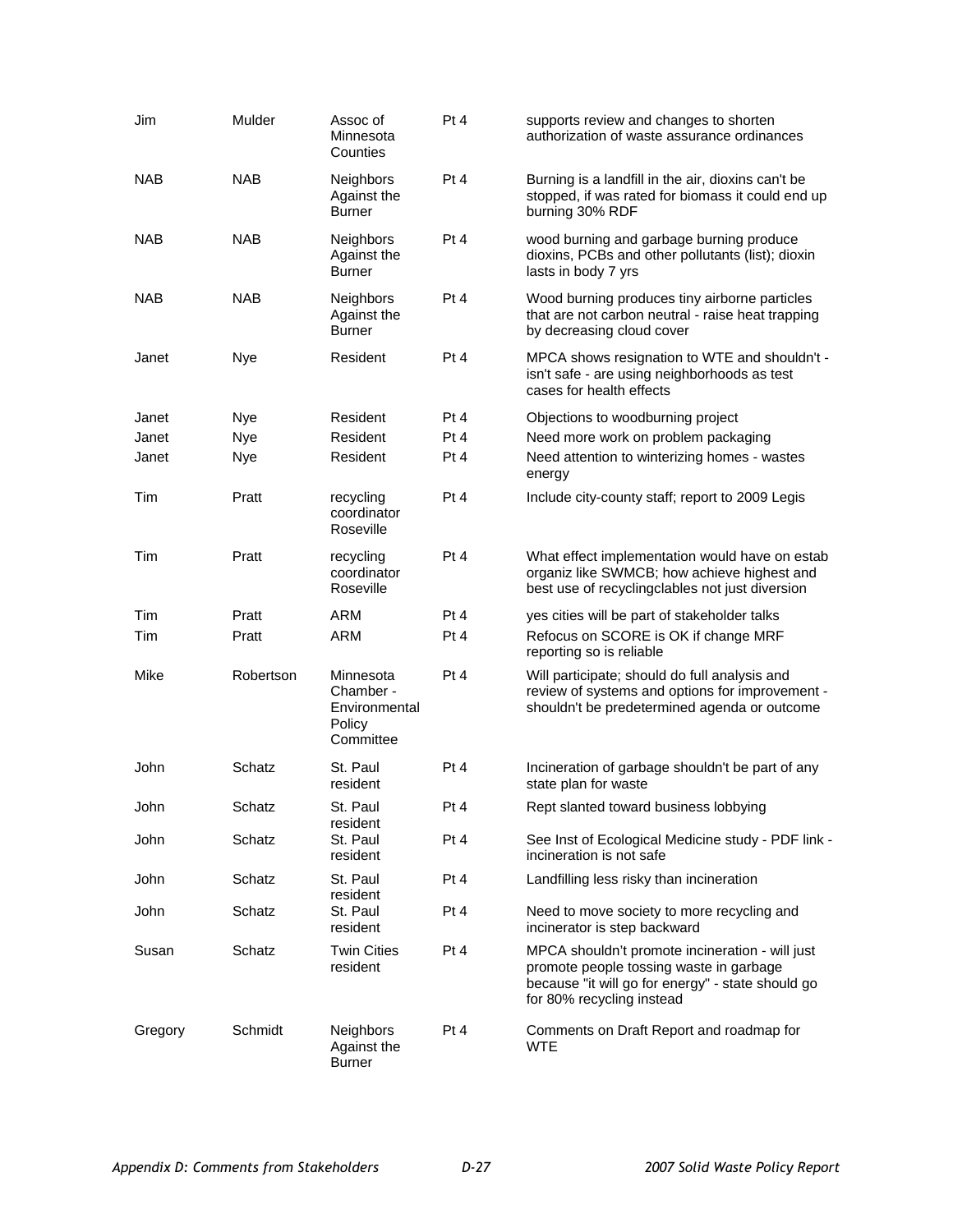| Gregory       | Schmidt                   | <b>Neighbors</b><br>Against the<br><b>Burner</b>            | Pt 4            | Don't increase incineration - is insanity - helath<br>effects are profound - childhood asthma on<br>increase so must be a pollution problem                                                                                |
|---------------|---------------------------|-------------------------------------------------------------|-----------------|----------------------------------------------------------------------------------------------------------------------------------------------------------------------------------------------------------------------------|
| Gregory       | Schmidt                   | <b>Neighbors</b><br>Against the<br><b>Burner</b>            | Pt 4            | Will work with MPCA to achieve zero waste -<br>only studies in favor of WTE are those paid for by<br>industry                                                                                                              |
| Sandra        | Seemann                   | Mpls resident                                               | Pt <sub>4</sub> | Opposed to increase in garbage incin, not<br>acceptable option - already live within 1/2 mi of<br>garbage burner - hurts homeowners                                                                                        |
| Sandra<br>Jon | Seemann<br><b>Steiner</b> | Mpls resident<br>Polk County,<br><b>SW</b><br>administrator | Pt 4<br>Pt 4    | Incineration is against WM hierarchy<br>WTE is being opposed by special interests -<br>MPCA support is essential to keep it viable                                                                                         |
| Jon           | Steiner                   | Polk County,<br><b>SW</b><br>administrator                  | Pt 4            | Agree with general direction of report tho specific<br>actions need discussion first - be sure to include<br>rural concerns                                                                                                |
| <b>Steve</b>  | <b>Steuber</b>            | Scott County                                                | Pt 4            | Support idea of looking at regions with lots of<br>waste - stakeholder process should be intense<br>and short to be productive - should come up with<br>many proposals that address both WM hierarchy<br>and GHG emissions |
| Steve         | <b>Steuber</b>            | <b>Scott County</b>                                         | Pt 4            | Need to raise recycling content of paper bought<br>by state, to 30%                                                                                                                                                        |
| Tom           | Vallenga                  | St. Paul<br>resident                                        | Pt 4            | Public health and global warming are not being<br>weighted appropriately - report leans toward<br>establishment instead and energy system                                                                                  |
| Tom           | Vallenga                  | St. Paul<br>resident                                        | Pt 4            | Priority 1: protect public health and children esp -<br>any measurable harm is too much - err on safety<br>side                                                                                                            |
| Tom           | Vallenga                  | St. Paul<br>resident                                        | Pt 4            | Priority 2 - fight innov that could make global<br>warming worse, unless benefits outweigh costs                                                                                                                           |
| Tom           | Vallenga                  | St. Paul                                                    | Pt 4            | Priority 3 - use precautionary principle (quoted)                                                                                                                                                                          |
| Tom           | Vallenga                  | resident<br>St. Paul<br>resident                            | Pt 4            | Draft is wrong in boosting incinerator in MN -<br>particularly in urban areas                                                                                                                                              |
| Tom           | Vallenga                  | St. Paul<br>resident                                        | Pt 4            | Society should avoid incinerator whenever<br>possible                                                                                                                                                                      |
| Tom           | Vallenga                  | St. Paul<br>resident                                        | Pt 4            | Refer to MPCA position paper 20 yrs ago,<br>against growth in WTE - pay attn to that                                                                                                                                       |
| Anna          | Waugh                     | <b>Student</b>                                              | Pt 4            | Put money into reduction and recycling rather<br>than burning garbage - dioxin hazardous - MN<br>must protect clean air and water                                                                                          |
| Barbra        | Weiner                    | Resident                                                    | Pt 4            | Residents don't want more incineration, already<br>worry about pollution                                                                                                                                                   |
| Barbra        | Weiner                    | Resident                                                    | Pt 4            | Report too focused on incineration and not<br>enough on recycling and reduction - see WM<br>hierarchy                                                                                                                      |
| Barbra        | Weiner                    | Resident                                                    | Pt 4            | Use zero waste instead of incinerator - burners<br>not safe                                                                                                                                                                |
| Tom           | Welna                     | St. Paul                                                    | Pt 4            | WTE has bad impact on communities                                                                                                                                                                                          |
| Tom           | Welna                     | resident<br>St. Paul                                        | Pt 4            | Residents are key part of stakeholder process                                                                                                                                                                              |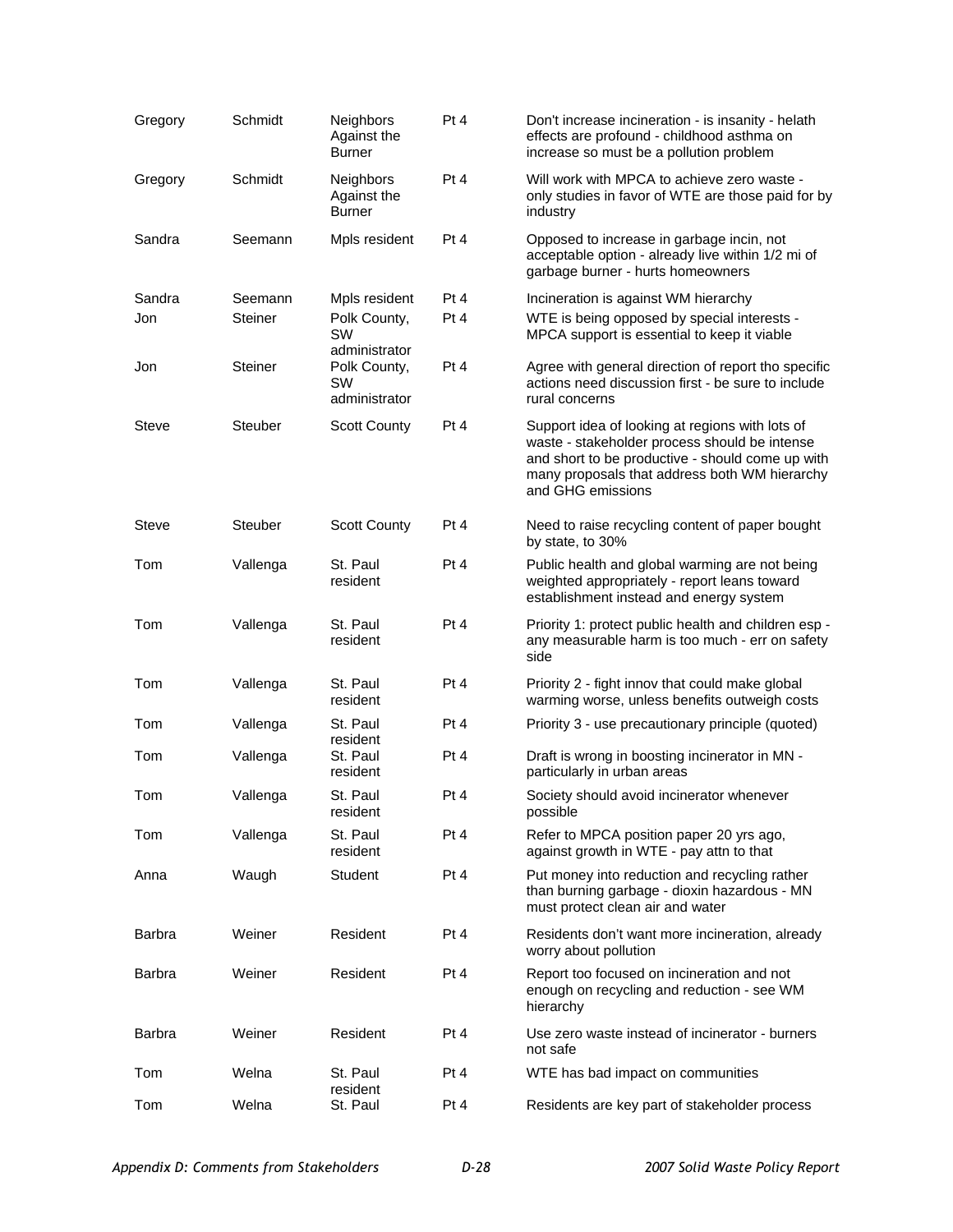|              |                            | resident                              |                 |                                                                                                                                                                                                                                                          |
|--------------|----------------------------|---------------------------------------|-----------------|----------------------------------------------------------------------------------------------------------------------------------------------------------------------------------------------------------------------------------------------------------|
| Tom          | Welna                      | St. Paul<br>resident                  | Pt 4            | Rept is focused on WTE and lacks specifics on<br>how to boost reduction and recycling; look at<br>hierarchy; fails to address costs and damage<br>from incineration; makes more GHG than some<br>fossil fuels; incinerator is just using air as landfill |
| Joanna       | Willis                     | St. Paul<br>resident                  | Pt 4            | Roadmap work left out community stakeholders                                                                                                                                                                                                             |
| Joanna       | Willis                     | St. Paul<br>resident                  | Pt 4            | Don't increase garbage incineration                                                                                                                                                                                                                      |
| Joanna       | Willis                     | St. Paul<br>resident                  | Pt <sub>4</sub> | No recycling specifics                                                                                                                                                                                                                                   |
| Joanna       | Willis                     | St. Paul<br>resident                  | Pt 4            | Don't overuse Oneida                                                                                                                                                                                                                                     |
| Joanna       | Willis                     | St. Paul<br>resident                  | Pt 4            | Look at MPCA staff letter from 20 yr ago                                                                                                                                                                                                                 |
| Jean         | <b>Buckley</b>             | City of<br>Bloomington                | Pt <sub>5</sub> | I wish there were more examples of reduction<br>besides phone books                                                                                                                                                                                      |
| Thomas       | Casey                      | West Lakeland<br>Bd of<br>Supervisors | Pt <sub>5</sub> | should mention source reduction, beneficial use<br>and safe disposal of coal fly ash and SDA ash as<br>needing further research and action                                                                                                               |
| Mark         | Gamm                       | Dodge County                          | Pt <sub>5</sub> | Suggest need to refocus SCORE, targets and<br>use of SWM Tax be up front - if focus on this<br>could be ready for 2009 legis session                                                                                                                     |
| Susan<br>Tim | Hubbard<br><b>Brownell</b> | Eureka<br>Recycling                   | Pt <sub>5</sub> | Need real action on composting - LFGE and<br>WTE have gotten advantage in recent RES laws                                                                                                                                                                |
| Doug         | Morris                     | Crow Wing                             | Pt <sub>5</sub> | Like idea of setting goal for ewaste recycling and<br>charging manufacturers fee if fail                                                                                                                                                                 |
| Jim          | Mulder                     | Assoc of<br>Minnesota<br>Counties     | Pt <sub>5</sub> | Elec utilities should support industry funded<br>system for fluorescent recycling                                                                                                                                                                        |
| Jim          | Mulder                     | Assoc of<br>Minnesota<br>Counties     | Pt <sub>5</sub> | Landfill capacity - MPCA should work with<br>counties on CON process                                                                                                                                                                                     |
| Jim          | Mulder                     | Assoc of<br>Minnesota<br>Counties     | Pt <sub>5</sub> | Supports alloc of funds from waste pesticide acct<br>to support county costs for collection - also clarify<br>MDA duties in law                                                                                                                          |
| Jim          | Mulder                     | Assoc of<br>Minnesota<br>Counties     | Pt 5            | supports fully funded collection for resid as well<br>as ag pesticides                                                                                                                                                                                   |
| Jim          | Mulder                     | Assoc of<br>Minnesota<br>Counties     | Pt <sub>5</sub> | MPCA should work collaboratively with counties<br>on permitting new or expanded WTE                                                                                                                                                                      |
| Tim          | Pratt                      | recycling<br>coordinator<br>Roseville | Pt <sub>5</sub> | MPCA should assist in LCA work on recycling                                                                                                                                                                                                              |
| Deborah      | Kitzman                    | <b>Mpls Resident</b>                  | Wood<br>burning | Midtown Eco Energy should not be allowed                                                                                                                                                                                                                 |
| Marne        | Moe                        | Resident, Mpls                        | Wood<br>burning | Oppose biomass burning - not clean fuel; can't<br>filter everything; transp impacts to area                                                                                                                                                              |